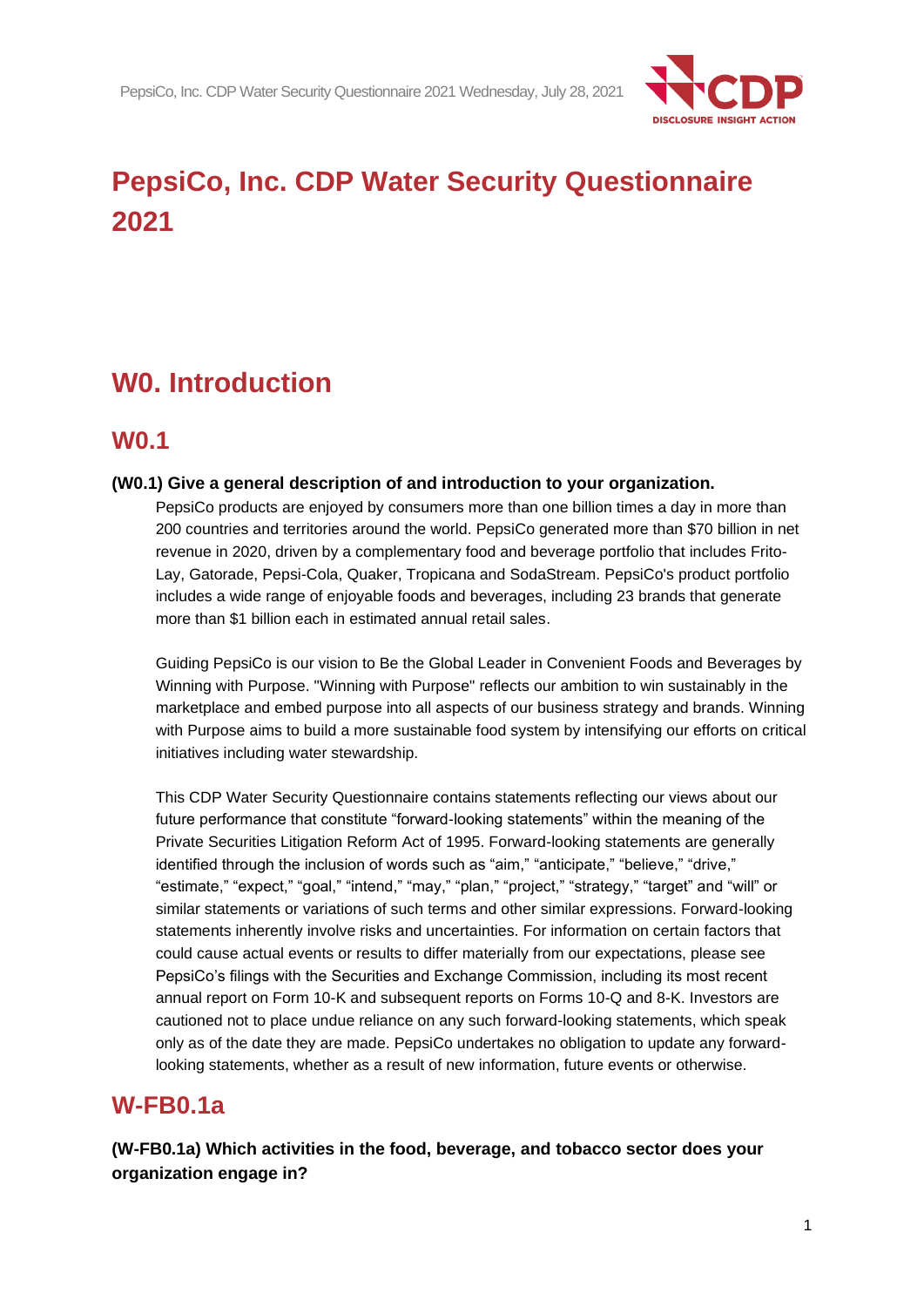PepsiCo, Inc. CDP Water Security Questionnaire 2021 Wednesday, July 28, 2021



**Agriculture** Processing/Manufacturing Distribution

# **W0.2**

**(W0.2) State the start and end date of the year for which you are reporting data.**

|                | Start date      | End date          |
|----------------|-----------------|-------------------|
| Reporting year | January 1, 2020 | December 31, 2020 |

## **W0.3**

### **(W0.3) Select the countries/areas for which you will be supplying data.**

| Argentina            |
|----------------------|
| Australia            |
| Belgium              |
| Bosnia & Herzegovina |
| <b>Brazil</b>        |
| Canada               |
| Chile                |
| China                |
| Colombia             |
| Costa Rica           |
| Cyprus               |
| Czechia              |
| Dominican Republic   |
| Ecuador              |
| Egypt                |
| El Salvador          |
| Estonia              |
| France               |
| Germany              |
| Greece               |
| Guatemala            |
| Honduras             |
| Hungary              |
| India                |
| Israel               |
| Italy                |
| Jordan               |
| Kyrgyzstan           |
| Mexico               |
| Netherlands          |
| New Zealand          |
| Pakistan             |
| Panama               |
|                      |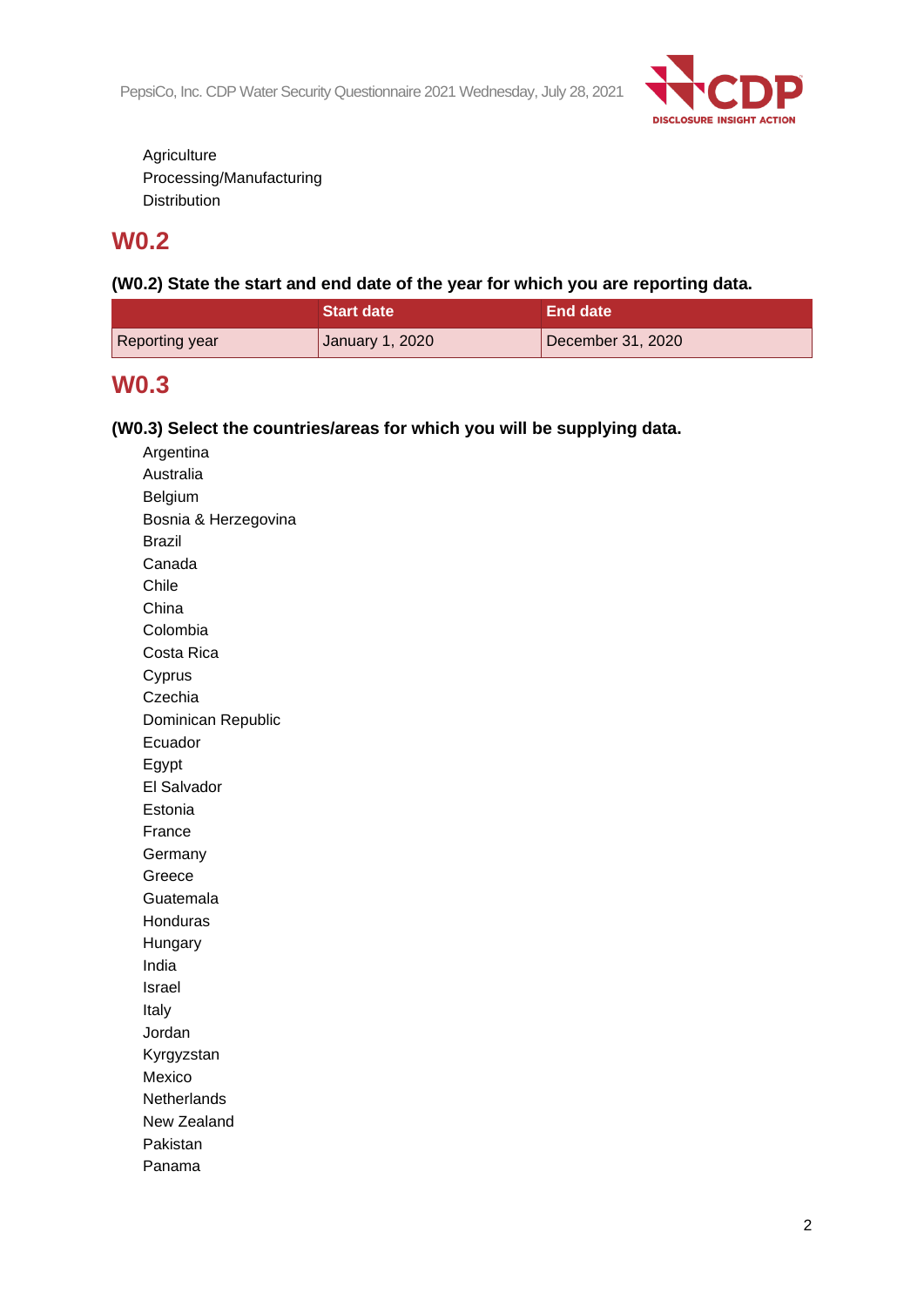PepsiCo, Inc. CDP Water Security Questionnaire 2021 Wednesday, July 28, 2021



Peru Poland Portugal Romania Russian Federation Saudi Arabia Serbia Singapore Slovakia South Africa Spain Taiwan, Greater China Thailand United States of America

# **W0.4**

**(W0.4) Select the currency used for all financial information disclosed throughout your response.**

USD

# **W0.5**

**(W0.5) Select the option that best describes the reporting boundary for companies, entities, or groups for which water impacts on your business are being reported.**

Companies, entities or groups over which financial control is exercised

## **W0.6**

**(W0.6) Within this boundary, are there any geographies, facilities, water aspects, or other exclusions from your disclosure?**

Yes

# **W0.6a**

### **(W0.6a) Please report the exclusions.**

| <b>Exclusion</b>                                | <b>Please explain</b>                                                                                                                                                                                                                                                                       |
|-------------------------------------------------|---------------------------------------------------------------------------------------------------------------------------------------------------------------------------------------------------------------------------------------------------------------------------------------------|
| Operational control<br>farms and dairies        | Company farms in China and Egypt do not have the capability to measure<br>consumption at this time. Collectively, we estimate that exclusions represent<br>less than 1% of total consumption and therefore do not represent a<br>significant portion of the total water used (or consumed). |
| International<br>offices/warehouse<br>(partial) | These facilities do not report water consumption. Collectively, we estimate<br>that exclusions represent less than 1% of total consumption and therefore do<br>not represent a significant portion of the total water used (or consumed).                                                   |
| Agriculture                                     | PepsiCo owns/manages some agricultural land within our direct operations.<br>Lands are usually used to grow crops for our products. The amount of land                                                                                                                                      |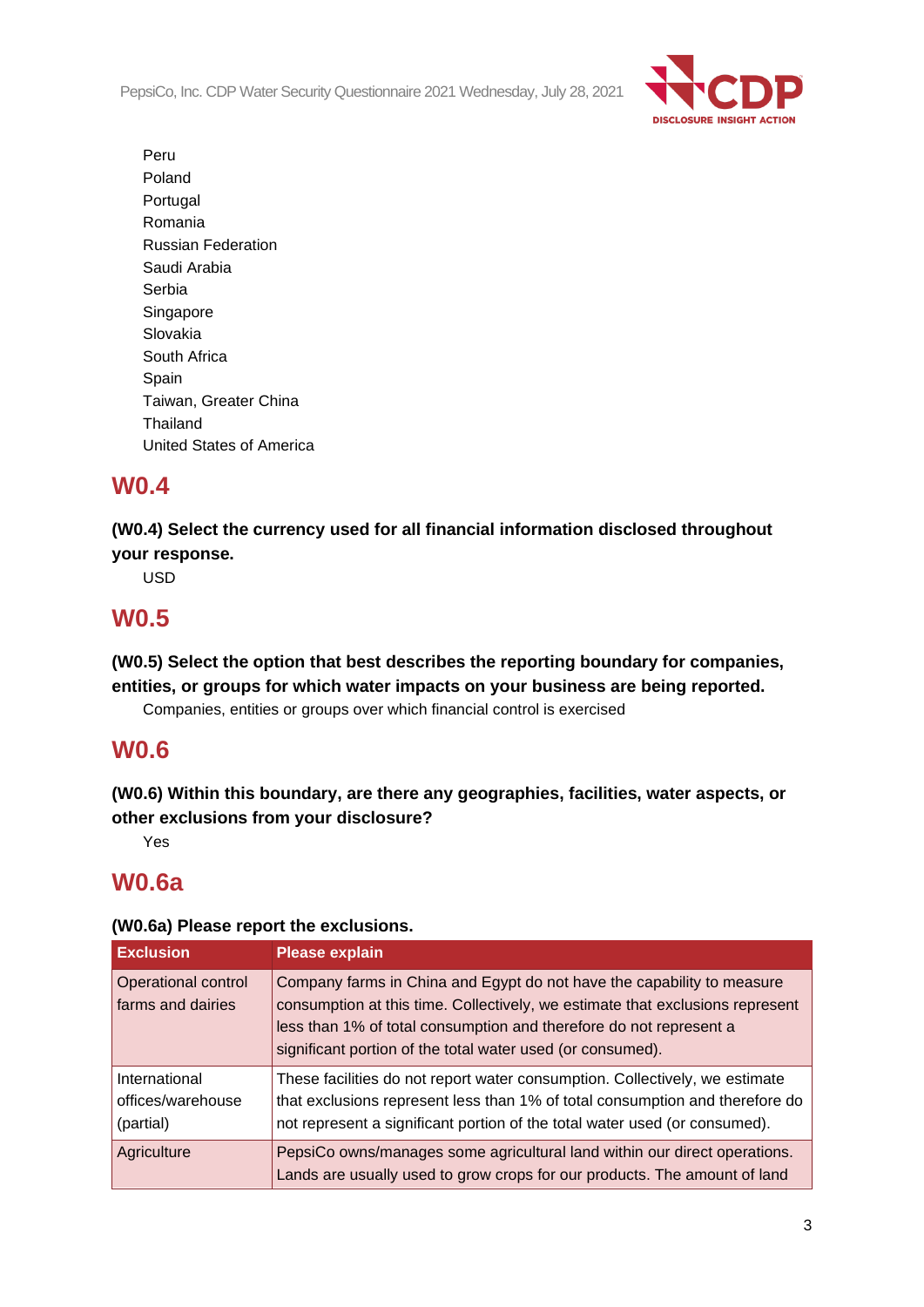

this represents relative to our overall agricultural supply chain is less than 0.3% of total and therefore does not represent a significant portion of the total water used (or consumed). This is the reason for the exclusion of owned/managed agricultural land

# **W1. Current state**

# **W1.1**

**(W1.1) Rate the importance (current and future) of water quality and water quantity to the success of your business.**

|                                                                                                 | <b>Direct use</b><br>importance | <b>Indirect use</b><br>importance | Please explain                                                                                                                                                                                                                                                                                                                                                                                                                                                                                                                                                                                                                                                                                                                                                   |
|-------------------------------------------------------------------------------------------------|---------------------------------|-----------------------------------|------------------------------------------------------------------------------------------------------------------------------------------------------------------------------------------------------------------------------------------------------------------------------------------------------------------------------------------------------------------------------------------------------------------------------------------------------------------------------------------------------------------------------------------------------------------------------------------------------------------------------------------------------------------------------------------------------------------------------------------------------------------|
|                                                                                                 | rating                          | rating                            |                                                                                                                                                                                                                                                                                                                                                                                                                                                                                                                                                                                                                                                                                                                                                                  |
| <b>Sufficient</b><br>amounts of good<br>quality freshwater<br>available for use                 | Vital                           | Vital                             | Direct: Good quality fresh water is considered vital<br>because it is a key ingredient for our beverages.<br>Additionally, it is vital for maintaining sanitary<br>conditions throughout our food and beverage<br>operations (direct) and those of our third-party<br>manufacturers and franchise bottlers (indirect).<br>Indirect: Good quality freshwater is also vital in our<br>raw material supply chain and particularly within<br>our agricultural supply chain where water is vital<br>for growing crops. We expect that future water<br>dependency in our direct and indirect operations<br>will change because of improvements in both<br>operational and agricultural water-use efficiency.                                                           |
| Sufficient<br>amounts of<br>recycled,<br>brackish and/or<br>produced water<br>available for use | Important                       | Important                         | We selected the 'Important' rating for direct<br>operations because while we use internal recycled<br>and reused water in utilities and within our snacks<br>and food operations, our ingredient standards<br>limits how we can use brackish, recycled or<br>produced water in our beverage manufacturing<br>processes.<br>Our future dependency on brackish, recycled or<br>produced water for our manufacturing processes<br>could increase if there were specific and suitable<br>uses for it to offset freshwater withdrawals. We<br>also selected 'Important' rating for indirect<br>operations because the power plants that provide<br>energy to our operations and our suppliers may<br>rely on recycled, brackish and/or produced water<br>for cooling. |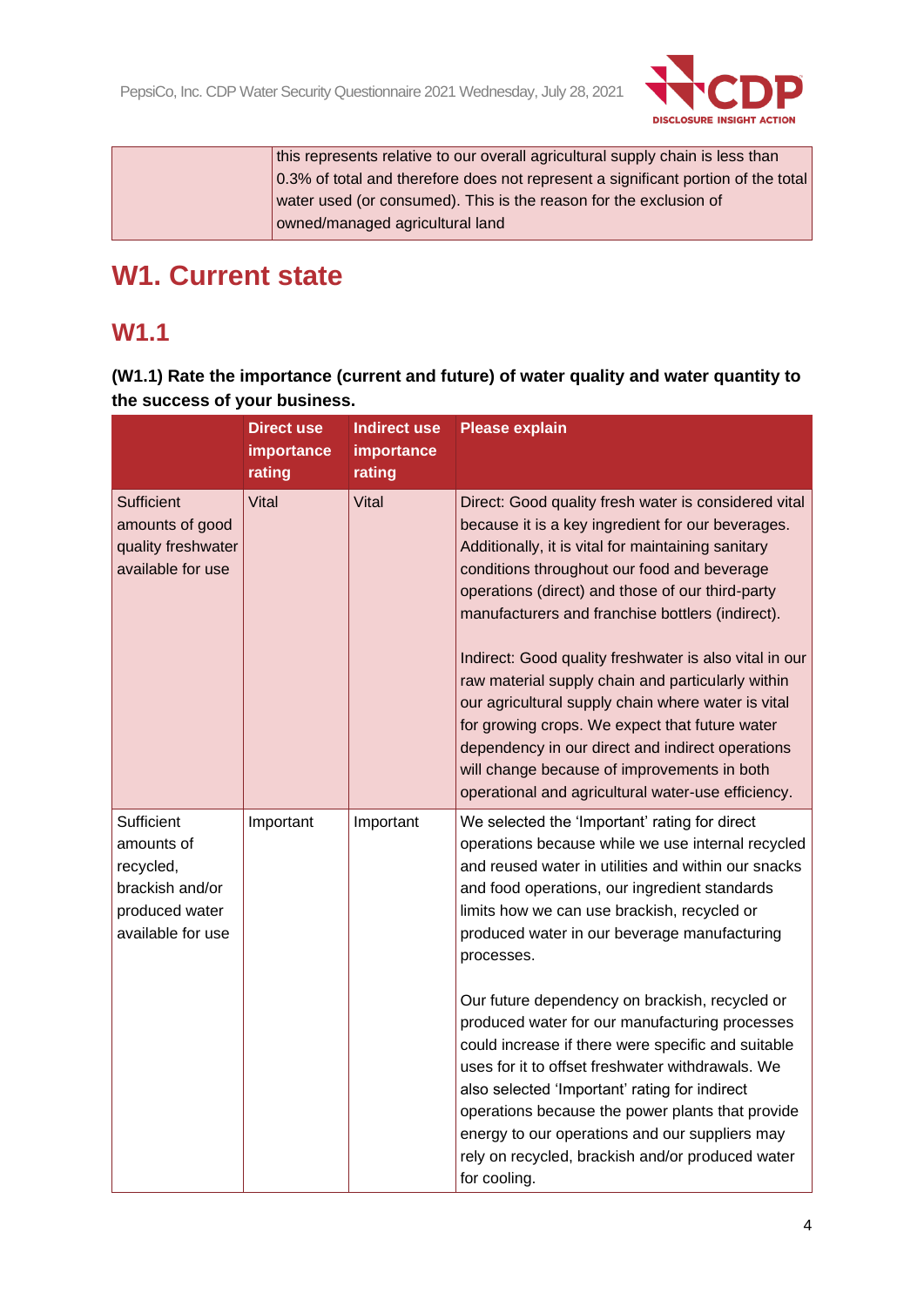$\overline{\phantom{a}}$ 



|  | In the future, we will still depend on sufficient |
|--|---------------------------------------------------|
|  | amounts of produced and other water for cooling   |
|  | in the power plants that provide energy to our    |
|  | operations; our future dependency on brackish,    |
|  | recycled or produced water for cooling could      |
|  | increase based on increased stress on freshwater  |
|  | resources.                                        |

# **W-FB1.1a**

 $\top$ 

**(W-FB1.1a) Which water-intensive agricultural commodities that your organization produces and/or sources are the most significant to your business by revenue? Select up to five.**

| <b>Agricultural</b><br>commodities   | % of revenue<br>dependent on these<br>agricultural<br>commodities | <b>Produced</b><br>and/or<br>sourced | <b>Please explain</b>                                                                                                                                                                                       |
|--------------------------------------|-------------------------------------------------------------------|--------------------------------------|-------------------------------------------------------------------------------------------------------------------------------------------------------------------------------------------------------------|
| Maize                                | 41-60                                                             | Sourced                              | Revenue dependent on this commodity is<br>disclosed as an aggregate of all<br>commodities listed here. We do not have<br>sufficient data to determine revenue<br>dependence of each commodity at this time. |
| Palm oil                             | 41-60                                                             | Sourced                              | Revenue dependent on this commodity is<br>disclosed as an aggregate of all<br>commodities listed here. We do not have<br>sufficient data to determine revenue<br>dependence of each commodity at this time. |
| Sugar                                | 41-60                                                             | Sourced                              | Revenue dependent on this commodity is<br>disclosed as an aggregate of all<br>commodities listed here. We do not have<br>sufficient data to determine revenue<br>dependence of each commodity at this time. |
| Other, please<br>specify<br>Potatoes | 41-60                                                             | Sourced                              | Revenue dependent on this commodity is<br>disclosed as an aggregate of all<br>commodities listed here. We do not have<br>sufficient data to determine revenue<br>dependence of each commodity at this time. |
| Other, please<br>specify<br>Wheat    | $41 - 60$                                                         | Sourced                              | Revenue dependent on this commodity is<br>disclosed as an aggregate of all<br>commodities listed here. We do not have<br>sufficient data to determine revenue<br>dependence of each commodity at this time. |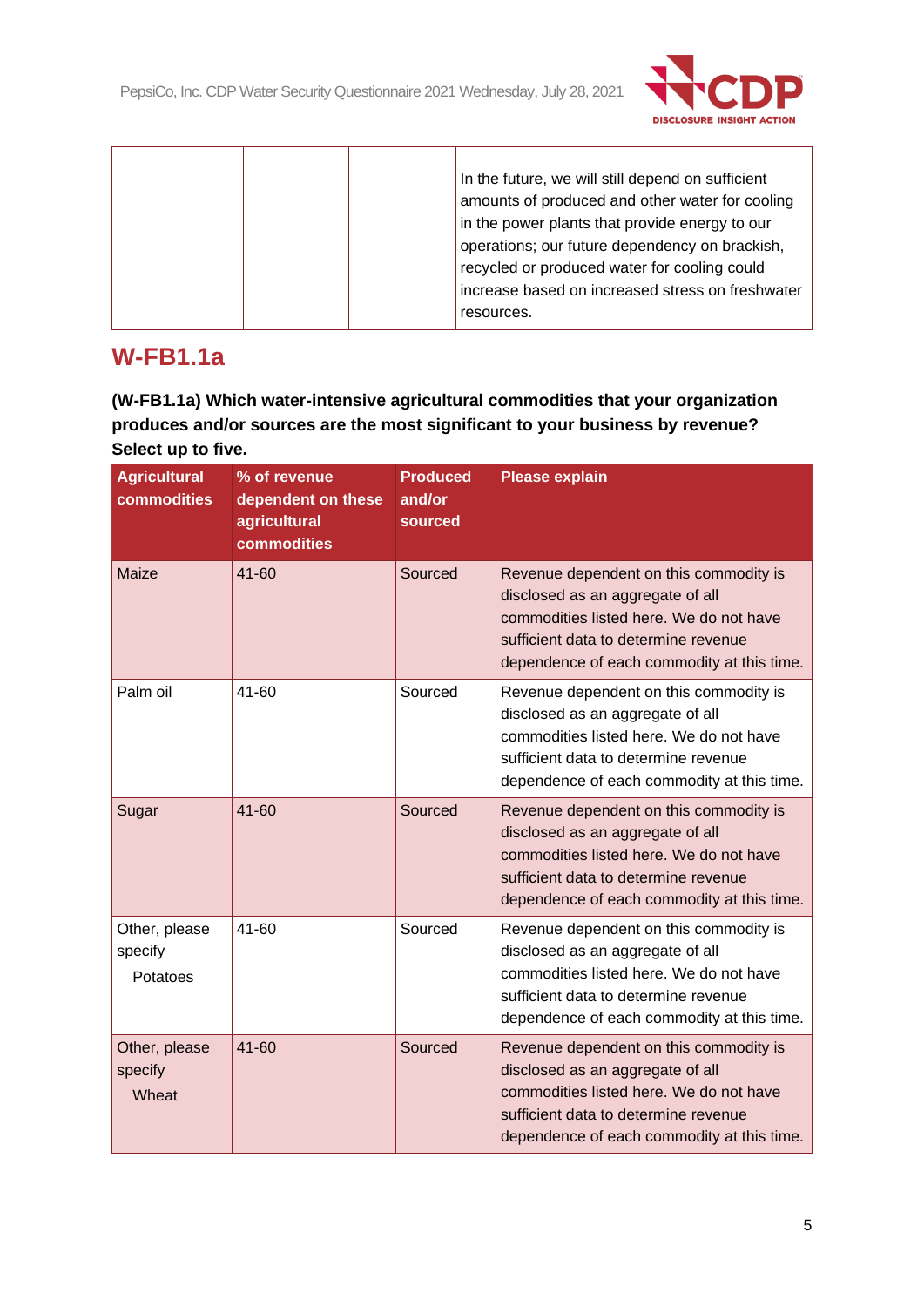

# **W1.2**

## **(W1.2) Across all your operations, what proportion of the following water aspects are regularly measured and monitored?**

|                                             | $%$ of                      | <b>Please explain</b>                                                                                                                                                                                                                                                                                                                                                                                                                                                                                                                                                                                                                                                                                                                                                                                                                                                                                                                                                                                                                                                             |
|---------------------------------------------|-----------------------------|-----------------------------------------------------------------------------------------------------------------------------------------------------------------------------------------------------------------------------------------------------------------------------------------------------------------------------------------------------------------------------------------------------------------------------------------------------------------------------------------------------------------------------------------------------------------------------------------------------------------------------------------------------------------------------------------------------------------------------------------------------------------------------------------------------------------------------------------------------------------------------------------------------------------------------------------------------------------------------------------------------------------------------------------------------------------------------------|
|                                             | sites/facilities/operations |                                                                                                                                                                                                                                                                                                                                                                                                                                                                                                                                                                                                                                                                                                                                                                                                                                                                                                                                                                                                                                                                                   |
| Water withdrawals<br>- total volumes        | 100%                        | 100% of manufacturing water withdrawals are<br>measured and monitored. All site water is metered<br>by the water utility provider or by PepsiCo flow<br>meters. Where PepsiCo owns flow meters,<br>readings are manually / electronically captured<br>monthly by site personnel. Utility providers provide<br>sites with monthly reading by invoice. Since 2006,<br>facilities track and manually input water<br>withdrawals on a monthly basis, leveraging our<br>enterprise-wide sustainability metrics platform.<br>This auditable data allows PepsiCo to track and<br>trend water usage on a continuous basis, assess<br>impacts of portfolio shifts and production volumes.<br>Data collection methods are set out in our Data<br><b>Excellence Governance and Controls protocol.</b><br>This protocol calls for our sector teams' process<br>and control owners to assure accuracy as part of<br>this process. The protocol also calls for us to track<br>water withdrawal quarterly as part of our<br>performance tracking and report against our<br>sustainability goals. |
| Water withdrawals<br>- volumes by<br>source | 100%                        | 100% of manufacturing water withdrawals by<br>source are measured and monitored. All site water<br>is metered by the water utility provider or by<br>PepsiCo flow meters. Where PepsiCo owns flow<br>meters, readings are manually / electronically<br>captured monthly by site personnel. Utility<br>providers provide sites with monthly reading by<br>invoice. Since 2006, facilities track and manually<br>input water withdrawals on a monthly basis,<br>leveraging our enterprise-wide sustainability<br>metrics platform. This auditable data allows<br>PepsiCo to track and trend water usage on a<br>continuous basis, assess impacts of portfolio shifts<br>and production volumes. Data collection methods<br>are set out in our Data Excellence Governance<br>and Controls protocol. This protocol calls for our<br>sector teams' process and control owners to<br>assure accuracy as part of this process. The                                                                                                                                                       |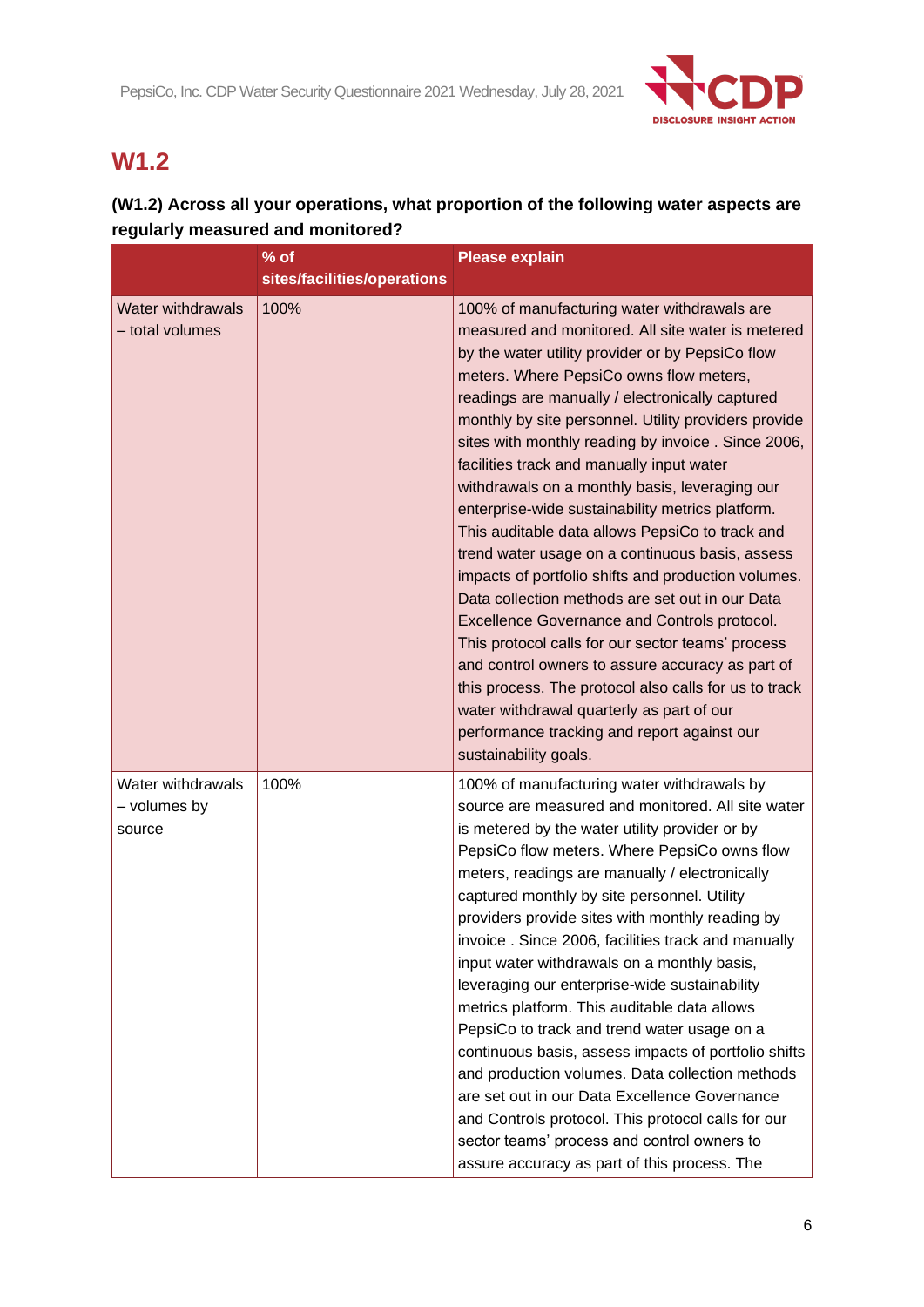

|                                                 |      | protocol also calls for us to track water withdrawal<br>quarterly as part of our performance tracking and<br>report against our sustainability goals.                                                                                                                                                                                                                                                                                                                                                                                                                                                                                                                                                                                                                                                                                                                                                                                                                                                                           |
|-------------------------------------------------|------|---------------------------------------------------------------------------------------------------------------------------------------------------------------------------------------------------------------------------------------------------------------------------------------------------------------------------------------------------------------------------------------------------------------------------------------------------------------------------------------------------------------------------------------------------------------------------------------------------------------------------------------------------------------------------------------------------------------------------------------------------------------------------------------------------------------------------------------------------------------------------------------------------------------------------------------------------------------------------------------------------------------------------------|
| <b>Water withdrawals</b><br>quality             | 100% | The quality of incoming water is critical to our<br>finished products. 100% of our beverage and<br>foods operations track and monitor quality of raw<br>water withdrawals on at least a quarterly basis,<br>using the WHO Potable Water Standards coupled<br>with specific corporate food safety water quality<br>mandates, standards and quality audit protocols,<br>both annual self-assessment audits and<br>independent third party audits. In addition, many<br>specialist contracted laboratories are retained by<br>PepsiCo to conduct both water sampling and<br>analytical services. Sites use our enterprise<br>metrics platform, inputting quality analytical data,<br>which allows us to measure and track performance<br>in a standardized manner across our operations<br>and it further supports our company strategy of<br>digitalization and automation. PepsiCo also<br>leverages existing quality audit protocols and EHS<br>annual audits to ensure we have a consistently<br>safe and secure water supply. |
| Water discharges -<br>total volumes             | 100% | We monitor 100% of the total volume of water<br>discharged at all of our manufacturing operations<br>track and monitor volume of water discharges on<br>at least a quarterly basis, by wastewater metering<br>or mass balance calculations, leveraging our<br>enterprise-wide sustainability metrics platform,<br>which allows us to measure and track performance<br>in a standardized manner across our operations<br>and it further supports our company strategy of<br>digitization and automation. Data collection<br>methods are set out in our PepsiCo Data<br>Excellence Governance and Controls protocol,<br>where detailed responsibilities and accountabilities<br>for externally reported sustainability metrics are<br>documented. From source data in the field to data<br>input to the data management system, this<br>protocol calls for our sector teams' process and<br>control owners to assure accuracy as part of this<br>process.                                                                         |
| Water discharges -<br>volumes by<br>destination | 100% | 100% percent of our manufacturing operations<br>track and monitor water discharges by destination<br>on at least a quarterly basis, leveraging enterprise-                                                                                                                                                                                                                                                                                                                                                                                                                                                                                                                                                                                                                                                                                                                                                                                                                                                                      |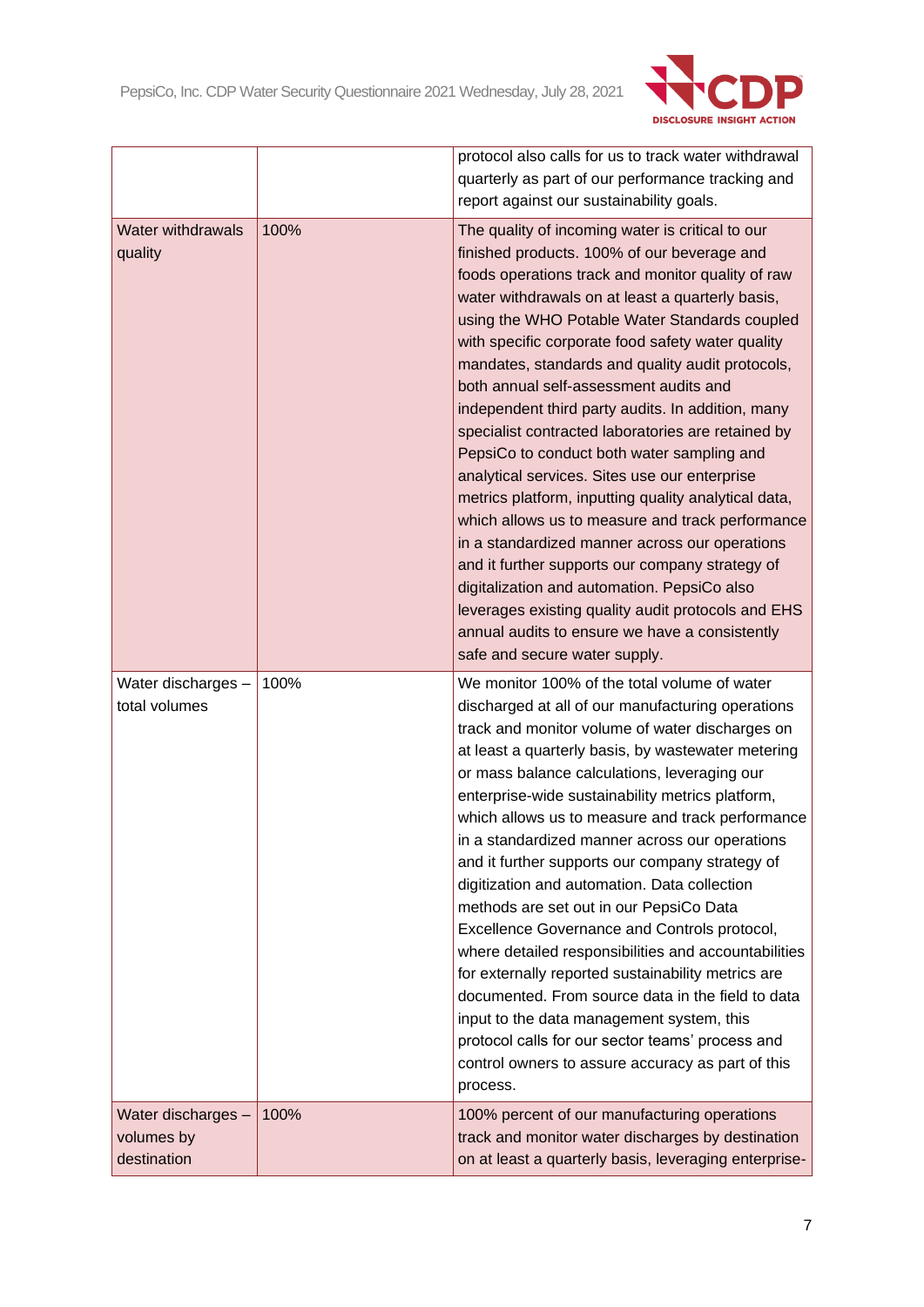

|                                                                      |      | wide sustainability metrics platform, which allows<br>us to measure & track performance in a<br>standardized manner across operations.<br>Destination of discharge is identified & tracked<br>through a cloud based platform. This is based on<br>local permits issued to facilities and entered by<br>local managers. Some facilities have multiple<br>discharge points, each of which is individually<br>tracked. Data collection methods are set out in our<br>Data Excellence Governance & Controls protocol,<br>where detailed responsibilities/accountabilities for<br>reported sustainability metrics are documented.<br>From source data to data input to the data<br>management system, this protocol calls for our<br>sector teams' process and control owners to<br>assure accuracy as part of this process. Data is<br>also tracked & validated quarterly by regional<br>compliance leaders and annually by global experts                                                                                                                                          |
|----------------------------------------------------------------------|------|---------------------------------------------------------------------------------------------------------------------------------------------------------------------------------------------------------------------------------------------------------------------------------------------------------------------------------------------------------------------------------------------------------------------------------------------------------------------------------------------------------------------------------------------------------------------------------------------------------------------------------------------------------------------------------------------------------------------------------------------------------------------------------------------------------------------------------------------------------------------------------------------------------------------------------------------------------------------------------------------------------------------------------------------------------------------------------|
| Water discharges -<br>volumes by<br>treatment method                 | 100% | 100% of our manufacturing operations track and<br>monitor wastewater discharges on a monthly<br>basis, leveraging our enterprise-wide sustainability<br>metrics platform, which measures and tracks<br>performance in a standardized manner across our<br>operations. Facility level EHS managers enter the<br>type of treatment method (e.g. external wastewater<br>treatment facility, publicly owned treatment work<br>etc) that occurs at the plant - reflected in permit<br>conditions for the given facility. Data is also<br>tracked and validated quarterly by regional<br>compliance leaders and annually by global system<br>experts. Data collection methods are set out in our<br>PepsiCo Data Excellence Governance and<br>Controls protocol, where detailed responsibilities<br>and accountabilities for externally reported<br>sustainability metrics are documented. From<br>source data to data input to the data management<br>system, this protocol calls for our sector teams'<br>process and control owners to assure accuracy as<br>part of this process. |
| Water discharge<br>$quality - by$<br>standard effluent<br>parameters | 100% | 100% of our manufacturing operations track and<br>monitor water discharges on a monthly basis,<br>leveraging our enterprise-wide sustainability<br>metrics platform, which measures and tracks<br>performance in a standardized manner across our<br>operations. PepsiCo facilities test and track a wide<br>range of effluent parameters which are tailored to                                                                                                                                                                                                                                                                                                                                                                                                                                                                                                                                                                                                                                                                                                                 |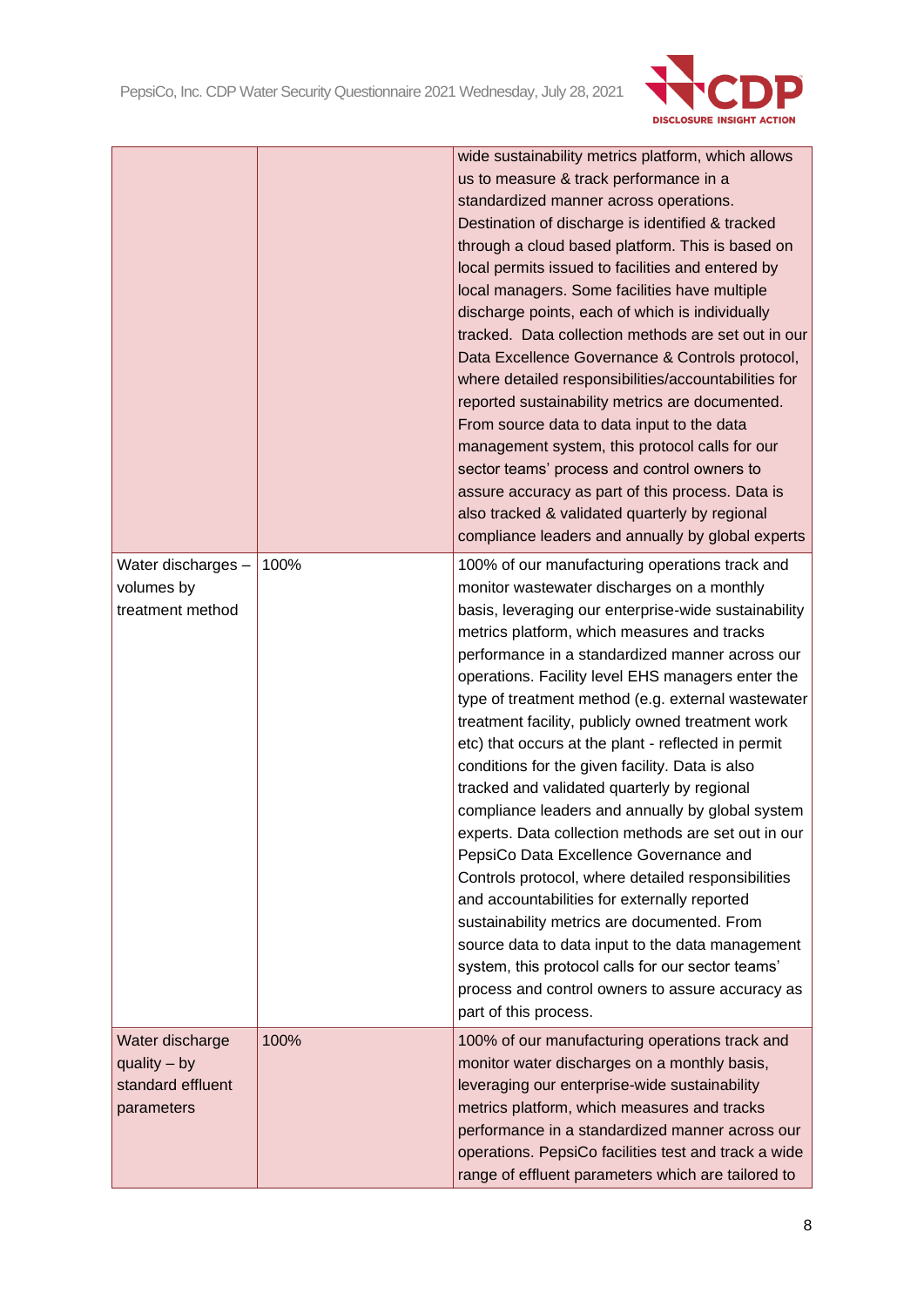

|                                               |       | specific facility requirements. Testing may be<br>conducted at onsite, government certified,<br>laboratories, third party laboratories or government<br>agencies. Typical parameters may include: PH,<br>BOD, COD, TSS, FOG, N, P, metals, and<br>temperature. Data collection adheres to our<br>PepsiCo Data Excellence Governance and<br>Controls protocol, where detailed responsibilities<br>and accountabilities for externally reported<br>sustainability metrics are documented. From<br>source data in the field to data input to the data<br>management system, this protocol calls for our<br>sector teams' process and control owners to<br>assure accuracy as part of this process.                                                                                                                                                                                                                                                                                                 |
|-----------------------------------------------|-------|-------------------------------------------------------------------------------------------------------------------------------------------------------------------------------------------------------------------------------------------------------------------------------------------------------------------------------------------------------------------------------------------------------------------------------------------------------------------------------------------------------------------------------------------------------------------------------------------------------------------------------------------------------------------------------------------------------------------------------------------------------------------------------------------------------------------------------------------------------------------------------------------------------------------------------------------------------------------------------------------------|
| Water discharge<br>quality $-$<br>temperature | 26-50 | 40% percent of our manufacturing operations track<br>and monitor water discharge quality- temperature.<br>We track water discharge quality - temperature<br>where and when it is required by permit. Data<br>collection adheres to our PepsiCo Data Excellence<br>Governance and Controls protocol, where detailed<br>responsibilities and accountabilities for externally<br>reported sustainability metrics are documented.<br>From source data in the field to data input to the<br>data management system, this protocol calls for<br>our sector teams' process and control owners to<br>assure accuracy as part of this process.                                                                                                                                                                                                                                                                                                                                                           |
| Water consumption<br>- total volume           | 100%  | Water consumption is closely related to production<br>volume & mix across our beverage and foods<br>portfolio. Production at our manufacturing locations<br>is constantly measured and tracked automatically.<br>On a monthly basis, sustainability key performance<br>indicators are reported for PepsiCo manufacturing<br>sites (done since 2006). All sites input their water<br>and energy usage from both site meters and utility<br>invoices/bills, onto our enterprise-wide<br>sustainability tracking system. Data from the<br>production measuring IT system is automatically<br>downloaded onto our Sustainability platform<br>allowing sustainability trends and water<br>consumption impacts to be assessed at both the<br>site and corporate levels. Sustainability IT<br>platforms integrate with production platforms per<br>our corporate value chain digitalization and<br>automation strategy. Sustainability performance<br>dashboarding is an important aspect of our water |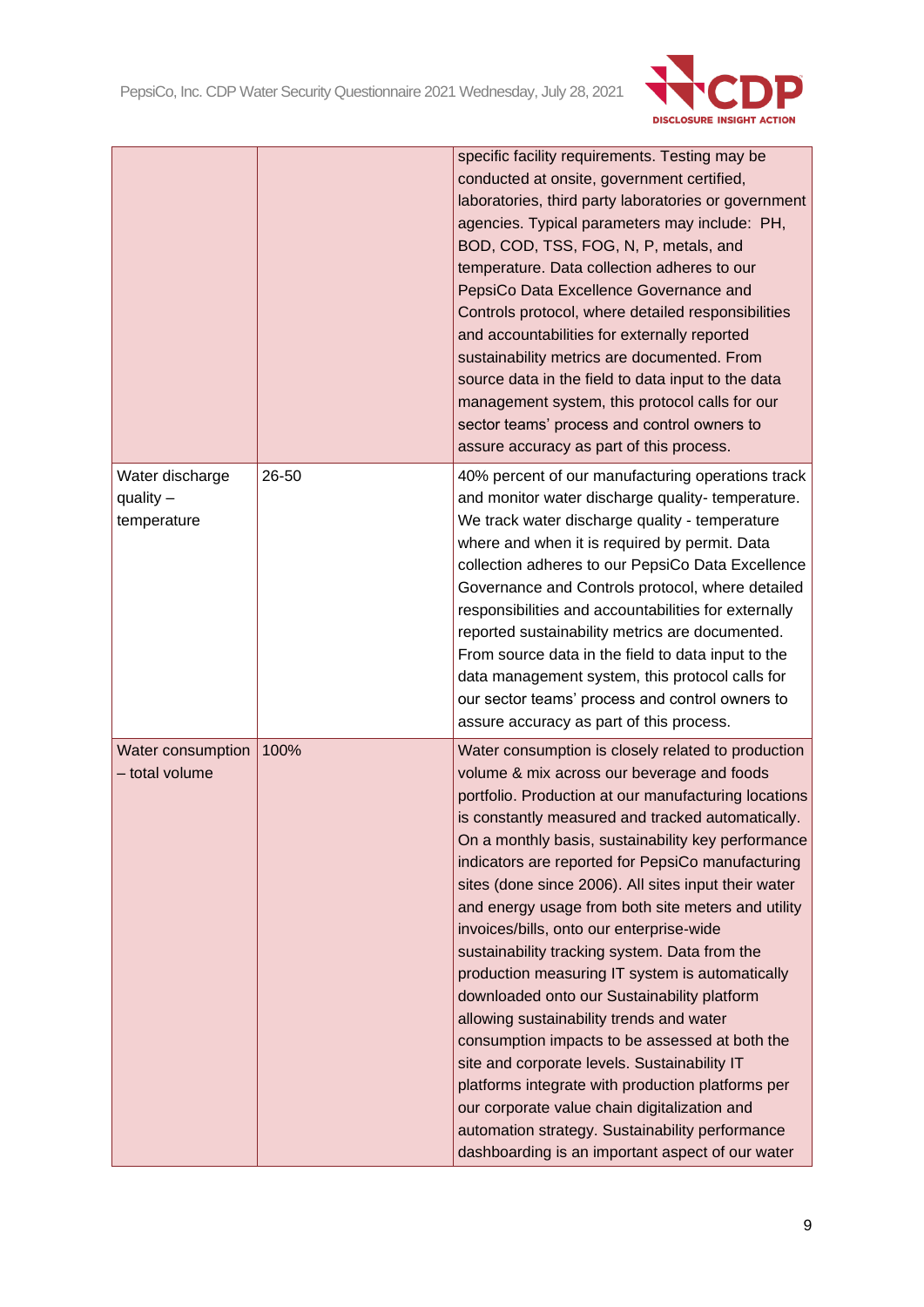

|                                                                                                    |      | efficiency performance progress, and allows us to<br>prioritize investment and resourcing needs.                                                                                                                                                                                                                                                                                                                                                                                                                                                                                                                                                                                                                                                                                                                                                                                                        |
|----------------------------------------------------------------------------------------------------|------|---------------------------------------------------------------------------------------------------------------------------------------------------------------------------------------------------------------------------------------------------------------------------------------------------------------------------------------------------------------------------------------------------------------------------------------------------------------------------------------------------------------------------------------------------------------------------------------------------------------------------------------------------------------------------------------------------------------------------------------------------------------------------------------------------------------------------------------------------------------------------------------------------------|
| Water<br>recycled/reused                                                                           | 100% | 100% of manufacturing sites recycling or reusing<br>water track this volume monthly using meter<br>readings from their membrane bioreactors (MBRs)<br>and reverse osmosis (RO) systems, leveraging our<br>enterprise-wide sustainability metrics platform,<br>which allows us to measure and track performance<br>in a standardized manner across all our operations<br>and it further supports our company strategy of<br>digitization and automation. Data collection<br>methods are set out in our PepsiCo Data<br>Excellence Governance and Controls protocol,<br>where detailed responsibilities and accountabilities<br>for externally reported sustainability metrics are<br>documented. From source data in the field to data<br>input to the data management system, this<br>protocol calls for our sector teams' process and<br>control owners to assure accuracy as part of this<br>process. |
| The provision of<br>fully-functioning,<br>safely managed<br><b>WASH</b> services to<br>all workers | 100% | PepsiCo's internal self-assessment program to<br>measure water, sanitation, and hygiene (WASH)<br>compliance takes place annually and has been<br>implemented at all company-owned plants. We<br>use a WASH self-audit questionnaire that is sent<br>out to all of our company-owned manufacturing<br>facilities. However, if a facility is scheduled for an<br>annual external audit it would not complete a self-<br>audit. Annual audits are conducted for compliance<br>per our internal PepsiCo governance documents.                                                                                                                                                                                                                                                                                                                                                                              |

# **W1.2b**

**(W1.2b) What are the total volumes of water withdrawn, discharged, and consumed across all your operations, and how do these volumes compare to the previous reporting year?**

|                      | <b>Volume</b><br>(megaliters/year) | <b>Comparison</b><br>with previous<br>reporting year | <b>Please explain</b>                                                                                                                                                                                                                                                                  |
|----------------------|------------------------------------|------------------------------------------------------|----------------------------------------------------------------------------------------------------------------------------------------------------------------------------------------------------------------------------------------------------------------------------------------|
| Total<br>withdrawals | 82,737                             | About the same                                       | 2020 total water withdrawals were 0.2% higher<br>than in 2019. 2020 was a significant year for<br>PepsiCo not least of all because of the<br>pandemic and the unique challenges it brought<br>to food manufacturers, but also from a<br>sustainability perspective as we integrated an |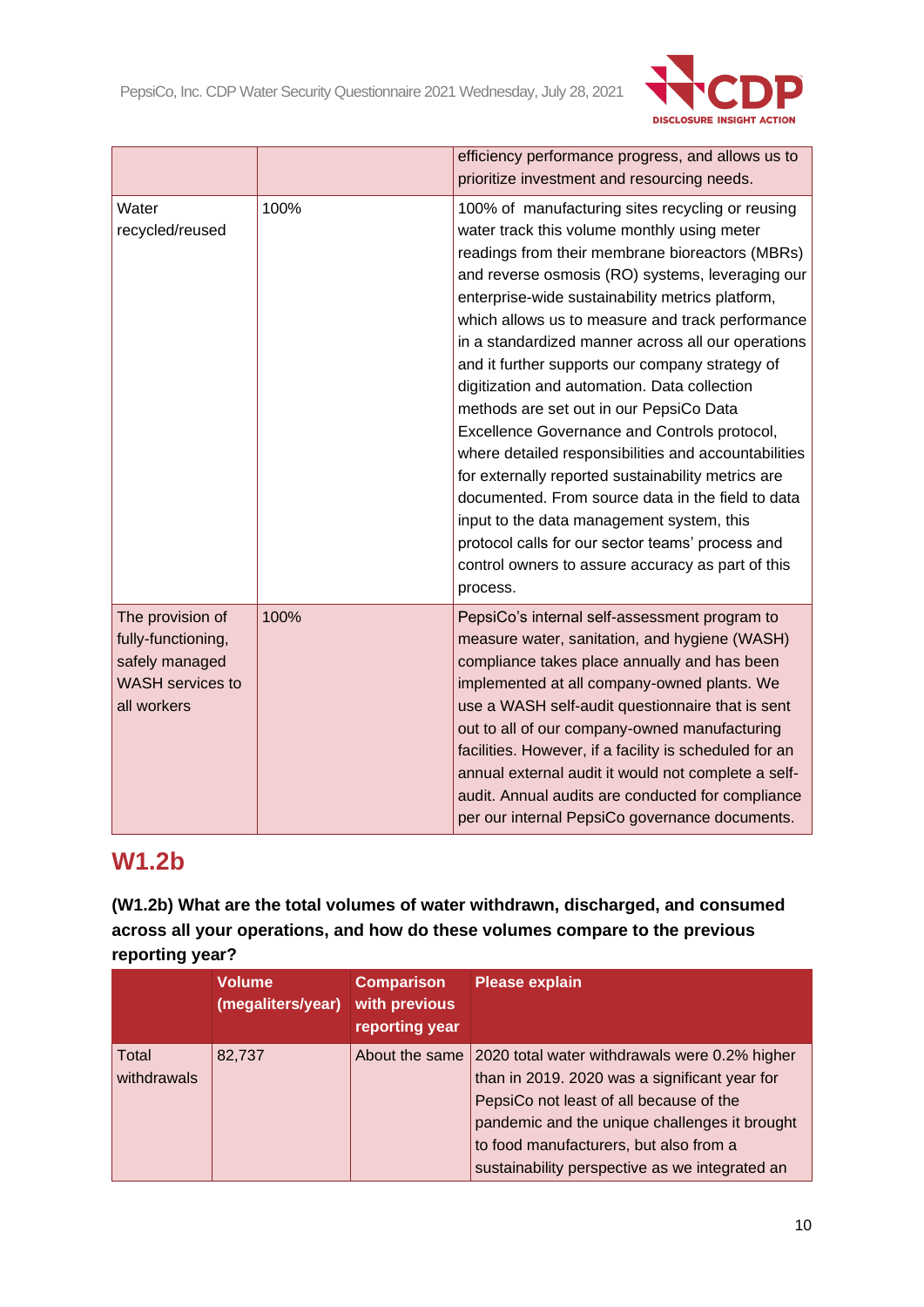

|            |        |                | acquisition, Pioneer Foods in South Africa, into                                     |
|------------|--------|----------------|--------------------------------------------------------------------------------------|
|            |        |                | our Corporate Sustainability reporting.                                              |
|            |        |                |                                                                                      |
|            |        |                | The acquisition of this business accounted for                                       |
|            |        |                | approximately 8% of additional production                                            |
|            |        |                | output. The ability of our long standing corporate                                   |
|            |        |                | sustainability agenda to minimize our water                                          |
|            |        |                | footprint in our operations has allowed us to                                        |
|            |        |                | assimilate this new business with a marginal                                         |
|            |        |                | impact on overall water withdrawals in 2020.                                         |
|            |        |                | We continued to innovate and invest in                                               |
|            |        |                |                                                                                      |
|            |        |                | technology that minimizes our water footprint in                                     |
|            |        |                | our manufacturing plants in PepsiCo from a                                           |
|            |        |                | circular water project at our snacks plant in                                        |
|            |        |                | Mexico City partnering with a franchise bottler,                                     |
|            |        |                | to low water corn processing at our Egypt                                            |
|            |        |                | facilities, Digitalization and automation such as                                    |
|            |        |                | WINT - Water Intelligence Technology in                                              |
|            |        |                | Europe, and ongoing membrane technology                                              |
|            |        |                | investments to enable reuse water at potable                                         |
|            |        |                | water standards back in our operations.                                              |
|            |        |                |                                                                                      |
|            |        |                | During 2020 we also continued on innovation in                                       |
|            |        |                | efficiency and best practices replication such as                                    |
|            |        |                | piloting in the US Burst Rinsing of beverage                                         |
|            |        |                | syrup tanks allowing the same level of cleaning                                      |
|            |        |                | for 40% less water; this initiative is rolling out                                   |
|            |        |                | globally in 2021.                                                                    |
|            |        |                |                                                                                      |
|            |        |                |                                                                                      |
|            |        |                | With our continuing focus in reducing water                                          |
|            |        |                | consumption in line with our 2025 goals at a                                         |
|            |        |                | facility level we anticipate our overall water                                       |
|            |        |                | withdrawals at high risk facilities to reduce in the                                 |
|            |        |                | future                                                                               |
| Total      | 54,608 | About the same | We discharged 1% less water in 2020 than we                                          |
| discharges |        |                | did in 2019. This decrease is due in part as a                                       |
|            |        |                | result of our investments in water reduction                                         |
|            |        |                | initiatives and in water reuse technology such as                                    |
|            |        |                | investment in membrane bioreactors, which                                            |
|            |        |                | allows treatment back to potable water                                               |
|            |        |                | standards. In the future, we expect that our total                                   |
|            |        |                | discharges will continue to decrease due to our                                      |
|            |        |                |                                                                                      |
|            |        |                | ongoing investments in water efficiency and<br>circular water initiatives within our |
|            |        |                |                                                                                      |
|            |        |                | manufacturing operations.                                                            |
|            |        |                |                                                                                      |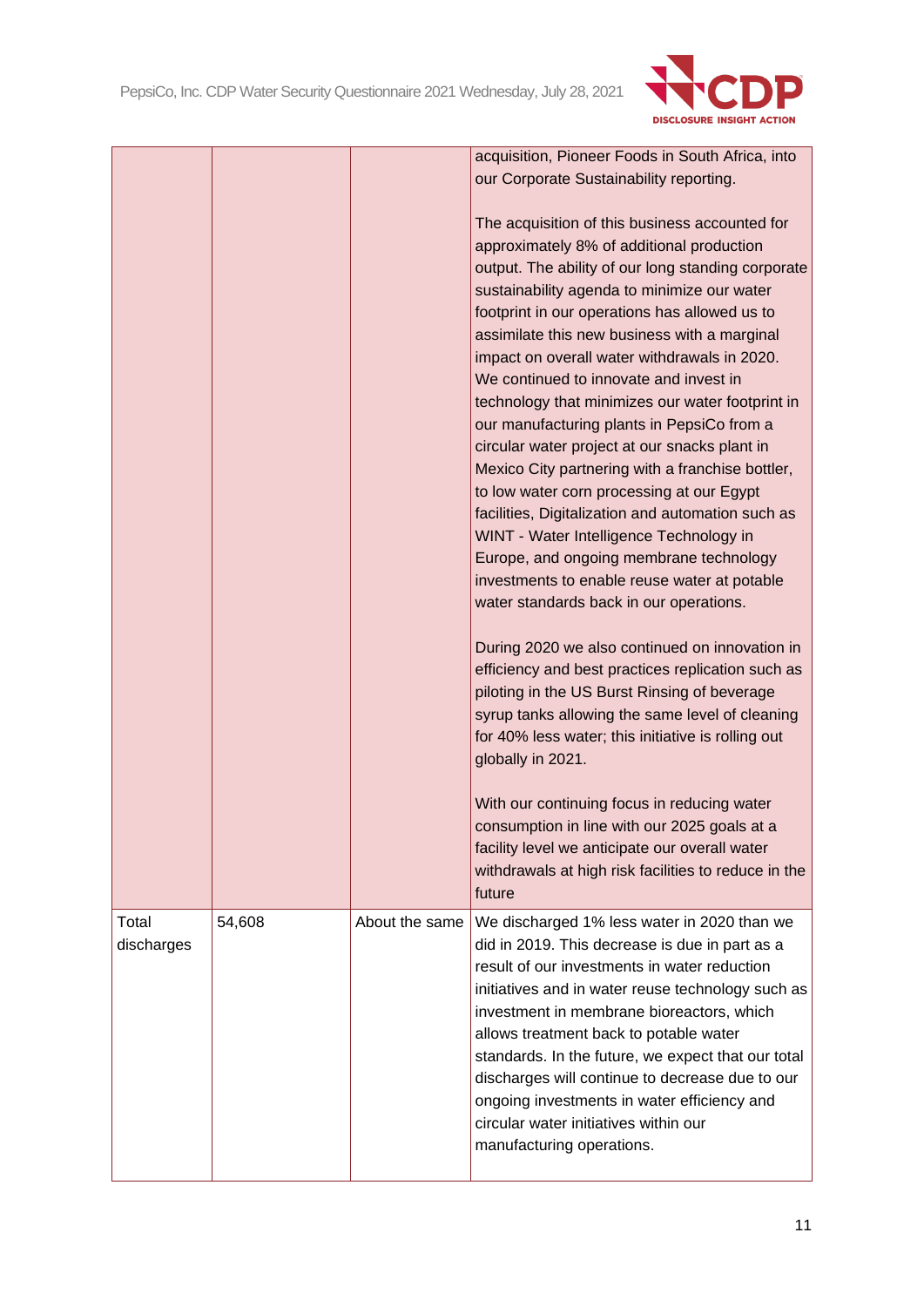

|                      |        |                | As we continue to drive investment in water<br>efficiency and circular water, waste water<br>becomes more concentrated therefore the ability<br>to meet site environmental discharge permits,<br>particular for ETP discharges may become a<br>limiting factor. Please note that we have<br>calculated the Total Discharges volume for 2020<br>by applying this formula Total Discharges =<br>Total Withdrawals - Total Consumption.<br>In line with anticipated water withdrawals<br>reducing over time, we anticipate total<br>discharges to also reduce as we focus on the<br>recovery, treatment and reuse of water within<br>our operations |
|----------------------|--------|----------------|--------------------------------------------------------------------------------------------------------------------------------------------------------------------------------------------------------------------------------------------------------------------------------------------------------------------------------------------------------------------------------------------------------------------------------------------------------------------------------------------------------------------------------------------------------------------------------------------------------------------------------------------------|
| Total<br>consumption | 28,129 | About the same | 2020 water consumption was approximately 3%<br>higher than in 2019. This can be explained by a<br>marginal increase in beverages produced in<br>2020 over 2019. Also two significant 2020<br>related points of note which impacted on total<br>consumption include COVID related production<br>shifts, and example of which being the<br>elimination of the Foodservice product<br>categories and organizational structural<br>changes relating to the acquisition of the<br>Pioneer Foods business, which included several<br>beverage manufacturing sites in South Africa.                                                                     |
|                      |        |                | Our corporate environmental sustainability<br>agenda to develop a more sustainable food<br>system and enhance water security inform our<br>tactics, including a combination of no cost/low<br>cost efficiency drives (e.g., PepsiCo's Resource<br>Conservation program), innovation (Potato Chip<br>slicer splash cone redesign - enabling almost<br>65% less water for slice washing per each slicer<br>head), and capital investment (Membrane<br>Bioreactor coupled with Reverse Osmosis<br>enabling potable water production for reuse<br>within our foods operations).<br>We anticipate further reductions in consumption                   |
|                      |        |                | as we move towards more ambitious goals.                                                                                                                                                                                                                                                                                                                                                                                                                                                                                                                                                                                                         |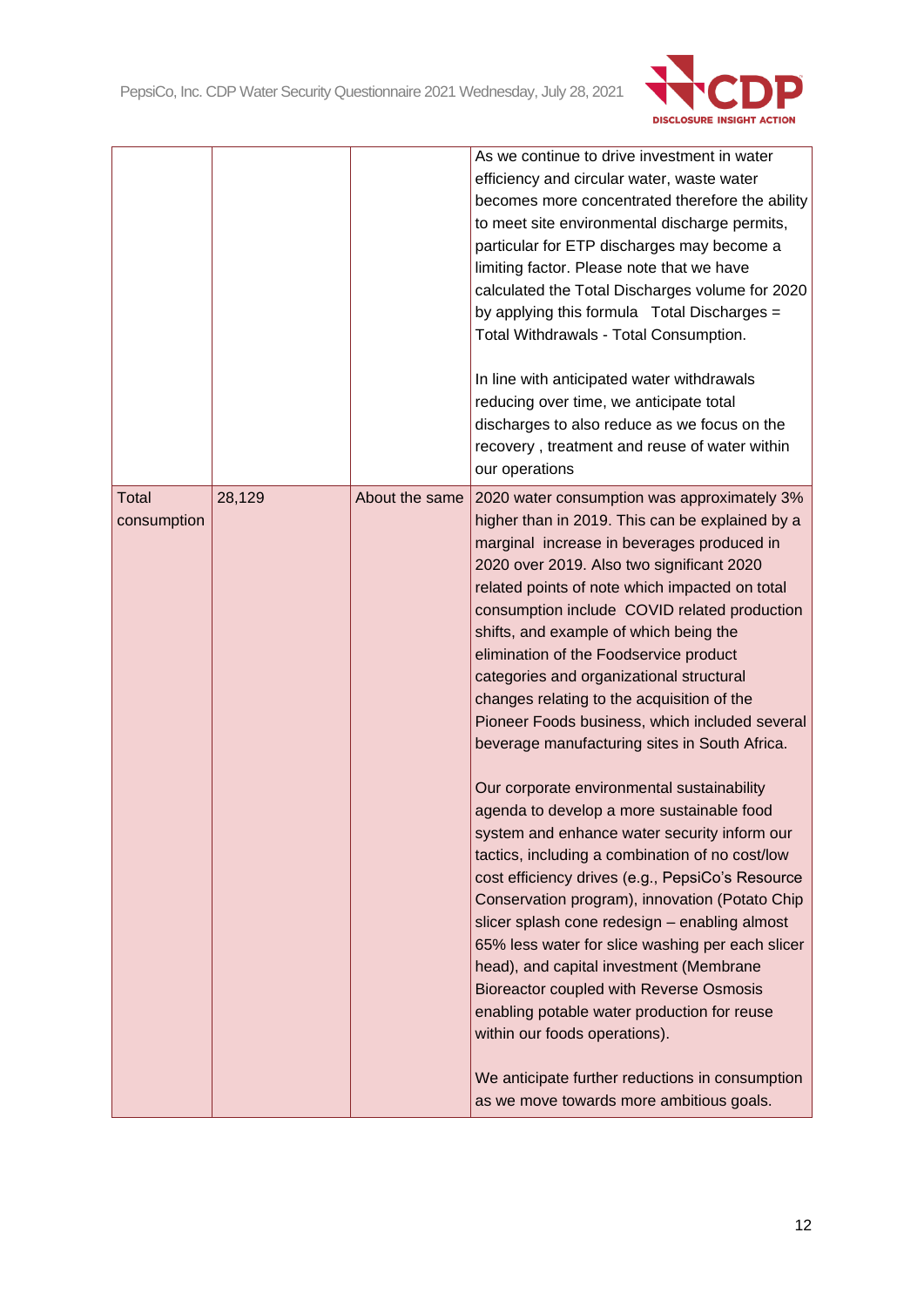

# **W1.2d**

## **(W1.2d) Indicate whether water is withdrawn from areas with water stress and provide the proportion.**

|          | <b>Withdrawals</b><br>are from<br>areas with<br>water stress | $\%$<br>withdrawn<br>from areas<br>with water<br><b>stress</b> | <b>Comparison</b><br>with previous tool<br>reporting<br>year |                        | <b>Identification Please explain</b>                                                                                                                                                                                                                                                                                                                                                                                                                                                                                                                                                                                                                                                                                                                                                                                                                                                                                                                                                                                                                                                                                                                                     |
|----------|--------------------------------------------------------------|----------------------------------------------------------------|--------------------------------------------------------------|------------------------|--------------------------------------------------------------------------------------------------------------------------------------------------------------------------------------------------------------------------------------------------------------------------------------------------------------------------------------------------------------------------------------------------------------------------------------------------------------------------------------------------------------------------------------------------------------------------------------------------------------------------------------------------------------------------------------------------------------------------------------------------------------------------------------------------------------------------------------------------------------------------------------------------------------------------------------------------------------------------------------------------------------------------------------------------------------------------------------------------------------------------------------------------------------------------|
| Row<br>1 | Yes                                                          | $11 - 25$                                                      | Higher                                                       | <b>WRI</b><br>Aqueduct | Every 3 years PepsiCo conducts<br>a holistic water risk assessment<br>across all of our company owned<br>operations, the most recent been<br>conducted in 2019. In 2020 we<br>assessed the water risk of our<br>new acquisition, Pioneer Foods<br>in South Africa, across all of its<br>manufacturing sites, which<br>added an additional 34 high<br>water risk sites to PepsiCo's<br>total.<br>The risk assessment process<br>leverages a number of filters,<br>such as WRI Aqueduct, local<br>detailed operating site<br>assessment and third party<br>experienced environmental<br>consulting firm and network. We<br>chose to use a combination of all<br>three tools in order to make our<br>assessment comprehensive<br>blending both external data with<br>local facility knowledge (historical<br>and current)<br>All facilities are geographically<br>plotted using the WRI Aqueduct<br>tool to determine the relative<br>stress based on the Aqueduct<br>data sets including: overall water<br>risk, baseline water stress and<br>projected (2025) baseline water<br>stress. These results are then<br>combined with an independent<br>score from our external |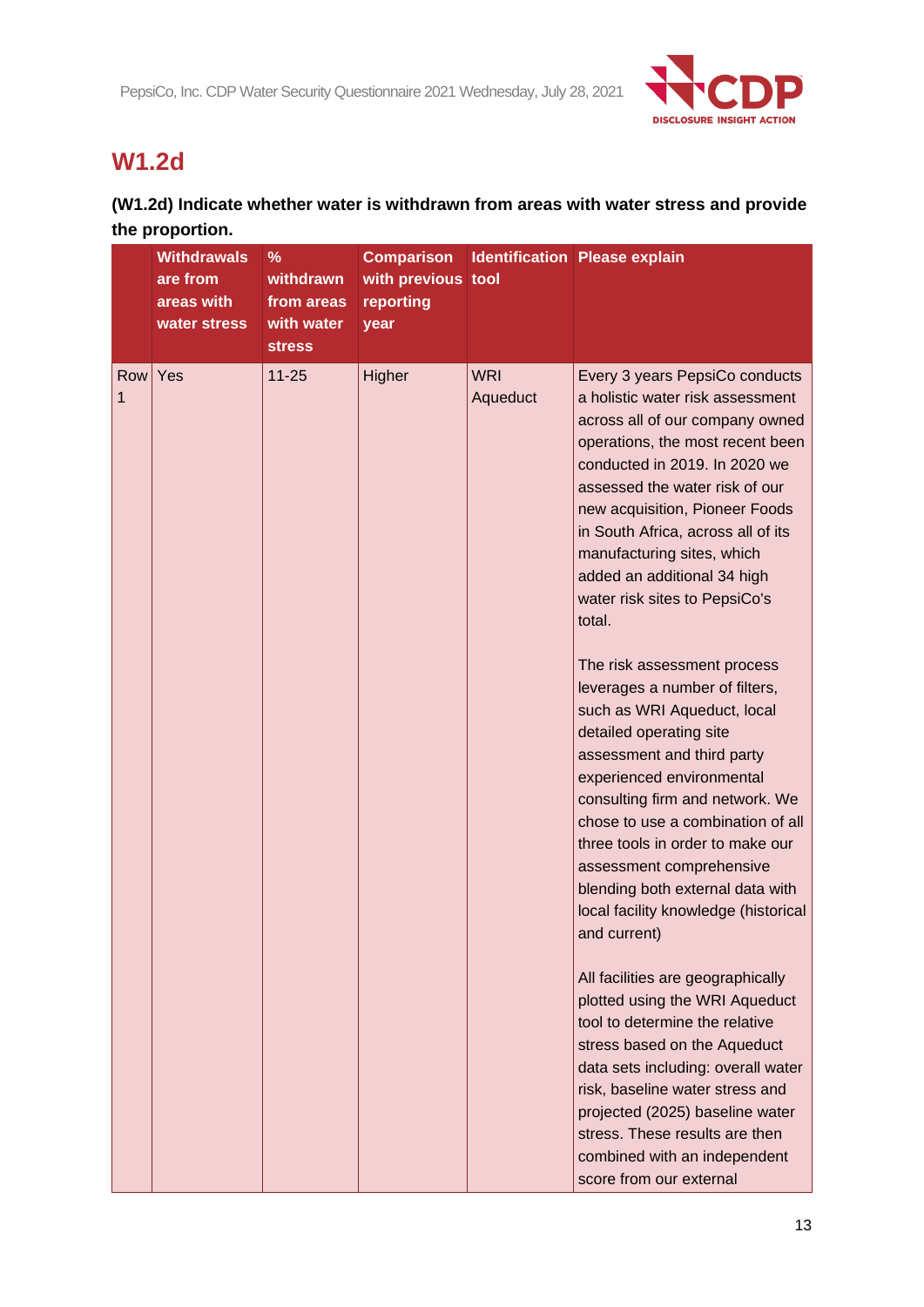

consultancy's global network who draw from local knowledge and experience to determine a facilities relative risk exposure using proprietary insights. PepsiCo's internal assessment considers a range of indicators across physical water stress (including quality), regulatory risk, and social/reputational risk. Each facility responds to questions based on site experience both current and past as well as anticipated future scenarios. The external and internal assessments are scored separately and the combined rating of both plot each facility on our water risk matrix. PepsiCo has determined a scoring range from  $0 - 5$  which then allocates facilities into different water risk categories. All sites receiving a score of 3.5 or higher are classified as high water risk. Ratings are calculated for Current and Future Trend (3-5 Years) conditions.

In 2020, PepsiCo had 99 high water risk operations, accounting for more than 20% of our total company owned operations water footprint. In 2020 PepsiCo withdrew 14% more water at PepsiCo's HWR facilities than that reported for 2019 CDP, and this has been driven primarily by the acquisition of the Pioneer Foods business which is included in 2020 reporting. In 2020, PepsiCo's corporate water sustainability goals leaned into where we experience the highest degrees of water risk to our operations and local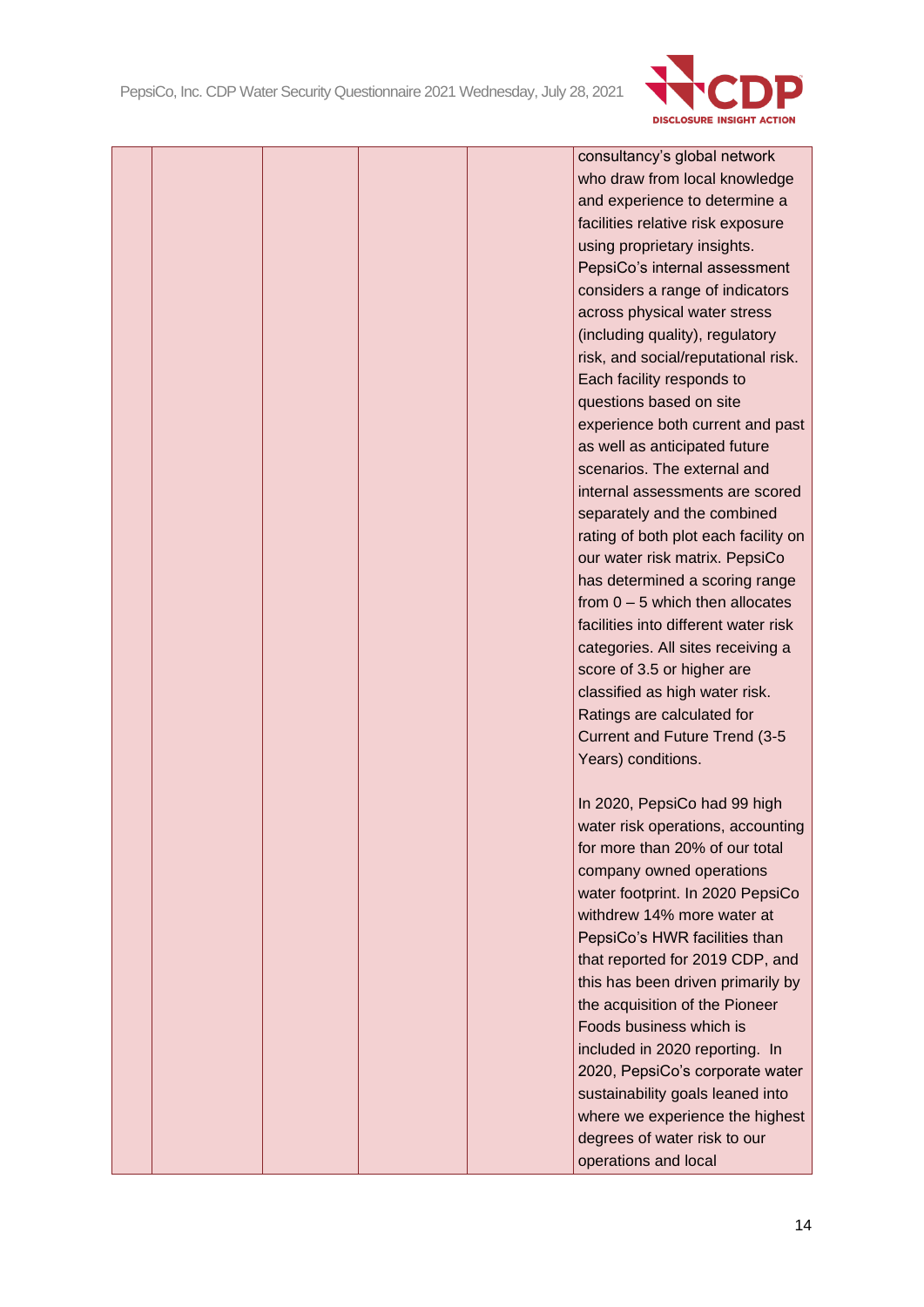

|  |  |  | communities and where we can       |
|--|--|--|------------------------------------|
|  |  |  | focus effort at scale to improving |
|  |  |  | water security. The efforts we are |
|  |  |  | taking through our operations      |
|  |  |  | water efficiency programs,         |
|  |  |  | behavioral changes, innovation     |
|  |  |  | in manufacturing and capital       |
|  |  |  | technology investment are          |
|  |  |  | delivering annual performance in   |
|  |  |  | line with operational targets.     |
|  |  |  |                                    |

# **W-FB1.2e**

## **(W-FB1.2e) For each commodity reported in question W-FB1.1a, do you know the proportion that is produced/sourced from areas with water stress?**

| <b>Agricultural</b><br>commodities                                   | The proportion<br>of this<br>commodity<br>produced in<br>areas with water<br>stress is known | The proportion<br>of this<br>commodity<br>sourced from<br>areas with water<br>stress is known | <b>Please explain</b>                                                                                                                                                                                                                                                                                                                                                                                                                                    |
|----------------------------------------------------------------------|----------------------------------------------------------------------------------------------|-----------------------------------------------------------------------------------------------|----------------------------------------------------------------------------------------------------------------------------------------------------------------------------------------------------------------------------------------------------------------------------------------------------------------------------------------------------------------------------------------------------------------------------------------------------------|
| Maize                                                                | Not applicable                                                                               | Yes                                                                                           | This information is based on our<br>agricultural water risk assessment,<br>completed as part of our agricultural water<br>efficiency goal. We utilized the WRI<br>Aqueduct tool to identify our water<br>stressed growing areas.                                                                                                                                                                                                                         |
| Other<br>commodities<br>from W-FB1.1a,<br>please specify<br>Potatoes | Not applicable                                                                               | Yes                                                                                           | This information is based on our<br>agricultural water risk assessment,<br>completed as part of our agricultural water<br>efficiency goal. We utilized the WRI<br>Aqueduct tool to identify our water<br>stressed growing areas.                                                                                                                                                                                                                         |
| Palm oil                                                             | Not applicable                                                                               | Yes                                                                                           | In 2020 the Antea Group conducted an<br>agricultural water risk screening for<br>PepsiCo based on a global listing of<br>PepsiCo growers that utilized WRI<br>Aqueduct 3.0's Agricultural Weighting<br>Scheme. Current and Future Risk exports<br>were consolidated and mapped. Each<br>grower had a Composite Water Risk<br>ranking calculated based on the Overall<br>Water Risk, Baseline Water Stress, and<br>Future Water Stress for each location. |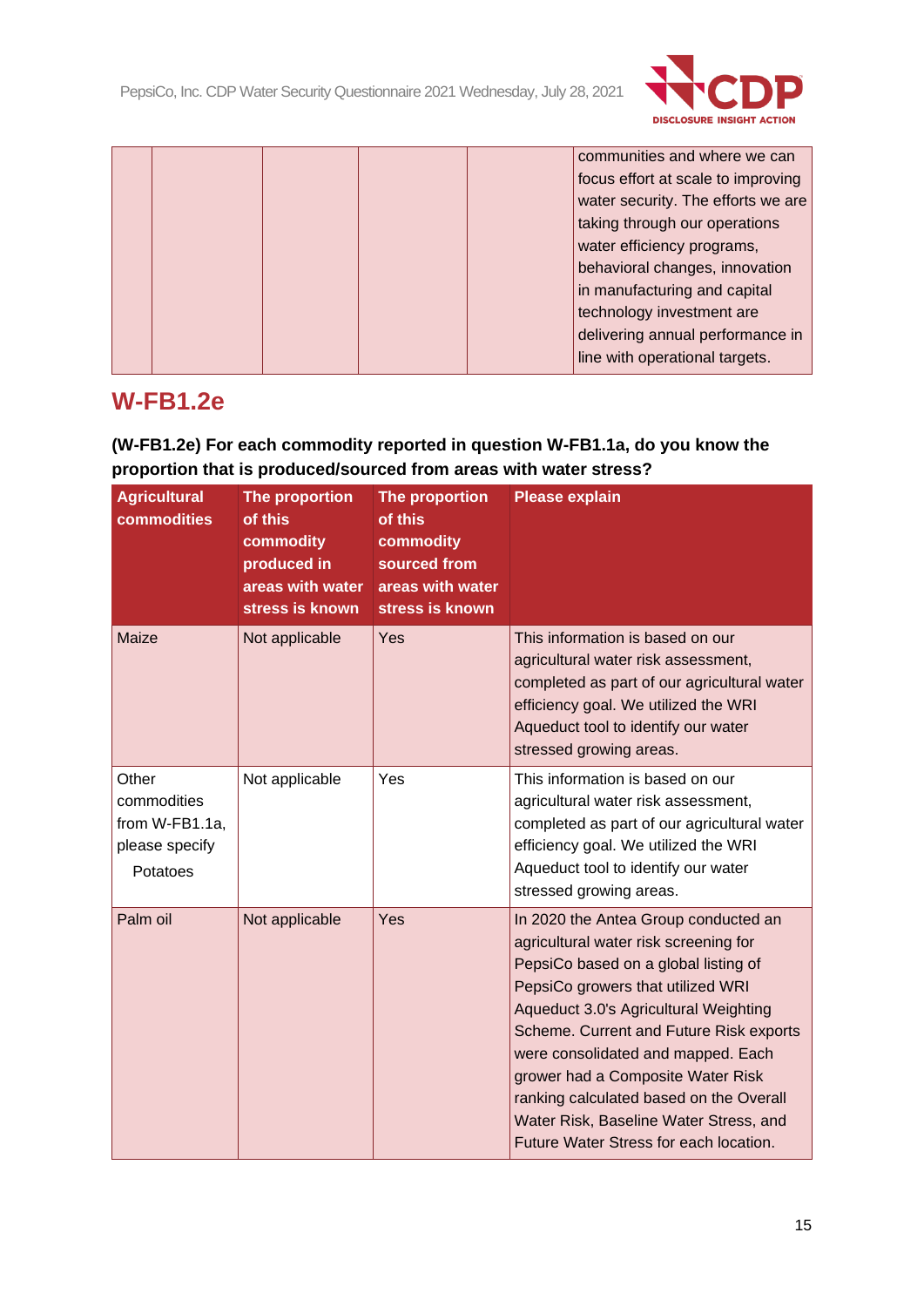

| Sugar             | Not applicable | Yes | In 2020 the Antea Group conducted an    |
|-------------------|----------------|-----|-----------------------------------------|
|                   |                |     | agricultural water risk screening for   |
|                   |                |     | PepsiCo based on a global listing of    |
|                   |                |     | PepsiCo growers that utilized WRI       |
|                   |                |     | Aqueduct 3.0's Agricultural Weighting   |
|                   |                |     | Scheme. Current and Future Risk exports |
|                   |                |     | were consolidated and mapped. Each      |
|                   |                |     | grower had a Composite Water Risk       |
|                   |                |     | ranking calculated based on the Overall |
|                   |                |     | Water Risk, Baseline Water Stress, and  |
|                   |                |     | Future Water Stress for each location.  |
| Other             | Not applicable | Yes | In 2020 the Antea Group conducted an    |
| commodities       |                |     | agricultural water risk screening for   |
| from $W-FB1.1a$ , |                |     | PepsiCo based on a global listing of    |
| please specify    |                |     | PepsiCo growers that utilized WRI       |
| Wheat             |                |     |                                         |
|                   |                |     | Aqueduct 3.0's Agricultural Weighting   |
|                   |                |     | Scheme. Current and Future Risk exports |
|                   |                |     | were consolidated and mapped. Each      |
|                   |                |     | grower had a Composite Water Risk       |
|                   |                |     | ranking calculated based on the Overall |
|                   |                |     | Water Risk, Baseline Water Stress, and  |
|                   |                |     | Future Water Stress for each location.  |

# **W-FB1.2g**

**(W-FB1.2g) What proportion of the sourced agricultural commodities reported in W-FB1.1a originate from areas with water stress?**

| <b>Agricultural</b><br>commodities | % of total<br>agricultural<br>commodity<br>sourced from<br>areas with water<br><b>stress</b> | <b>Please explain</b>                                                                                                                                                                                                                                                                                                                                                                                                                                                                                                                                                                                                                            |
|------------------------------------|----------------------------------------------------------------------------------------------|--------------------------------------------------------------------------------------------------------------------------------------------------------------------------------------------------------------------------------------------------------------------------------------------------------------------------------------------------------------------------------------------------------------------------------------------------------------------------------------------------------------------------------------------------------------------------------------------------------------------------------------------------|
| Maize                              | $26 - 50$                                                                                    | 28% of our whole maize volume originates from water<br>stressed areas and is in-scope of PepsiCo's agriculture<br>water efficiency goal. This figure is unchanged from prior<br>reporting years. This figure was calculated as part of our<br>base-lining exercise for the agriculture water efficiency<br>goal. The figure could either increase or decrease in<br>future years depending on changes to our procurement of<br>maize. The metric also provides our agronomy teams the<br>geographic areas to focus on in terms of reducing water<br>use in irrigation and in so doing supporting our 2025<br>agricultural water efficiency goal. |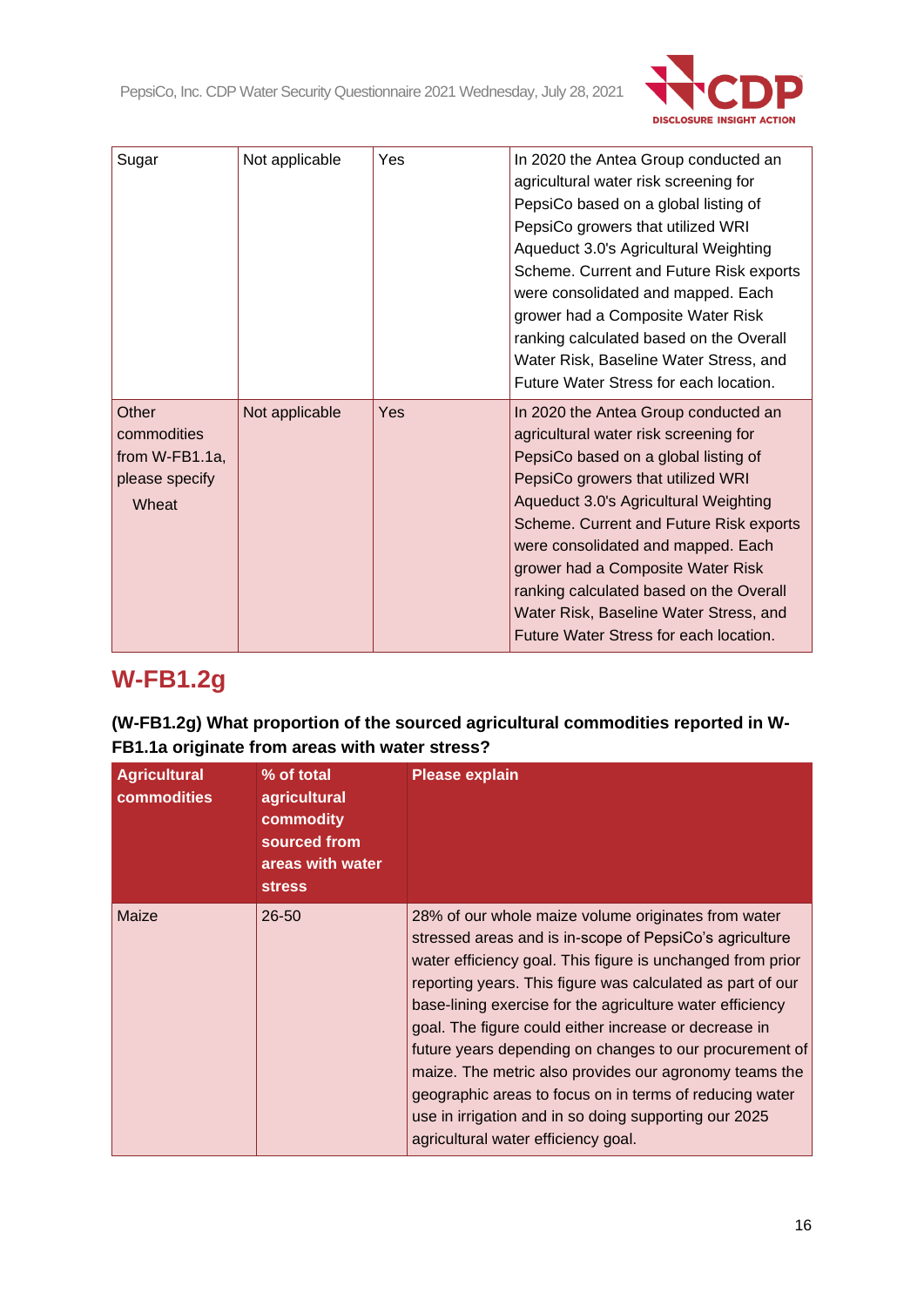

| Other sourced<br>commodities from<br>W-FB1.2e, please<br>specify<br>Potatoes | 26-50 | 34% of our potato volume originates from water stressed<br>areas and is in-scope of PepsiCo's agriculture water<br>efficiency goal. This figure was calculated as part of our<br>base-lining exercise for the agriculture water use<br>efficiency goal. This figure is unchanged from prior<br>reporting years. The figure could either increase or<br>decrease in future years depending on changes to our<br>procurement of potatoes. The metric also provides our<br>agronomy teams the geographic areas to focus on in<br>terms of reducing water use in irrigation and in so doing<br>supporting our 2025 agricultural water efficiency goal.                                                                                                                                                                                                                                      |
|------------------------------------------------------------------------------|-------|-----------------------------------------------------------------------------------------------------------------------------------------------------------------------------------------------------------------------------------------------------------------------------------------------------------------------------------------------------------------------------------------------------------------------------------------------------------------------------------------------------------------------------------------------------------------------------------------------------------------------------------------------------------------------------------------------------------------------------------------------------------------------------------------------------------------------------------------------------------------------------------------|
| Palm oil                                                                     | 0%    | In 2020 the Antea Group conducted an agricultural water<br>risk screening for PepsiCo based on a global listing of<br>PepsiCo growers that utilized WRI Aqueduct 3.0's<br>Agricultural Weighting Scheme. Current and Future Risk<br>exports were consolidated and mapped. Each grower<br>had a Composite Water Risk ranking calculated based on<br>the Overall Water Risk, Baseline Water Stress, and<br>Future Water Stress for each location.<br>Based on this assessment, 0% of our palm oil growers<br>are in high water risk areas. The figure could either<br>increase or decrease in future years depending on<br>changes to our procurement of palm oil. The metric<br>provides our agronomy teams the geographic areas to<br>focus on in terms of reducing water use in irrigation and<br>in so doing supporting our 2025 agricultural water<br>efficiency goal                |
| Sugar                                                                        | 26-50 | In 2020 the Antea Group conducted an agricultural water<br>risk screening for PepsiCo based on a global listing of<br>PepsiCo growers that utilized WRI Aqueduct 3.0's<br>Agricultural Weighting Scheme. Current and Future Risk<br>exports were consolidated and mapped. Each grower<br>had a Composite Water Risk ranking calculated based on<br>the Overall Water Risk, Baseline Water Stress, and<br>Future Water Stress for each location.<br>Based on this assessment, 43% of our sugar beet and<br>cane sugar growers are in high water risk areas. The<br>figure could either increase or decrease in future years<br>depending on changes to our procurement of sugar. The<br>metric provides our agronomy teams the geographic<br>areas to focus on in terms of reducing water use in<br>irrigation and in so doing supporting our 2025 agricultural<br>water efficiency goal |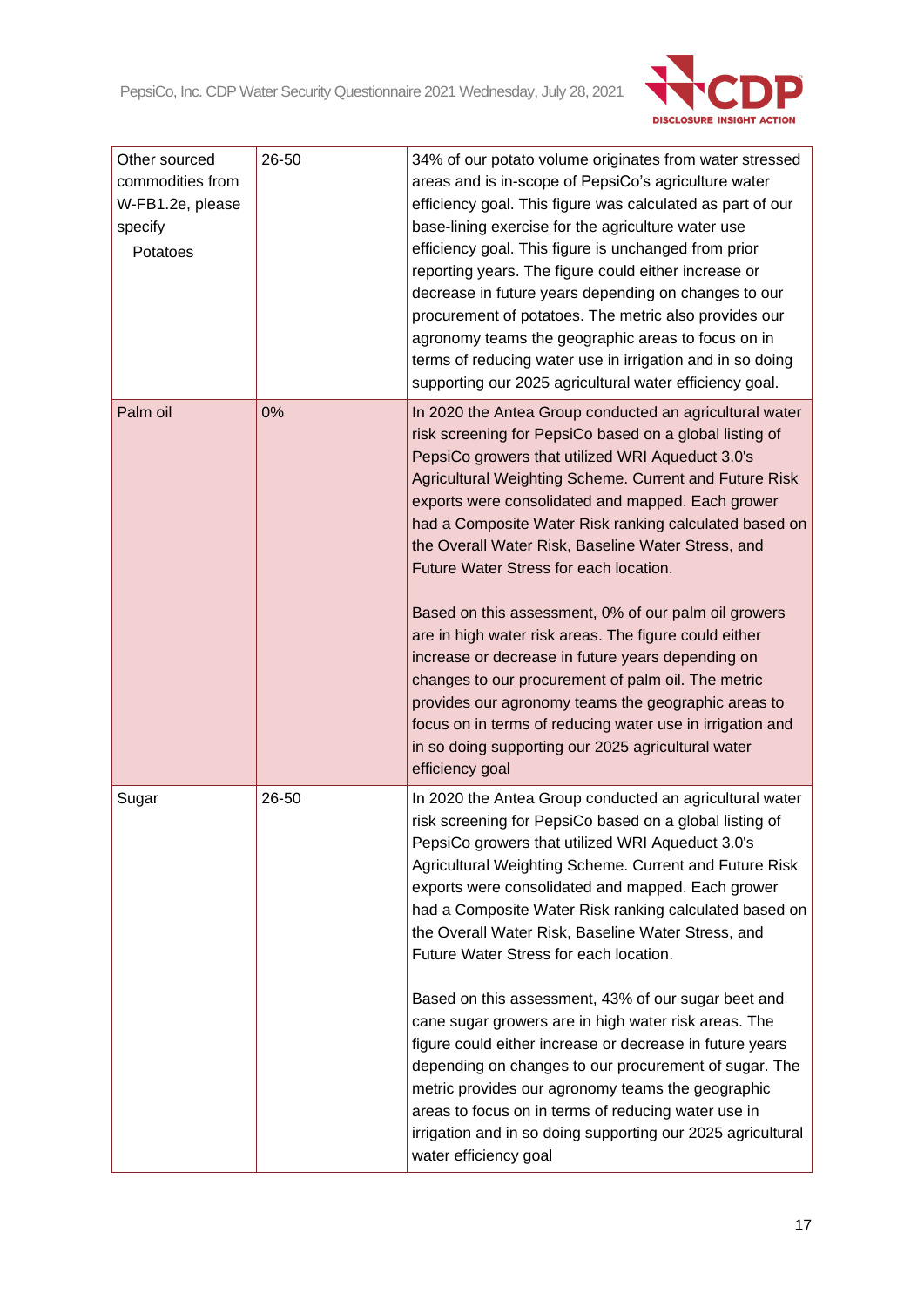

| <b>Other sourced</b><br>commodities from<br>W-FB1.2e, please<br>specify<br>Wheat | $11 - 25$ | In 2020 the Antea Group conducted an agricultural water<br>risk screening for PepsiCo based on a global listing of<br>PepsiCo growers that utilized WRI Aqueduct 3.0's<br>Agricultural Weighting Scheme. Current and Future Risk<br>exports were consolidated and mapped. Each grower<br>had a Composite Water Risk ranking calculated based on<br>the Overall Water Risk, Baseline Water Stress, and<br>Future Water Stress for each location. |
|----------------------------------------------------------------------------------|-----------|-------------------------------------------------------------------------------------------------------------------------------------------------------------------------------------------------------------------------------------------------------------------------------------------------------------------------------------------------------------------------------------------------------------------------------------------------|
|                                                                                  |           | Based on this assessment, 16% of our wheat growers<br>are in high water risk areas. The figure could either<br>increase or decrease in future years depending on<br>changes to our procurement of wheat. The metric<br>provides our agronomy teams the geographic areas to<br>focus on in terms of reducing water use in irrigation and<br>in so doing supporting our 2025 agricultural water<br>efficiency goal.                               |

# **W1.2h**

|                                                                                           | <b>Relevance Volume</b> | (megaliters/year) | <b>Comparison</b><br>with<br>previous<br>reporting<br>year | <b>Please explain</b>                                                                                                                                                                                                                                                                                                                                                                                                                                                              |
|-------------------------------------------------------------------------------------------|-------------------------|-------------------|------------------------------------------------------------|------------------------------------------------------------------------------------------------------------------------------------------------------------------------------------------------------------------------------------------------------------------------------------------------------------------------------------------------------------------------------------------------------------------------------------------------------------------------------------|
| Fresh surface water,<br>including rainwater,<br>water from wetlands,<br>rivers, and lakes | Relevant                | 110               | Higher                                                     | Fresh surface water is<br>relevant because we are<br>investing in rainwater<br>harvesting to reduce our<br>reliance on potable water. In<br>2020 there was an increase<br>in surface withdrawals as a<br>result of the Pioneer<br>acquisition. PepsiCo<br>promotes the adoption of<br>rainwater harvesting at our<br>manufacturing facilities and<br>during the course of 2021<br>we will be looking at novel<br>treatment for rainwater<br>cleanup involving nano-<br>filtration. |
| <b>Brackish surface</b><br>water/Seawater                                                 | <b>Not</b><br>relevant  |                   |                                                            | PepsiCo's ingredient and<br>food safety standards mean                                                                                                                                                                                                                                                                                                                                                                                                                             |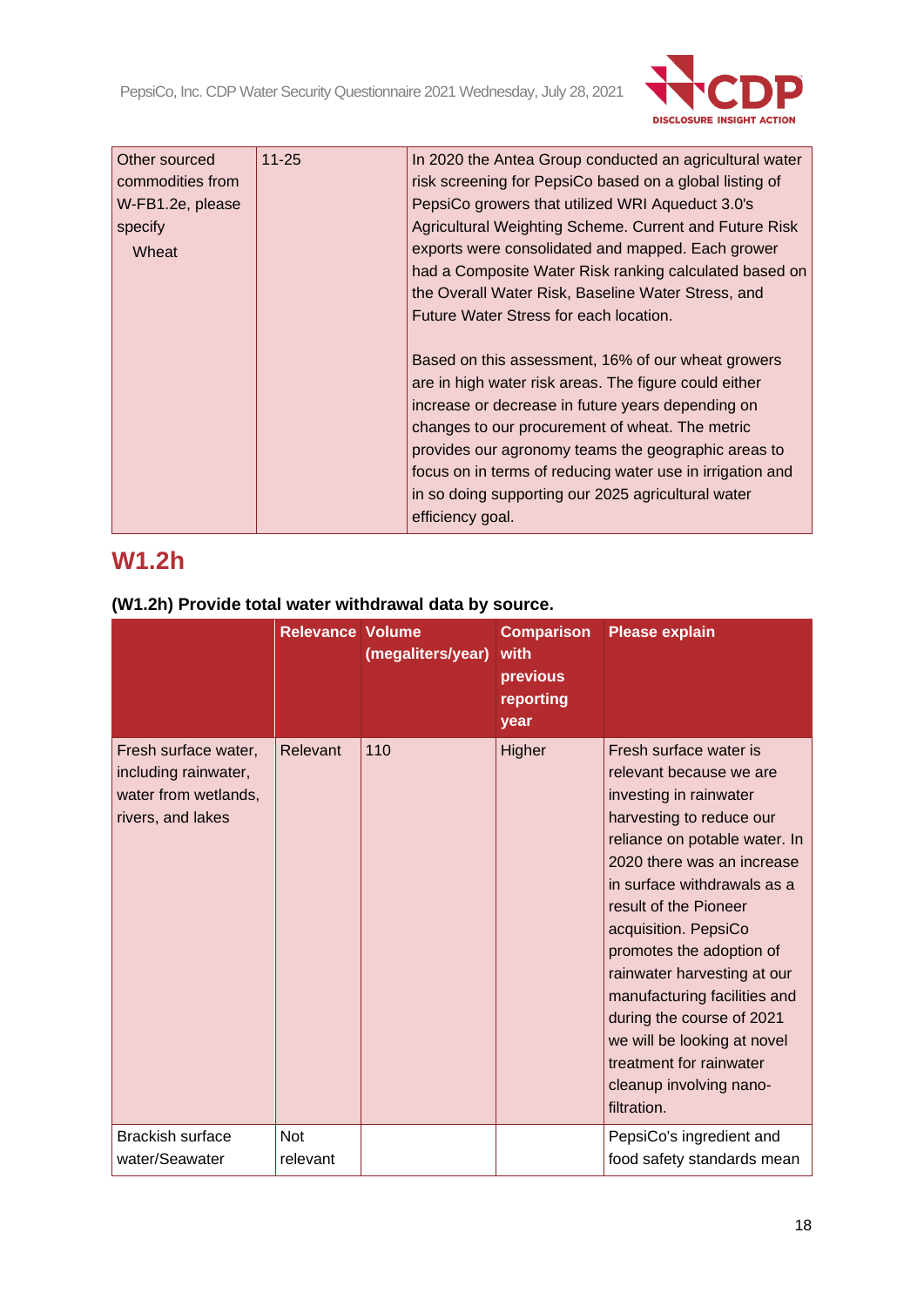

| surface or sea water in our<br>manufacturing processes.<br>Groundwater is relevant<br>Groundwater-<br>Relevant<br>22,345<br>Lower<br>renewable<br>because approximately 27%<br>of our water withdrawals is<br>obtained from renewable<br>ground water sources. In<br>2020 we abstracted<br>approximately 6% less<br>groundwater than prior year.<br>A shift to increased<br>withdrawals from third party<br>sources for the same time<br>period was due to the<br>acquisition of the Pioneer |
|----------------------------------------------------------------------------------------------------------------------------------------------------------------------------------------------------------------------------------------------------------------------------------------------------------------------------------------------------------------------------------------------------------------------------------------------------------------------------------------------|
|                                                                                                                                                                                                                                                                                                                                                                                                                                                                                              |
|                                                                                                                                                                                                                                                                                                                                                                                                                                                                                              |
|                                                                                                                                                                                                                                                                                                                                                                                                                                                                                              |
|                                                                                                                                                                                                                                                                                                                                                                                                                                                                                              |
|                                                                                                                                                                                                                                                                                                                                                                                                                                                                                              |
|                                                                                                                                                                                                                                                                                                                                                                                                                                                                                              |
|                                                                                                                                                                                                                                                                                                                                                                                                                                                                                              |
|                                                                                                                                                                                                                                                                                                                                                                                                                                                                                              |
|                                                                                                                                                                                                                                                                                                                                                                                                                                                                                              |
|                                                                                                                                                                                                                                                                                                                                                                                                                                                                                              |
|                                                                                                                                                                                                                                                                                                                                                                                                                                                                                              |
|                                                                                                                                                                                                                                                                                                                                                                                                                                                                                              |
|                                                                                                                                                                                                                                                                                                                                                                                                                                                                                              |
|                                                                                                                                                                                                                                                                                                                                                                                                                                                                                              |
|                                                                                                                                                                                                                                                                                                                                                                                                                                                                                              |
| Foods business, which                                                                                                                                                                                                                                                                                                                                                                                                                                                                        |
| source the majority of its                                                                                                                                                                                                                                                                                                                                                                                                                                                                   |
| water supply from 3rd part                                                                                                                                                                                                                                                                                                                                                                                                                                                                   |
| municipal sources.                                                                                                                                                                                                                                                                                                                                                                                                                                                                           |
| PepsiCo's water efficiency                                                                                                                                                                                                                                                                                                                                                                                                                                                                   |
| efforts under its water                                                                                                                                                                                                                                                                                                                                                                                                                                                                      |
| sustainability strategy are                                                                                                                                                                                                                                                                                                                                                                                                                                                                  |
| extending to this new                                                                                                                                                                                                                                                                                                                                                                                                                                                                        |
| business acquisition from                                                                                                                                                                                                                                                                                                                                                                                                                                                                    |
| 2020 and we anticipate                                                                                                                                                                                                                                                                                                                                                                                                                                                                       |
| making steady progress on                                                                                                                                                                                                                                                                                                                                                                                                                                                                    |
| this sustainability journey                                                                                                                                                                                                                                                                                                                                                                                                                                                                  |
| over the coming years.                                                                                                                                                                                                                                                                                                                                                                                                                                                                       |
| Direct operations efficiency                                                                                                                                                                                                                                                                                                                                                                                                                                                                 |
| improvement tactics for                                                                                                                                                                                                                                                                                                                                                                                                                                                                      |
| PepsiCo include best                                                                                                                                                                                                                                                                                                                                                                                                                                                                         |
| practice development and                                                                                                                                                                                                                                                                                                                                                                                                                                                                     |
| deployment, research and                                                                                                                                                                                                                                                                                                                                                                                                                                                                     |
| development innovation in                                                                                                                                                                                                                                                                                                                                                                                                                                                                    |
| design of equipment, and                                                                                                                                                                                                                                                                                                                                                                                                                                                                     |
| new ways of manufacturing                                                                                                                                                                                                                                                                                                                                                                                                                                                                    |
| "sustainable from the start"                                                                                                                                                                                                                                                                                                                                                                                                                                                                 |
| and capital investment in                                                                                                                                                                                                                                                                                                                                                                                                                                                                    |
| new technology.                                                                                                                                                                                                                                                                                                                                                                                                                                                                              |
| <b>Not</b><br>PepsiCo does not draw from<br>Groundwater - non-                                                                                                                                                                                                                                                                                                                                                                                                                               |
| relevant<br>renewable<br>non-renewable groundwater                                                                                                                                                                                                                                                                                                                                                                                                                                           |
| sources and does not plan to                                                                                                                                                                                                                                                                                                                                                                                                                                                                 |
| do so in the future.                                                                                                                                                                                                                                                                                                                                                                                                                                                                         |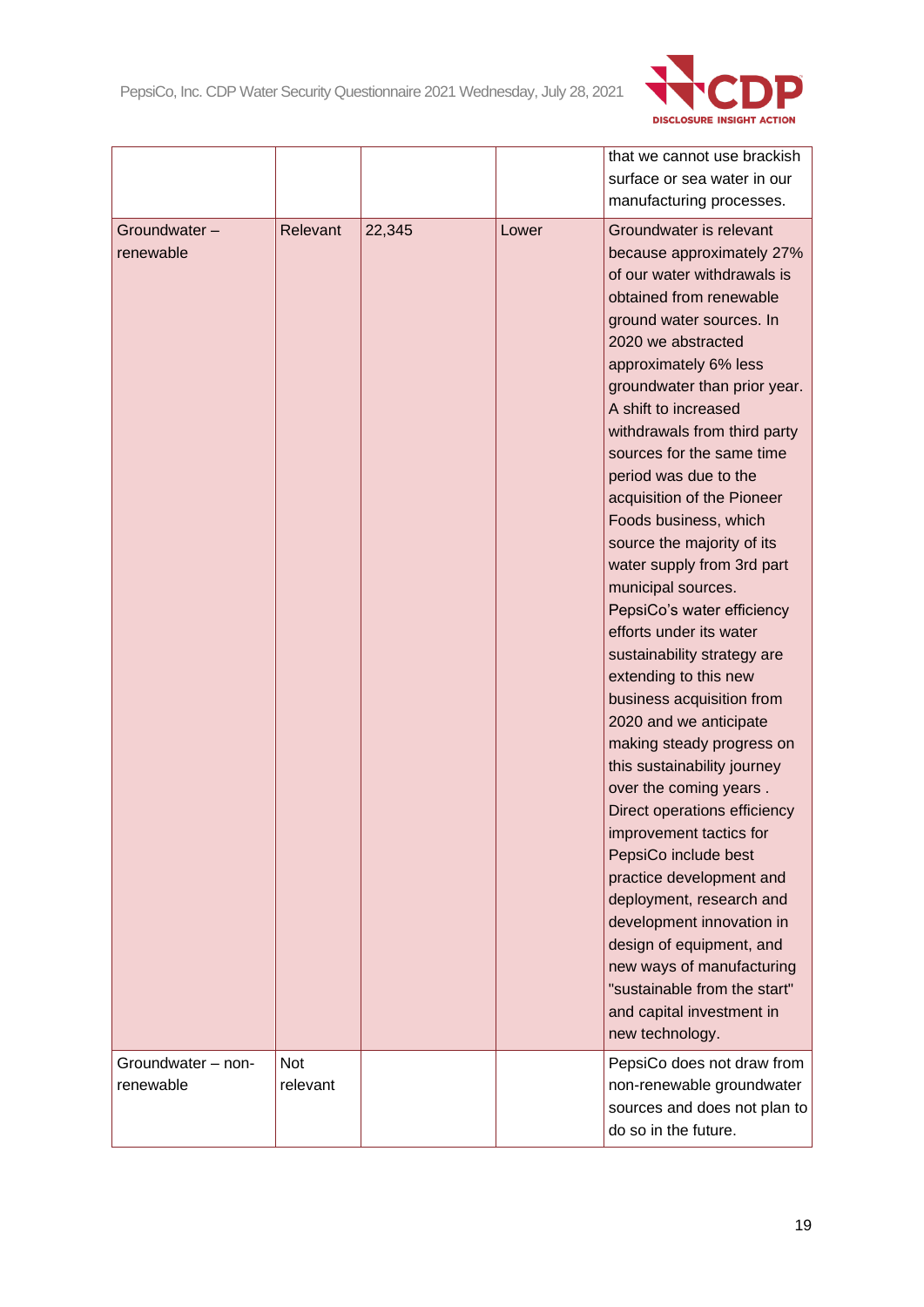

| <b>Produced/Entrained</b><br>water | <b>Not</b><br>relevant |        |        | PepsiCo does not rely on or<br>draw produced or process<br>water at this point in time.<br>We are currently reviewing<br>technology options that<br>would allow us to recover<br>water contained in<br>agricultural raw materials in<br>the future.                                                                                                                                                                                                                                                                                                                                                                                                                                                                                                                                                                                                                                                                                                                                                                                                         |
|------------------------------------|------------------------|--------|--------|-------------------------------------------------------------------------------------------------------------------------------------------------------------------------------------------------------------------------------------------------------------------------------------------------------------------------------------------------------------------------------------------------------------------------------------------------------------------------------------------------------------------------------------------------------------------------------------------------------------------------------------------------------------------------------------------------------------------------------------------------------------------------------------------------------------------------------------------------------------------------------------------------------------------------------------------------------------------------------------------------------------------------------------------------------------|
| Third party sources                | Relevant               | 60,271 | Higher | Third party sources are<br>relevant because they make<br>up the majority of our<br>sourced water for<br>operations. In 2020 we<br>abstracted 2% more water<br>from third party sources vs.<br>prior year. This is driven<br>primarily by PepsiCo's<br>acquisition of the Pioneer<br>Foods business which<br>sources the most of its water<br>from municipal water<br>supplies. Water efficiency<br>efforts across PepsiCo<br>continue to evolve as part of<br>the Corporate Water<br>Strategy to 2025 and 2030.<br>Direct operations efficiency<br>improvement tactics<br>deployed in 2020 across<br>PepsiCo include Best<br>Practice deployment<br>(PepsiCo ReCon Program),<br>R+D innovation in<br>equipment design (Splash<br>Cone redesign), Capital<br>investment in new<br>technology, MBR /RO<br>technology and PepsiCo's<br>first circular water innovation<br>at Vallejo Mexico City. The<br>project enabled our facility to<br>reduce freshwater demand<br>by 50% compared to 2019<br>and allows the site to reuse<br>over 80% of its daily water |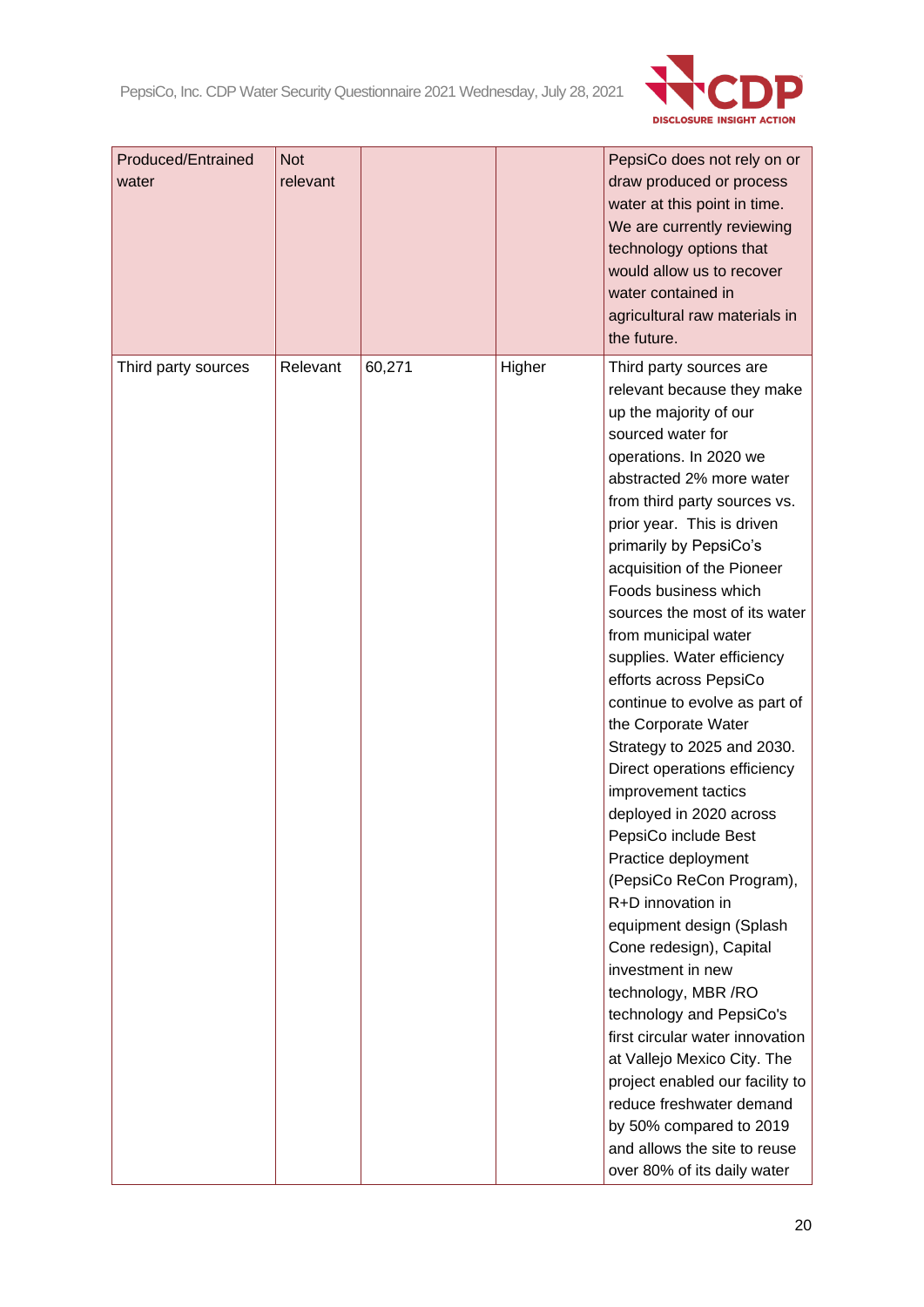

|  |  | use. We are looking to          |
|--|--|---------------------------------|
|  |  | dentify opportunities to        |
|  |  | replicate this project at other |
|  |  | sites.                          |
|  |  |                                 |

# **W1.2i**

## **(W1.2i) Provide total water discharge data by destination.**

|                                              | <b>Relevance Volume</b> | (megaliters/year) | <b>Comparison</b><br>with previous<br>reporting year | <b>Please explain</b>                                                                                                                                                                                                                                                                                                                                                                                                                                                                                                                                            |
|----------------------------------------------|-------------------------|-------------------|------------------------------------------------------|------------------------------------------------------------------------------------------------------------------------------------------------------------------------------------------------------------------------------------------------------------------------------------------------------------------------------------------------------------------------------------------------------------------------------------------------------------------------------------------------------------------------------------------------------------------|
| Fresh surface<br>water                       | Relevant                | 4,547             | This is our first<br>year of<br>measurement          | PepsiCo directly treated and<br>discharged to Fresh surface water<br>from 21 Global manufacturing<br>locations in 2020. While PepsiCo<br>wastewater volume data quality<br>continues to improve, please note<br>that in 2020 some calculations are<br>used - based on the most<br>accurate information and<br>assumptions available to $us - to$<br>determined total wastewater<br>generated. This has been<br>calculated by subtracting Total<br>consumed water from Total<br>withdrawals. This year is our first<br>year submitting data for this<br>question. |
| <b>Brackish</b><br>surface<br>water/seawater | Relevant                | 299               | This is our first<br>year of<br>measurement          | In 2020 PepsiCo discharged<br>treated waste water into Brackish<br>surface water / seawater<br>discharges at $\sim$ 2 manufacturing<br>locations. While PepsiCo's<br>wastewater data volume quality<br>reporting continues to improve,<br>please note that in 2020 some<br>calculations are used based on<br>the most accurate information and<br>assumptions representative of our<br>operations. This is our first year<br>submitting data for this question.                                                                                                  |
| Groundwater                                  | Relevant                | 10,004            | Higher                                               | Groundwater discharges are<br>relevant because as some<br>PepsiCo facilities discharge<br>treated water to this end point.                                                                                                                                                                                                                                                                                                                                                                                                                                       |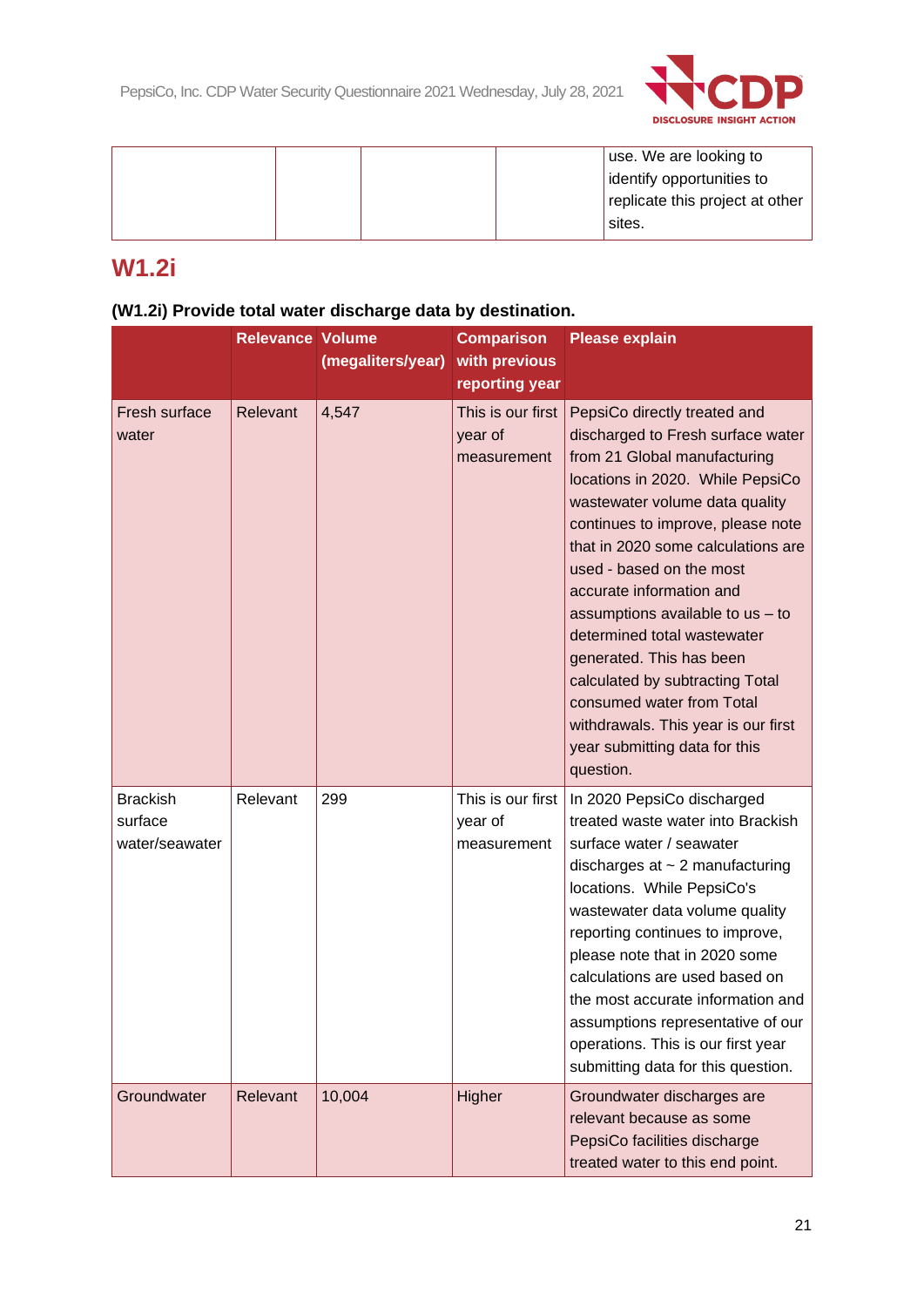

|                             |          |        |        | Discharge volumes to<br>groundwater have increased by ~<br>6% in 2020, as we improve<br>reporting on discharges and have<br>also integrated our acquisition of<br>Pioneer Foods into 2020 reporting<br>data. As per last year's reporting,<br>data relating to treated wastewater<br>that is used for land application is<br>included here. This has been done<br>to align with CDPs definition of<br>groundwater discharge. No<br>adjustments to account for<br>evapotranspiration of cover crops<br>rates have been made. Please<br>note calculations have been relied<br>on in 2020 waste water reporting<br>leveraging the best and most<br>accurate information we have                                                                                                                       |
|-----------------------------|----------|--------|--------|----------------------------------------------------------------------------------------------------------------------------------------------------------------------------------------------------------------------------------------------------------------------------------------------------------------------------------------------------------------------------------------------------------------------------------------------------------------------------------------------------------------------------------------------------------------------------------------------------------------------------------------------------------------------------------------------------------------------------------------------------------------------------------------------------|
|                             |          |        |        | representing our operations.                                                                                                                                                                                                                                                                                                                                                                                                                                                                                                                                                                                                                                                                                                                                                                       |
| Third-party<br>destinations | Relevant | 39,758 | Higher | Third-party destinations are<br>relevant as the majority of<br>PepsiCo manufacturing facilities<br>discharge treated wastewater to<br>this destination. 2020 discharge<br>volumes to third parties were 7%<br>higher as compared to 2019. This<br>increase can be explained by the<br>integration of our significant<br>acquisition, Pioneer Foods into the<br>reported data in 2020. Waste<br>water reporting quality and<br>accuracy continues to improve at<br>PepsiCo- please note that in 2020<br>calculations have been used to<br>determine most probable volumes<br>to the assigned destinations. We<br>anticipate as our water<br>withdrawals decline in line with our<br>sustainability agenda and efforts<br>around circular water, our<br>wastewater discharges will also<br>decrease. |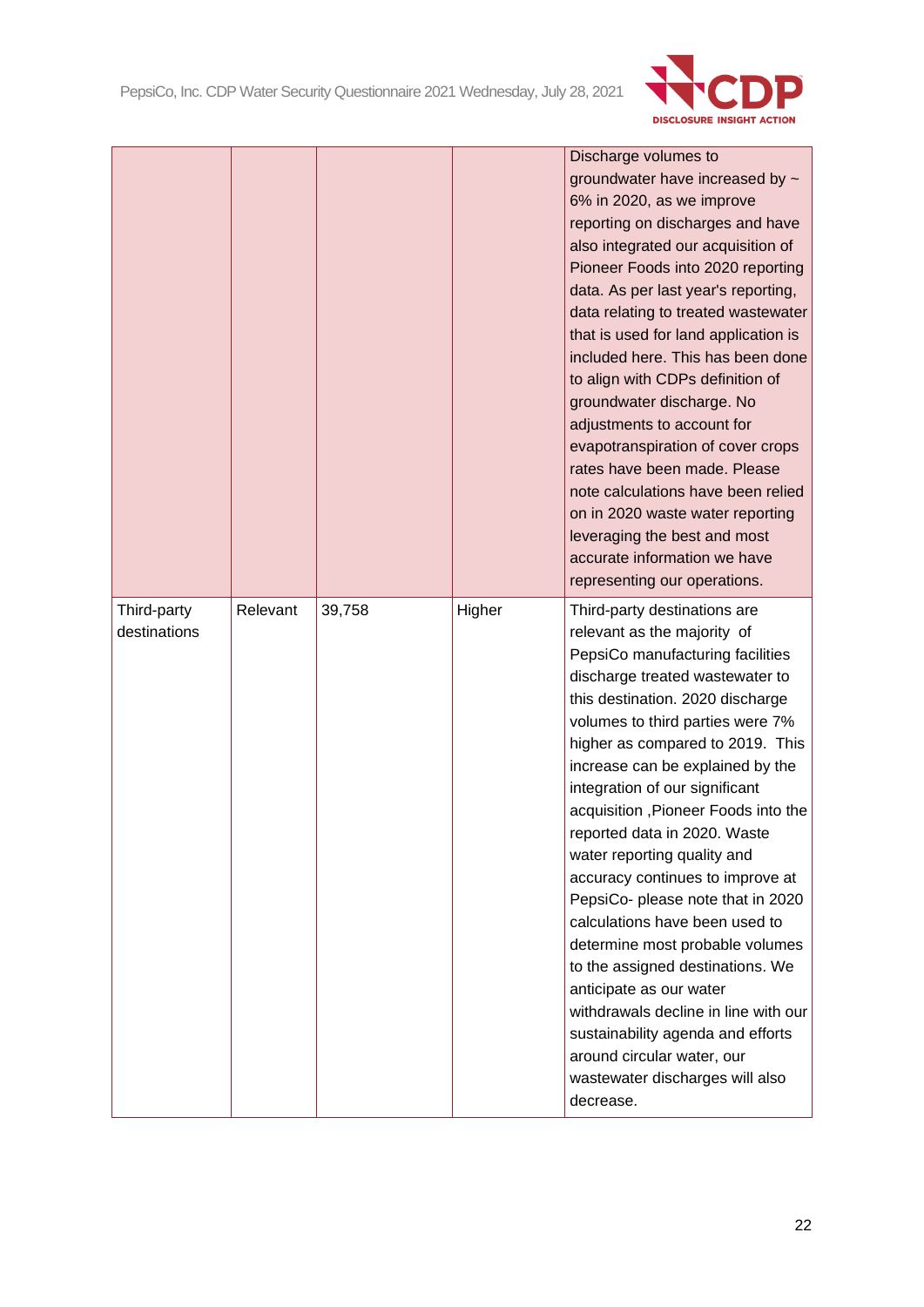

# **W1.2j**

## **(W1.2j) Within your direct operations, indicate the highest level(s) to which you treat your discharge.**

|                                                                 | <b>Relevance of</b><br>treatment level<br>to discharge | <b>Please explain</b>                                                                                                                                                                                                                                                                                                                                                                                                                                                                                                                                                                                                                                                                                                                                                                                                                         |
|-----------------------------------------------------------------|--------------------------------------------------------|-----------------------------------------------------------------------------------------------------------------------------------------------------------------------------------------------------------------------------------------------------------------------------------------------------------------------------------------------------------------------------------------------------------------------------------------------------------------------------------------------------------------------------------------------------------------------------------------------------------------------------------------------------------------------------------------------------------------------------------------------------------------------------------------------------------------------------------------------|
| <b>Tertiary treatment</b>                                       | <b>Relevant but</b><br>volume<br>unknown               | This is PepsiCo's 1st time completing this table. While we are<br>unable to fully complete it for this year, but we are working to<br>be able to in future years. Examples in PepsiCo include<br>Tertiary Treatment on site followed by discharge to Municipal or<br>POTW systems such as Membrane Bioreactors (MBR's) with<br>Reverse Osmosis(RO) systems for full potable water<br>production for reuse, also anaerobic digestor systems and<br>Biological systems with full Nitrate and Phosphate removal<br>systems both chemical and Biological Nutrient Removal (BNR)<br>processes exist. PepsiCo Global EHS Department are working<br>to have full granularity detail on every company owned waste<br>water treatment system. A repository has started in 2021 this<br>will allow full completion of this table in future CDP returns. |
| Secondary<br>treatment                                          | Relevant but<br>volume<br>unknown                      | This is PepsiCo's 1st time completing this table. While we are<br>unable to fully complete it with all the requested detail this year,<br>we are working to be able to in future years Examples in<br>PepsiCo of Secondary treatment system include on site<br>biological treatment followed by Discharge to municipal or<br>POTW's. A repository has started in 2021 this will allow full<br>completion of this table in future CDP returns.                                                                                                                                                                                                                                                                                                                                                                                                 |
| <b>Primary treatment</b><br>only                                | <b>Relevant but</b><br>volume<br>unknown               | This is PepsiCo's 1st time completing this table. While we are<br>unable to fully complete it, with all the requested detail this<br>year, we are working to be able to in future years. Primary<br>Treatment on site followed by discharge to municipal or POTW<br>systems is quite common for the majority of our US operations<br>where we pH correct, remove some primary solids from our<br>Snacks operations, such as potato peels and then discharge to<br>municipal WWTP's for further treatment. A repository has<br>started in 2021 this will allow full completion of this table in<br>future CDP returns.                                                                                                                                                                                                                         |
| Discharge to the<br>natural<br>environment<br>without treatment | Not relevant                                           | Not relevant because all of PepsiCo's on site operations<br>include at least a primary waste water treatment step for<br>process waste water.                                                                                                                                                                                                                                                                                                                                                                                                                                                                                                                                                                                                                                                                                                 |
| Discharge to a<br>third party without<br>treatment              | <b>Relevant but</b><br>volume<br>unknown               | This is PepsiCo's 1st time completing this table. While we are<br>unable to fully complete it with all the detail required, PepsiCo<br>Global EHS team are working are working to be able to in                                                                                                                                                                                                                                                                                                                                                                                                                                                                                                                                                                                                                                               |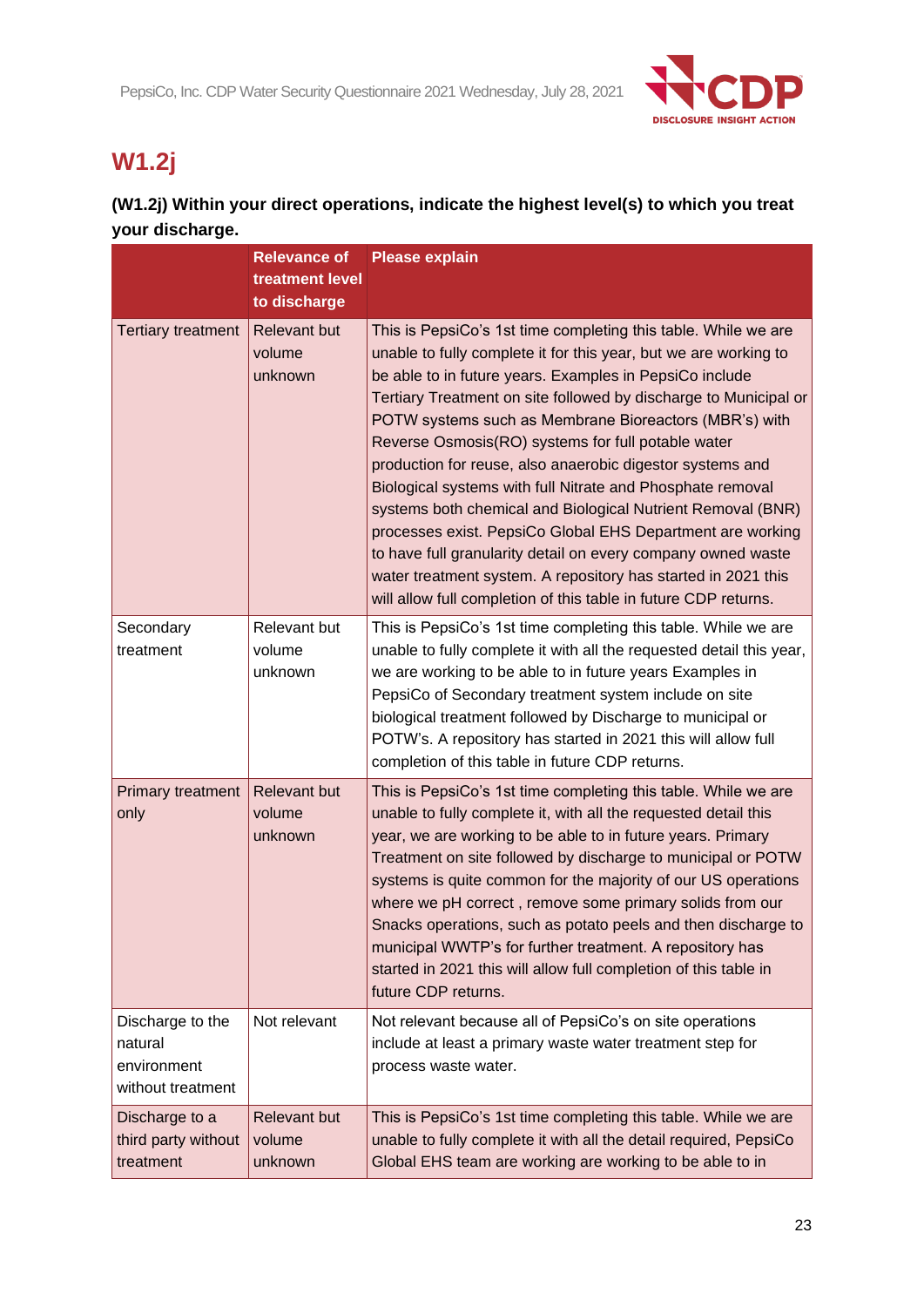

|       |              | future years. Full detail for PepsiCo and Pioneer acquired sites<br>will be included in future years reports. |
|-------|--------------|---------------------------------------------------------------------------------------------------------------|
| Other | Not relevant |                                                                                                               |

## **W-FB1.3**

## **(W-FB1.3) Do you collect/calculate water intensity for each commodity reported in question W-FB1.1a?**

| <b>Agricultural</b><br>commodities                                       | <b>Water intensity</b><br>information for this<br>produced commodity<br>is collected/calculated | <b>Water intensity</b><br>information for this<br>sourced commodity is<br>collected/calculated | <b>Please explain</b>                                                                                                                                                                                                                                                                                                                                                                                                                                                                                                                                                                                                                                                                                                                                                                                                                                                                      |
|--------------------------------------------------------------------------|-------------------------------------------------------------------------------------------------|------------------------------------------------------------------------------------------------|--------------------------------------------------------------------------------------------------------------------------------------------------------------------------------------------------------------------------------------------------------------------------------------------------------------------------------------------------------------------------------------------------------------------------------------------------------------------------------------------------------------------------------------------------------------------------------------------------------------------------------------------------------------------------------------------------------------------------------------------------------------------------------------------------------------------------------------------------------------------------------------------|
| Maize                                                                    | Not applicable                                                                                  | Yes                                                                                            | We have a goal to improve the<br>water-use efficiency of our<br>direct agricultural supply chain<br>by 15% by 2025 in high-water-<br>risk sourcing areas against a<br>2015 baseline. Maize is in-<br>scope for this goal. We are<br>measuring theoretical water-use<br>efficiency based on applied<br>water, which will be validated<br>and refined through in-field<br>measurements. In collaboration<br>with WRI, we undertook a study<br>to evaluate our high water risk<br>crops, and we utilized the UN<br><b>Food and Agriculture</b><br>Organization's (FAO) Cropwat 8<br>modelling tool to determine our<br>baseline crop water footprint.<br>We gathered the baseline data<br>and progress through at least<br>the 2020 crop year. For each<br>farmer group, we have<br>calculated their baseline water<br>opportunity and identified local<br>goals and implementation<br>plans. |
| Other<br>commodities<br>from W-<br>FB1.1a, please<br>specify<br>Potatoes | Not applicable                                                                                  | Yes                                                                                            | We have a goal to improve the<br>water-use efficiency of our<br>direct agricultural supply chain<br>by 15% by 2025 in high-water-<br>risk sourcing areas against a<br>2015 baseline. Potatoes are in-                                                                                                                                                                                                                                                                                                                                                                                                                                                                                                                                                                                                                                                                                      |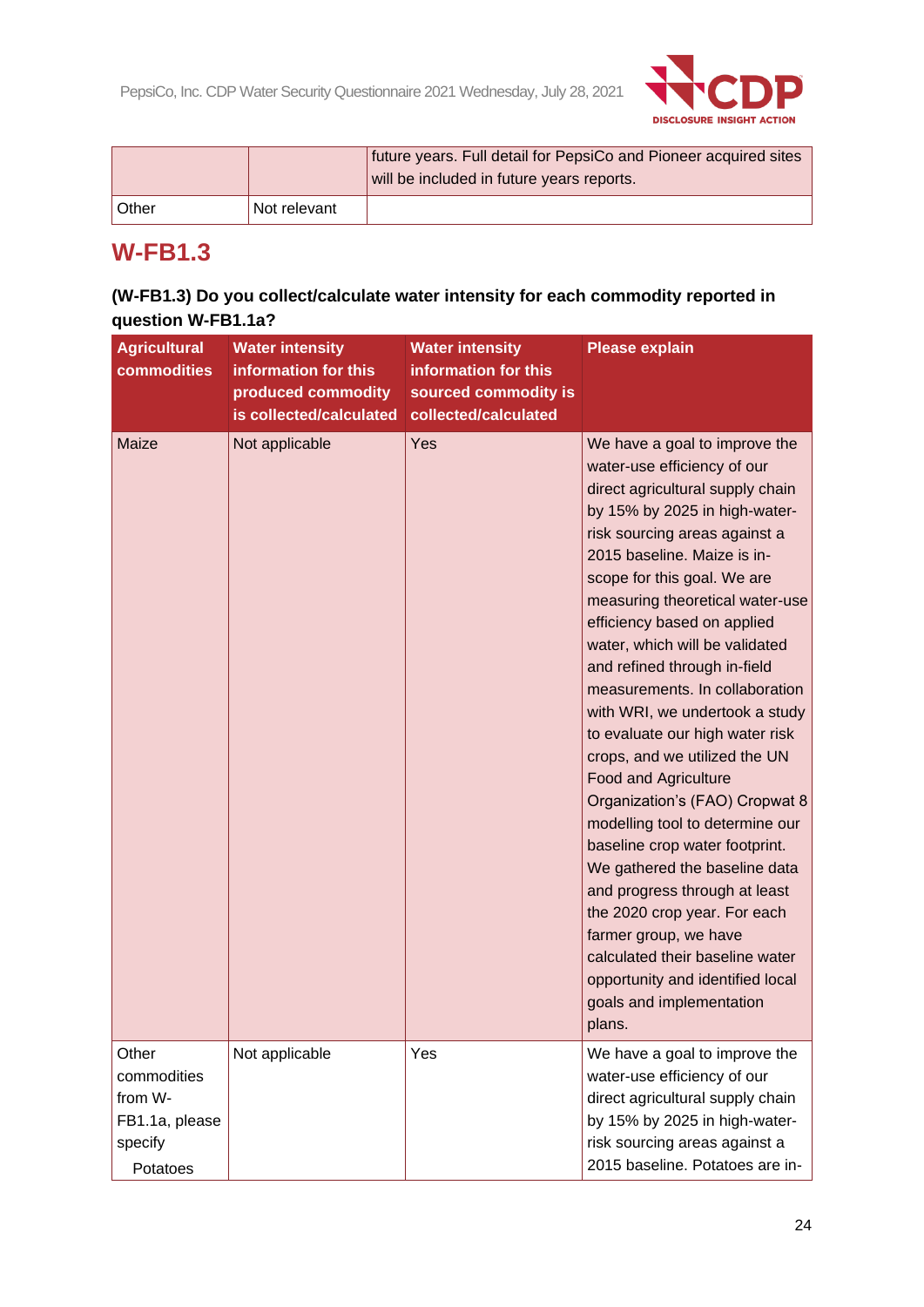

|          |                |     | scope for this goal. We are<br>measuring theoretical water-use<br>efficiency based on applied<br>water, which will be validated<br>and refined through in-field<br>measurements. In collaboration<br>with WRI, we undertook a study<br>to evaluate our high water risk<br>crops, and we utilized the UN<br>Food and Agriculture<br>Organization's (FAO) Cropwat 8<br>modelling tool to determine our<br>baseline crop water footprint.<br>We gathered the baseline data<br>and progress through at least<br>the 2020 crop year. For each<br>farmer group, we have<br>calculated their baseline water<br>opportunity and identified local<br>goals and implementation<br>plans.                                |
|----------|----------------|-----|---------------------------------------------------------------------------------------------------------------------------------------------------------------------------------------------------------------------------------------------------------------------------------------------------------------------------------------------------------------------------------------------------------------------------------------------------------------------------------------------------------------------------------------------------------------------------------------------------------------------------------------------------------------------------------------------------------------|
| Palm oil | Not applicable | Yes | PepsiCo's Sustainable from the<br>Start Program (SftS) aims to<br>incorporate life cycle thinking<br>into all aspects of new product<br>development. The goal of the<br>program is to ensure that our<br>new products are more<br>sustainable right out of the gate.<br>We evaluate sustainability by<br>looking at lifecycle carbon and<br>water impacts of our products<br>and recyclability of our<br>packaging. Life cycle impacts<br>include everything from growing<br>the agricultural ingredients,<br>manufacturing, packaging and<br>moving the product, and<br>disposing of the packaging.<br>SftS includes water impact<br>factors for all of our agricultural<br>ingredients, including palm oil. |
| Sugar    | Not applicable | Yes | PepsiCo's Sustainable from the<br>Start Program (SftS) aims to<br>incorporate life cycle thinking<br>into all aspects of new product                                                                                                                                                                                                                                                                                                                                                                                                                                                                                                                                                                          |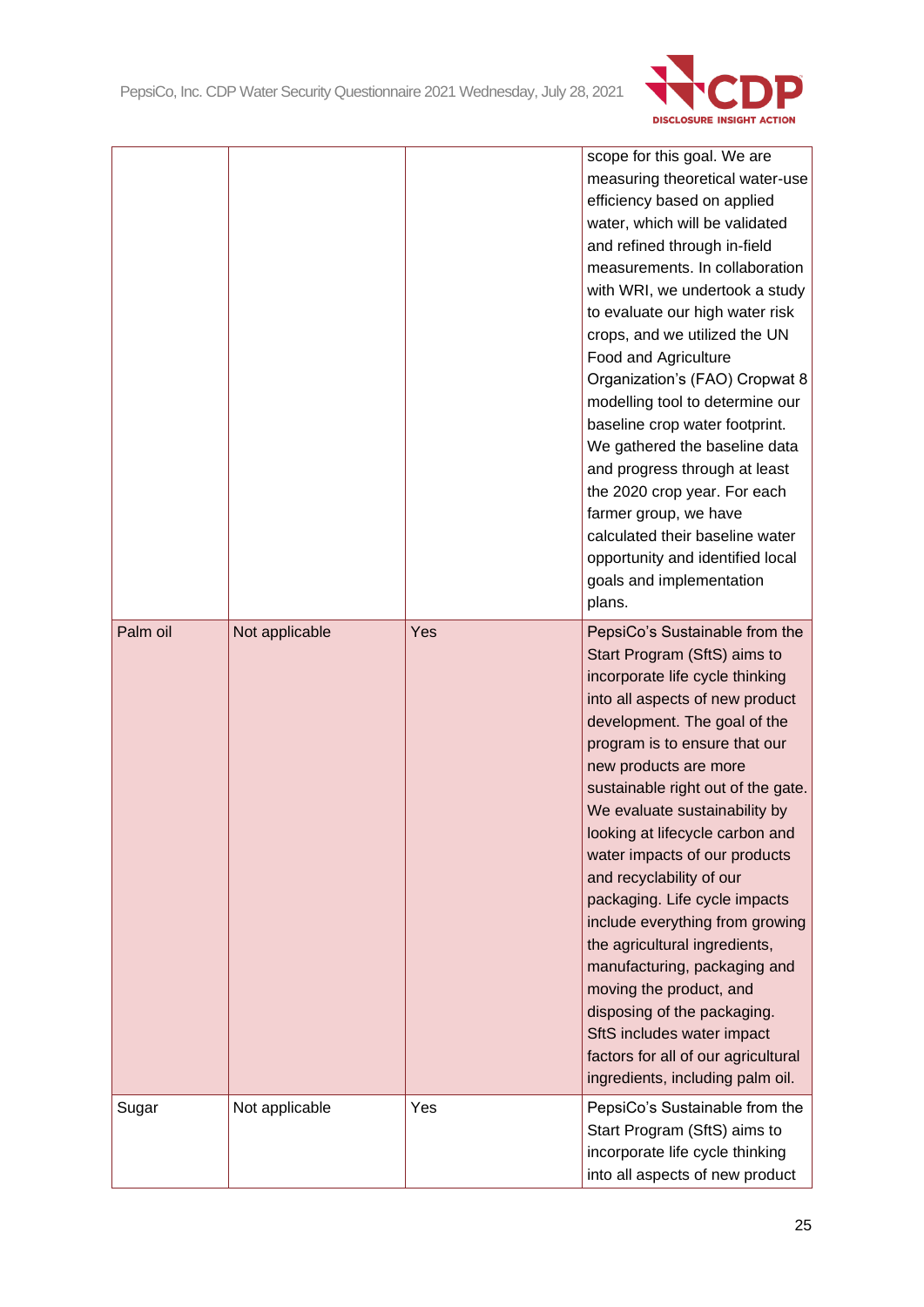

|                                                                       |                |     | development. The goal of the<br>program is to ensure that our<br>new products are more<br>sustainable right out of the gate.<br>We evaluate sustainability by<br>looking at lifecycle carbon and<br>water impacts of our products<br>and recyclability of our<br>packaging. Life cycle impacts<br>include everything from growing<br>the agricultural ingredients,<br>manufacturing, packaging and<br>moving the product, and<br>disposing of the packaging.<br>SftS includes water impact<br>factors for all of our agricultural<br>ingredients, including sugar.                                                                                                                                         |
|-----------------------------------------------------------------------|----------------|-----|------------------------------------------------------------------------------------------------------------------------------------------------------------------------------------------------------------------------------------------------------------------------------------------------------------------------------------------------------------------------------------------------------------------------------------------------------------------------------------------------------------------------------------------------------------------------------------------------------------------------------------------------------------------------------------------------------------|
| Other<br>commodities<br>from W-<br>FB1.1a, please<br>specify<br>Wheat | Not applicable | Yes | PepsiCo's Sustainable from the<br>Start Program (SftS) aims to<br>incorporate life cycle thinking<br>into all aspects of new product<br>development. The goal of the<br>program is to ensure that our<br>new products are more<br>sustainable right out of the gate.<br>We evaluate sustainability by<br>looking at lifecycle carbon and<br>water impacts of our products<br>and recyclability of our<br>packaging. Life cycle impacts<br>include everything from growing<br>the agricultural ingredients,<br>manufacturing, packaging and<br>moving the product, and<br>disposing of the packaging.<br>SftS includes water impact<br>factors for all of our agricultural<br>ingredients, including wheat. |

# **W-FB1.3b**

**(W-FB1.3b) Provide water intensity information for each of the agricultural commodities identified in W-FB1.3 that you source.**

**Agricultural commodities**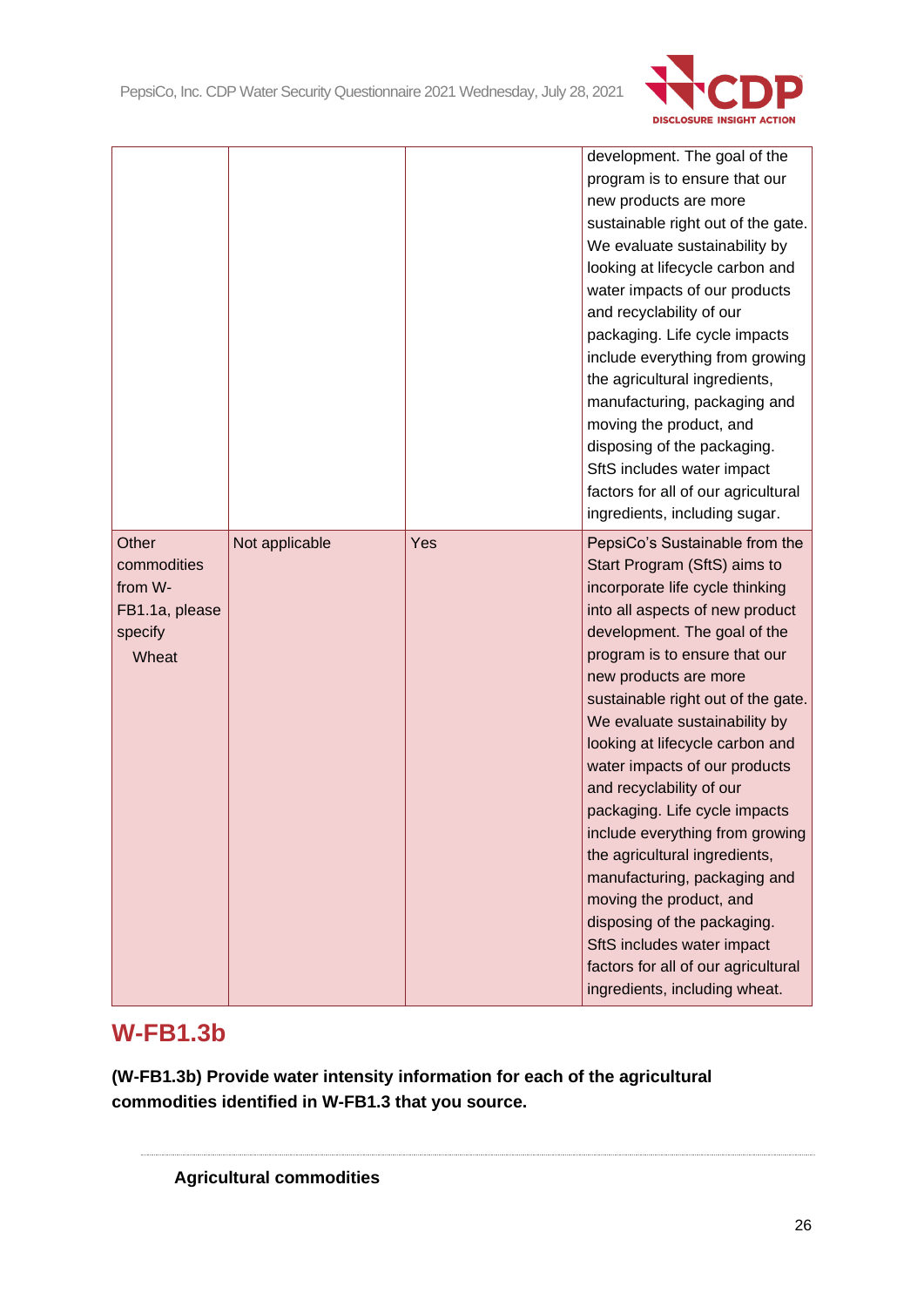PepsiCo, Inc. CDP Water Security Questionnaire 2021 Wednesday, July 28, 2021



#### Maize

**Water intensity value (m3)** 357

**Numerator: Water aspect**

Total water withdrawals

#### **Denominator**

Tons

#### **Comparison with previous reporting year**

Much lower

#### **Please explain**

Our strategy to improve this metric: Our global goal is to improve water-use efficiency in high water risk direct agricultural supply chain by 15% by 2025. We undertook a study to evaluate our high water risk crops, utilizing UN FAO Cropwat 8 to determine our baseline crop water footprint. We calculated each farmer group's baseline water opportunity and identified local goals and implementation plans. Calculated water intensity of corn was 357 m3 of water per metric ton (mt) of corn, which reflected an improvement of 156 m3 of water per mt of corn from 2017, when we last reported this data. This has been driven by a number of factors including introducing PepsiCo's "Irrigation Water Efficiency Toolkit," creating a global "irrigation water champions network," improvements to water scheduling practices and technology, optimizing planting windows and shifting to more efficient irrigation technology. Our strategy to improve performance against this metric is to work with farmers through various interventions. We expect the water intensity to continue to decrease in the future. This metric supports our decision making toolkit in terms of gauging where additional work may be required to improve irrigation efficiency such as looking at pivot telemetry, irrigation scheduling etc.

#### **Agricultural commodities**

Other sourced commodities from W-FB1.3, please specify Potatoes

**Water intensity value (m3)**

136

## **Numerator: Water aspect**

Total water withdrawals

**Denominator** Tons

**Comparison with previous reporting year** Much lower

**Please explain**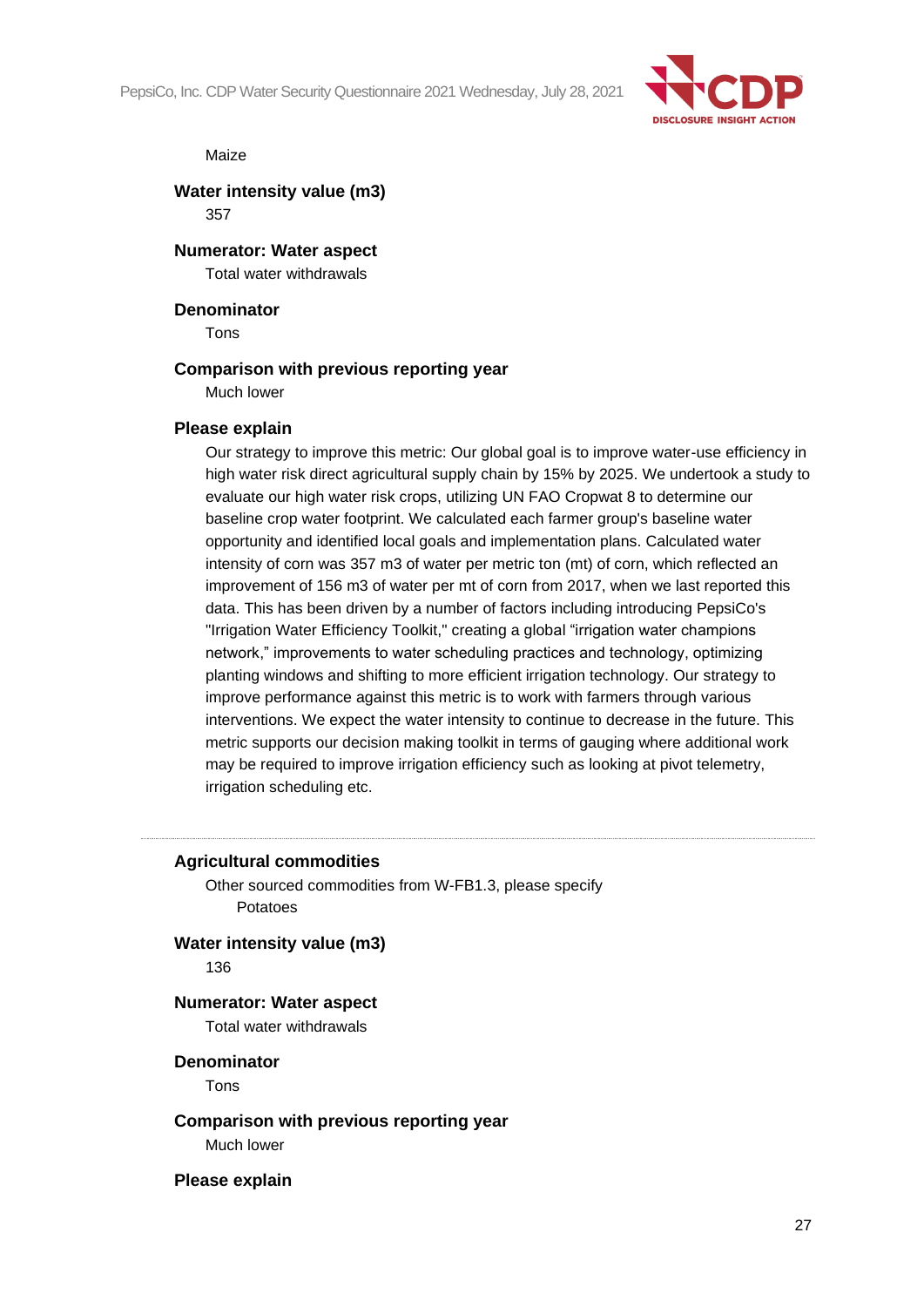

Our strategy to improve this metric: Our global goal is to improve water-use efficiency in high water risk direct agricultural supply chain by 15% by 2025. We undertook a study to evaluate our high water risk crops, utilizing UN FAO Cropwat 8 to determine our baseline crop water footprint. We calculated water intensity of potatoes as 136 m3 of water per metric ton of potato, an improvement from 39 m3 of water per metric ton of potato since 2017, when we last reported this data. This has been driven by a number of factors including introducing PepsiCo's "Irrigation Water Efficiency Toolkit," creating a global "irrigation water champions network," improvements to water scheduling practices and technology, optimizing planting windows and shifting to more efficient irrigation technology. Our strategy to improve performance against this metric is to work with farmers through various interventions. We expect the water intensity to continue to decrease in the future. This metric supports our decision making toolkit in terms of gauging where additional work may be required to improve irrigation efficiency such as looking at pivot telemetry, irrigation scheduling etc.

#### **Agricultural commodities**

Palm oil

#### **Water intensity value (m3)** 5,099

#### **Numerator: Water aspect**

Total water consumption

#### **Denominator**

Tons

#### **Comparison with previous reporting year**

This is our first year of measurement

#### **Please explain**

Our strategy to improve this metric: This is the first year PepsiCo is reporting against this indicator and as such we cannot measure progress against previous year. The water intensity metric for palm oil comes from PepsiCo's internal Sustainable from the Start water footprint tool. This metric supports our decision-making toolkit in terms of gauging where additional work may be required to improve irrigation efficiency such as looking at pivot telemetry, irrigation scheduling etc.

**Agricultural commodities**

Sugar

#### **Water intensity value (m3)**

1,671

#### **Numerator: Water aspect**

Total water consumption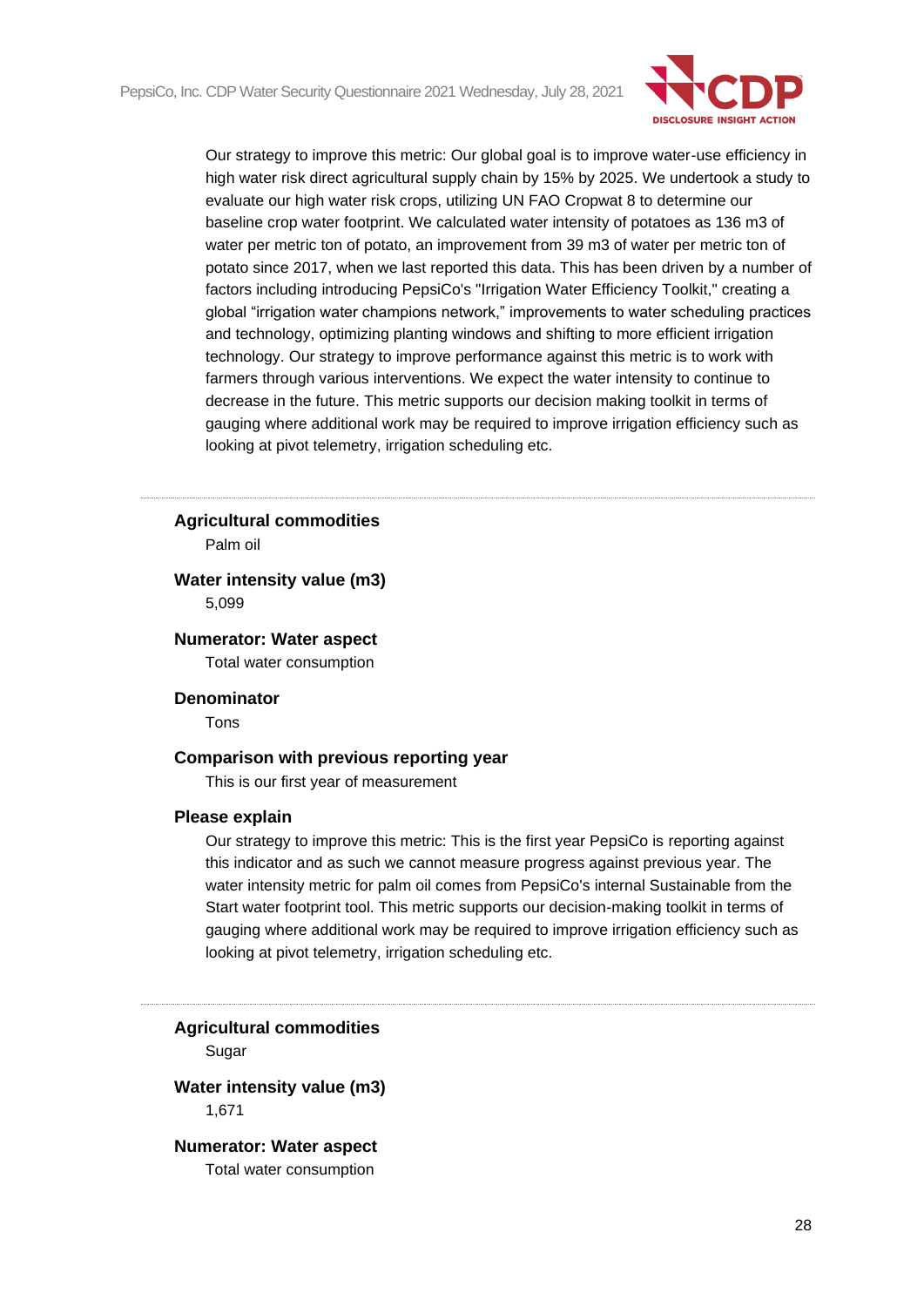PepsiCo, Inc. CDP Water Security Questionnaire 2021 Wednesday, July 28, 2021



#### **Denominator**

Tons

#### **Comparison with previous reporting year**

This is our first year of measurement

#### **Please explain**

Our strategy to improve this metric: This is the first year PepsiCo is reporting against this indicator and as such we cannot measure progress against previous year. The water intensity metric for sugar comes from PepsiCo's internal Sustainable from the Start water footprint tool, and reflects the water consumption for sugar beet. This metric supports our decision-making toolkit in terms of gauging where additional work may be required to improve irrigation efficiency such as looking at pivot telemetry, irrigation scheduling etc.

**Agricultural commodities**

Other sourced commodities from W-FB1.3, please specify Wheat

#### **Water intensity value (m3)**

1,620

#### **Numerator: Water aspect**

Total water consumption

#### **Denominator**

Tons

#### **Comparison with previous reporting year**

This is our first year of measurement

#### **Please explain**

Our strategy to improve this metric: This is the first year PepsiCo is reporting against this indicator and as such we cannot measure progress against previous year. The water intensity metric for wheat comes from PepsiCo's internal Sustainable from the Start water footprint tool, and reflects the water consumption for wheat grain. This metric supports our decision-making toolkit in terms of gauging where additional work may be required to improve irrigation efficiency such as looking at pivot telemetry, irrigation scheduling etc.

## **W1.4**

#### **(W1.4) Do you engage with your value chain on water-related issues?**

Yes, our suppliers

Yes, our customers or other value chain partners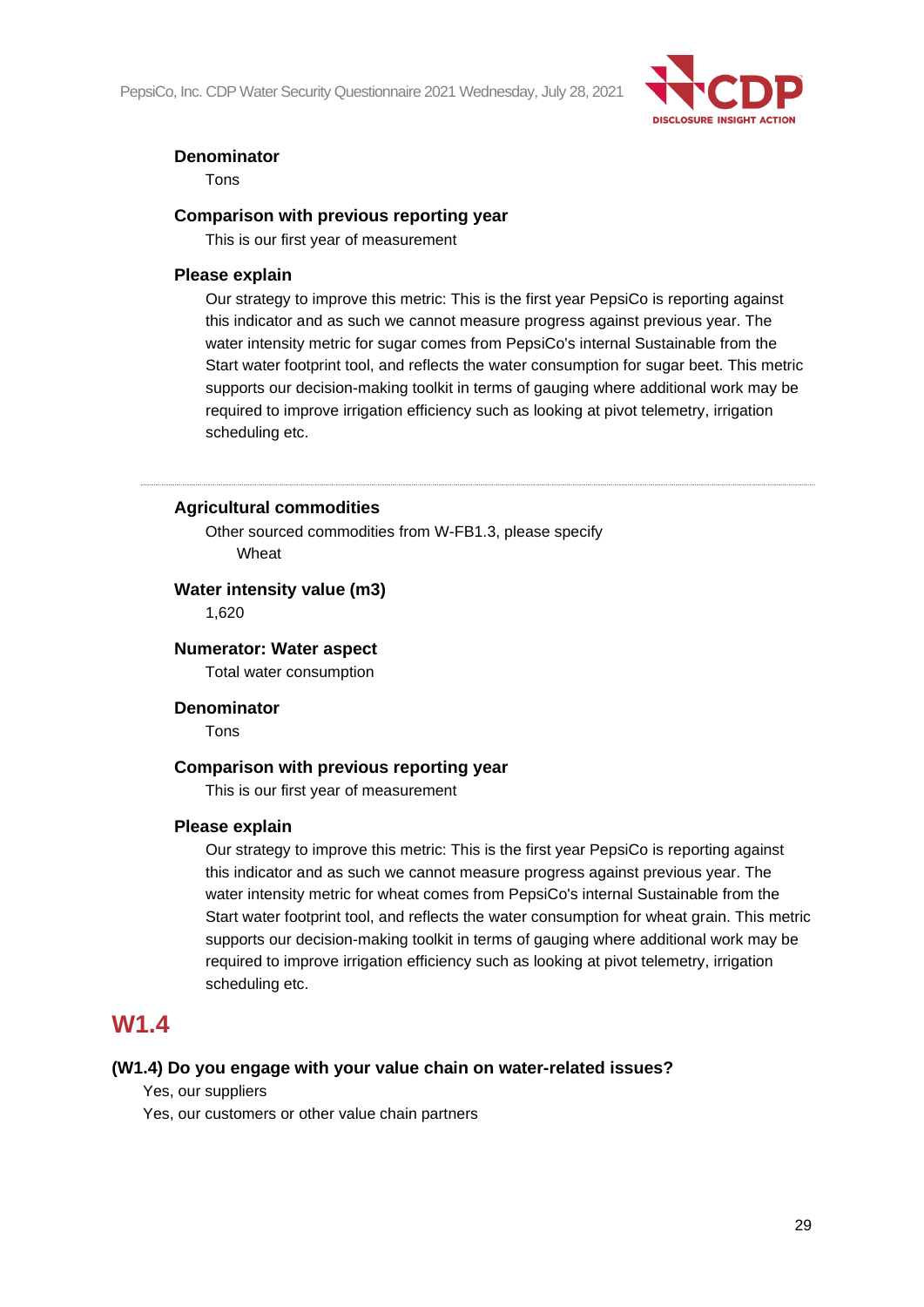

# **W1.4a**

**(W1.4a) What proportion of suppliers do you request to report on their water use, risks and/or management information and what proportion of your procurement spend does this represent?**

**Row 1**

# **% of suppliers by number**

51-75

#### **% of total procurement spend** 26-50

#### **Rationale for this coverage**

Our Sustainable Farming Program (SFP), is a program we use to engage with growers on farms of all sizes and types around the world in order to encourage continual improvement in sustainable farming practices, expand respect for workers' human rights, enhance growers' capabilities, and address risks. We have initiated SFP with farmers from which we source directly, given our existing relationships with those farmers and the importance of directly sourced agricultural raw materials to the continuity of our business. This coverage is part of our ongoing efforts related to our agricultural water efficiency goal. We select suppliers for reporting based on their business activity (farming), relationship to PepsiCo (direct suppliers) and location (water-stressed regions). Incentives - It is expected that by participating in this engagement, they will benefit from SFPs tools, learnings, and best practices. Suppliers report this metric in line with their contractual conditions.

#### **Impact of the engagement and measures of success**

Within PepsiCo, this information is used to create a strategy for water-use efficiency improvements. The information requested from suppliers includes on-farm water management practices and the methods and timing for how they plan on improving water use efficiency in their operations. For us, success here would be an improvement in water-use efficiency. The percentage of Farm Management Groups (FMGs) engaged is one metric by which we are measuring progress. The second metric - representing our ultimate objective - is the percentage of directly sourced agricultural raw materials that we have verified as sustainably sourced. In 2018, this number was 51% and in 2020 increased to nearly 87%.

### **Comment**

This response is in regards to our agricultural supply chain. Our water stewardship program is based on addressing key areas of risk across the PepsiCo value chain.

## **W1.4b**

**(W1.4b) Provide details of any other water-related supplier engagement activity.**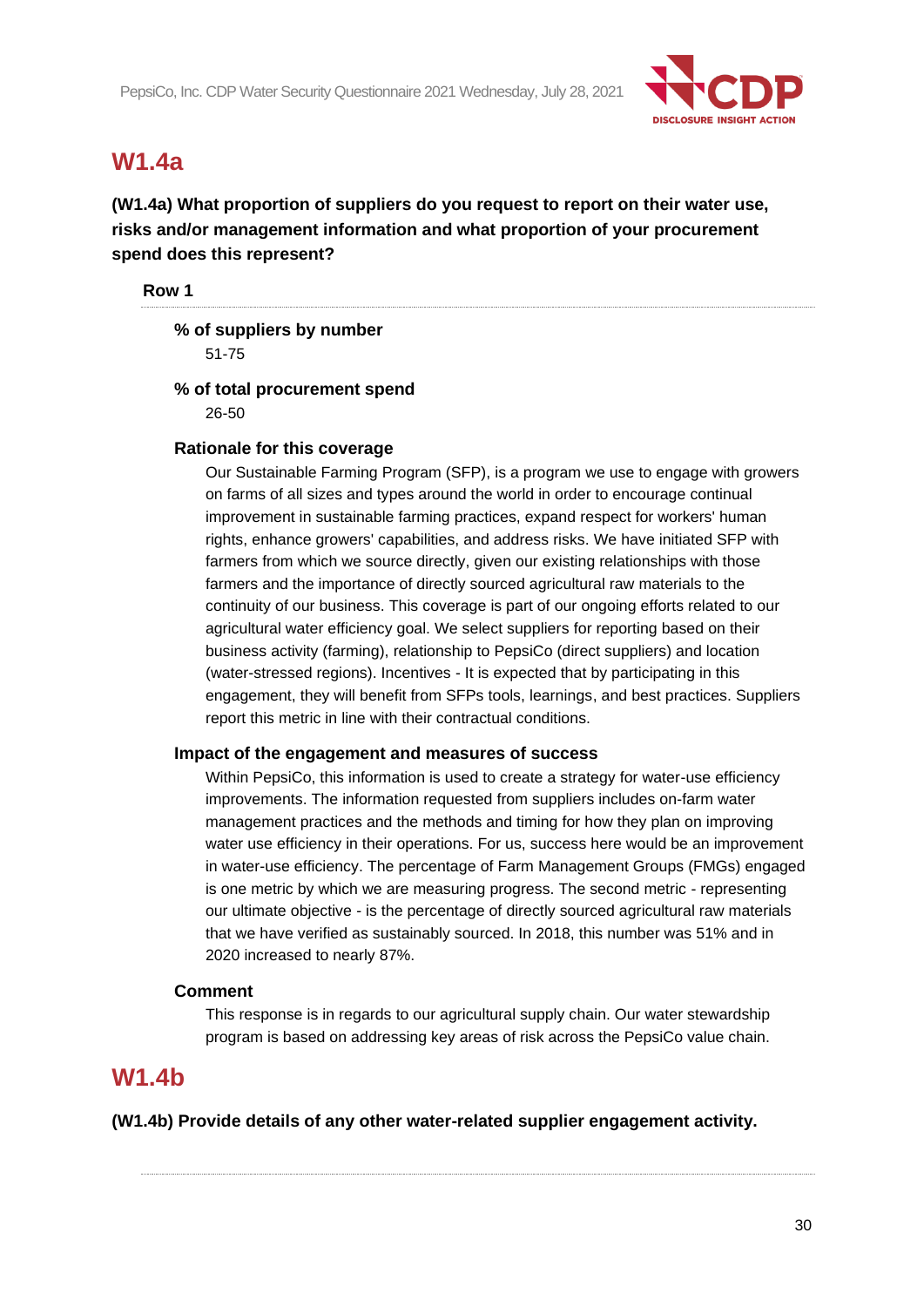PepsiCo, Inc. CDP Water Security Questionnaire 2021 Wednesday, July 28, 2021



### **Type of engagement**

Innovation & collaboration

#### **Details of engagement**

Encourage/incentivize innovation to reduce water impacts in products and services Encourage/incentivize suppliers to work collaboratively with other users in their river basins

Provide training and support on sustainable agriculture practices to improve water stewardship

Educate suppliers about water stewardship and collaboration

#### **% of suppliers by number**

51-75

#### **% of total procurement spend**

26-50

#### **Rationale for the coverage of your engagement**

Our Sustainable Farming Program (SFP) (formerly our Sustainable Farming Initiative, or SFI), is a program we use to engage with growers on farms of all sizes and types around the world in order to encourage continual improvement in sustainable farming practices, expand respect for workers' human rights, enhance growers' capabilities, and address risks. We have initiated SFP with farmers from which we source directly, given our existing relationships with those farmers and the importance of directly sourced agricultural raw materials to the continuity of our business. We believe that both incentivizing innovation and providing training and support on sustainable agriculture practices are crucial for farmers to improve those practices.

#### **Impact of the engagement and measures of success**

We will measure the success of these engagements by the resulting improvements in water-use efficiency in support of our goal to reach 15% improvement by 2025. One measure of success is improved water use intensity for the commodities supplied. In 2020, we improved our agriculture water-use efficiency by 14% in high water risk regions compared to a 2015 baseline. In addition, this engagement is also benefiting the farmers we supply from; we are helping them access more efficient irrigation equipment. supporting best practices for scheduling and maintenance, and enabling them to move from flood irrigation to more efficient methods. We have also created more than 350 demonstration farms around the world, many of which feature water use efficiency best practices.

#### **Comment**

#### **Type of engagement**

Incentivizing for improved water management and stewardship

#### **Details of engagement**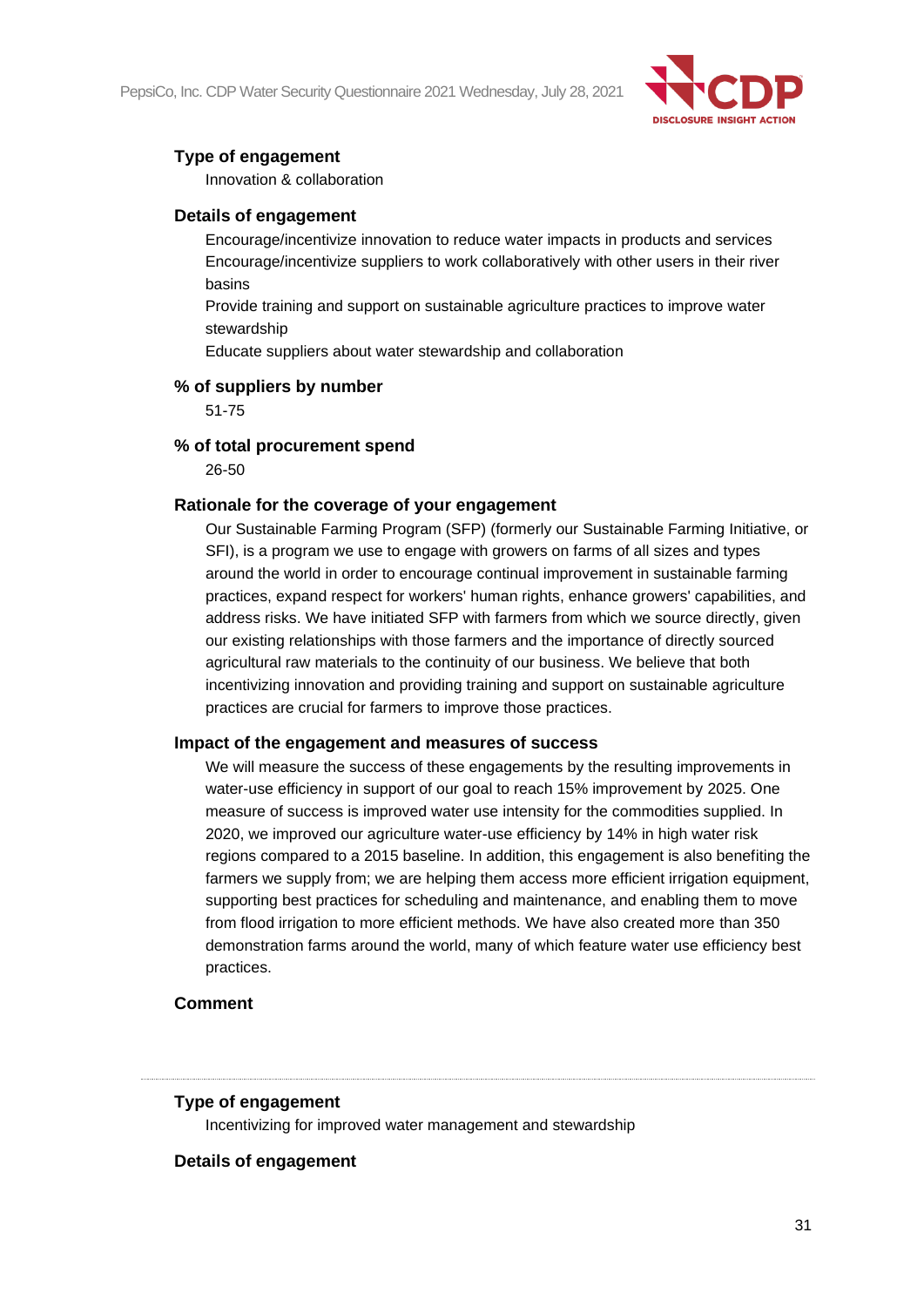

Offer financial incentives to suppliers reducing your operational water impacts through the products they supply to you

Offer financial incentives to suppliers improving water management and stewardship across their own operations and supply chain

#### **% of suppliers by number**

26-50

#### **% of total procurement spend**

26-50

#### **Rationale for the coverage of your engagement**

Our Sustainable Farming Program (SFP) (formerly our Sustainable Farming Initiative, or SFI), is a program we use to engage with growers on farms of all sizes and types around the world in order to encourage continual improvement in sustainable farming practices, expand respect for workers' human rights, enhance growers' capabilities, and address risks. We have initiated SFP with farmers from which we source directly, given our existing relationships with those farmers and the importance of directly sourced agricultural raw materials to the continuity of our business. We believe that incentivizing farmers for improved water management and stewardship practices is crucial for them to improve those practices.

#### **Impact of the engagement and measures of success**

We will measure the success of these engagements by the resulting improvements in water-use efficiency in support of our goal to reach 15% improvement by 2025. One measure of success is improved water use intensity for the commodities supplied. In 2020, we improved our agriculture water-use efficiency by 14% in high water risk regions compared to a 2015 baseline. In addition, this engagement is also benefiting the farmers we supply from; we are helping them access more efficient irrigation equipment, supporting best practices for scheduling and maintenance, and enabling them to move from flood irrigation to more efficient methods. We have also created more than 350 demonstration farms around the world, many of which feature water use efficiency best practices. We will measure the success of these engagements by the resulting improvements in water-use efficiency.

#### **Comment**

## **W1.4c**

### **(W1.4c) What is your organization's rationale and strategy for prioritizing engagements with customers or other partners in its value chain?**

We value our collaborations with other stakeholders and are actively involved in creating and fostering collaborations to improve water security. Stakeholders include peer companies, as well as non-profit organizations and industry groups. These engagements help us learn about emerging sustainability topics, better inform our efforts, and help us work to create value for society. We use a variety of mechanisms to solicit feedback from our stakeholders, including bilateral meetings and participation in stakeholder networks, outreach programs, webinars and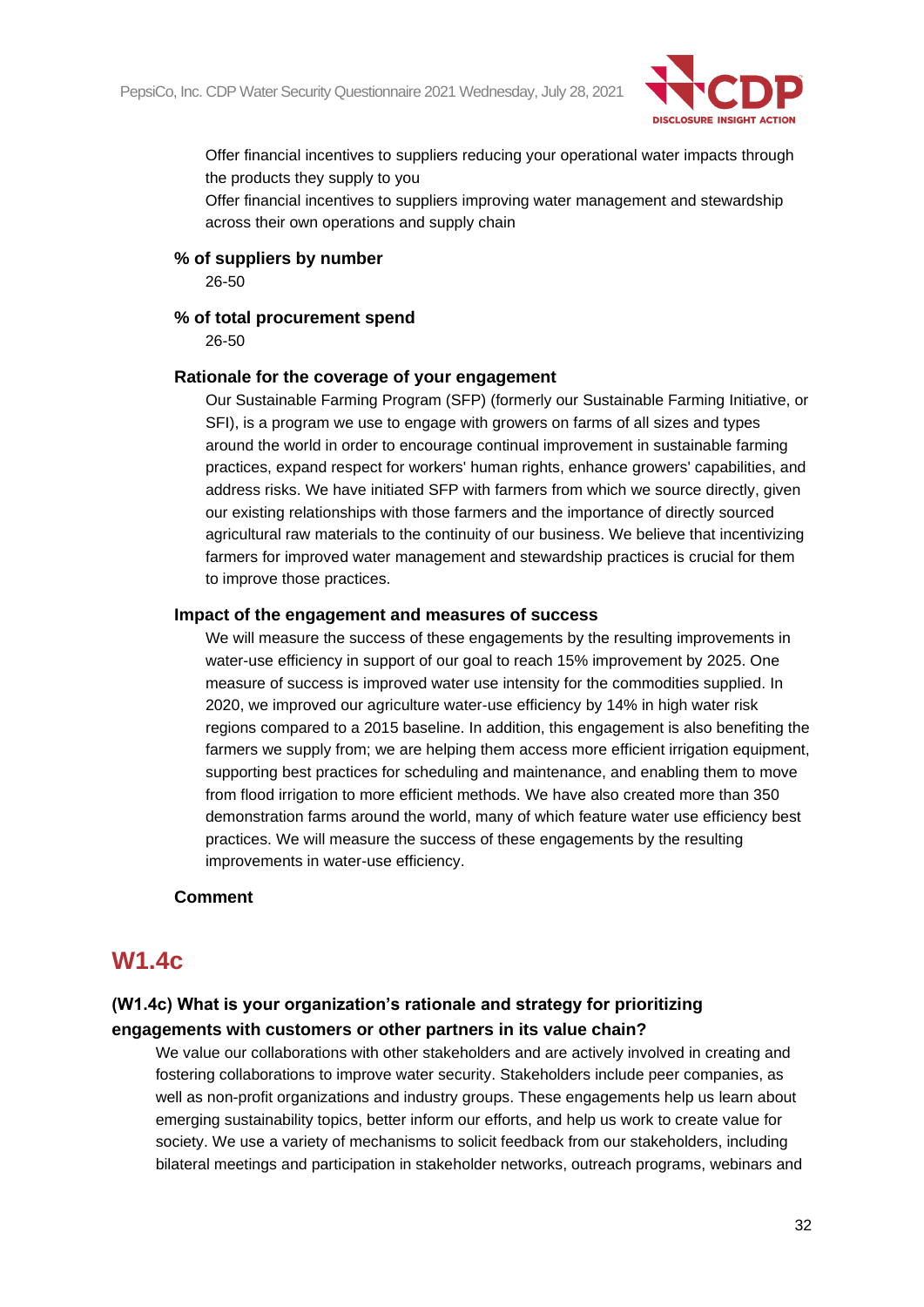

working together on a wide variety of topics, including water. Some examples of our waterrelated value chain engagements are provided here. We work with value chain partners and certification schemes. As an example, along with Walmart and others, PepsiCo is a founding member of the Midwest Row Crop Collaborative (MRCC). MRCC is a diverse coalition of industry and nonprofit groups working to expand agricultural solutions that protect air and water quality and enhance soil health. In another example, PepsiCo has provided full access to our Sustainable Farming Program (SFP) Toolkit with the SAI Platform. The SFP Toolkit is an elaborate set of training materials, workshop activities, guides and exercises to support farmers in adopting more sustainable agriculture practices. Sharing this Toolkit will help the SAI Platform strengthen the reach and adoption of its Farm Sustainability Assessment program. One method of measuring the success of our engagement is to monitor the increased adoption of sustainable agriculture practices at a large scale. We are strong believers that collaboration can be a powerful driver of change. That is why we actively work with several organizations that foster insights and best practice sharing on agricultural practices within the global food and beverage and related industries. In addition to the SAI Platform, these also include the Cool Farm Alliance and Field to Market Initiative.

# **W2. Business impacts**

# **W2.1**

**(W2.1) Has your organization experienced any detrimental water-related impacts?** No

# **W2.2**

**(W2.2) In the reporting year, was your organization subject to any fines, enforcement orders, and/or other penalties for water-related regulatory violations?**

Yes, fines, enforcement orders or other penalties but none that are considered as significant

## **W2.2a**

**(W2.2a) Provide the total number and financial value of all water-related fines.**

**Row 1 Total number of fines** 8 **Total value of fines** 1,382 **% of total facilities/operations associated** 6 **Number of fines compared to previous reporting year** Much lower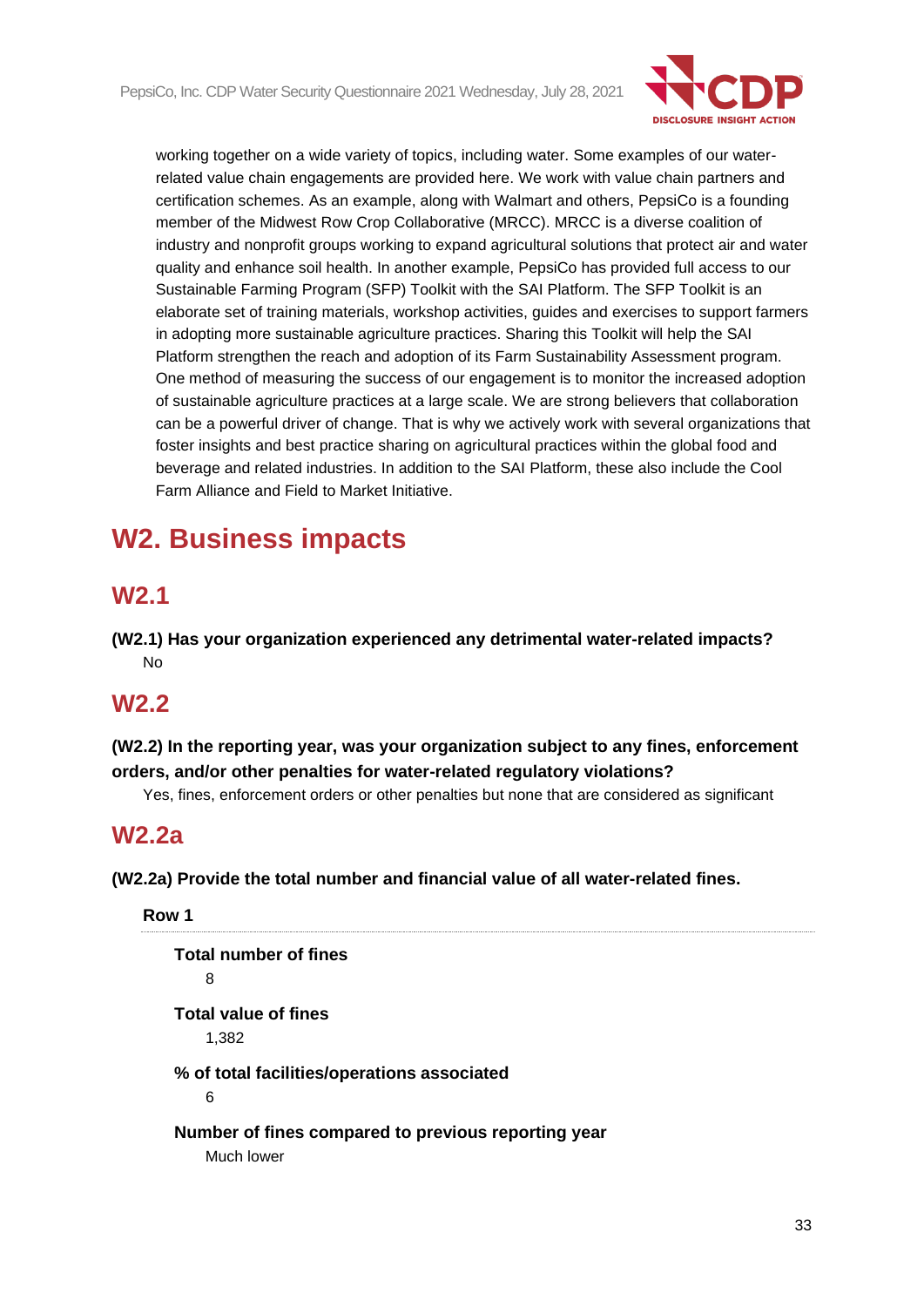

#### **Comment**

The financial value of the fines and/or other penalties in the period under review decreased by 92%.

# **W3. Procedures**

## **W-FB3.1**

### **(W-FB3.1) How does your organization identify and classify potential water pollutants associated with its food, beverage, and tobacco sector activities that could have a detrimental impact on water ecosystems or human health?**

PepsiCo has strict requirements for incoming and effluent water quality at our facilities, and we require adherence to the Company's standards, or local regulatory standards, whichever is more stringent. Methods used to identify potential pollutants including standards used: PepsiCo's Global Environment, Health and Safety Management System is a set of management and technical standards that provide guidance on acceptable and applicable operating parameters for our operations. Wastewater constituents that are considered pollutants and monitored vary depending on the type of facility, their discharge destinations, and local requirements, but PepsiCo standard parameters include biochemical oxygen demand (BOD), chemical oxygen demand (COD), total suspended solids (TSS), total Nitrogen, Phosphorous, Oil and grease, pH, Temperature, and Fecal coliform or E. coli. These are categorized by the type of facility discharging the wastewater and we monitor each separately. Our level of concern of and discharge standards for each of these parameters is dependent on local conditions such as the receiving body of water's quality and local ecosystems.

One technical standard that we use is the Discharge of Process Wastewater Standard, which is aligned with the World Bank's International Finance Council and Business for Social Responsibility's (BSR) Sustainable Water Group. Types of impacts on humans and ecosystems: We have identified the chemical, biological, and physical properties of water outlined in our standard as ones that could negatively affect human and ecosystem use. Examples of impacts include potential eutrophication and groundwater contamination. Value chain & variations across value chain: Within our value chain, agrochemicals are one of the nine pillars under our Sustainable Farming Program (formerly referred to as our Sustainable Farming Initiative), providing a platform through which PepsiCo gathers information on pesticide management and application, including measures to support safe, legal and responsible use while minimizing agrochemical application through practices such as Integrated Pest Management (IPM).

The agrochemical pillar includes four fundamental principles that are required and three progressive principles that are encouraged. Because we source from many countries, local watershed considerations may vary across our value chain. For example, in the United States, excess nutrients are the main driver of the growth of algae blooms and harmful conditions for aquatic life in the Chesapeake Bay and the Gulf of Mexico. And in India, the largest source of water pollution is untreated effluent and are more relevant concerns for all water stakeholders. PepsiCo also leads or participates in a variety of forums to address water pollution in supply chains and watersheds such as the Midwest Row Crop Collaborative.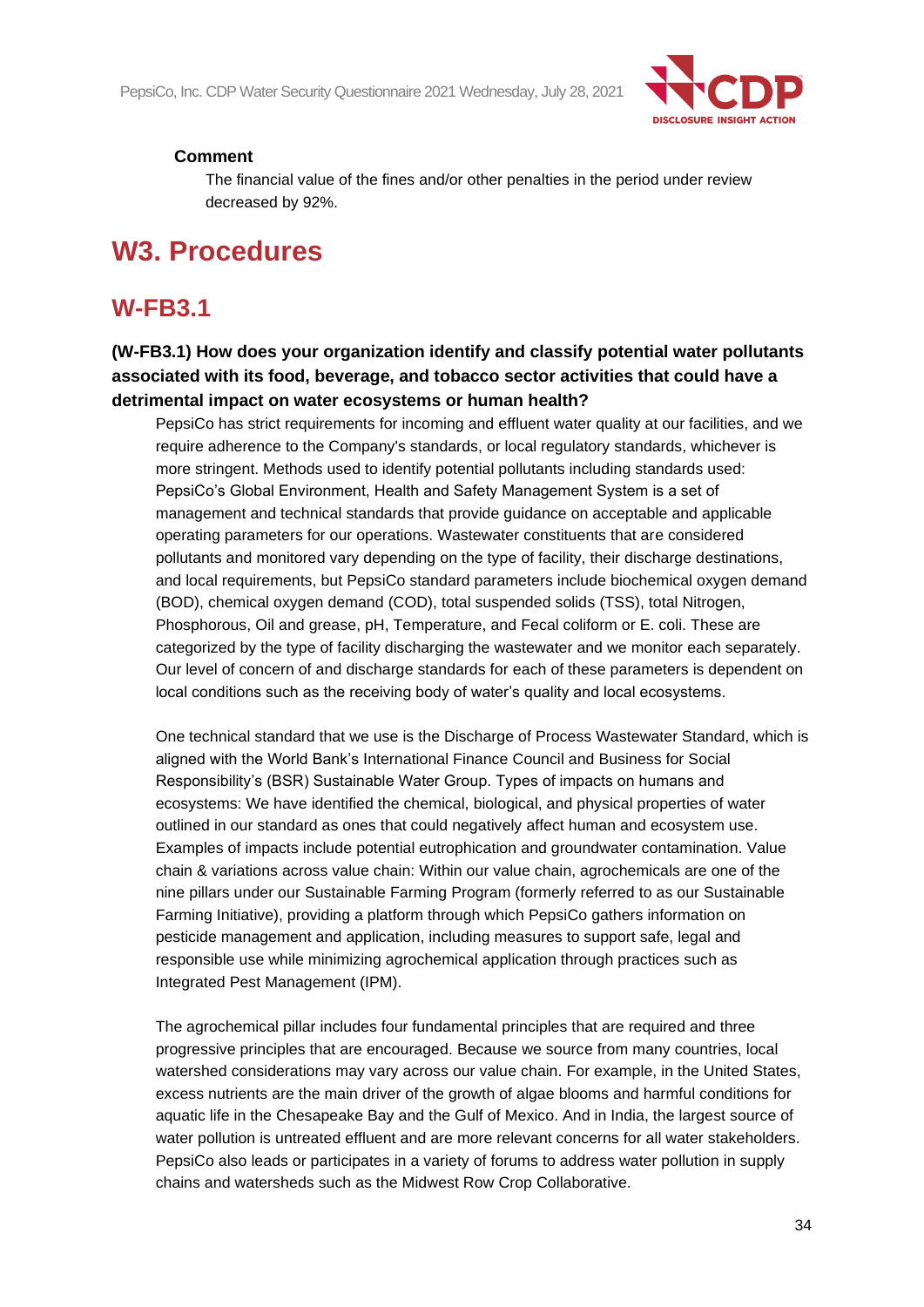

# **W-FB3.1a**

**(W-FB3.1a) Describe how your organization minimizes the adverse impacts of potential water pollutants on water ecosystems or human health associated with your food, beverage, and tobacco sector activities.**

#### **Potential water pollutant**

Fertilizers

#### **Activity/value chain stage**

Agriculture – supply chain

#### **Description of water pollutant and potential impacts**

We recognize the potential impacts of fertilizers (such as phosphorous loading which can speed up eutrophication in aquatic environments) and have therefore incorporated best management practices for fertilizers into our Sustainable Agriculture Policy. For example, our Sustainable Farming Program trains farmers on optimal fertilizer management. For both our direct agricultural operations as well as our agricultural supply chain operations, the scale and magnitude of the potential impacts of fertilizers is dependent on local conditions, including the on-farm management practices, the crops being grown and fertilizers used, and the proximity to water sources.

#### **Management procedures**

Soil conservation practices Crop management practices Sustainable irrigation and drainage management Fertilizer management Calculation of fertilizer intensity data Waste water management Follow regulation standards

#### **Please explain**

How the procedures selected manage the risks of potential impacts: PepsiCo aims to optimize the applied water footprint to crop and livestock systems, as well as responsibly manage runoff risks of pollution or contamination of ground or surface water with fertilizers, nutrients, or soil. PepsiCo works with farmers to develop effective water management plans for addressing water risk.

How success is measured and evaluated: We evaluate success by routinely evaluating farmer compliance with our Sustainable Farming Program, including the implementation of fertilizer management through our farmer engagement. To achieve compliance with our Sustainable Farming Program, farmers must demonstrate adoption of best management practices.

#### **Potential water pollutant**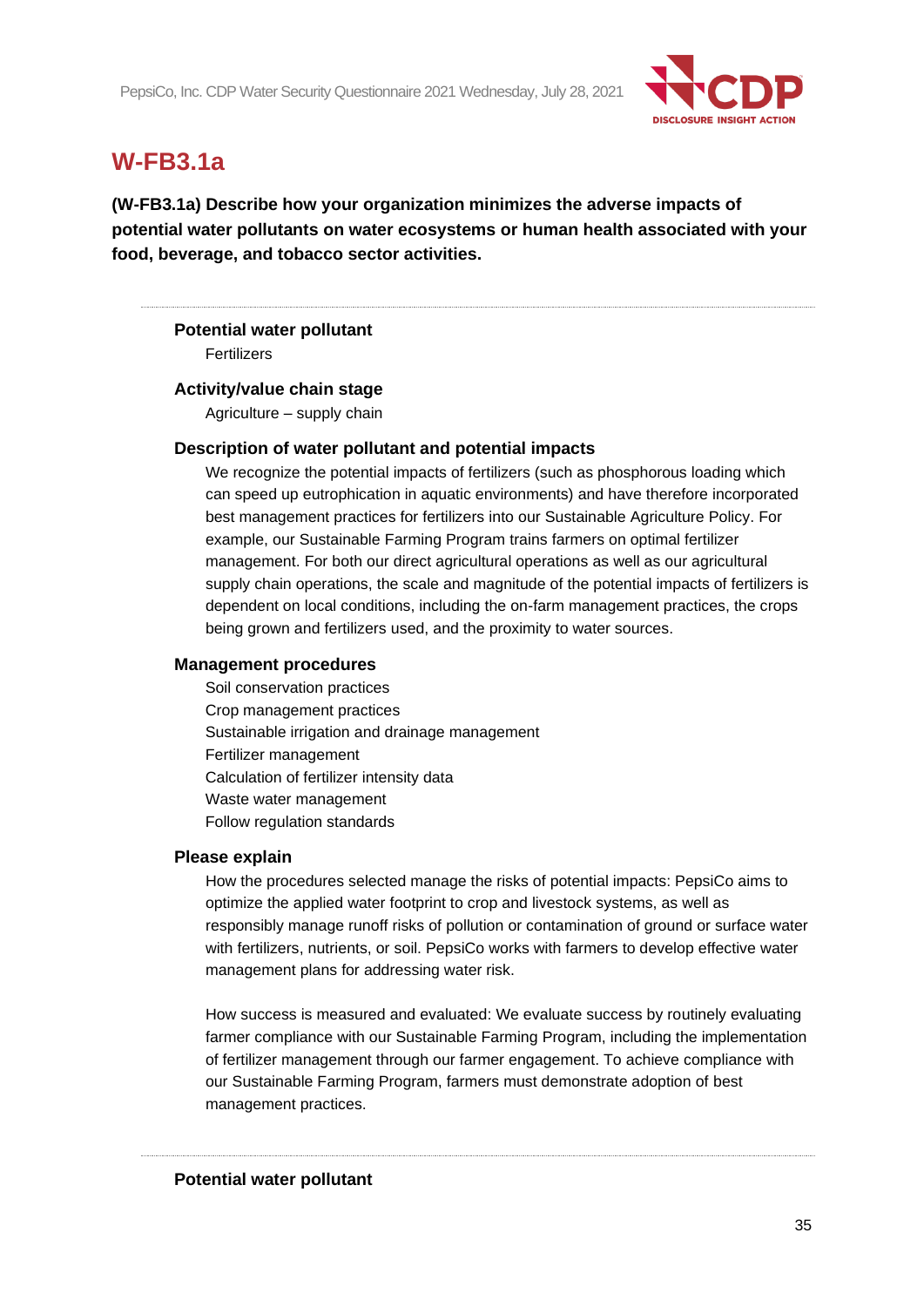

Pesticides and other agrochemical products

#### **Activity/value chain stage**

Agriculture – supply chain

#### **Description of water pollutant and potential impacts**

We recognize the potential impacts of pesticides (such as phosphorous loading which can speed up eutrophication in aquatic environments) and have therefore incorporated best management practices for pesticides into our Sustainable Agriculture Policy. For example, our Sustainable Farming Program trains farmers on optimal fertilizer management. For both our direct agricultural operations as well as our agricultural supply chain operations, the scale and magnitude of the potential impacts of fertilizers is dependent on local conditions, including the on-farm management practices, the crops being grown and fertilizers used, and the proximity to water sources.

#### **Management procedures**

Soil conservation practices Crop management practices Sustainable irrigation and drainage management Pesticide management Substitution of pesticides for less toxic or environmentally hazardous alternatives Waste water management Follow regulation standards

#### **Please explain**

How the procedures selected manage the risks of potential impacts: We track the progress of our growers who have integrated pest management (IPM) that meets our minimum expectations. PepsiCo is in the process of engaging with our agriculture teams and growers to support the growers and implementing IPM improvement programs, including training on what constitutes an acceptable IPM that is appropriate for the size/capability of the grower and also to build the business case to adopt IPM.

How success is measured and evaluated: Our goal is 100% compliance with our SFP, and we plan to leverage third-party verification to ensure that growers are using the right practices, including IPM. The impact of IPM on pesticide application will vary according to a complex set of factors, including crop type, region and climate but, in principle IPM supports the reduction in the amount of pesticides used.

#### **Potential water pollutant**

Manure and slurries

#### **Activity/value chain stage**

Agriculture – supply chain

#### **Description of water pollutant and potential impacts**

For our agricultural supply chain operations, the scale and magnitude of the potential impacts of manure and slurries, such as oxygen depletion, are dependent on local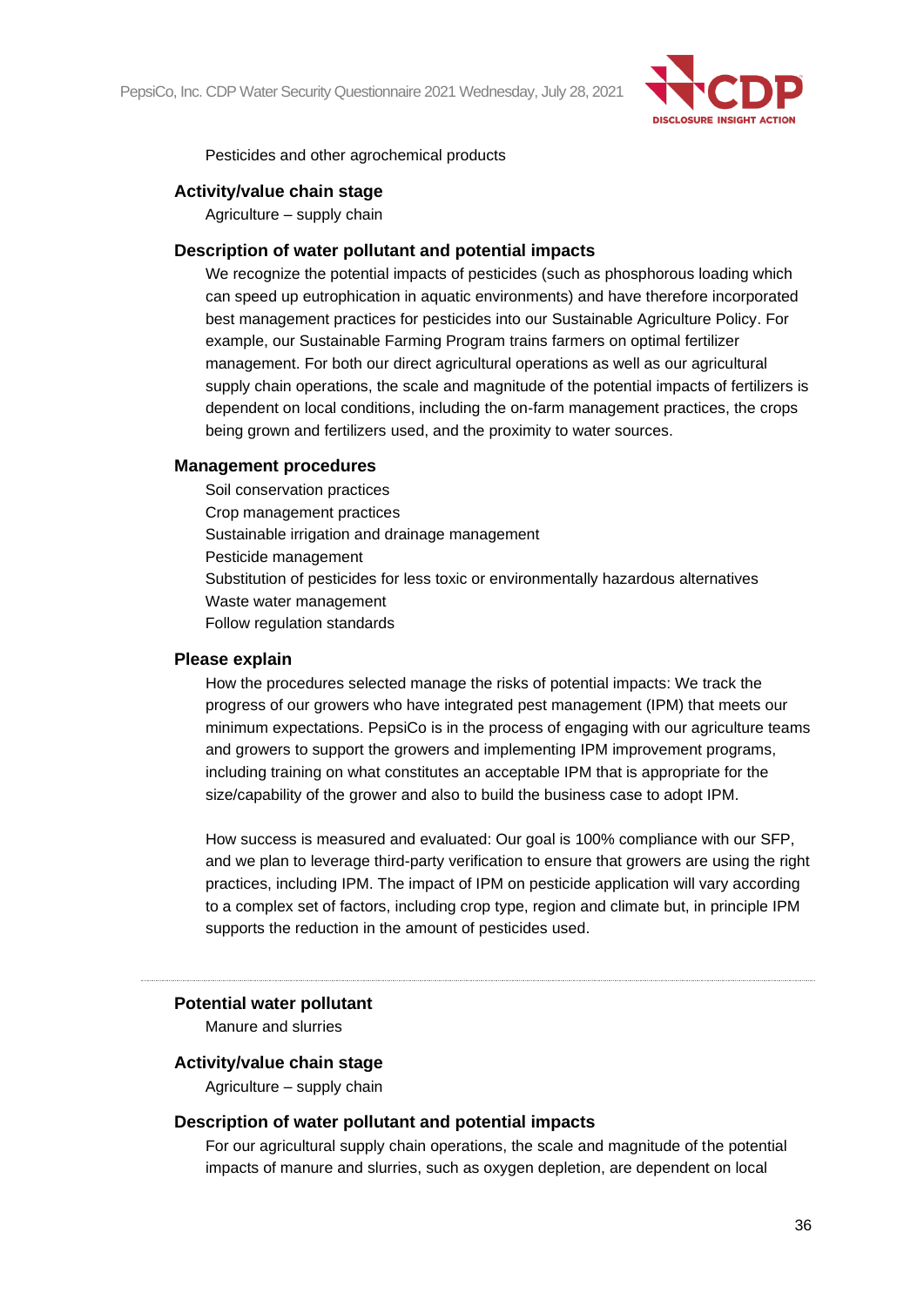

conditions, including the on-farm management practices, the waste management procedures, and the proximity to water sources.

#### **Management procedures**

Animal waste management Livestock management Waste water management

# **Please explain**

How the procedures selected manage the risks of potential impacts: PepsiCo aims to optimize the applied water footprint to crop and livestock systems, as well as responsibly manage runoff risks of pollution or contamination of ground or surface water with manure or slurries. PepsiCo aims to work with farmers to develop effective water management plans for addressing water risk.

How success is measured and evaluated: We routinely evaluate farmer compliance with our Sustainable Farming Program, including the implementation of manure and slurries management, where applicable. To achieve compliance with our Sustainable Farming Program, farmers must demonstrate adoption of best management practice. This is of particular relevance to our dairy operations and suppliers in Russia and Eastern Europe.

# **W3.3**

# **(W3.3) Does your organization undertake a water-related risk assessment?**

Yes, water-related risks are assessed

# **W3.3a**

**(W3.3a) Select the options that best describe your procedures for identifying and assessing water-related risks.**

#### **Direct operations**

# **Coverage**

Full

# **Risk assessment procedure**

Water risks are assessed as part of an enterprise risk management framework

# **Frequency of assessment**

More than once a year

# **How far into the future are risks considered?**

More than 6 years

# **Type of tools and methods used**

Tools on the market International methodologies **Other**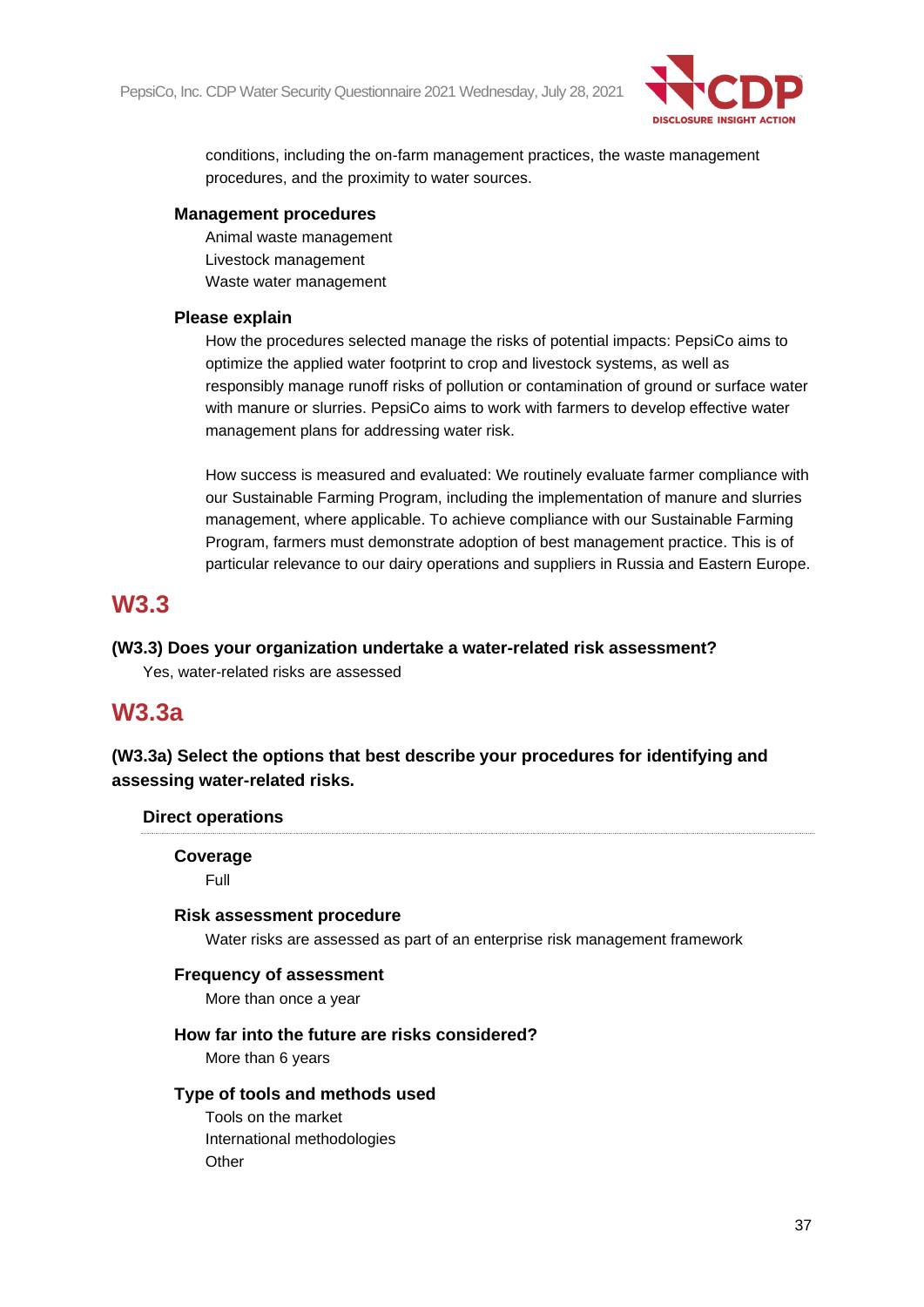

# **Tools and methods used**

WRI Aqueduct Alliance for Water Stewardship Standard Internal company methods External consultants

#### **Comment**

In addition to the global operations water risk assessments described below, we identify and assess water-related risks through an Enterprise Risk Management process on a 6 month time frame. For our global operations assessment, we use the WRI Aqueduct tool, combined with local site surveys, to determine the level of water risk in three categories: physical, regulatory and reputational/social. Both current risk and anticipated future water risk were assessed and assigned a risk score. We conduct this full operations water risk assessment every three years, but we review and assess our water risk every year based on changes to the business and our facilities. In addition, we joined the Alliance for Water Stewardship in 2018 and are beginning to adopt the standard at high water risk facilities.

# **Supply chain**

#### **Coverage**

Partial

#### **Risk assessment procedure**

Water risks are assessed as part of an enterprise risk management framework

#### **Frequency of assessment**

More than once a year

#### **How far into the future are risks considered?**

More than 6 years

#### **Type of tools and methods used**

Tools on the market Databases **Other** 

#### **Tools and methods used**

WRI Aqueduct FAO/AQUASTAT Internal company methods External consultants

#### **Comment**

We identify and assess water-related risks through an Enterprise Risk Management process on a 6-month time frame. We also evaluate our water risk specific to our direct agricultural supply chain as part of our agricultural water-use efficiency goal described above.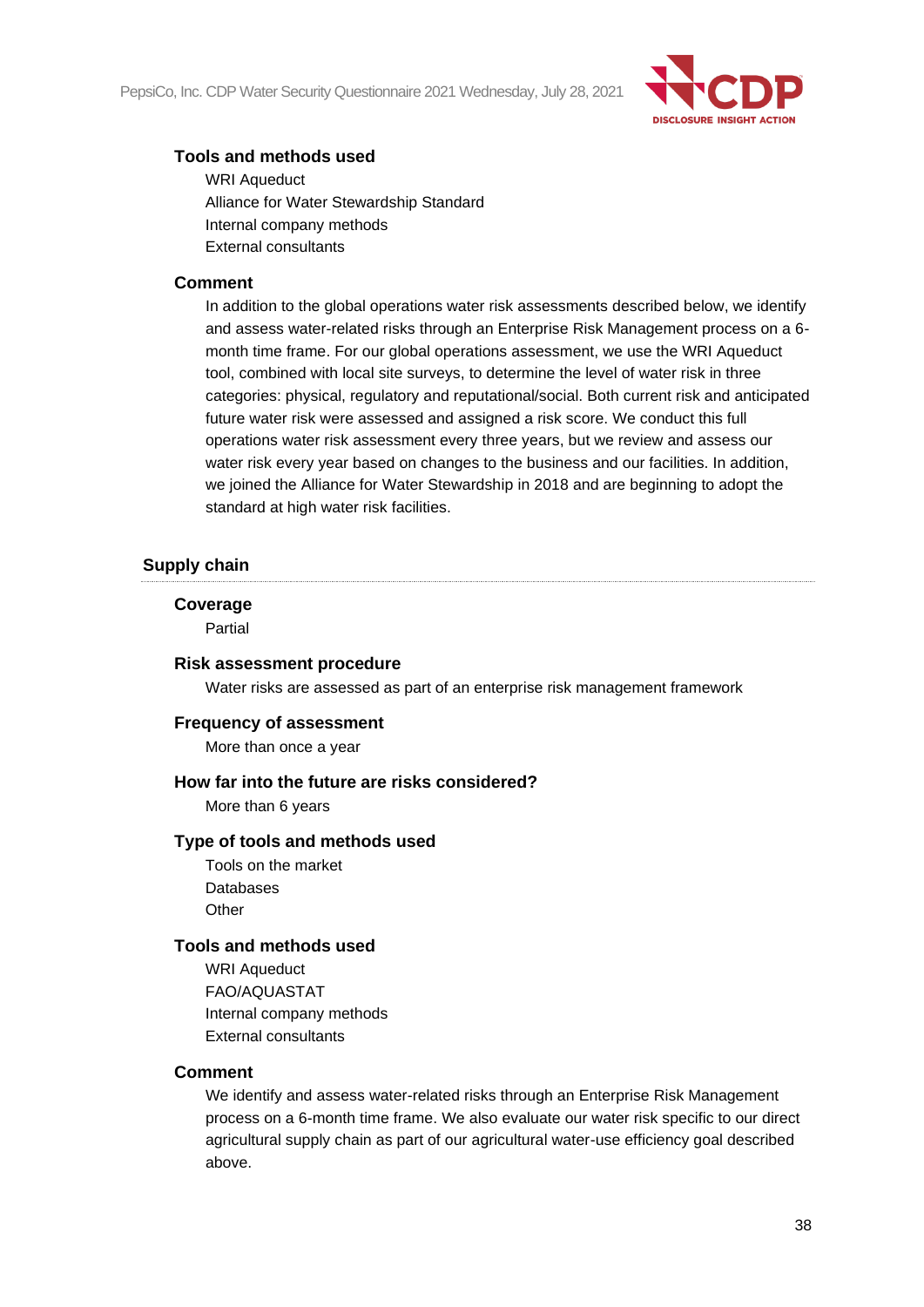

### **Other stages of the value chain**

#### **Coverage**

Partial

#### **Risk assessment procedure**

Water risks are assessed in an environmental risk assessment

#### **Frequency of assessment**

Annually

#### **How far into the future are risks considered?**

More than 6 years

# **Type of tools and methods used**

International methodologies Databases **Other** 

#### **Tools and methods used**

Life Cycle Assessment

Internal company methods

Other, please specify

Ecoinvent, World Food Lifecycle Database, and an in-house customized LCA tool for PepsiCo

#### **Comment**

We identify and assess water-related risks for our products and their value chain using ISO standard life cycle assessment methodologies. Our Packaging Research & Development team created a Life Cycle Analysis tool utilizing ISO 14040/14044 and PAS 2050 standards. PepsiCo uses the findings and tool capabilities to incorporate life cycle thinking in our day-to-day R&D data-based decision making. For ingredients, we use the impacts of the World Food Lifecycle Database to understand which crops are water-intensive in which regions.

# **W3.3b**

# **(W3.3b) Which of the following contextual issues are considered in your organization's water-related risk assessments?**

|                                                  | <b>Relevance</b><br>& inclusion | <b>Please explain</b>                                                                                                                                                                                                                                                                                                                                                            |
|--------------------------------------------------|---------------------------------|----------------------------------------------------------------------------------------------------------------------------------------------------------------------------------------------------------------------------------------------------------------------------------------------------------------------------------------------------------------------------------|
| Water availability at a<br>basin/catchment level | Relevant,<br>always<br>included | Relevance: Water availability is highly relevant to our<br>business because water is a key ingredient in our beverages<br>and is critical for growing ingredients for our food products.<br>Assessment: We conduct source vulnerability assessments<br>at priority high-risk facilities to ensure that we have a<br>comprehensive picture of local water availability within the |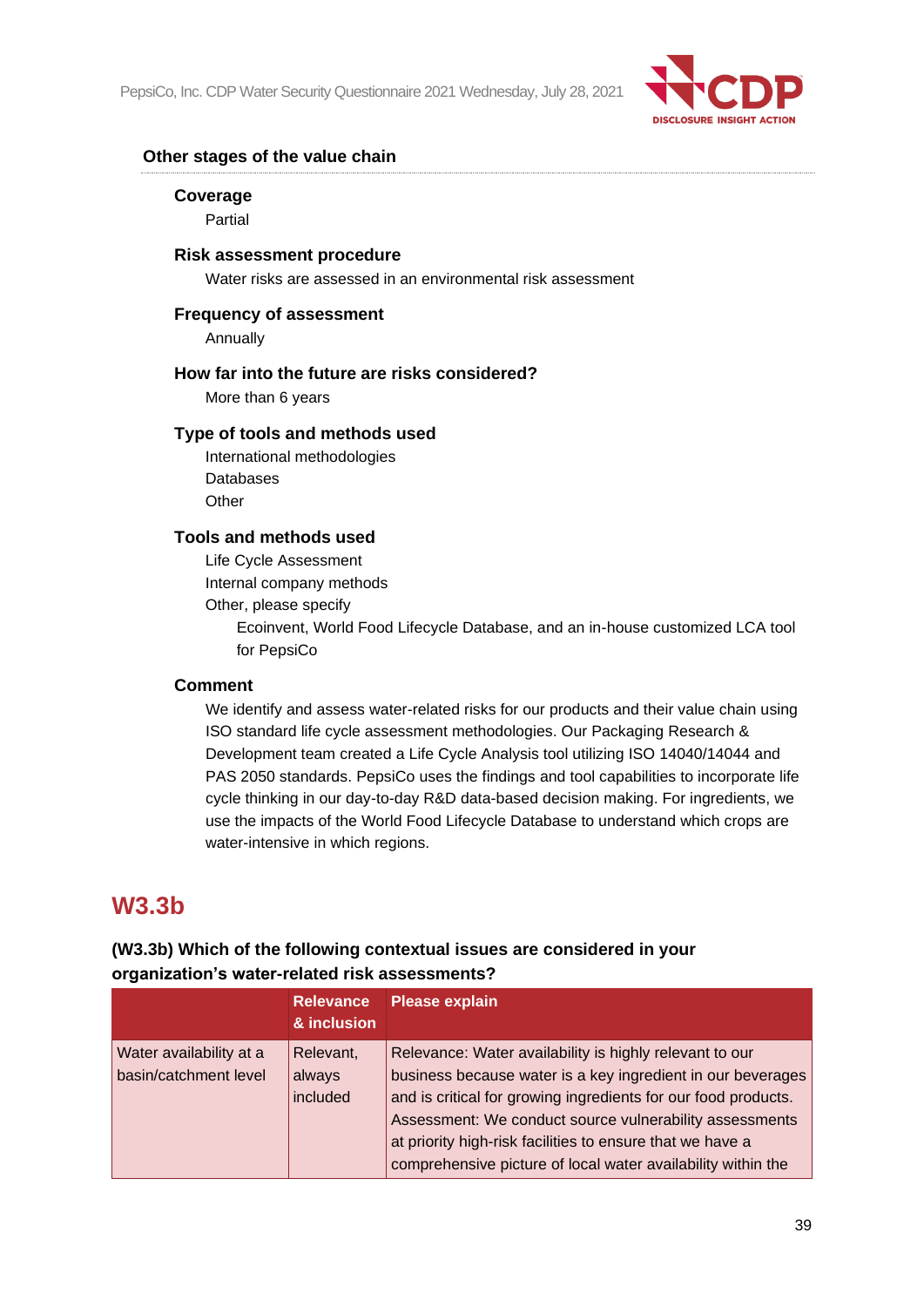

|                                             |                                 | context of the local watershed. Through these assessments<br>along with our water risk assessment process, we gain<br>knowledge of both current stressors on water availability as<br>well as projected future stressors.<br>PepsiCo's water risk assessments for all of its company-<br>owned manufacturing operations use a method in which<br>data are collected from 4 inputs: 1) WRI Aqueduct tool; 2)<br>WBCSD Global Water Tool; 3) internal company knowledge<br>at site level, and; 4) expertise of external independent<br>hydrologists with local knowledge and expertise. Information<br>from these sources is compiled to develop a comprehensive<br>view of water-related risk facing each site within their<br>specific local context, both now and out to 2030, and to<br>categorize risks as physical, regulatory or<br>social/reputational.<br>All sites receiving a score of 3.5 or higher (from within a<br>range of 0 to 5) are classified as high water risk and are<br>subject to mitigation requirements, including targets on<br>water efficiency improvements and watershed<br>replenishment. Additional sites with a lower score that are<br>designated as high water risk based on local knowledge are<br>subject to mitigation requirements as well. We utilize the<br>expertise of independent hydrologists to validate the results<br>of both the tools and the site surveys in an effort to ensure<br>that the results are consistent and credible. |
|---------------------------------------------|---------------------------------|-------------------------------------------------------------------------------------------------------------------------------------------------------------------------------------------------------------------------------------------------------------------------------------------------------------------------------------------------------------------------------------------------------------------------------------------------------------------------------------------------------------------------------------------------------------------------------------------------------------------------------------------------------------------------------------------------------------------------------------------------------------------------------------------------------------------------------------------------------------------------------------------------------------------------------------------------------------------------------------------------------------------------------------------------------------------------------------------------------------------------------------------------------------------------------------------------------------------------------------------------------------------------------------------------------------------------------------------------------------------------------------------------------------------------------------------------------------------------------------|
|                                             |                                 | Water risk assessments are done for our direct operations<br>as well as our direct agricultural sourcing of key ingredients.<br>Based on the tools we utilize, we consider both current and<br>emerging issues regarding water availability.                                                                                                                                                                                                                                                                                                                                                                                                                                                                                                                                                                                                                                                                                                                                                                                                                                                                                                                                                                                                                                                                                                                                                                                                                                        |
| Water quality at a<br>basin/catchment level | Relevant,<br>always<br>included | Water quality is highly relevant to our business because high<br>quality freshwater is a key ingredient in our products. We<br>conduct source vulnerability assessments at priority high-<br>risk facilities to ensure that we have a comprehensive<br>picture of local water availability, including quality, within the<br>context of the local watershed. Through these assessments<br>along with our water risk assessment process utilizing WRI<br>Aqueduct, internal company methods, and external<br>consultants, we gain knowledge of both current stressors on<br>water quality as well as projected future stressors.                                                                                                                                                                                                                                                                                                                                                                                                                                                                                                                                                                                                                                                                                                                                                                                                                                                     |
| Stakeholder conflicts<br>concerning water   | Relevant,<br>always<br>included | Local stakeholder conflicts concerning water resources at a<br>basin or catchment level are of high relevance to our<br>business because our manufacturing facilities are often co-                                                                                                                                                                                                                                                                                                                                                                                                                                                                                                                                                                                                                                                                                                                                                                                                                                                                                                                                                                                                                                                                                                                                                                                                                                                                                                 |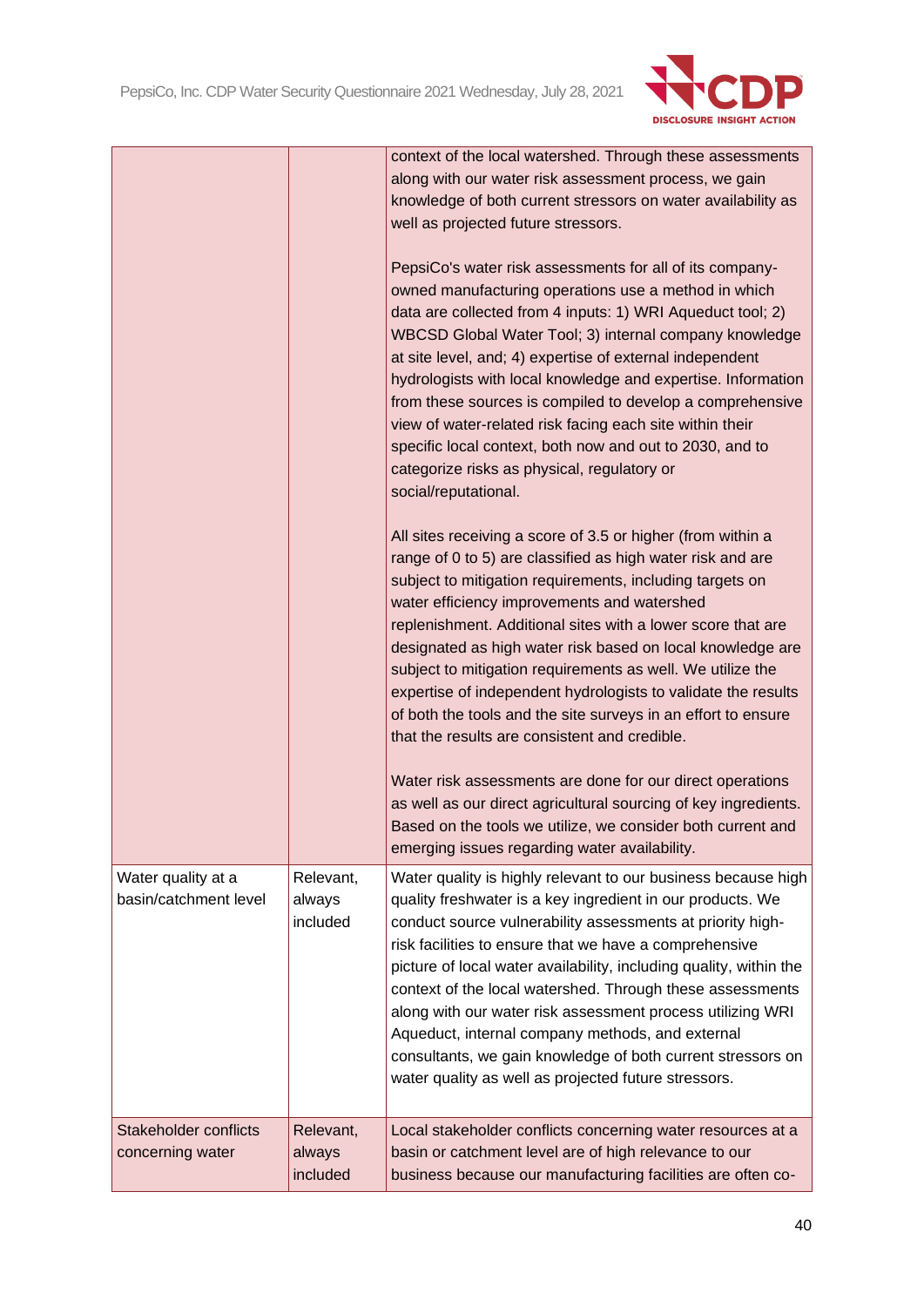

| resources at a<br>basin/catchment level                              |                                 | located with communities and other industries; all<br>stakeholders are relying on a shared resource. As part of<br>our 'Other, internal company methods' tool, we utilized a<br>water stress assessment survey for our sites that provides<br>more detailed insight into local water conditions by<br>addressing water quantity, water quality and external factors<br>such as competition, economics and community concerns.<br>This tool factors in both current and emerging stakeholder<br>concerns or potential conflicts that our business may be<br>impacted by.                                                                                                                                                                                                                                                                                                                                                                                                                                                                      |
|----------------------------------------------------------------------|---------------------------------|----------------------------------------------------------------------------------------------------------------------------------------------------------------------------------------------------------------------------------------------------------------------------------------------------------------------------------------------------------------------------------------------------------------------------------------------------------------------------------------------------------------------------------------------------------------------------------------------------------------------------------------------------------------------------------------------------------------------------------------------------------------------------------------------------------------------------------------------------------------------------------------------------------------------------------------------------------------------------------------------------------------------------------------------|
| Implications of water on<br>your key<br>commodities/raw<br>materials | Relevant,<br>always<br>included | Water is key to our ability to source ingredients for our<br>products; droughts and other water-related events can<br>disrupt our commodity supply chains and impact the<br>availability and cost of our raw materials. We conducted a<br>water risk assessment on our major agricultural sourcing<br>regions around the globe using WRI Aqueduct,<br>FAO/AQUASTAT, and external consultants. This<br>assessment identified areas of high water risk and enables<br>us to target investment in water efficiency improvements<br>with our farmer communities as well as plan for future supply<br>disruptions. We include this information in our water risk<br>assessments as it is vital to our business; water is key for<br>agriculture. We assess the issue and identify risks in<br>partnership with external consultants and non-governmental<br>organization (NGO) partners to best identify current issues<br>with emerging urgency as well as emerging issues that may<br>arise based on trends and changes such as climate change. |
| Water-related regulatory<br>frameworks                               | Relevant,<br>always<br>included | Water-related regulatory frameworks, or governance and<br>regulations, will likely increase in many of the areas we<br>operate in as more regions continue to face increased water<br>stress. Our license to operate in communities is dependent<br>on these frameworks. As part of our 'Other, internal<br>company methods' and 'Other, external consultants' tools,<br>we engaged with external consultants to develop and utilize<br>a water stress assessment survey for our sites that provides<br>a more detailed insight into local regulatory conditions<br>affecting both water supply (i.e., allocation restrictions) and<br>water costs (i.e., tariffs). This includes both current and<br>emerging regulatory frameworks that our facilities may be<br>impacted by.                                                                                                                                                                                                                                                              |
| Status of ecosystems<br>and habitats                                 | Relevant,<br>always<br>included | Sustainable water management requires us to consider the<br>status of ecosystems and habitats where we operate and<br>that we might impact. In 2018 we joined the Alliance for<br>Water Stewardship, through which we will strive for<br>sustainable water management in a catchment context, and                                                                                                                                                                                                                                                                                                                                                                                                                                                                                                                                                                                                                                                                                                                                            |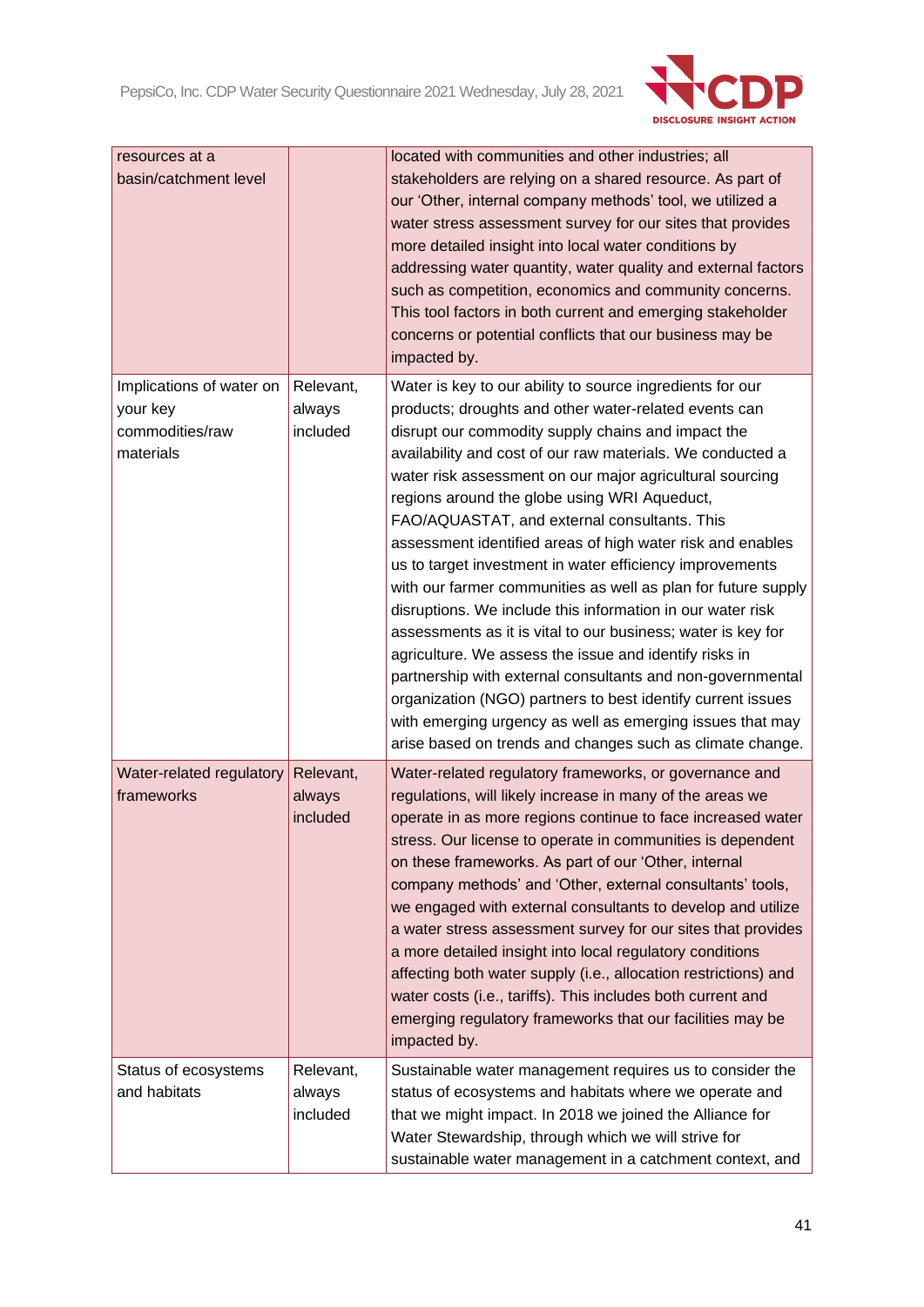

|                                                                                          |                                 | whose Standard includes ecosystems as an important 'water<br>stakeholder'. As part of our 'Other, internal company<br>methods' and 'Other, external consultants' tools, we<br>engaged with external consultants to develop and utilize a<br>water stress assessment survey for our sites to provide a<br>more detailed insight into local conditions. This can include<br>situations where there are water quality concerns that could<br>impact the status of ecosystems and habitats. We regularly<br>review the need, opportunity and our ability to increase the<br>number of factors that we consider in assessing risks related<br>to water and may more explicitly incorporate this in our<br>future assessments. In addition, we believe that sustainable<br>agriculture should optimize the use of resources to improve<br>farm productivity and preserve soil fertility, water and air<br>quality, and biodiversity in agricultural operations. Working<br>with external consultants and NGOs, we aim to keep an eye<br>on emerging issues as well as current issues with emerging<br>importance.                                                                                                                                                                                                                                                                                                      |
|------------------------------------------------------------------------------------------|---------------------------------|------------------------------------------------------------------------------------------------------------------------------------------------------------------------------------------------------------------------------------------------------------------------------------------------------------------------------------------------------------------------------------------------------------------------------------------------------------------------------------------------------------------------------------------------------------------------------------------------------------------------------------------------------------------------------------------------------------------------------------------------------------------------------------------------------------------------------------------------------------------------------------------------------------------------------------------------------------------------------------------------------------------------------------------------------------------------------------------------------------------------------------------------------------------------------------------------------------------------------------------------------------------------------------------------------------------------------------------------------------------------------------------------------------------|
| Access to fully-<br>functioning, safely<br>managed WASH<br>services for all<br>employees | Relevant,<br>always<br>included | Our business depends on the thousands of dedicated<br>employees in our manufacturing sites who ensure the safety<br>and quality of our products, and we in turn, are committed to<br>ensuring safe conditions for them. Critical to this is the<br>provision of employees' access to safe water, sanitation and<br>hygiene (WASH) for our employees. In 2014, we developed<br>a global PepsiCo standard for Potable Water Management,<br>which includes water, sanitation and hygiene (WASH), which<br>applies to all company-owned facilities, all company-<br>managed and leased facilities, as well as majority-owned<br>joint ventures. This standard was developed in part due to<br>our 'Other, external consultants' tools as we consulted with<br>others to develop these requirements. As part of this,<br>PepsiCo has an internal self-assessment program to<br>measure WASH compliance. The assessment takes place<br>annually and has been implemented at all company-owned<br>plants. We use a WASH self-assessment questionnaire that<br>is sent out to all of our company-owned manufacturing<br>facilities. However, if a facility is scheduled for an annual<br>external audit it would not complete a self-assessment. We<br>are also a signatory of the WASH in the Workplace pledge<br>and have a goal of appropriate access to WASH for 100% of<br>our own manufacturing employees by 2025. |
| Other contextual issues,<br>please specify                                               | Relevant,<br>always<br>included | Other relevant issues which are considered as part of the<br>water risk assessment process includes grey infrastructure.<br>To this extent we assess the risk our facilities are exposed<br>to in terms of grey infrastructure failure such as the ability to<br>receive a predictable and reliable supply of fresh water from                                                                                                                                                                                                                                                                                                                                                                                                                                                                                                                                                                                                                                                                                                                                                                                                                                                                                                                                                                                                                                                                                   |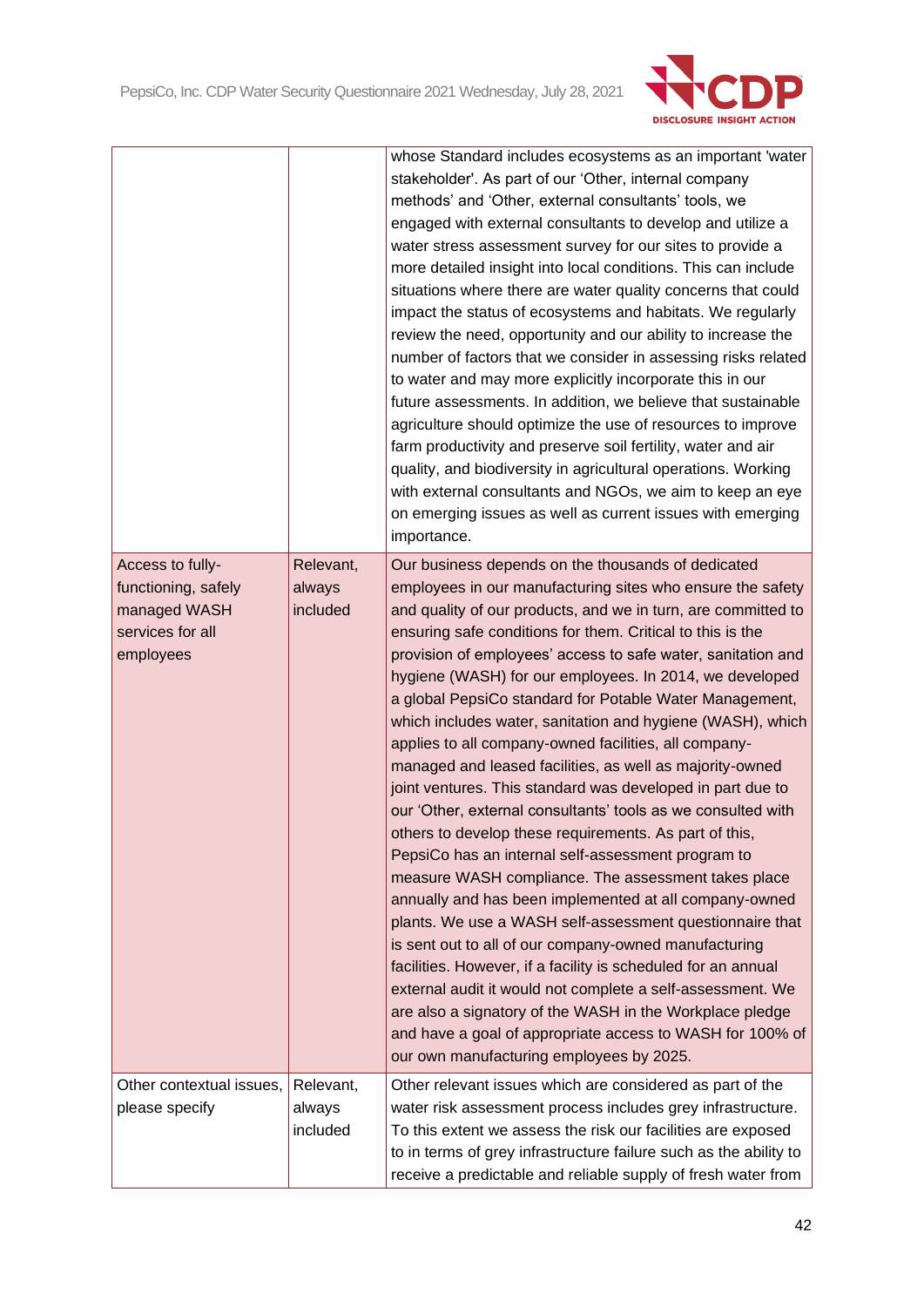

| source (e.g. third party water supplier); and the ability to    |
|-----------------------------------------------------------------|
| receive a predictable and reliable quality level of fresh water |
| from third party sources. In addition we assess the             |
| continuing reliability of third part wastewater treatment       |
| facilities – where applicable – to ensure our wastewater        |
| discharges are being treated to the required quality            |
| standards. PepsiCo collects data from 4 inputs in its           |
| assessment process: 1) WRI Aqueduct tool; 2) WBCSD              |
| Global Water Tool; 3) internal company knowledge at site        |
| level, and; 4) expertise of external independent hydrologists   |
| with local knowledge and expertise. Information from these      |
| sources is compiled to develop a comprehensive view of          |
| water-related risk facing the site within their specific local  |
| context, both now and out to 2025, and to categorize risks      |
| as physical, regulatory or social/reputational. Sites receiving |
| a score of 3.5 or higher (from within a range of 0 to 5) are    |
| classified as high water risk and are subject to mitigation     |
| requirements, including targets on water efficiency             |
| improvements and watershed replenishment. We utilize the        |
| expertise of independent hydrologists to validate the results   |
| of both the tools and the site surveys in an effort to ensure   |
| the results are consistent and credible.                        |

# **W3.3c**

| (W3.3c) Which of the following stakeholders are considered in your organization's |
|-----------------------------------------------------------------------------------|
| water-related risk assessments?                                                   |

|                  | <b>Relevance &amp;</b><br><b>inclusion</b> | <b>Please explain</b>                                                                                                                                                                                                                                                                                                                                                                                                                                                                                                   |
|------------------|--------------------------------------------|-------------------------------------------------------------------------------------------------------------------------------------------------------------------------------------------------------------------------------------------------------------------------------------------------------------------------------------------------------------------------------------------------------------------------------------------------------------------------------------------------------------------------|
| <b>Customers</b> | Relevant,<br>always<br>included            | We consider customers in our water related risk assessments<br>because some of our key customers have expectations for<br>performance on water by their suppliers, including Walmart<br>and Sam's Club. We engage these stakeholders through<br>dialogue and the expectations of these customers are included<br>in risk assessments related to PepsiCo's water stewardship<br>strategy and program implementation. We also respond to<br>Walmart's request for our participation in their CDP Supply<br>Chain program. |
| <b>Employees</b> | Relevant,<br>always<br>included            | We consider employees in our water-related assessments<br>because they have the potential to significantly impact<br>PepsiCo water stewardship programs and water goal<br>achievement. As such, risks associated with employee<br>behavior with regard to water may be included in local risk<br>assessments, particularly where water-related risks have<br>occurred. In such cases, the potential for employees to reduce<br>risk and improve site performance on water is assessed and                               |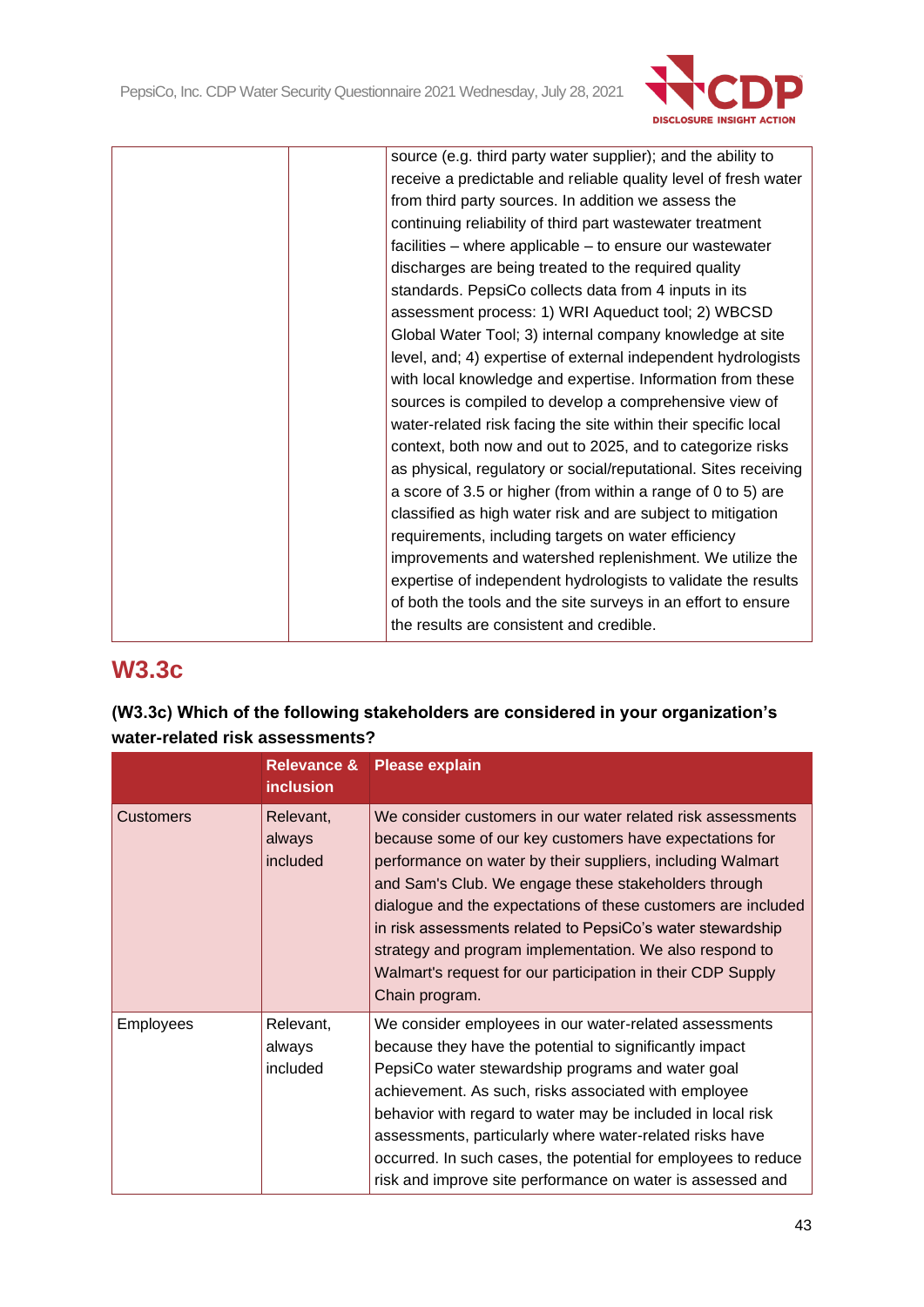

|                                                    |                                 | actions are taken accordingly. We engage senior managers at<br>the facility level through dialogue during our water risk<br>assessment process in order to obtain information regarding<br>water risks that are specific to each site.                                                                                                                                                                                                                                                                                                                                                                                                                                                                                                                                                                             |
|----------------------------------------------------|---------------------------------|--------------------------------------------------------------------------------------------------------------------------------------------------------------------------------------------------------------------------------------------------------------------------------------------------------------------------------------------------------------------------------------------------------------------------------------------------------------------------------------------------------------------------------------------------------------------------------------------------------------------------------------------------------------------------------------------------------------------------------------------------------------------------------------------------------------------|
| Investors                                          | Relevant,<br>always<br>included | A key element of our overall water stewardship strategy and<br>risk management approach is to achieve and maintain a<br>reputation for transparency and leadership in this area,<br>including among our investors. Investor inquiries regarding<br>PepsiCo's water-related performance is taken into account in<br>our water risk assessments. The primary means that we<br>employ to address and manage risk with investors is through<br>participation in the CDP Water public reporting platform.                                                                                                                                                                                                                                                                                                               |
| Local communities                                  | Relevant,<br>always<br>included | Local communities are key to our continued licenses to<br>operate, and their interests in water and PepsiCo's<br>performance on water are foundations of our water strategy.<br>As such, risks to PepsiCo's reputation as a water steward<br>within the local community are assessed as part of our internal<br>company method, the site survey element of our risk<br>assessment process. We also keep an eye on external media<br>information regarding water in the areas where we operate, as<br>they are often linked to local communities' concerns or<br>impacts. As part of PepsiCo's adoption of the Alliance for<br>Water Stewardship Standard at high water risk facilities, active<br>engagement through for example facilitated workshops, are<br>conducted with interested and affected communities. |
| <b>NGOs</b>                                        | Relevant,<br>always<br>included | NGOs are relevant to our water-related risk assessments<br>because they often have deep local knowledge and experience<br>with local water-related areas. For example, we partner with<br>The Nature Conservancy (TNC) at the watershed level in Latin<br>America, the United States, and in South Africa, in watersheds<br>where TNC is considered an expert on watershed protection.<br>We also consult with NGOs for their technical knowledge; one<br>example is how we utilize WRI's Aqueduct tool.                                                                                                                                                                                                                                                                                                           |
| Other water users at<br>a basin/catchment<br>level | Relevant,<br>always<br>included | At some sites with high water risk, the other water users at the<br>local level may be important for scaled-up risk mitigation efforts<br>that goes beyond our operations. For example, our facility<br>teams at several sites in India have coordinated with<br>community groups and water users on the water stewardship<br>projects that PepsiCo has supported. In these cases, we<br>include them in risk assessment and mitigation planning.                                                                                                                                                                                                                                                                                                                                                                  |
| <b>Regulators</b>                                  | Relevant,<br>always<br>included | PepsiCo complies with all laws and regulations globally and, in<br>addition, further seeks to collaborate with regulators on water<br>related risks. At some sites with high water risk, local<br>regulators and government administrators responsible for<br>water governance can be important to efforts for scaled-up risk                                                                                                                                                                                                                                                                                                                                                                                                                                                                                      |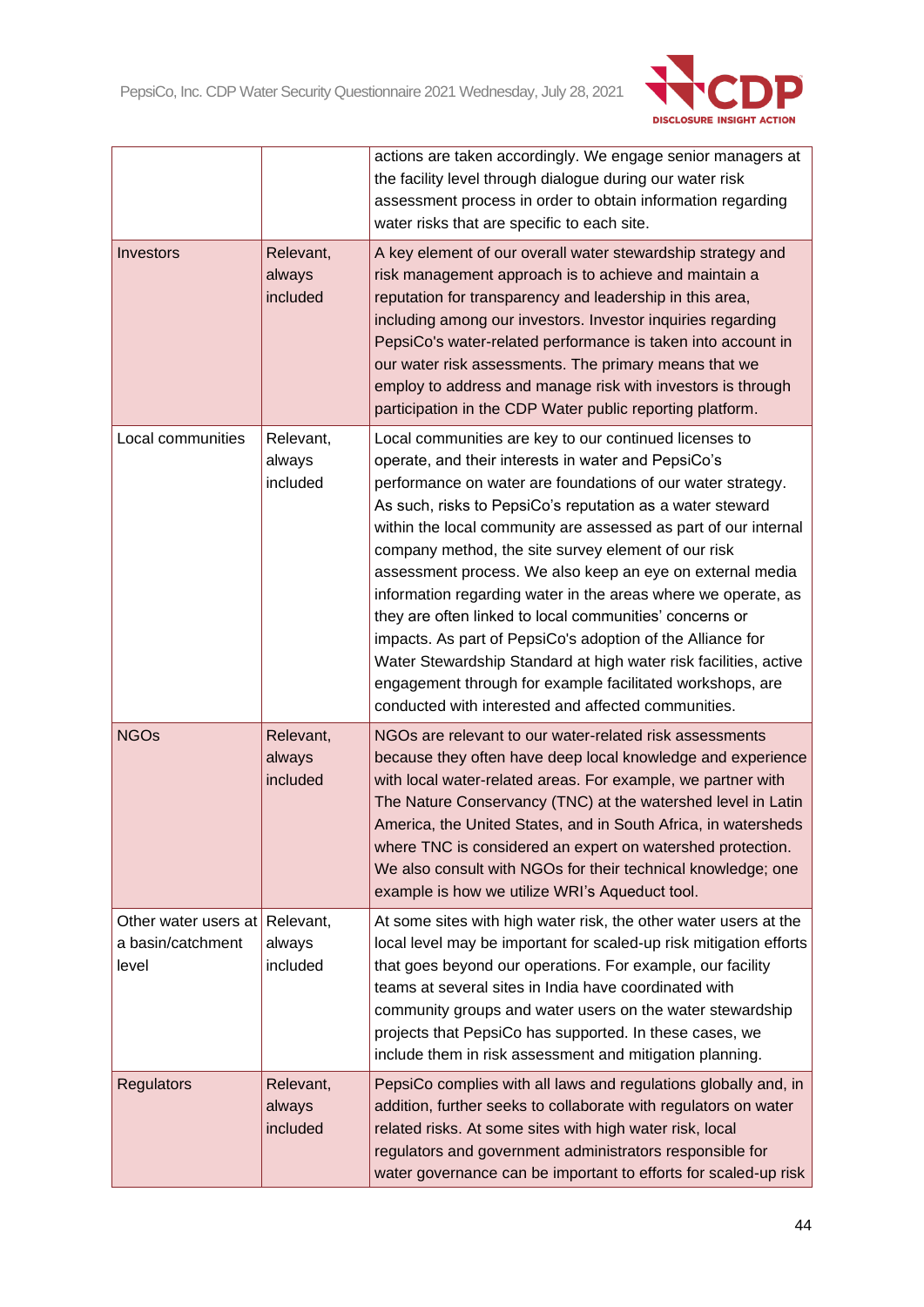

|                                                          |                                          | mitigation efforts because they have the ability to impact<br>change beyond what we can do in our own operations and<br>practices. In these cases, we include them in risk assessment<br>and mitigation planning by taking into consideration their<br>current and upcoming regulations regarding water and<br>wastewater. For example, we look at regulatory impacts and a<br>horizon scan for future changes in the 3-5-year timeframe<br>through our internal company method of site surveys. As part<br>of PepsiCo's adoption of the Alliance for Water Stewardship<br>Standard at high water risk facilities, active engagement<br>through for example facilitated workshops, are conducted with<br>regulators.                    |
|----------------------------------------------------------|------------------------------------------|-----------------------------------------------------------------------------------------------------------------------------------------------------------------------------------------------------------------------------------------------------------------------------------------------------------------------------------------------------------------------------------------------------------------------------------------------------------------------------------------------------------------------------------------------------------------------------------------------------------------------------------------------------------------------------------------------------------------------------------------|
| River basin<br>management<br>authorities                 | Relevant,<br>sometimes<br>included       | At some sites with high water insecurity, river basin<br>management authorities responsible for regional water<br>planning can be important to efforts for scaled-up risk<br>mitigation efforts because they have the ability to impact<br>change beyond what we can do in our own operations and<br>practices. In these cases, we include them in risk assessment<br>and mitigation planning by considering their river basin<br>management plans and assessments. As part of PepsiCo's<br>adoption of the Alliance for Water Stewardship Standard at<br>high water risk facilities, active engagement through for<br>example facilitated workshops, are conducted with river basin<br>management authorities where these are present. |
| Statutory special<br>interest groups at a<br>local level | Not relevant,<br>explanation<br>provided | For PepsiCo, special interest groups tend to be focused<br>primarily on nutrition and plastics/packaging and for this<br>reason they do not play a significant role in our water risk<br>assessments. Based on these current trends, we don't<br>anticipate those groups to increase in relevance in the future;<br>however, they are included in broader business risk<br>assessment procedures.                                                                                                                                                                                                                                                                                                                                       |
| <b>Suppliers</b>                                         | Relevant,<br>always<br>included          | Water risk in our supply chain is centered on our franchise<br>bottler operations, co-manufacturing/co-packing partners, and<br>farmer-sourced agriculture suppliers because many of them<br>are located in water stressed locations. We work directly with<br>such business partners to mitigate water risk. Part of our<br>Sustainable Sourcing Program provides us with the opportunity<br>to engage our suppliers with the Sedex/SMETA 4-Pillar Audit,<br>which includes meeting environmental regulations and laws<br>and environmental management systems, policies, and<br>procedures under its Environment pillar.                                                                                                              |
| Water utilities at a<br>local level                      | Relevant,<br>always<br>included          | At some locations, the root cause of water scarcity is the<br>inability of local water utility infrastructure to deliver water in an<br>efficient and effective way. Thus, the local water utility and its<br>plans to improve infrastructure would be an important                                                                                                                                                                                                                                                                                                                                                                                                                                                                     |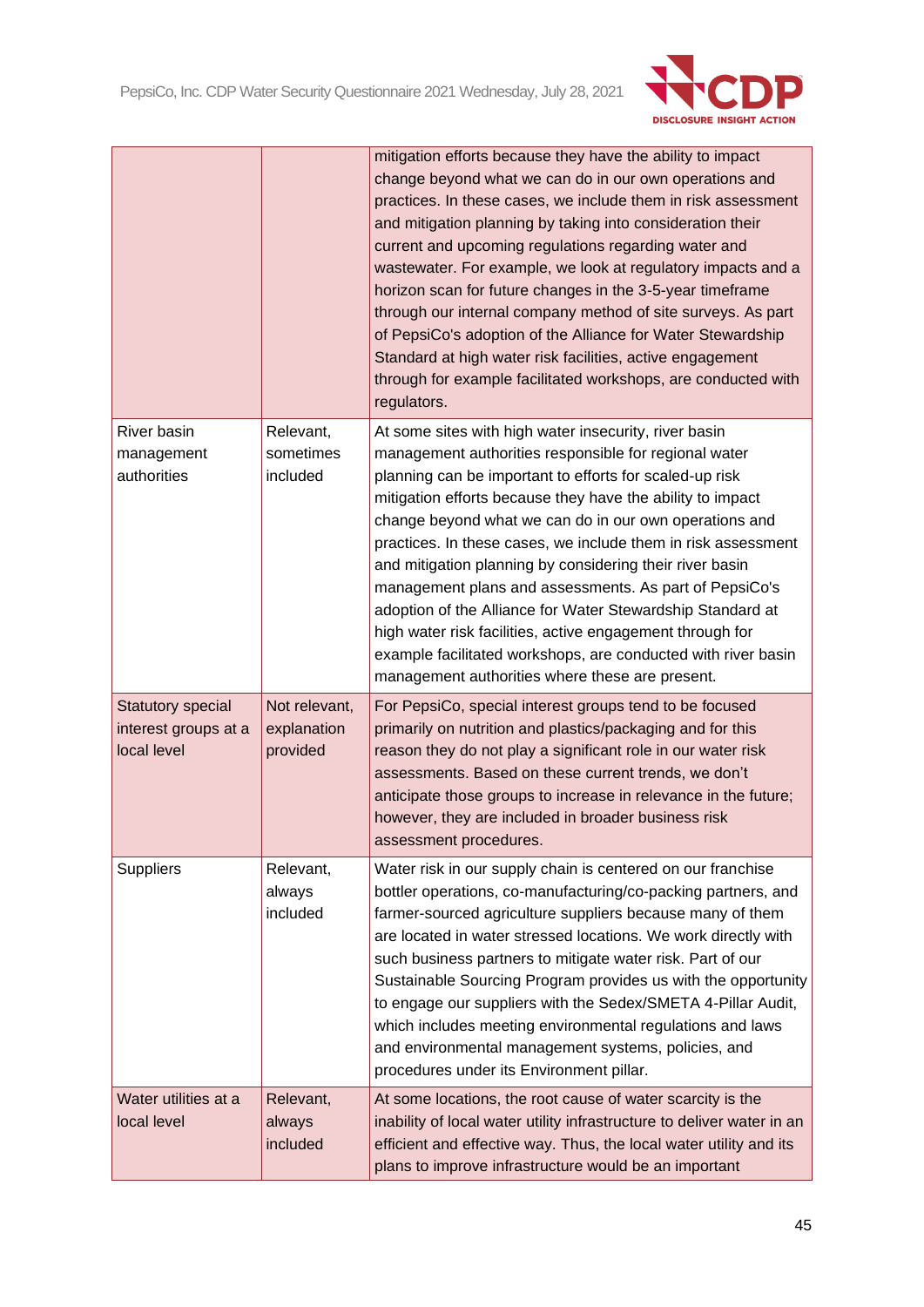

|                    | consideration in local water risk assessments at these sites.<br>Engagement with the local water utility could come in the form<br>of evaluating existing water and wastewater services as well<br>as plans for system maintenance, monitoring, and upgrades. |
|--------------------|---------------------------------------------------------------------------------------------------------------------------------------------------------------------------------------------------------------------------------------------------------------|
| Other stakeholder, |                                                                                                                                                                                                                                                               |
| please specify     |                                                                                                                                                                                                                                                               |

# **W3.3d**

**(W3.3d) Describe your organization's process for identifying, assessing, and responding to water-related risks within your direct operations and other stages of your value chain.**

Through our Enterprise Risk Management process, we identify and assess water-related risks within our direct operations and other stages of our value chain twice a year. Supplementing that process, we also conduct a global water risk assessment of all our company-owned operations every three years. This was last completed in 2019 and the next global operations assessment will be completed in 2022. We used the WRI Aqueduct tool, combined with local site surveys and engagement of an external consultant to determine the level of water risk in three categories: physical, regulatory and reputational/social. The combination of these three methods is used to assess 100% of companies, entities or groups over which financial control is exercised. We chose to use a combination of all three tools in order to make our assessment comprehensive blending both external data with local facility knowledge (historical and current). Both current risk and anticipated future water risk are assessed and assigned a combined risk score using all three tools. All sites with a score in excess of 3.5 (out of 5) are designated as high water risk. Additional sites with a lower score may also be (and have been) designated as high water risk based on local knowledge.

One important way in which we use the outcomes of the water risk assessment is that manufacturing facilities designated as high risk are subject to four 2025 goals: they will need to replenish 100% of water used at the site, they are in-scope for our 25% operational water use efficiency goal, and they will need to adopt the Alliance for Water Stewardship standard as a vehicle for water advocacy by 2025. Also, high risk direct potato and corn sourcing regions will be required to improve water-use efficiency by 15% by 2025. We completed a similar water risk assessment process for our major farmer-sourced agricultural sourcing regions. We anticipate repeating this global agriculture risk assessment on a three-year cycle with annual reviews, with our most recent assessment having taken place in 2019. All top tier risk locations list were reviewed based on the results of the global exercise. On a country by country basis, risk assessment may be carried out more frequently as per local demands. Any new construction of PepsiCo facilities now requires a PepsiCo Sustainability Capital Expenditure Filter to be completed as part of the business case justification, of which water sustainability is a significant element.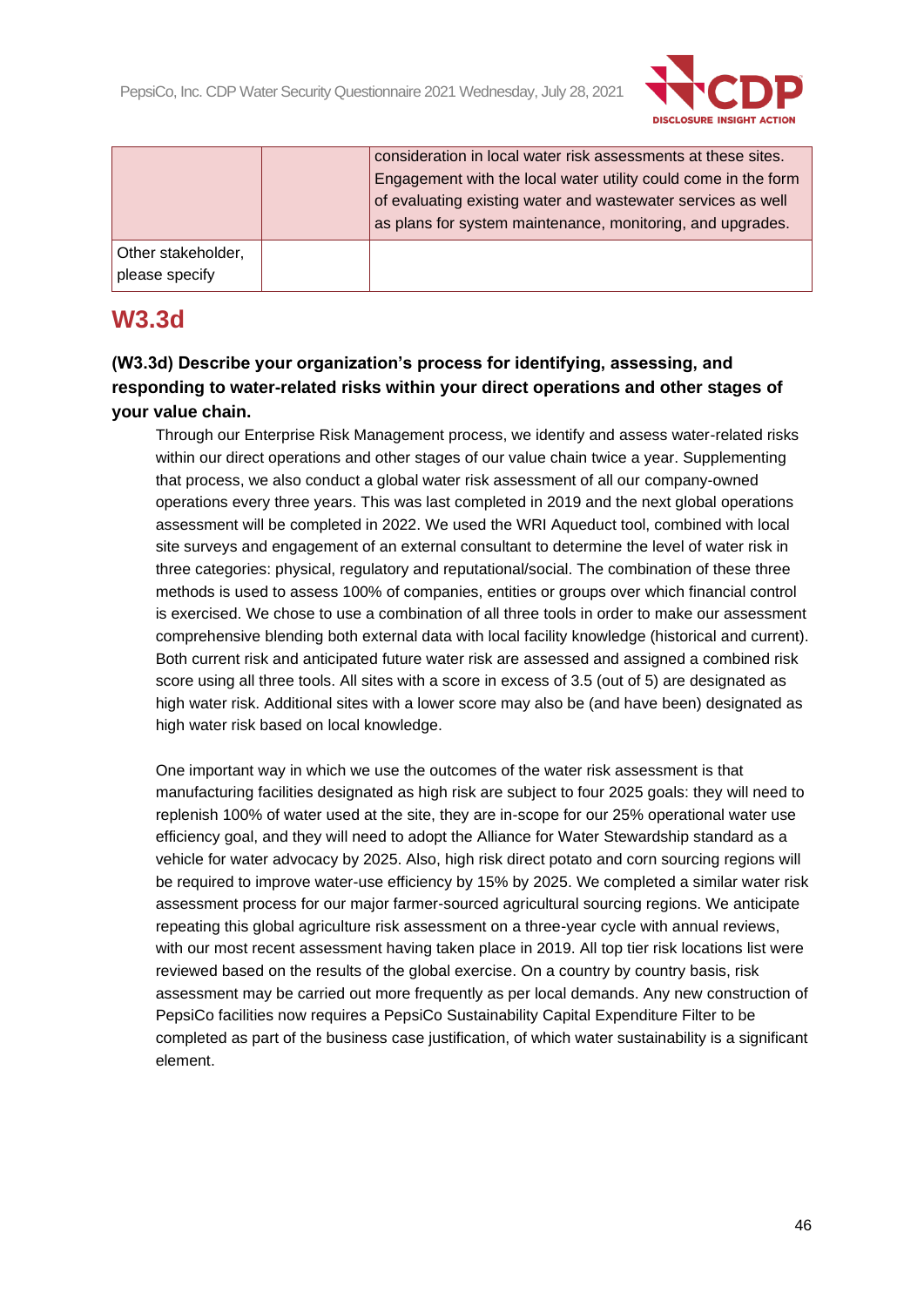

# **W4. Risks and opportunities**

# **W4.1**

**(W4.1) Have you identified any inherent water-related risks with the potential to have a substantive financial or strategic impact on your business?**

Yes, both in direct operations and the rest of our value chain

# **W4.1a**

**(W4.1a) How does your organization define substantive financial or strategic impact on your business?**

PepsiCo incorporates the following factors when defining substantive change in PepsiCo's direct operations, revenue or expenditure from water risk: 1) magnitude of potential impact on operating costs and/or current and future revenue; and 2) potential impact on stakeholder expectations or perceptions. Substantive change would generally be considered any change to a site's operating environment/costs and/or to PepsiCo's reputation locally, regionally or globally. Financially this would equate to approximately >3% of the annual NOPBT impact at given facility.

One example of a potential substantive impact would be the prolonged closure of a manufacturing facility due to water-related issues. While neither were characterized as 'substantive', we have seen examples of production disruptions at our facilities in Cape Town and in southern India due to flooding. Should such change occur, the impact (and any potential need to review the definition) would be reviewed and re-assessed by our senior executive team. This definition of substantive change applies to both direct operations and to elements of our supply and value chains (for example, changes to how we source agricultural raw materials due to water-related risks).

# **W4.1b**

**(W4.1b) What is the total number of facilities exposed to water risks with the potential to have a substantive financial or strategic impact on your business, and what proportion of your company-wide facilities does this represent?**

|     | Total number % company-<br>of facilities<br>exposed to<br>water risk | wide facilities<br><b>this</b><br>represents | <b>Comment</b>                                                                                                                                                                                                                                                                                                                                                   |
|-----|----------------------------------------------------------------------|----------------------------------------------|------------------------------------------------------------------------------------------------------------------------------------------------------------------------------------------------------------------------------------------------------------------------------------------------------------------------------------------------------------------|
| Row | 10                                                                   | $1 - 25$                                     | PepsiCo conducts water risk assessments for all of its<br>company-owned manufacturing operations using the data<br>collected from the following four input methods: 1) WRI<br>Aqueduct tool; 2) internal company knowledge at site level;<br>and 3) expertise of external independent hydrologists with<br>local knowledge and expertise. Information from these |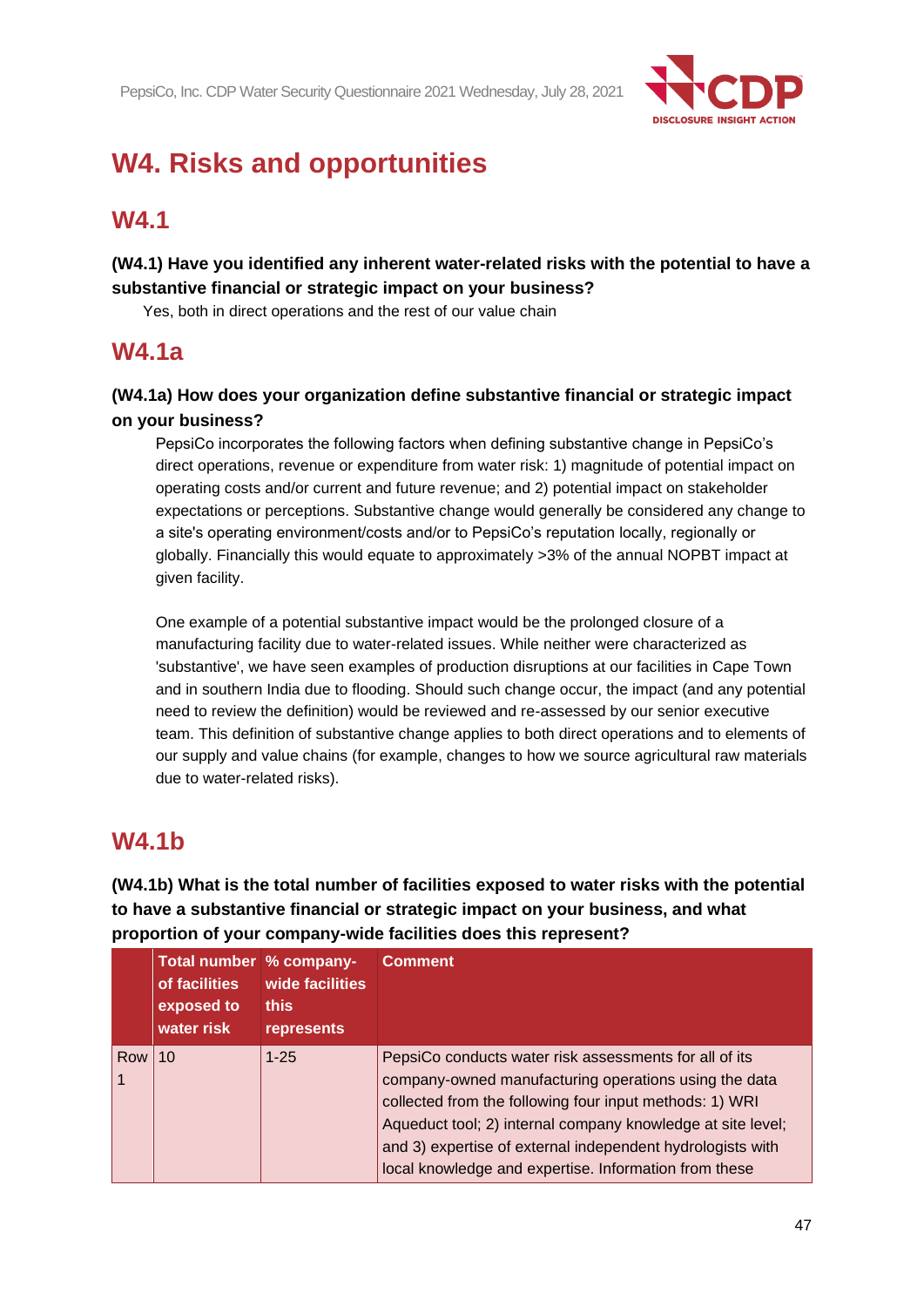

|  | sources is compiled to develop a comprehensive view of            |
|--|-------------------------------------------------------------------|
|  | water-related risk facing each site within their specific local   |
|  | context, both now and out to 2025, and to categorize risks as     |
|  | physical, regulatory or social/reputational.                      |
|  | All sites receiving a score of 3.5 or higher (from within a range |
|  | of 0 to 5) are classified as high water risk and are subject to   |
|  | mitigation requirements, including targets on water efficiency    |
|  | improvements and watershed replenishment. Additional sites        |
|  | with a lower score that are designated as high water risk         |
|  | based on local knowledge are subject to mitigation                |
|  | requirements as well.                                             |
|  |                                                                   |
|  | We utilize the expertise of independent hydrologists to           |
|  | validate the results of both the tools and the site surveys in an |
|  | effort to ensure the results are consistent and credible. In      |
|  | previous submissions, PepsiCo has disclosed it full number of     |
|  | high risk facilities irrespective of magnitude. For the 2020      |
|  | submission we have revised this in line with the CDP              |
|  | definition of facilities with "Substantive Risk".                 |
|  |                                                                   |

# **W4.1c**

**(W4.1c) By river basin, what is the number and proportion of facilities exposed to water risks that could have a substantive financial or strategic impact on your business, and what is the potential business impact associated with those facilities?**

| <b>Country/Area &amp; River basin</b> |                                                         |
|---------------------------------------|---------------------------------------------------------|
| United States of America              |                                                         |
|                                       | Sacramento River - San Joaquin River                    |
|                                       | Number of facilities exposed to water risk              |
| 4                                     |                                                         |
|                                       | % company-wide facilities this represents               |
| $1 - 25$                              |                                                         |
|                                       | % company's total global revenue that could be affected |
|                                       |                                                         |
| Less than 1%                          |                                                         |
| <b>Comment</b>                        |                                                         |

# **Country/Area & River basin**

United States of America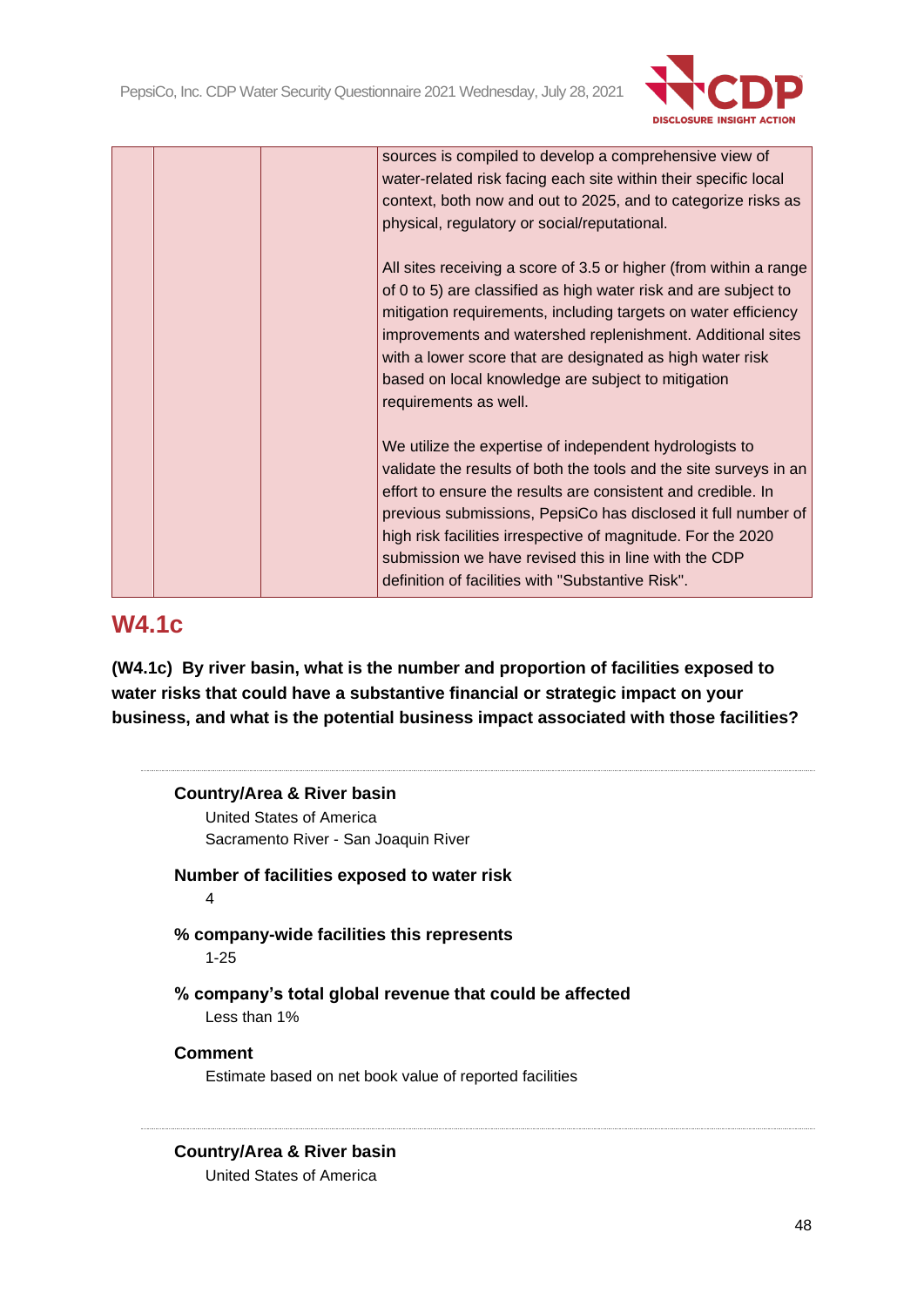

Other, please specify San Francisco / Greater California

**Number of facilities exposed to water risk**

2

**% company-wide facilities this represents**

Less than 1%

**% company's total global revenue that could be affected** Less than 1%

#### **Comment**

Estimate based on net book value of reported facilities

**Country/Area & River basin**

United States of America Other, please specify San Gabriel / Greater California

#### **Number of facilities exposed to water risk**

3

**% company-wide facilities this represents** 1-25

**% company's total global revenue that could be affected** Less than 1%

#### **Comment**

Estimate based on net book value of reported facilities

#### **Country/Area & River basin**

United States of America Other, please specify Oxnard / Greater California

#### **Number of facilities exposed to water risk**

1

#### **% company-wide facilities this represents**

Less than 1%

**% company's total global revenue that could be affected** Less than 1%

#### **Comment**

Estimate based on net book value of reported facilities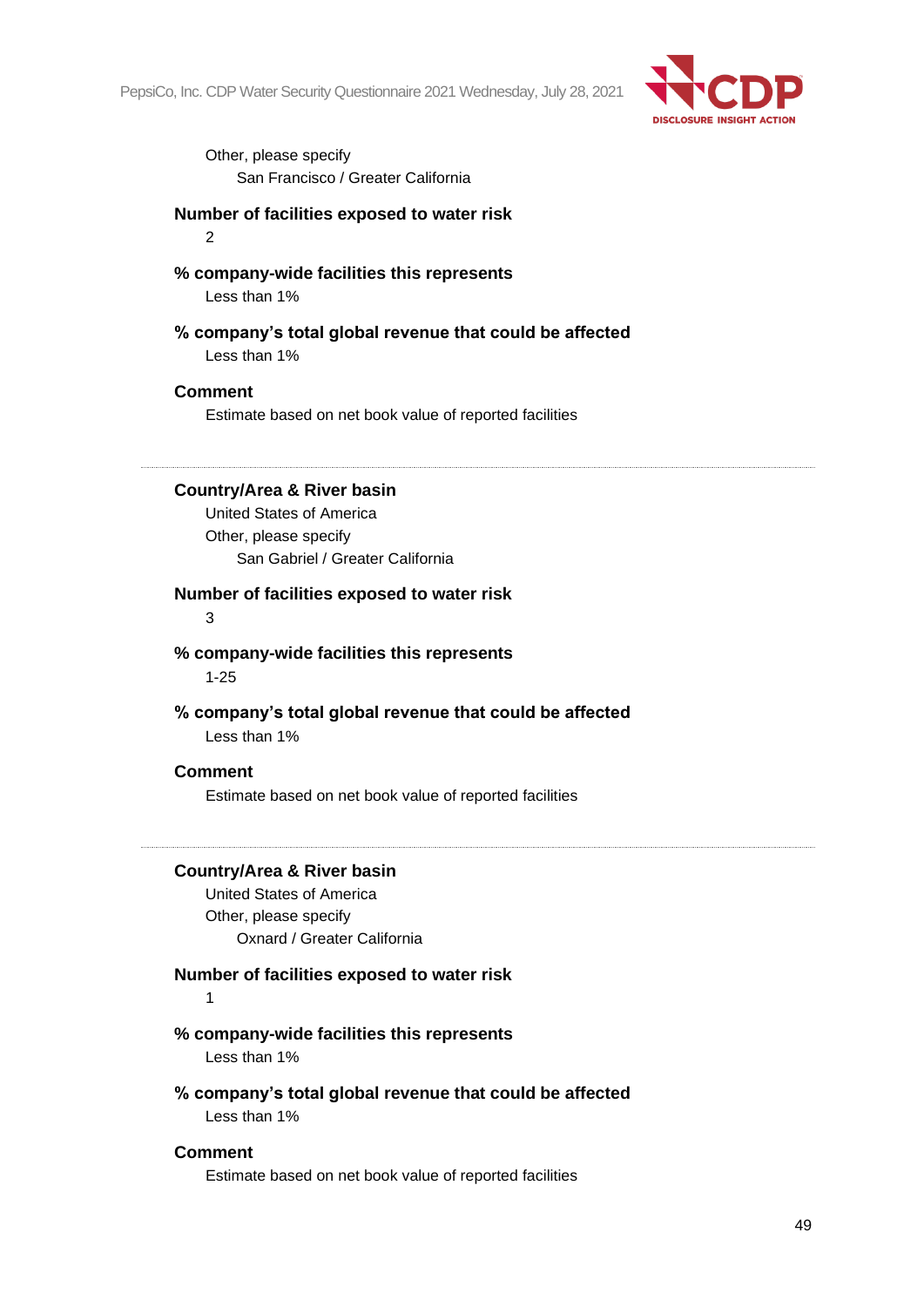

# **W4.2**

**(W4.2) Provide details of identified risks in your direct operations with the potential to have a substantive financial or strategic impact on your business, and your response to those risks.**

# **Country/Area & River basin**

United States of America Other, please specify Greater California

#### **Type of risk & Primary risk driver**

Physical Drought

#### **Primary potential impact**

Reduction or disruption in production capacity

#### **Company-specific description**

Current and future water stress around the Greater California watershed in the U.S. could impact the ability of our current facilities to continue production without disruption in the future. In 2020, PepsiCo had several high water risk food and beverage manufacturing facilities located within the California watershed. Drought conditions in the basin affect water availability for all water stakeholders, including our facilities.

# **Timeframe**

1-3 years

# **Magnitude of potential impact**

**High** 

# **Likelihood**

Likely

**Are you able to provide a potential financial impact figure?** Yes, a single figure estimate

# **Potential financial impact figure (currency)**

250,000,000

# **Potential financial impact figure - minimum (currency)**

**Potential financial impact figure - maximum (currency)**

# **Explanation of financial impact**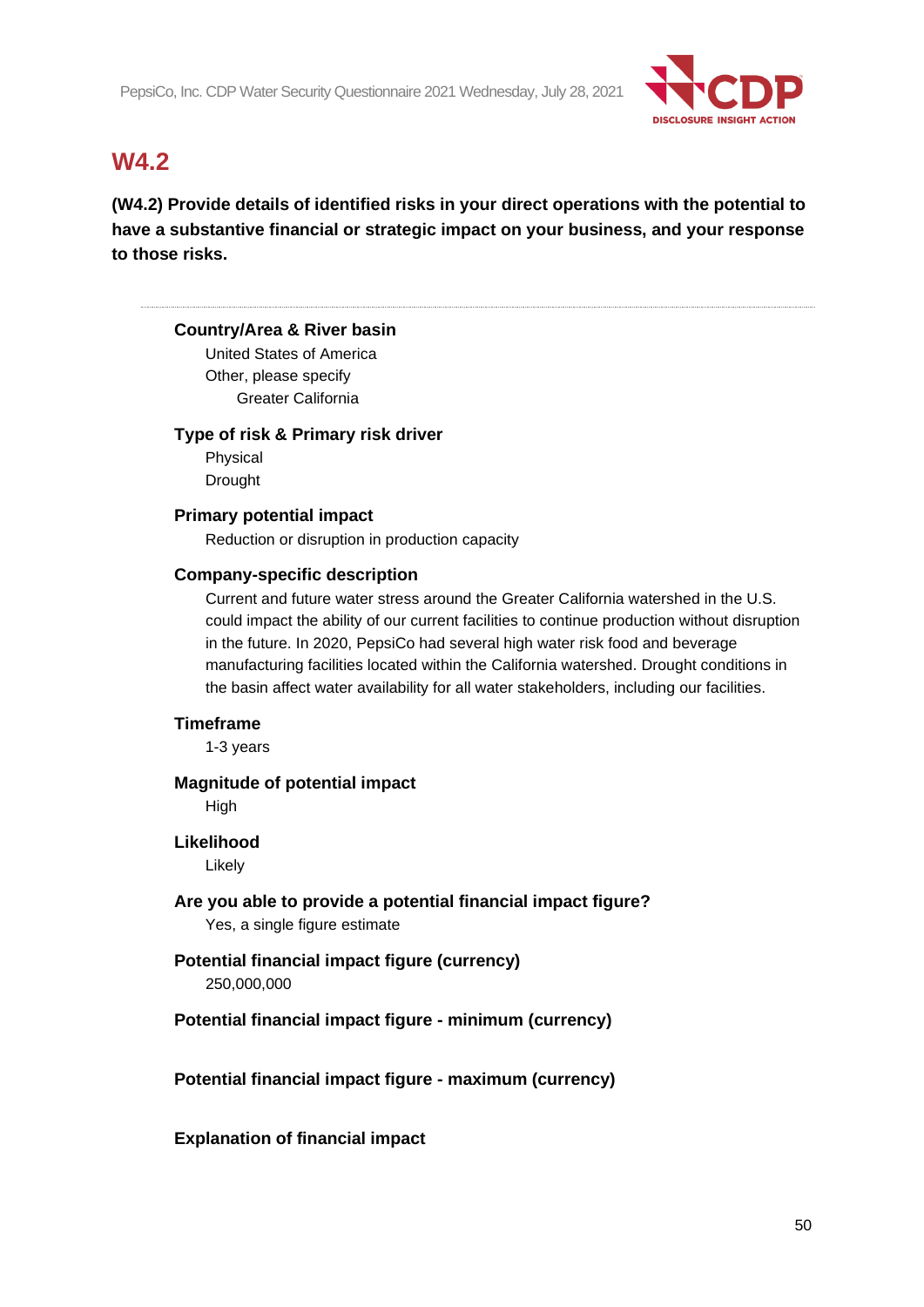

The potential financial impact estimate is based on a scenario whereby PepsiCo's highest water risk facility in the region could be forced to close due to lack of water, leaving a stranded asset.

# **Primary response to risk**

Implement nature-based solutions

# **Description of response**

PepsiCo's response in these watersheds is to implement our global water strategy where we strive for Positive Water Impact in and near the communities where we work meaning our efforts and collaborations will be designed to enable long-term, sustainable water security for our business and others who depend on water availability. This global strategy is implemented through focusing on watershed management, conserving water within our operations, reducing water use in our agricultural supply chain, promoting access to water and advocating for strong water governance within communities. We are implementing this strategy now in the Colorado River basin, which supplies Southern California cities where we have facilities located, through our collaboration with The Nature Conservancy (TNC). In this program, we collaborate with TNC on conservation activities within the Colorado River basin as well as support irrigation efficiency improvements to reduce demand for water in this area. In 2020 we replenished over 260 million liters of water back to the Colorado River basin. These efforts support both water risk mitigation and enhance PepsiCo's reputation.

# **Cost of response**

640,000

# **Explanation of cost of response**

We estimate response costs to be 'low', specifically we estimate them to be <1% of PepsiCo's global revenue. We utilized current costs of response through our 'Recycle for Nature' collaboration to estimate an approximate total annual cost of response to these risks. We expect these costs to continue into the future at approximately the same level. PepsiCo contributed a percentage of project costs while the remaining funding came through other partners in the program. PepsiCo's contribution to total project costs amounted to US\$380,000

# **W4.2a**

**(W4.2a) Provide details of risks identified within your value chain (beyond direct operations) with the potential to have a substantive financial or strategic impact on your business, and your response to those risks.**

**Country/Area & River basin** South Africa Berg-Olifants

**Stage of value chain** Supply chain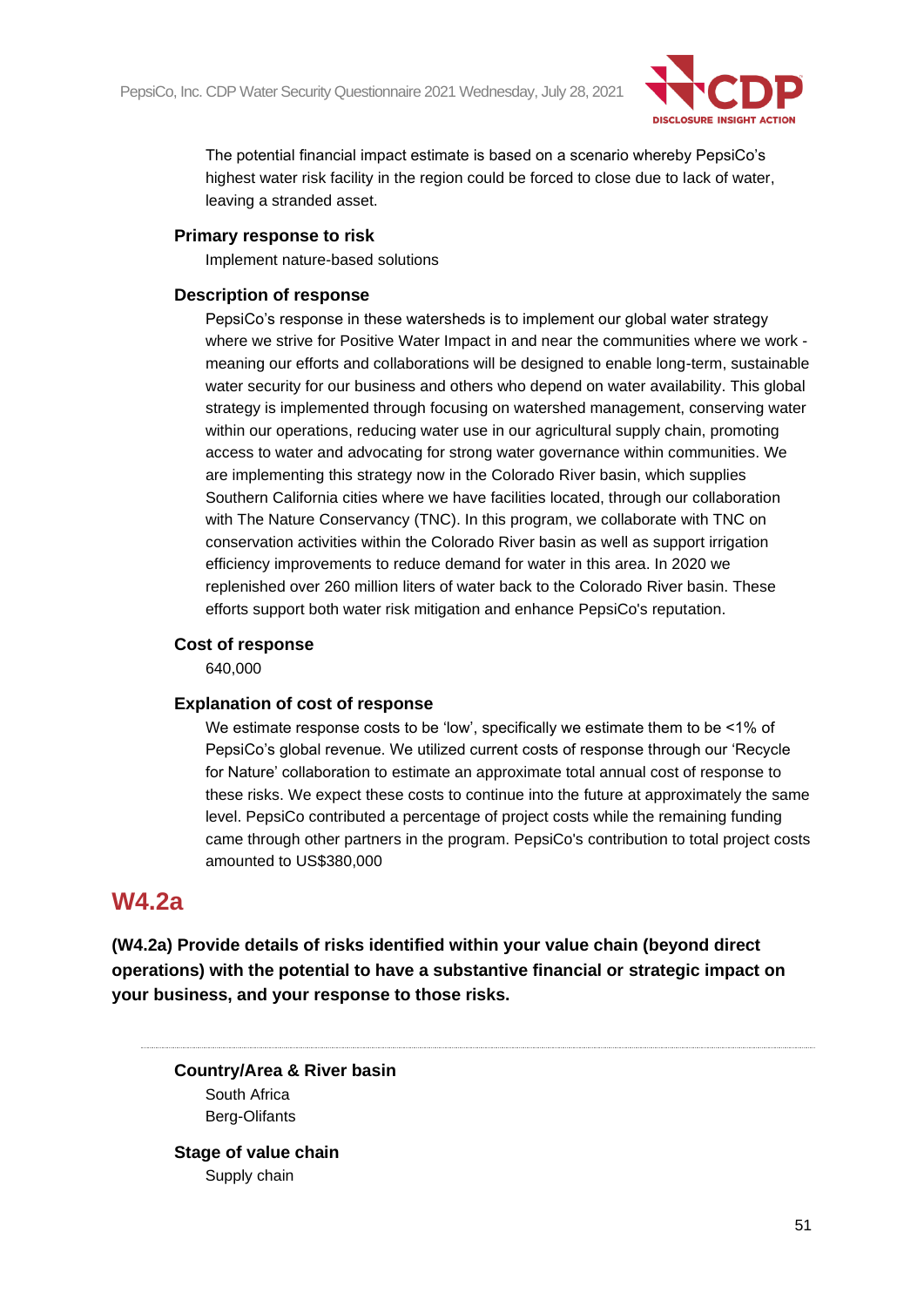

# **Type of risk & Primary risk driver**

Physical Increased water scarcity

#### **Primary potential impact**

Supply chain disruption

#### **Company-specific description**

Mean precipitation increases or decreases could lead to change in supply patterns for key crops such as potatoes, oranges and oats, potentially higher transportation costs, potentially higher commodity costs and uncertainty of crop availability. We continuously monitor our operations and sourcing from high water risk areas using the Aqueduct tool from the World Resources Institute (WRI), as well as internal assessments. For example, in South Africa, 100% of our potatoes used in Simba Foods are sourced domestically, and 30% of those come from Western Cape, a region which is highly water stressed and is facing increased water risk due to climate change. Our Sustainable Agriculture team is working with our growers in South Africa and other high water risk areas to improve agricultural water use efficiency as part of our sustainability objectives in the supply chain.

#### **Timeframe**

More than 6 years

#### **Magnitude of potential impact**

Medium-high

#### **Likelihood**

Likely

# **Are you able to provide a potential financial impact figure?**

Yes, a single figure estimate

# **Potential financial impact figure (currency)**

6,000,000

#### **Potential financial impact figure - minimum (currency)**

# **Potential financial impact figure - maximum (currency)**

# **Explanation of financial impact**

This estimate is not limited to South Africa. PepsiCo investments in improving crop yields are proprietary. PepsiCo has a corporate Sustainable Agriculture team in place comprised of a Vice President, Director and Manager. The team is supported by agriculture experts in our business divisions in implementing sustainable agriculture practices at our key crop suppliers.

#### **Primary response to risk**

Supplier engagement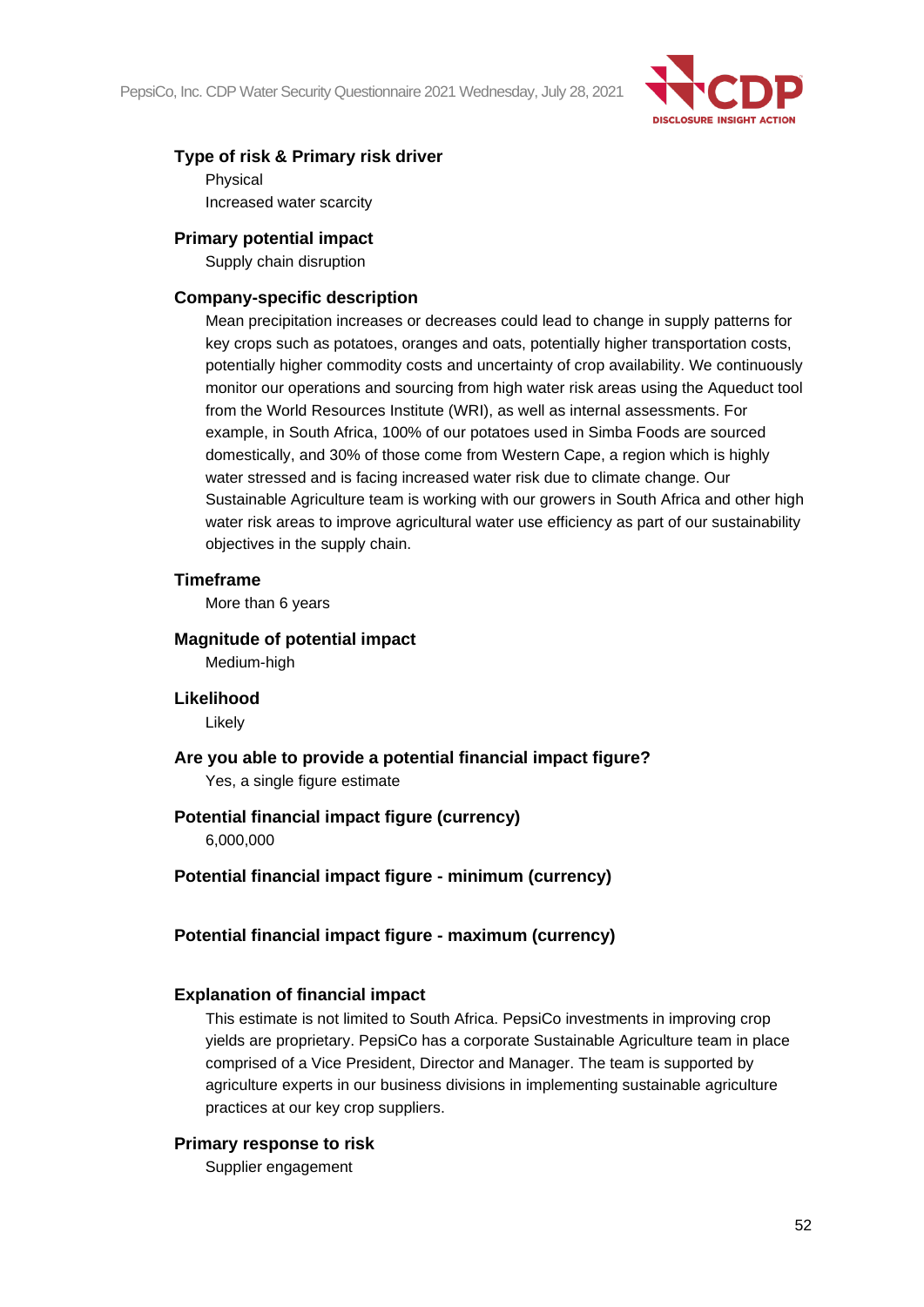

Promote the adoption of sustainable irrigation practices among suppliers

### **Description of response**

PepsiCo's goal is to operate in a sustainable manner and we have undertaken several initiatives to manage the risk of consumer buying habits while simultaneously lessening our dependence upon climate-sensitive commodities. For example, to adapt to and mitigate the temperature and precipitation impact, PepsiCo has implemented our Sustainable Farming Program (SFP) (formerly our Sustainable Farming Initiative, or SFI) which enables our company-owned and contract growers, including those in South Africa, to compete in a resource constrained future. In South Africa, local PepsiCo teams have been driving farmer engagement across the grower base, using extensions services to drive adoption of SFP practices and build grower capabilities to address risks. This includes water risk where the implementation of pivot irrigation best practices across the grower base is in progress to support our water use reduction goal. While still in implementation phase we have already seen reductions in water consumption of 2m3/mt of crop.

#### **Cost of response**

8,000,000

# **Explanation of cost of response**

This estimate is not limited to South Africa. PepsiCo investments in improving crop yields are proprietary. PepsiCo has a corporate Sustainable Agriculture team in place comprised of a Vice President, Director and Manager. The team is supported by agriculture experts in our business divisions in implementing sustainable agriculture practices at our key crop suppliers.

# **W4.3**

# **(W4.3) Have you identified any water-related opportunities with the potential to have a substantive financial or strategic impact on your business?**

Yes, we have identified opportunities, and some/all are being realized

# **W4.3a**

**(W4.3a) Provide details of opportunities currently being realized that could have a substantive financial or strategic impact on your business.**

**Type of opportunity Other** 

# **Primary water-related opportunity**

Other, please specify Securing supply chain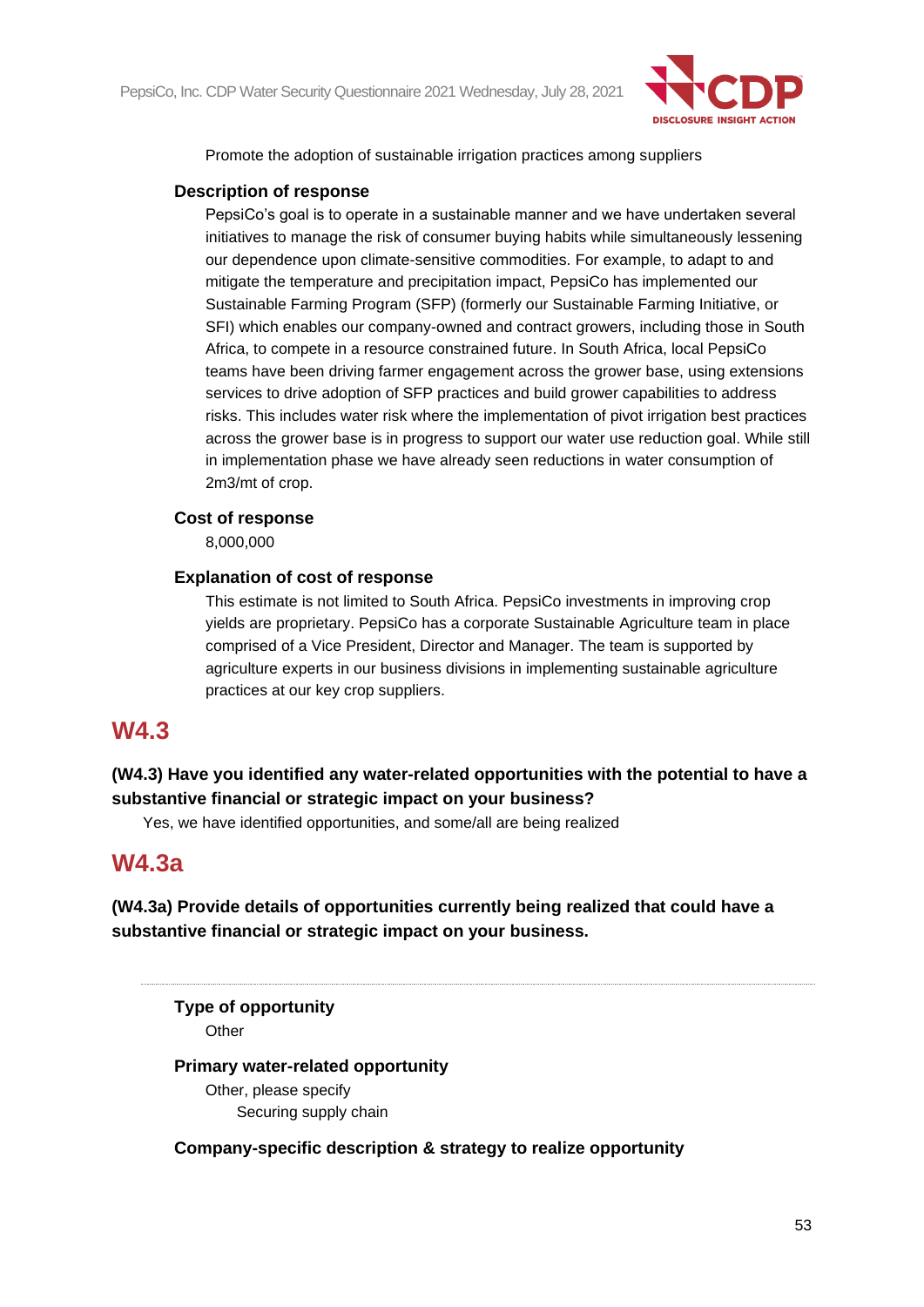

Strategic relevance: The aspirational aim of our water stewardship program is to improve water security for our supply chain and the communities in which we operate. This is a strategic opportunity for PepsiCo because mitigating local water insecurity will lead to increased business resilience to water stress.

Action taken: As one example, part of our strategy is to replenish 100% of the water we consume in manufacturing operations located in high-water-risk areas, ensuring that such replenishment takes place in the same watershed where the extraction has occurred.

Example: In Monterrey, Mexico, we have invested in the TNC Water Fund which uses market financial mechanisms to drive improved protection of source watersheds. In 2020 we invested approximately \$3.4 million in replenishment initiatives around the world.

#### **Estimated timeframe for realization**

4 to 6 years

#### **Magnitude of potential financial impact**

Low

**Are you able to provide a potential financial impact figure?**

Yes, a single figure estimate

**Potential financial impact figure (currency)**

3,400,000

**Potential financial impact figure – minimum (currency)**

#### **Potential financial impact figure – maximum (currency)**

#### **Explanation of financial impact**

This financial impact is based on the investments we made in replenishment projects in 2020.

#### **Type of opportunity**

Markets

#### **Primary water-related opportunity**

Improved community relations

#### **Company-specific description & strategy to realize opportunity**

Strategic relevance: Working collaboratively with The PepsiCo Foundation and other partners, our strategy is to provide access to safe water to a total of 100 million people (from 2006) in the worlds' most at-water-risk areas, with a focus on communities near our operations. This is a strategic opportunity for PepsiCo because many of the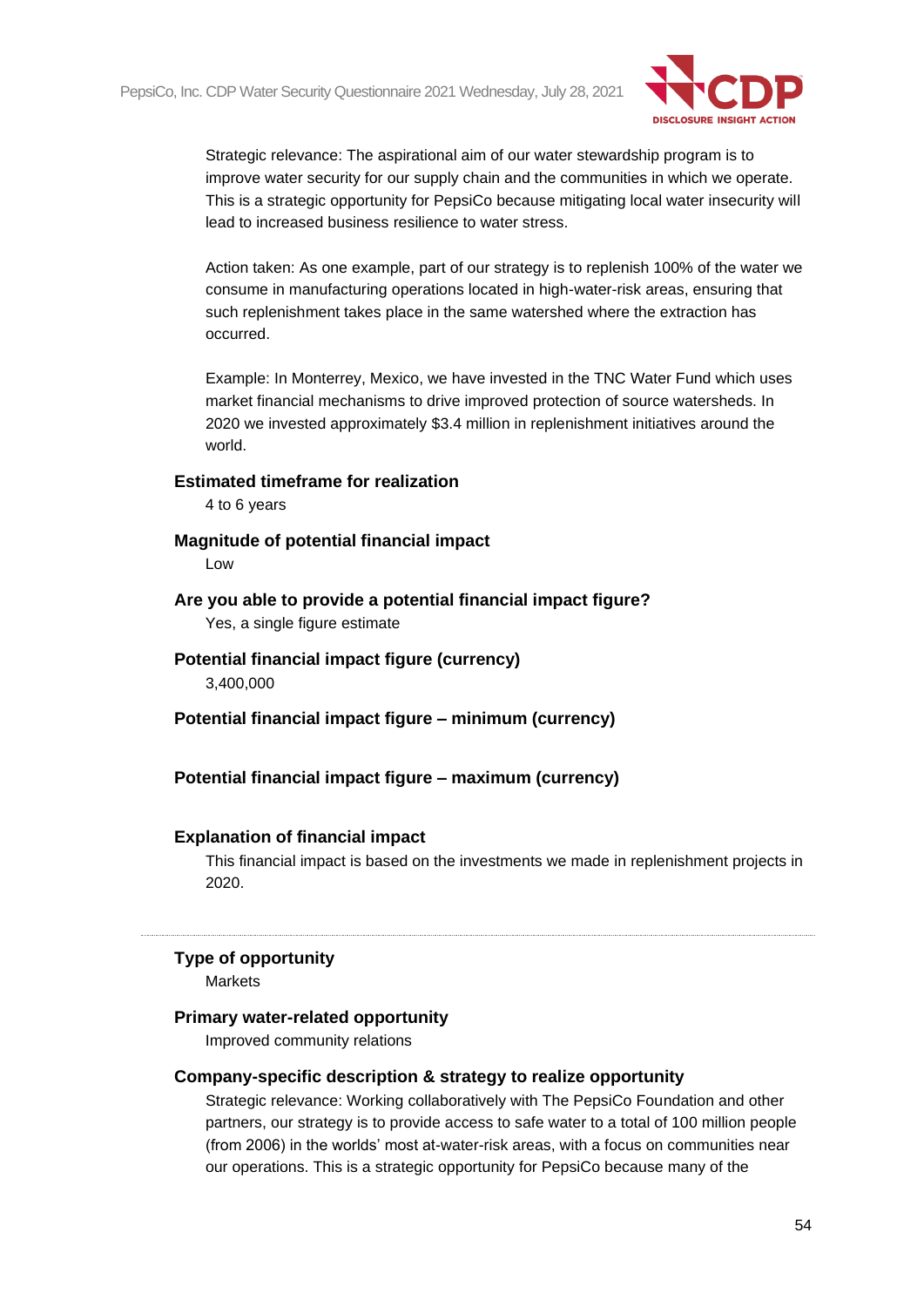

geographies that PepsiCo operates in have populations without basic access to water; as these geographies are important to PepsiCo's business, we also have a responsibility to act as a responsible corporate citizen in the communities where we operate.

Action Taken: The initiatives, in which we have engaged with our portfolio of NGO collaborators, provide a transformative opportunity. Our collaboration is expected to result in greater water availability where it did not previously exist, thereby providing more sustainable access to water for those communities, more sustainable solutions to the global water crisis, and more sustainable access to water for our manufacturing operations.

Example: Since 2016, PepsiCo and The PepsiCo Foundation has partnered with several organizations to invest over \$53 million to help over 55 million people gain access to safe water through distribution, purification, and conservation programs in some of the planet's most water-stressed regions such as India, Latin America, and China.

#### **Estimated timeframe for realization**

4 to 6 years

#### **Magnitude of potential financial impact**

Low

- **Are you able to provide a potential financial impact figure?** Yes, a single figure estimate
- **Potential financial impact figure (currency)** 53,000,000

# **Potential financial impact figure – minimum (currency)**

# **Potential financial impact figure – maximum (currency)**

# **Explanation of financial impact**

Since 2016, PepsiCo and the PepsiCo Foundation has invested over \$53 million in safe water access solutions with strategic collaborators as part of its goal to support a total of 100 million people with safe water access by 2030, and has reached over 55 million people so far.

# **Type of opportunity**

Resilience

#### **Primary water-related opportunity**

Increased supply chain resilience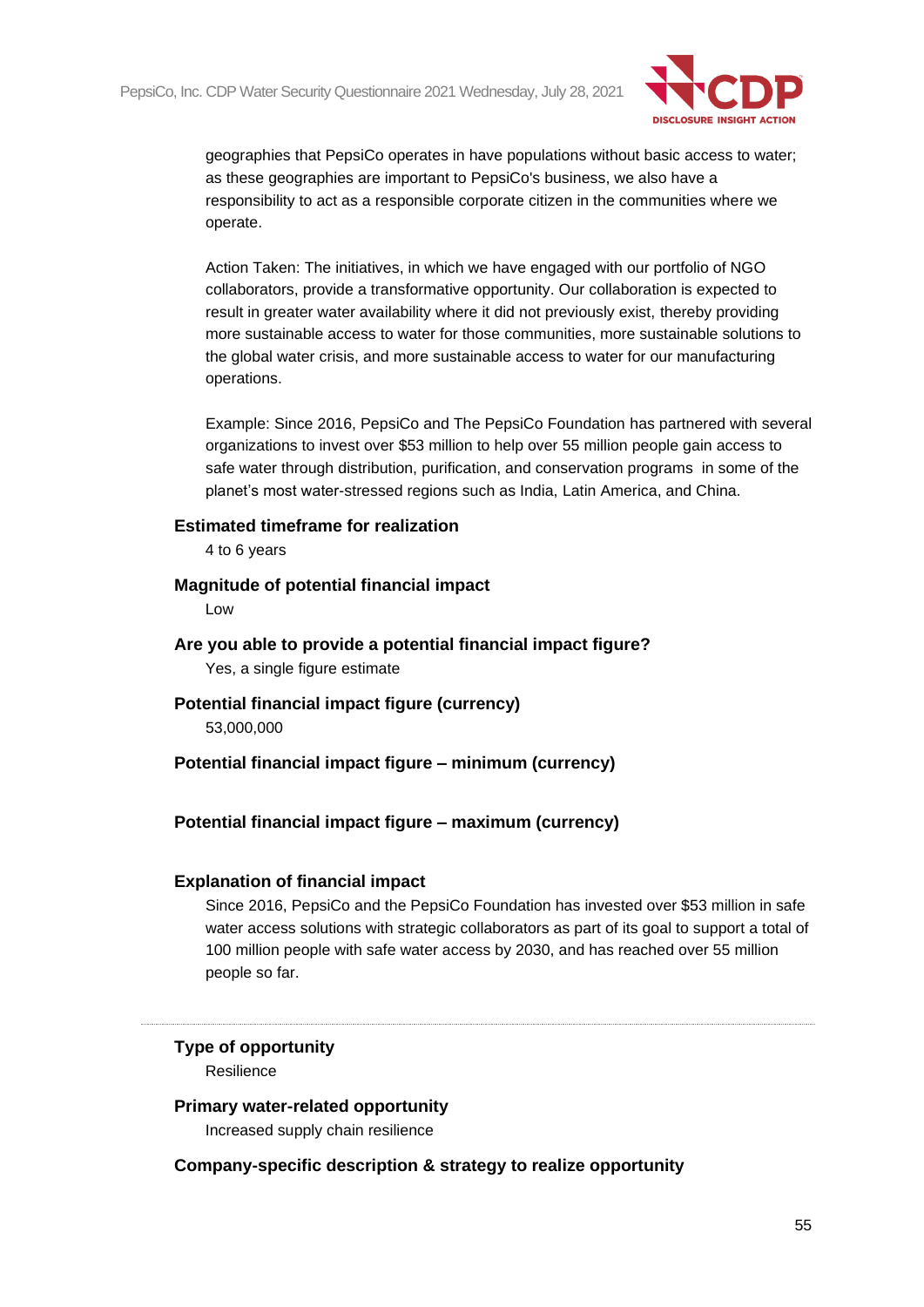

Strategic relevance: Our strategy is to improve the water-use efficiency of our direct agricultural supply chain by 15% in high-water-risk sourcing areas. PepsiCo has an opportunity to improve the resiliency of our agricultural supply chain through better water management.

Action taken: PepsiCo is engaged in a dialogue partnership with industry peers as part of the Midwest Row Crop Collaborative (MRCC), which also includes leading NGOs. MRCC focuses on U.S. states that PepsiCo relies on heavily for corn.

Example: Relevant to both our supply chain and the agriculture industry and region at large is that necessary improvements in Midwest farming practices are necessary to ensure supply resiliency and reduce pollution (one of MRCC's goals is to reduce nutrient loading from target states in support of the Gulf of Mexico Hypoxia Task Force goal); this includes PepsiCo's individual supply chain but extends beyond our individual influence.

# **Estimated timeframe for realization**

4 to 6 years

#### **Magnitude of potential financial impact**

Low

**Are you able to provide a potential financial impact figure?** Yes, a single figure estimate

**Potential financial impact figure (currency)** 495,000

**Potential financial impact figure – minimum (currency)**

# **Potential financial impact figure – maximum (currency)**

#### **Explanation of financial impact**

PepsiCo has invested \$45,000 in MRCC in 2020, on top of past investments of US\$450,000 - but the total partner investment is ~\$9MM. This is a good example of a collective action effort to improve supply chain resilience in an important agriculture region for PepsiCo as well as our industry peers.

#### **Type of opportunity**

**Other** 

#### **Primary water-related opportunity**

Other, please specify Collective Action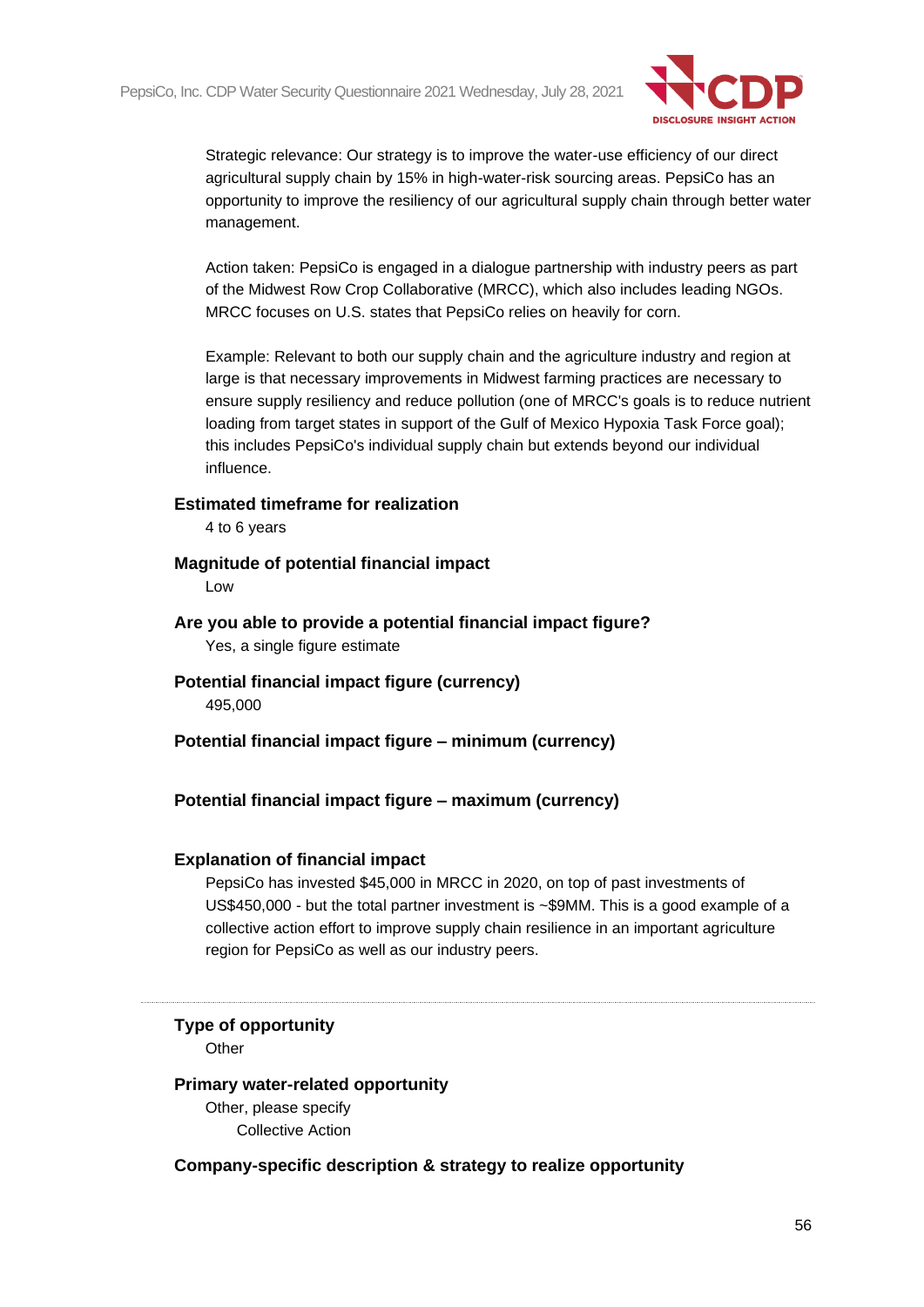

Strategic relevance: our strategy is to advocate for strong water governance in communities and watersheds where we operate, promoting water solutions that meet local water needs, and to initiate and support collaborative efforts with other stakeholders to address water risk and mitigate water insecurity.

Action taken: Our ability to achieve our goals is possible in part by collaborating with businesses, academic experts and NGOs.

For example, we are actively involved in the UN Global Compact's CEO Water Mandate, the WBCSD's Water Leadership Group, the International Finance Corporation's 2030 Water Resources Group and the Beverage Industry Environmental Roundtable. These forums allow us to learn from other companies and share our own experiences across a spectrum of industries, including food and beverage manufacturing, power generation and construction. This also enables us to discuss water-related issues and advance solutions.

#### **Estimated timeframe for realization**

4 to 6 years

#### **Magnitude of potential financial impact**

Low

**Are you able to provide a potential financial impact figure?** Yes, a single figure estimate

**Potential financial impact figure (currency)** 1,500,000

**Potential financial impact figure – minimum (currency)**

# **Potential financial impact figure – maximum (currency)**

#### **Explanation of financial impact**

This is an estimate; our collective action efforts will, in most cases, align with our water stewardship efforts, whose costs have been estimated separately. One specific example here is our support of the 2030 Water Resources Group. where PepsiCo has made total contributions to an amount of \$1.5 million in support of the organization's activities around water stewardship.

# **Type of opportunity**

**Efficiency** 

#### **Primary water-related opportunity**

Cost savings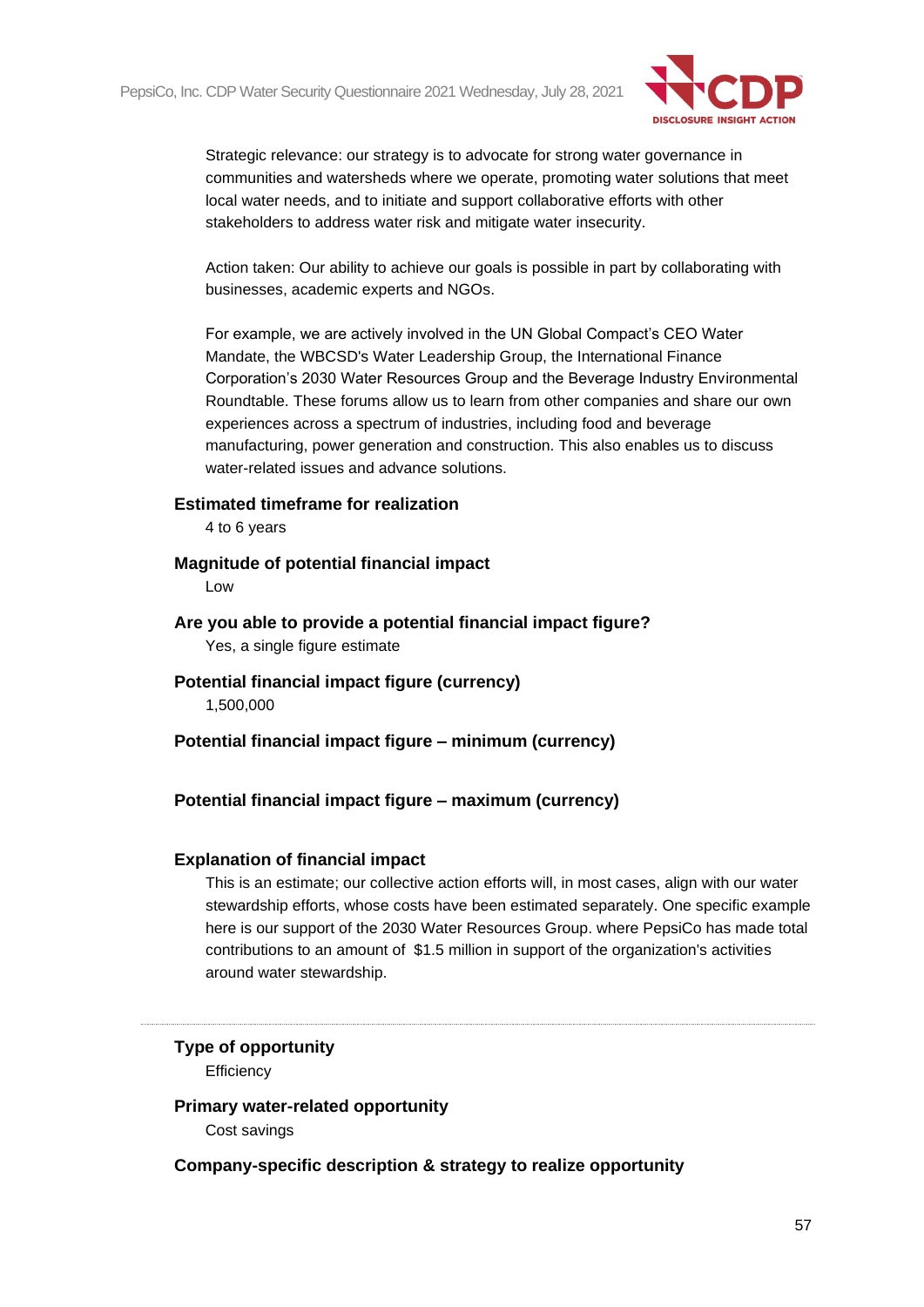

Strategic relevance: Our strategy is to build on the 25% improvement in water-use efficiency achieved from our original Performance with Purpose target with an additional 25% improvement by 2025, with a focus on manufacturing operations in high-water-risk areas. Conserving water is good for our business and the environment wherever we operate. This water efficiency will also deliver cost savings to our operations through reductions in water abstraction costs, utilities costs as well as waste water discharge compliance costs and chemical consumables.

Action taken: We set annual efficiency targets. In 2019, aiming to reduce the amount of water used for potato slicing and lubricating, our R&D function rolled out a new patented component-one that's just as effective as the standard equipment while using 64% less water. We're deploying this innovation globally, and it has the potential to save 640 million liters of water per year. Another example of globally replicable practice that we have validated and verified cleaning efficacy of in 2020 in our US operations is a project we call "Burst Rinsing", applicable to our beverages syrup tanks. For sanitizing and cleaning of these syrup tanks Burst rinsing is an alternative to conventional continuous flow rinsing, but has the benefit of being able to give the same high standard of cleaning for 40% less freshwater. Burst Rinsing is being deployed at key Europe and AMESA bottling locations during 2021.

#### **Estimated timeframe for realization**

4 to 6 years

- **Magnitude of potential financial impact** Medium
- **Are you able to provide a potential financial impact figure?** Yes, a single figure estimate

# **Potential financial impact figure (currency)**

22,900,000

# **Potential financial impact figure – minimum (currency)**

# **Potential financial impact figure – maximum (currency)**

#### **Explanation of financial impact**

In 2020 PepsiCo spent over \$22.9 million via its centrally-funded Capital Investments Sustainability fund for water use efficiency and upgrade projects. This has directly resulted in reducing the water use at some of our high risk facilities where CAPEX projects have been implemented.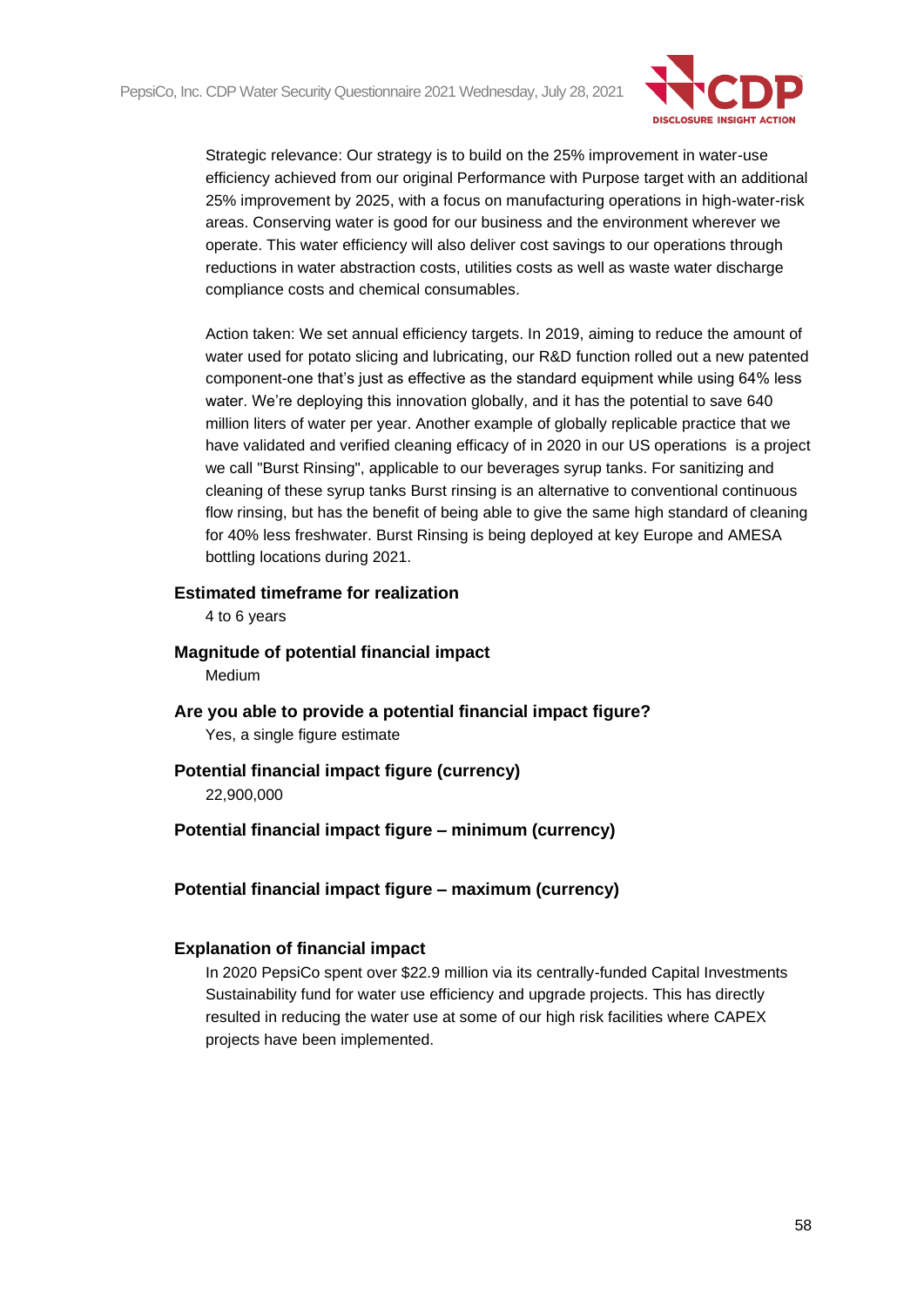

# **W5. Facility-level water accounting**

# **W5.1**

**(W5.1) For each facility referenced in W4.1c, provide coordinates, water accounting data, and a comparison with the previous reporting year.**

| <b>Facility reference number</b><br>Facility 1 |                                                                       |
|------------------------------------------------|-----------------------------------------------------------------------|
| <b>Facility name (optional)</b>                |                                                                       |
| <b>Country/Area &amp; River basin</b>          |                                                                       |
| United States of America                       |                                                                       |
| Other, please specify<br>Oxnard / Greater CA   |                                                                       |
| Latitude                                       |                                                                       |
| 35.383414                                      |                                                                       |
| Longitude                                      |                                                                       |
| -119.238414                                    |                                                                       |
| Located in area with water stress<br>Yes       |                                                                       |
| 48                                             | Total water withdrawals at this facility (megaliters/year)            |
| About the same                                 | Comparison of total withdrawals with previous reporting year          |
| wetlands, rivers and lakes<br>$\mathbf 0$      | Withdrawals from fresh surface water, including rainwater, water from |
| $\Omega$                                       | Withdrawals from brackish surface water/seawater                      |
| 0                                              | Withdrawals from groundwater - renewable                              |
| $\pmb{0}$                                      | Withdrawals from groundwater - non-renewable                          |
| $\mathbf 0$                                    | Withdrawals from produced/entrained water                             |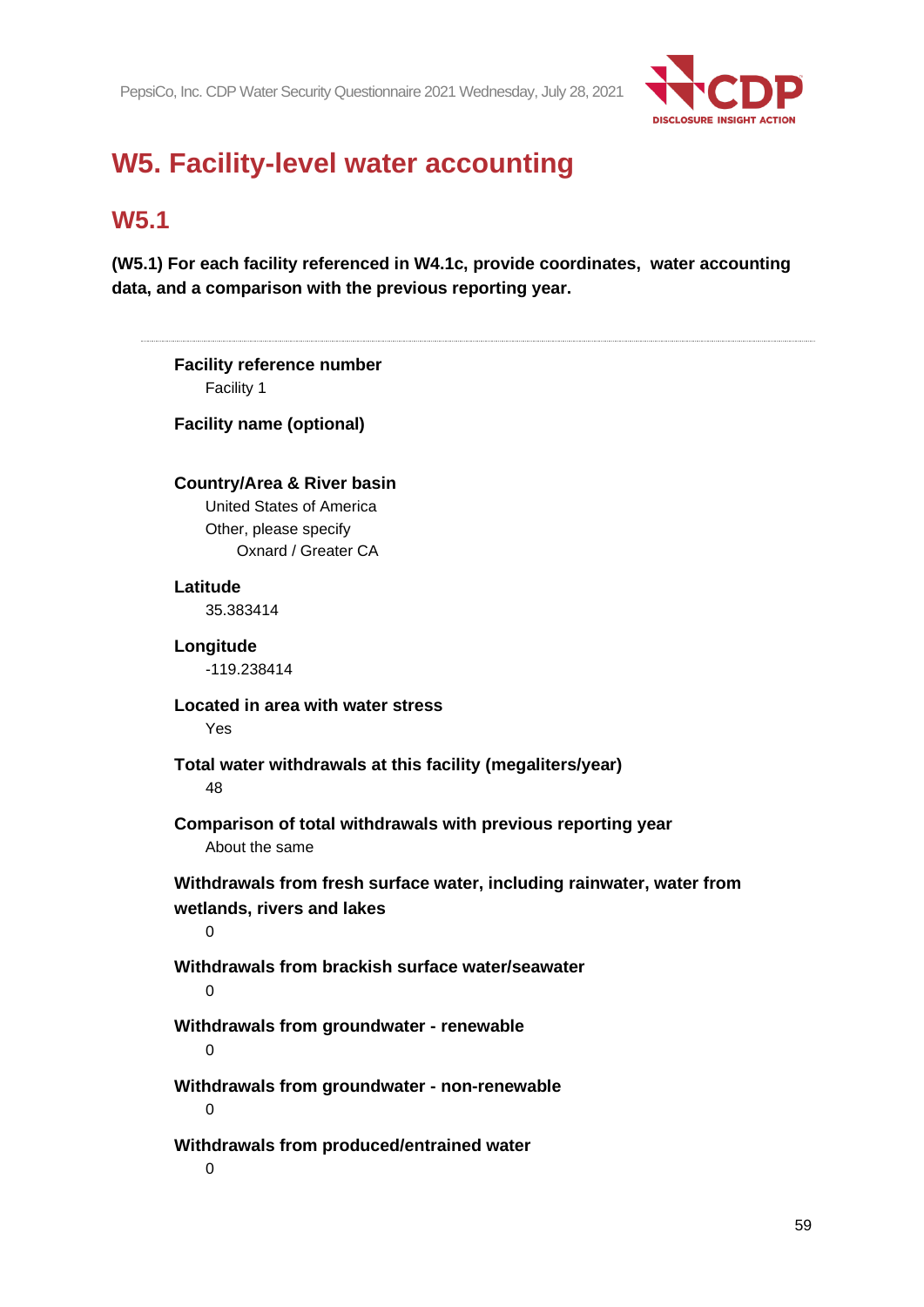

# **Withdrawals from third party sources** 48 **Total water discharges at this facility (megaliters/year)** 26 **Comparison of total discharges with previous reporting year** About the same **Discharges to fresh surface water** 0 **Discharges to brackish surface water/seawater** 0 **Discharges to groundwater**  $\Omega$ **Discharges to third party destinations** 26 **Total water consumption at this facility (megaliters/year)**

22

# **Comparison of total consumption with previous reporting year**

About the same

#### **Please explain**

Water efficiency initiatives at this facility have resulted in it being able to maintain efficiency levels at 2019 levels, despite growing its manufacturing output by ~10% in the same period. This site is quite a small operation relative to more traditional PepsiCo bottling operations.

**Facility reference number** Facility 2

**Facility name (optional)**

# **Country/Area & River basin**

United States of America Sacramento River - San Joaquin River

### **Latitude**

38.483212

**Longitude**

-121.398597

#### **Located in area with water stress**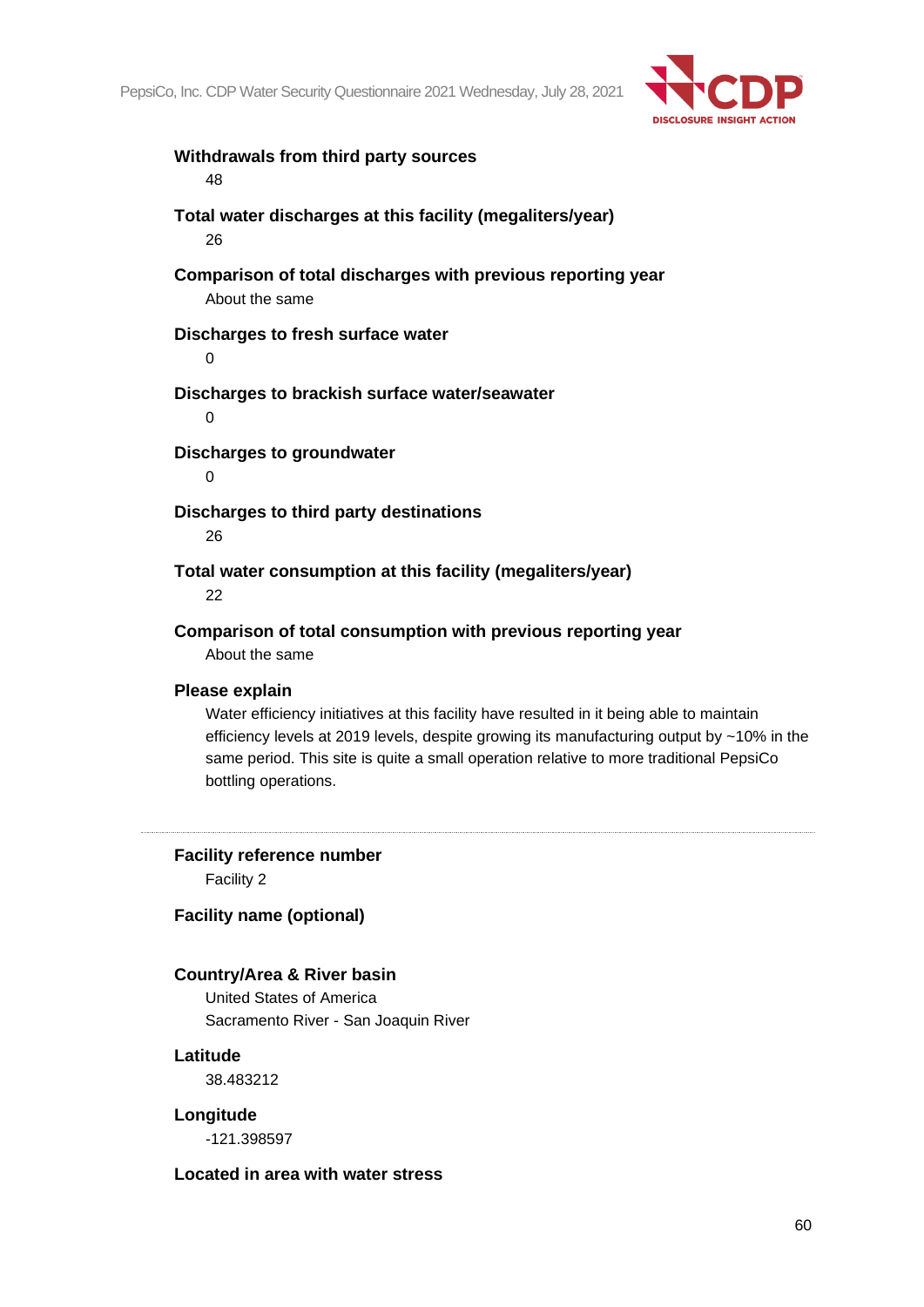

Yes

| Total water withdrawals at this facility (megaliters/year)<br>345                                        |
|----------------------------------------------------------------------------------------------------------|
| Comparison of total withdrawals with previous reporting year<br>Much lower                               |
| Withdrawals from fresh surface water, including rainwater, water from<br>wetlands, rivers and lakes<br>0 |
| Withdrawals from brackish surface water/seawater<br>0                                                    |
| Withdrawals from groundwater - renewable<br>0                                                            |
| Withdrawals from groundwater - non-renewable<br>$\Omega$                                                 |
| Withdrawals from produced/entrained water<br>$\Omega$                                                    |
| Withdrawals from third party sources<br>345                                                              |
| Total water discharges at this facility (megaliters/year)<br>100                                         |
| Comparison of total discharges with previous reporting year<br>Lower                                     |
| Discharges to fresh surface water<br>$\overline{0}$                                                      |
| Discharges to brackish surface water/seawater<br>0                                                       |
| <b>Discharges to groundwater</b><br>0                                                                    |
| Discharges to third party destinations<br>100                                                            |
| Total water consumption at this facility (megaliters/year)<br>246                                        |
| Comparison of total consumption with previous reporting year<br>Lower                                    |
| Please explain                                                                                           |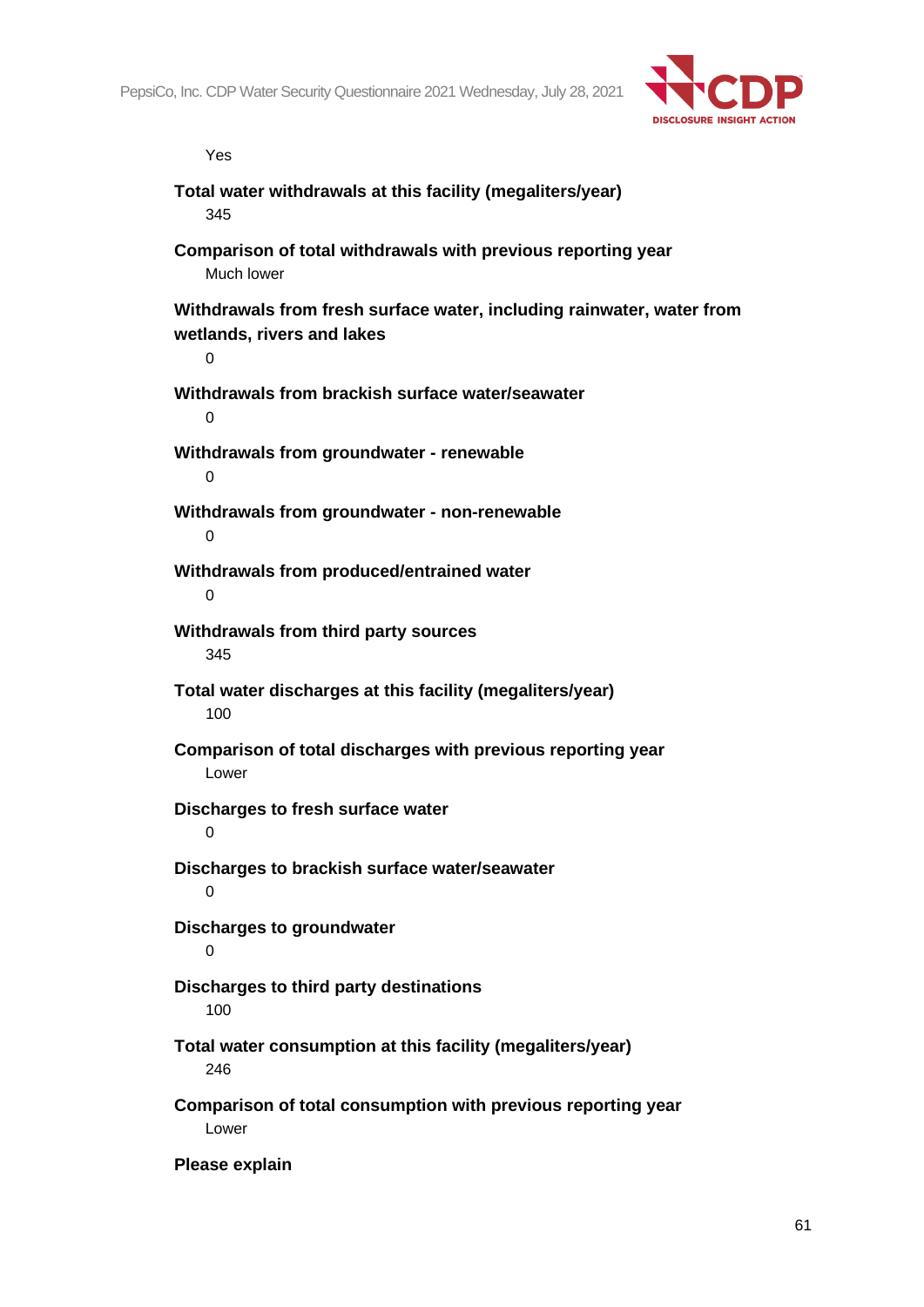

Net consumption at this facility was lower relative to 2019 due to shifts in production relating to the pandemic, e.g. closure of food service outlets and drink fountains, overall production reduced by 10%. However sustainability efforts and projects relating to on site efficiency projects continued and strong performance was recorded.

# **Facility reference number** Facility 3 **Facility name (optional) Country/Area & River basin** United States of America Sacramento River - San Joaquin River **Latitude** 36.692868 **Longitude** -119.769691 **Located in area with water stress** Yes **Total water withdrawals at this facility (megaliters/year)** 390 **Comparison of total withdrawals with previous reporting year Higher Withdrawals from fresh surface water, including rainwater, water from wetlands, rivers and lakes**  $\Omega$ **Withdrawals from brackish surface water/seawater**  $\Omega$ **Withdrawals from groundwater - renewable** 0 **Withdrawals from groundwater - non-renewable**  $\Omega$ **Withdrawals from produced/entrained water** 0 **Withdrawals from third party sources** 390 **Total water discharges at this facility (megaliters/year)**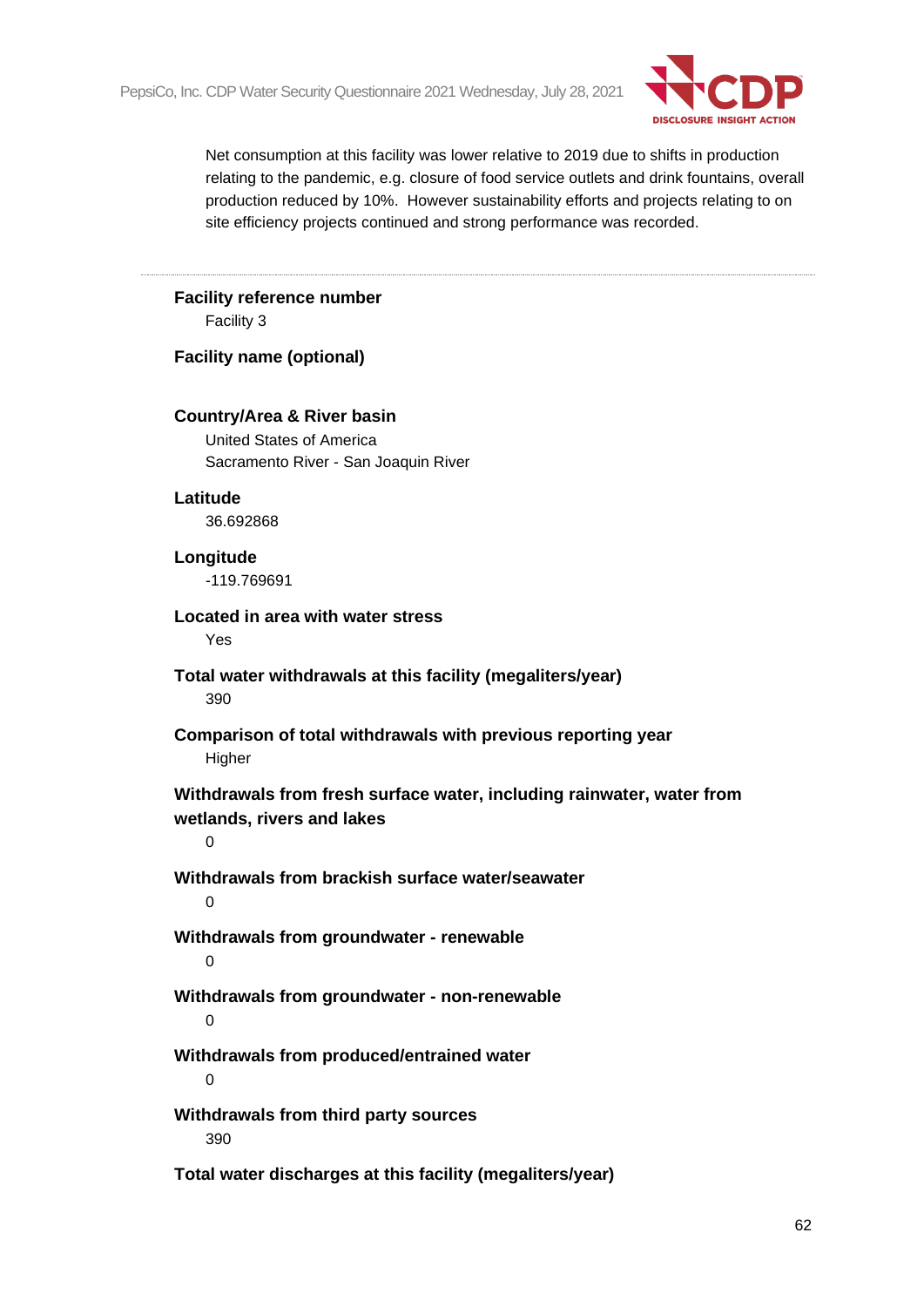

#### 149

**Comparison of total discharges with previous reporting year Higher** 

**Discharges to fresh surface water**

 $\Omega$ 

**Discharges to brackish surface water/seawater**

0

# **Discharges to groundwater**

0

#### **Discharges to third party destinations**

149

**Total water consumption at this facility (megaliters/year)** 241

**Comparison of total consumption with previous reporting year**

About the same

#### **Please explain**

Net consumption at this facility was higher relative to 2019 due to an increase in production volumes of  $\sim$  3% and a pandemic related portfolio swing to more bottled water market demand.

#### **Facility reference number**

Facility 4

**Facility name (optional)**

#### **Country/Area & River basin**

United States of America Other, please specify San Fran Bay / Greater CA

#### **Latitude**

37.612216

#### **Longitude**

-122.082406

#### **Located in area with water stress**

Yes

# **Total water withdrawals at this facility (megaliters/year)**

252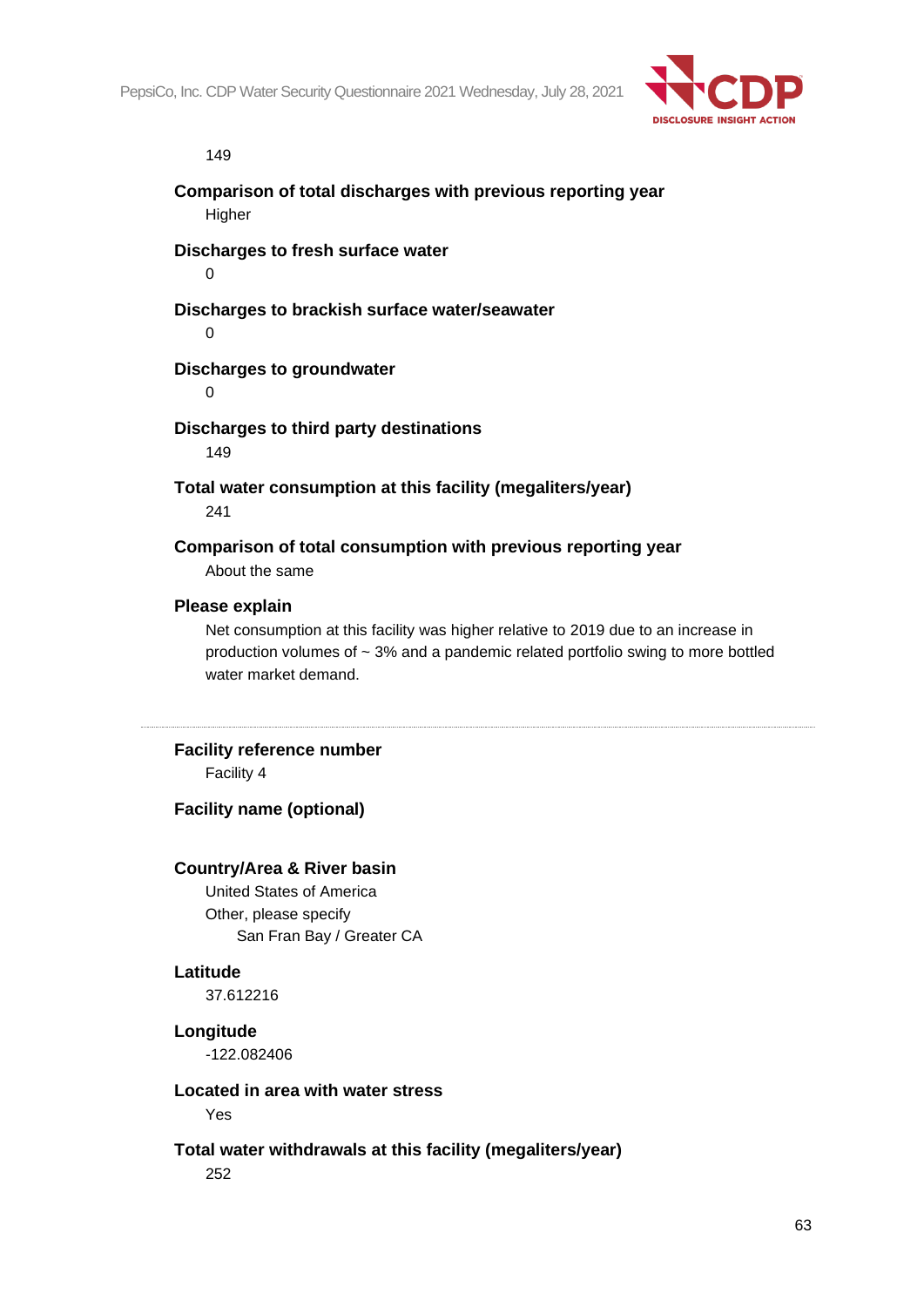

**Comparison of total withdrawals with previous reporting year** About the same **Withdrawals from fresh surface water, including rainwater, water from wetlands, rivers and lakes**  $\Omega$ **Withdrawals from brackish surface water/seawater**  $\Omega$ **Withdrawals from groundwater - renewable**  $\Omega$ **Withdrawals from groundwater - non-renewable**  $\Omega$ **Withdrawals from produced/entrained water**  $\Omega$ **Withdrawals from third party sources** 252 **Total water discharges at this facility (megaliters/year)** 97 **Comparison of total discharges with previous reporting year** Lower **Discharges to fresh surface water**  $\Omega$ **Discharges to brackish surface water/seawater**  $\Omega$ **Discharges to groundwater**  $\Omega$ **Discharges to third party destinations** 97 **Total water consumption at this facility (megaliters/year)** 156 **Comparison of total consumption with previous reporting year Higher Please explain** Improvements in facility water use efficiency recorded relative to 2019 as the site

continue to drive investment and resourcing into its high water risk locations.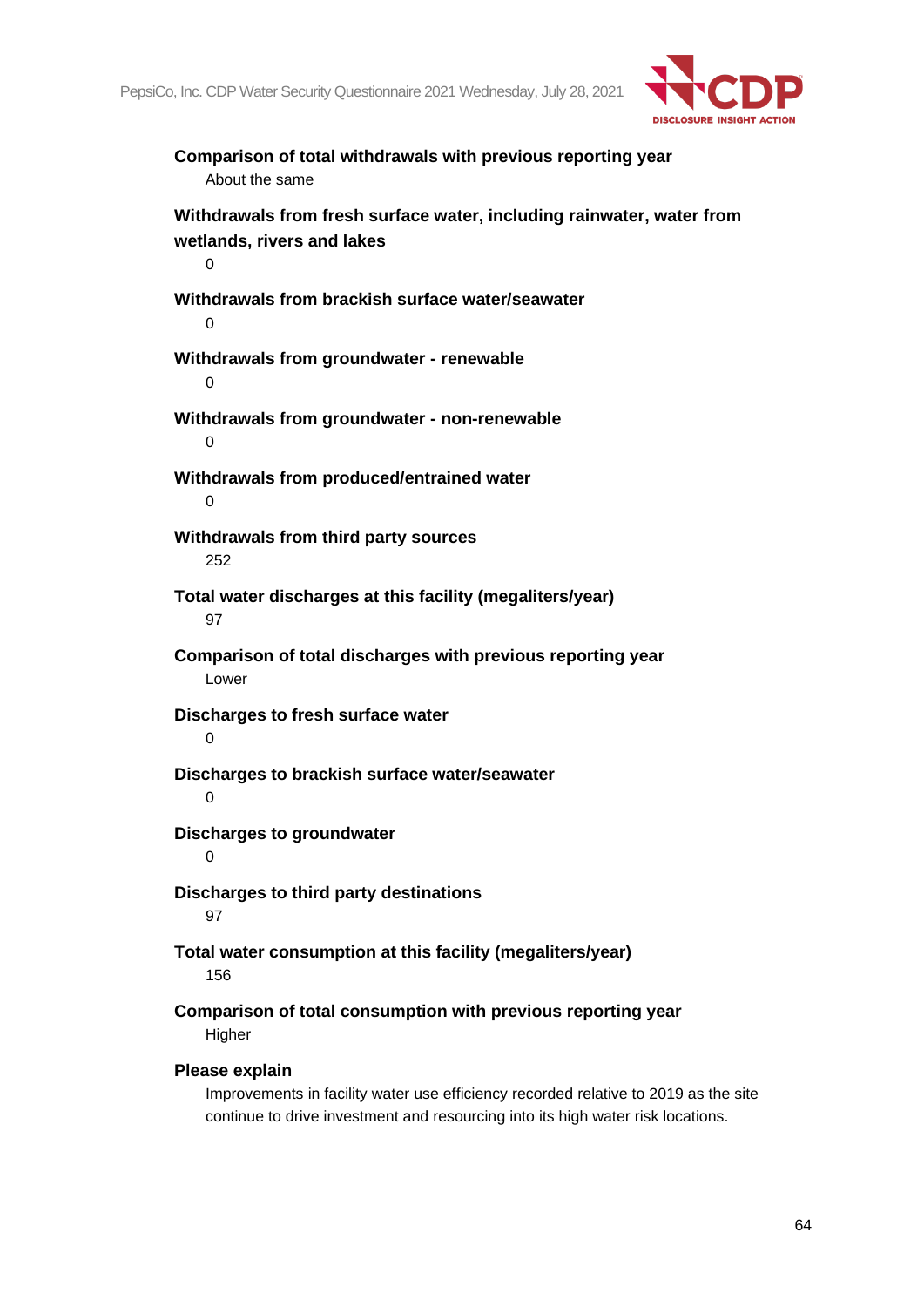PepsiCo, Inc. CDP Water Security Questionnaire 2021 Wednesday, July 28, 2021



### **Facility reference number** Facility 5

**Facility name (optional)**

### **Country/Area & River basin**

United States of America Other, please specify San Fran Bay / Greater CA

#### **Latitude**

37.766187

# **Longitude**

-122.202848

# **Located in area with water stress**

Yes

# **Total water withdrawals at this facility (megaliters/year)** 233

**Comparison of total withdrawals with previous reporting year** Higher

**Withdrawals from fresh surface water, including rainwater, water from wetlands, rivers and lakes**

 $\Omega$ 

#### **Withdrawals from brackish surface water/seawater**  $\Omega$

# **Withdrawals from groundwater - renewable**

 $\Omega$ 

# **Withdrawals from groundwater - non-renewable**  $\Omega$

# **Withdrawals from produced/entrained water**

0

# **Withdrawals from third party sources**

233

# **Total water discharges at this facility (megaliters/year)** 97

**Comparison of total discharges with previous reporting year** About the same

# **Discharges to fresh surface water**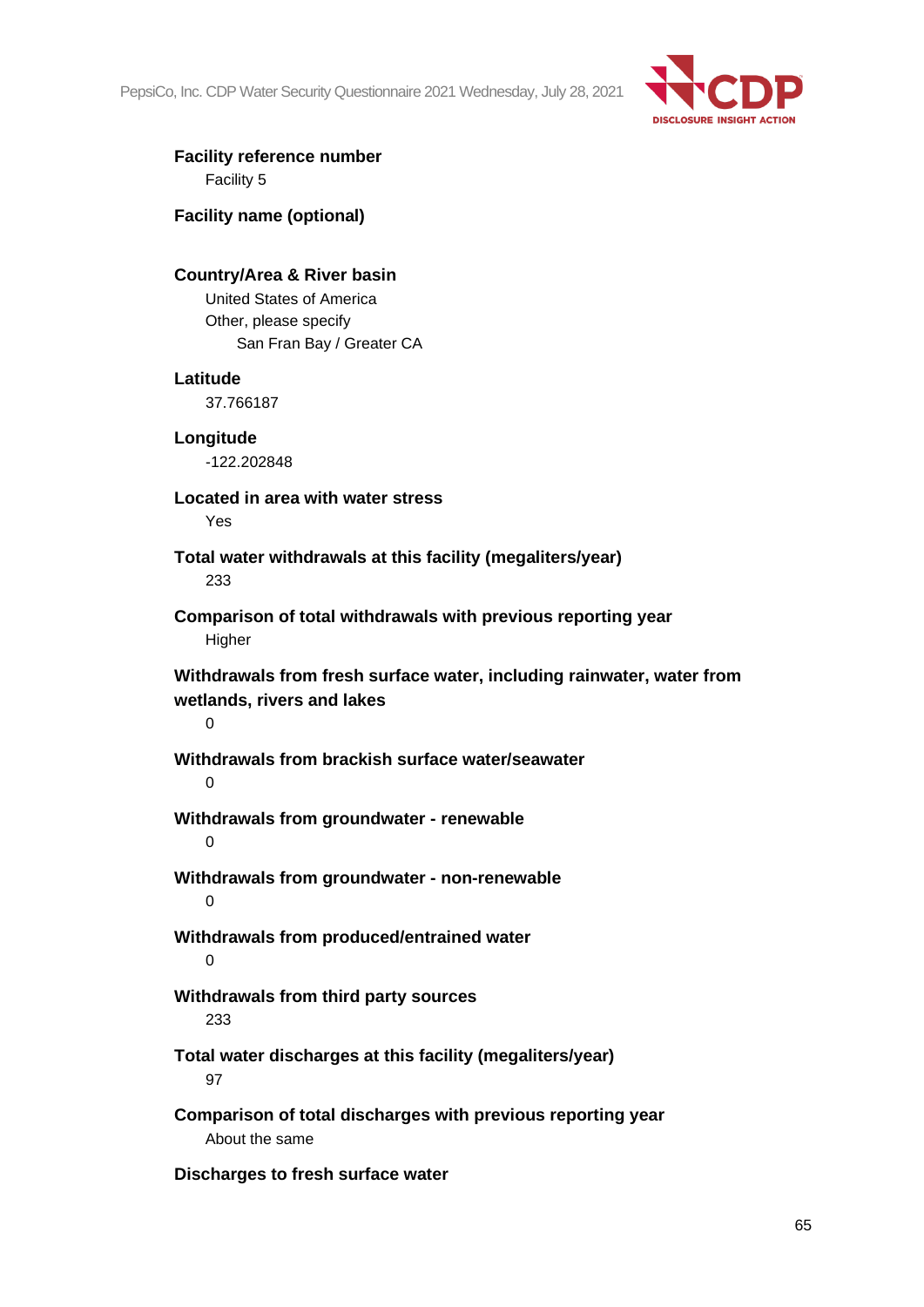

 $\Omega$ 

**Discharges to brackish surface water/seawater**

 $\Omega$ 

**Discharges to groundwater**

 $\Omega$ 

#### **Discharges to third party destinations**

97

#### **Total water consumption at this facility (megaliters/year)**

135

#### **Comparison of total consumption with previous reporting year Higher**

# **Please explain**

This site experienced a significant pandemic driven uplift in its production vs 2019 ~30%. The site continued to deliver on its ops water efficiency strategy and delivered strong performance in the year.

#### **Facility reference number**

Facility 6

# **Facility name (optional)**

#### **Country/Area & River basin**

United States of America Other, please specify San Gabriel / Greater CA

#### **Latitude**

33.929963

#### **Longitude**

-117.297394

#### **Located in area with water stress**

Yes

# **Total water withdrawals at this facility (megaliters/year)**

449

# **Comparison of total withdrawals with previous reporting year Higher**

**Withdrawals from fresh surface water, including rainwater, water from wetlands, rivers and lakes**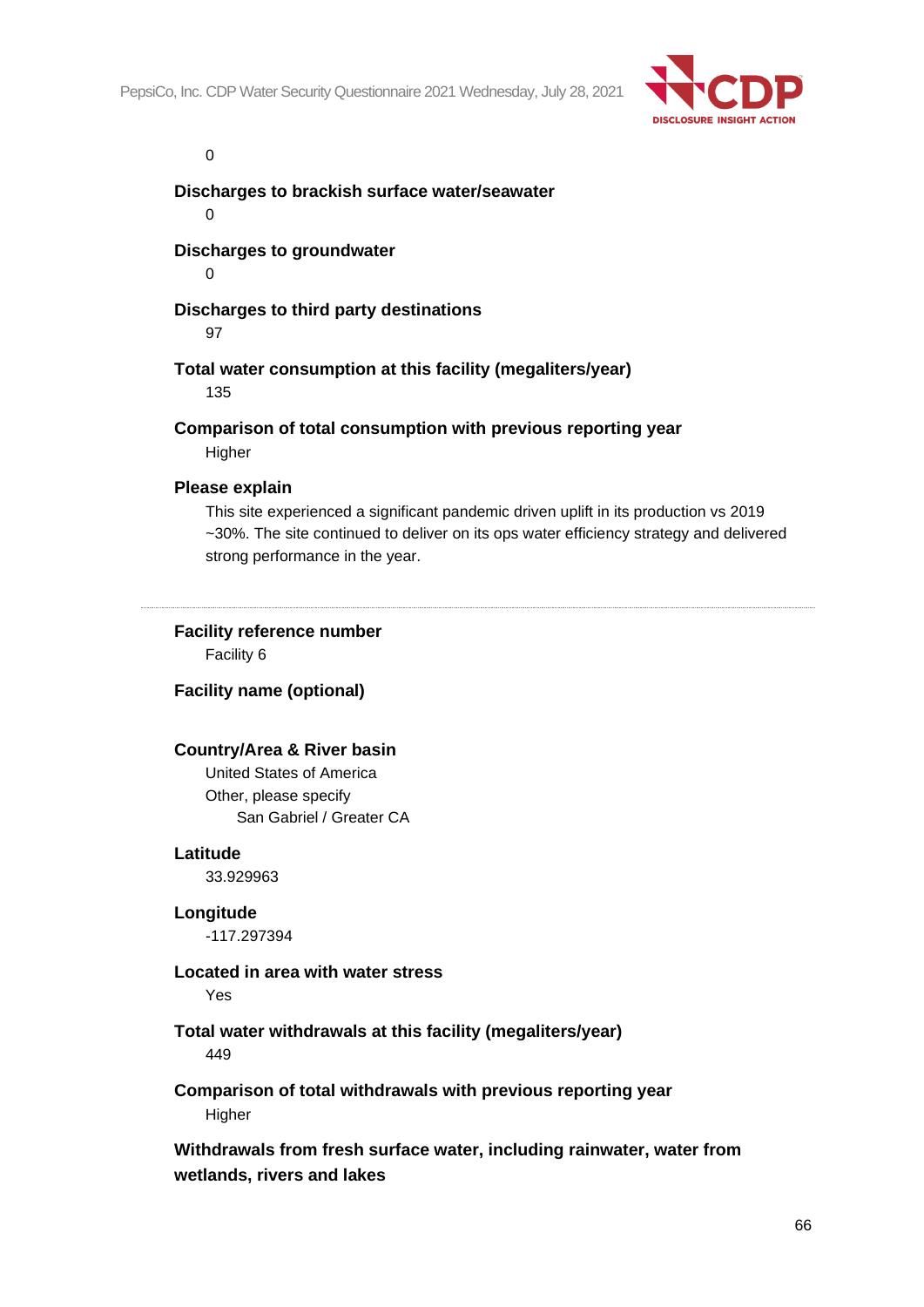

 $\Omega$ 

**Withdrawals from brackish surface water/seawater**  $\Omega$ **Withdrawals from groundwater - renewable**  $\Omega$ **Withdrawals from groundwater - non-renewable** 0 **Withdrawals from produced/entrained water**  $\Omega$ **Withdrawals from third party sources** 449 **Total water discharges at this facility (megaliters/year)** 152 **Comparison of total discharges with previous reporting year Higher Discharges to fresh surface water**  $\Omega$ **Discharges to brackish surface water/seawater** 0 **Discharges to groundwater**  $\Omega$ **Discharges to third party destinations** 152 **Total water consumption at this facility (megaliters/year)** 298 **Comparison of total consumption with previous reporting year Higher Please explain** Net consumption at this facility was higher relative to 2019 due to an increase in

production volumes of ~10%, due to the market demand of more micro-sensitive type beverage products, requiring more CIP'ing between batches, and runs we lost some grounds on efficiency , but we expect to make this up in 2021.

**Facility reference number** Facility 7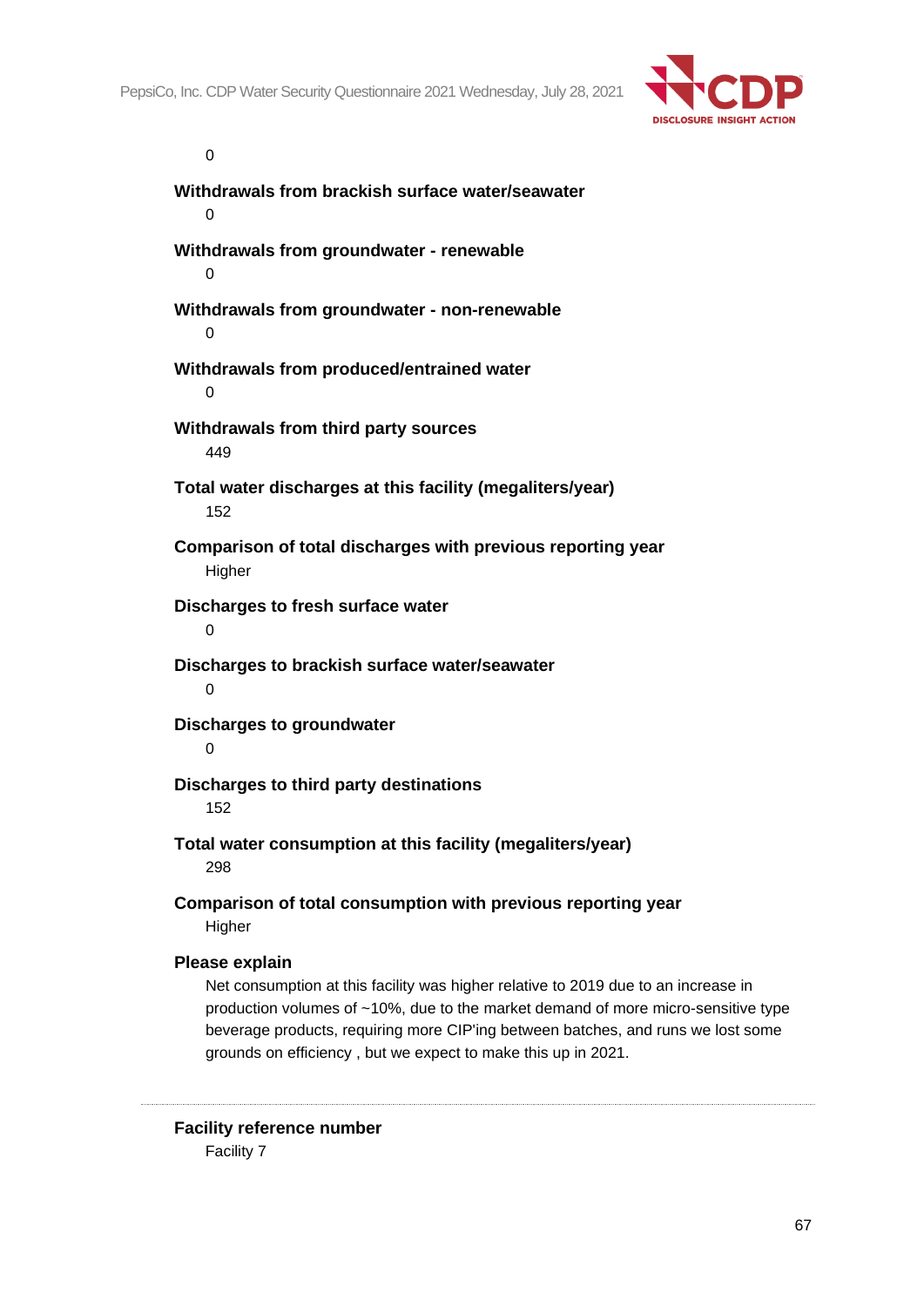PepsiCo, Inc. CDP Water Security Questionnaire 2021 Wednesday, July 28, 2021



# **Facility name (optional)**

# **Country/Area & River basin** United States of America Other, please specify San Gabriel / Greater CA **Latitude** 34.039631 **Longitude** -117.977316 **Located in area with water stress** Yes **Total water withdrawals at this facility (megaliters/year)** 443 **Comparison of total withdrawals with previous reporting year Higher Withdrawals from fresh surface water, including rainwater, water from wetlands, rivers and lakes**  $\Omega$ **Withdrawals from brackish surface water/seawater**  $\Omega$ **Withdrawals from groundwater - renewable**  $\Omega$ **Withdrawals from groundwater - non-renewable**  $\Omega$ **Withdrawals from produced/entrained water**  $\Omega$ **Withdrawals from third party sources** 443 **Total water discharges at this facility (megaliters/year)** 353 **Comparison of total discharges with previous reporting year Higher Discharges to fresh surface water**  $\Omega$ **Discharges to brackish surface water/seawater**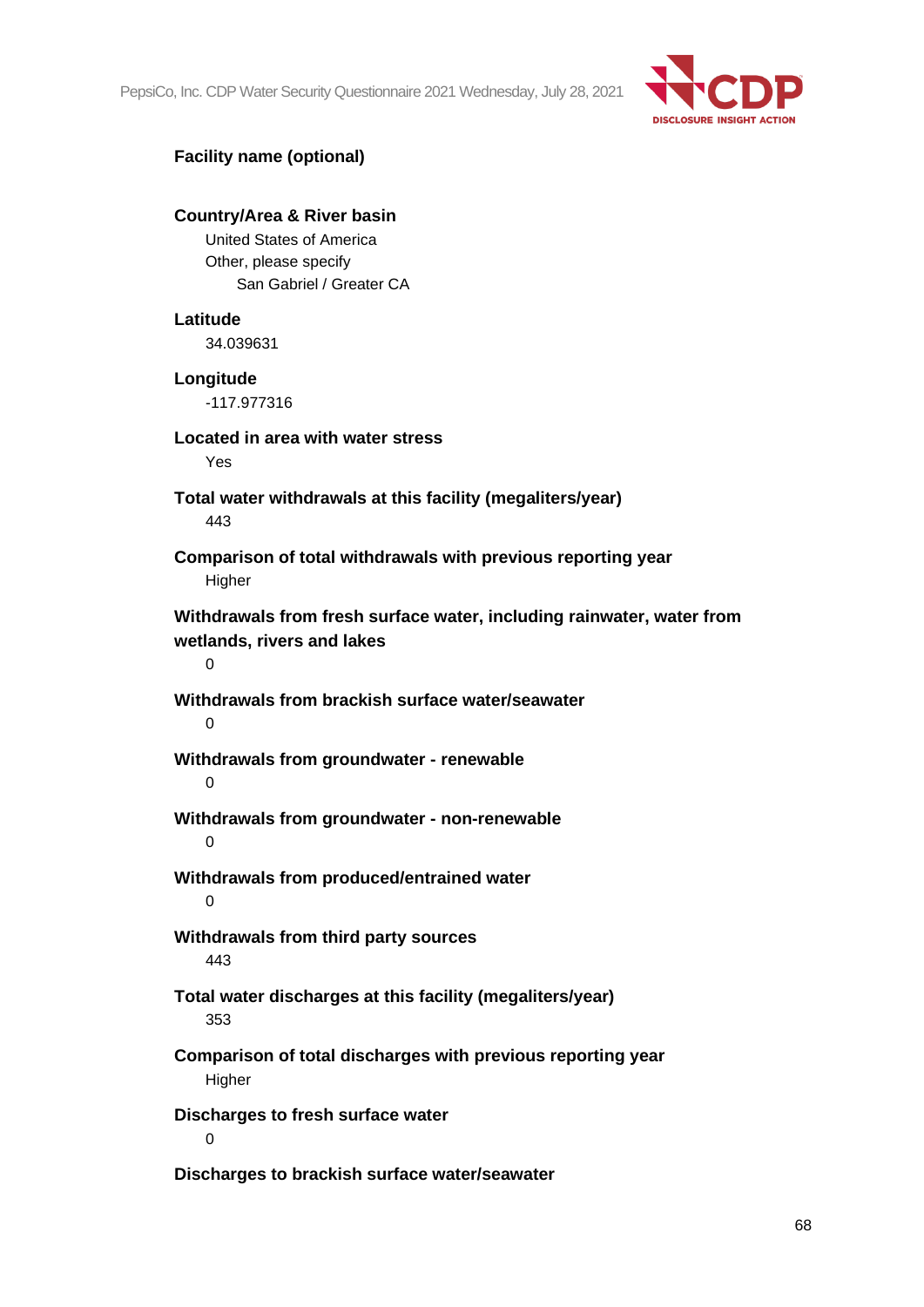

 $\Omega$ 

#### **Discharges to groundwater**

 $\Omega$ 

# **Discharges to third party destinations**

 $\Omega$ 

# **Total water consumption at this facility (megaliters/year)**

90

# **Comparison of total consumption with previous reporting year**

Higher

#### **Please explain**

Net withdrawals increased at this site in 2020 vs 2019 due to a shift in business model to change the main Ingredient specification, requiring more water usage on site to reconstitute the ingredient. Overall production output increased by ~5% in 2020. There is a water sustainability strategy and investment plan underway on site with a view to deliver ambitious efficiency performance over the coming years.

# **Facility reference number**

Facility 8

#### **Facility name (optional)**

#### **Country/Area & River basin**

United States of America Sacramento River - San Joaquin River

#### **Latitude**

35.383414

#### **Longitude**

-119.238414

#### **Located in area with water stress**

Yes

# **Total water withdrawals at this facility (megaliters/year)**

1,393

# **Comparison of total withdrawals with previous reporting year** About the same

# **Withdrawals from fresh surface water, including rainwater, water from wetlands, rivers and lakes**

 $\Omega$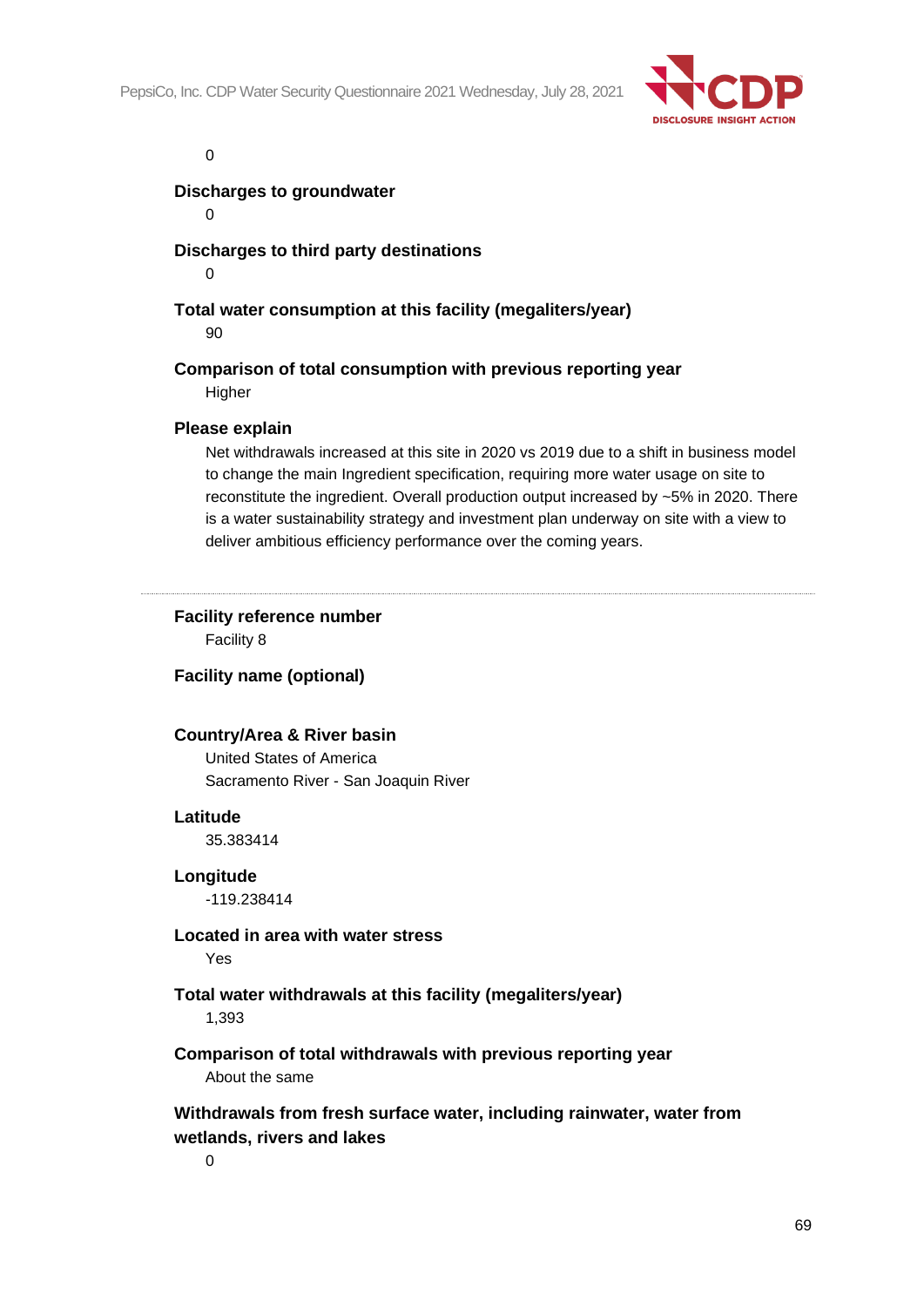

**Withdrawals from brackish surface water/seawater**  $\Omega$ **Withdrawals from groundwater - renewable** 1,393 **Withdrawals from groundwater - non-renewable** 0 **Withdrawals from produced/entrained water**  $\Omega$ **Withdrawals from third party sources** 0 **Total water discharges at this facility (megaliters/year)** 1,254 **Comparison of total discharges with previous reporting year** Lower **Discharges to fresh surface water**  $\Omega$ **Discharges to brackish surface water/seawater**  $\Omega$ **Discharges to groundwater** 1,254 **Discharges to third party destinations**  $\Omega$ **Total water consumption at this facility (megaliters/year)** 139 **Comparison of total consumption with previous reporting year** About the same **Please explain** Water use efficiency opportunities and investment plans have been identified at this site during 2020 and a wastewater phase 1 investment went live mid-year. During 2021 a number of water efficient technology pilots will run on site with anticipated very promising water efficiency performance expected. The learning will be leveraged across our US Foods business.

**Facility reference number** Facility 9

**Facility name (optional)**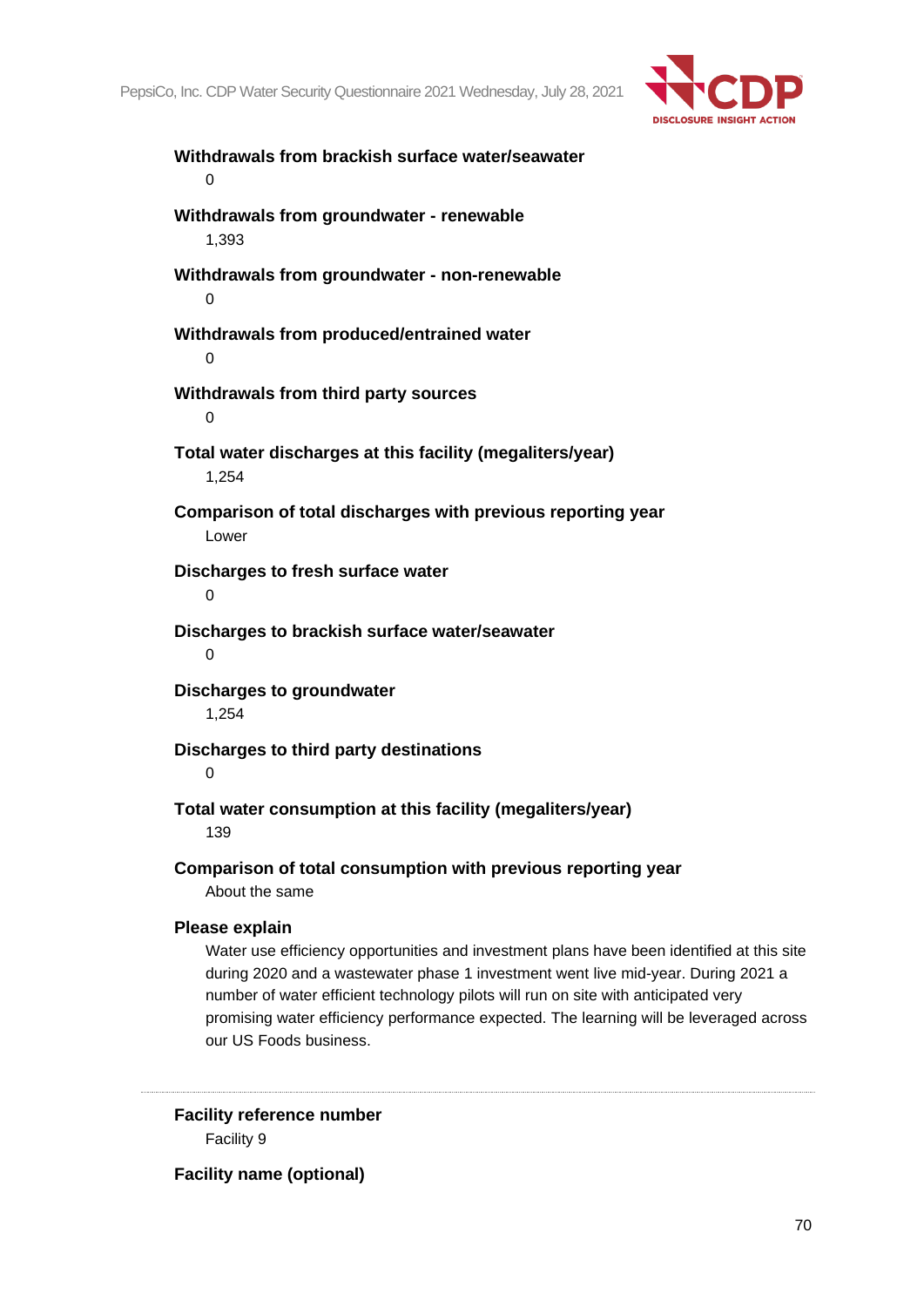

#### **Country/Area & River basin**

United States of America Sacramento River - San Joaquin River

# **Latitude**

37.6308

# **Longitude**

-120.919063

# **Located in area with water stress**

Yes

#### **Total water withdrawals at this facility (megaliters/year)** 763

# **Comparison of total withdrawals with previous reporting year** About the same

# **Withdrawals from fresh surface water, including rainwater, water from wetlands, rivers and lakes**

 $\Omega$ 

# **Withdrawals from brackish surface water/seawater**

 $\Omega$ 

# **Withdrawals from groundwater - renewable**

13

# **Withdrawals from groundwater - non-renewable**

 $\Omega$ 

# **Withdrawals from produced/entrained water** 0

# **Withdrawals from third party sources** 750

# **Total water discharges at this facility (megaliters/year)** 687

# **Comparison of total discharges with previous reporting year** About the same

# **Discharges to fresh surface water**

0

# **Discharges to brackish surface water/seawater**

 $\Omega$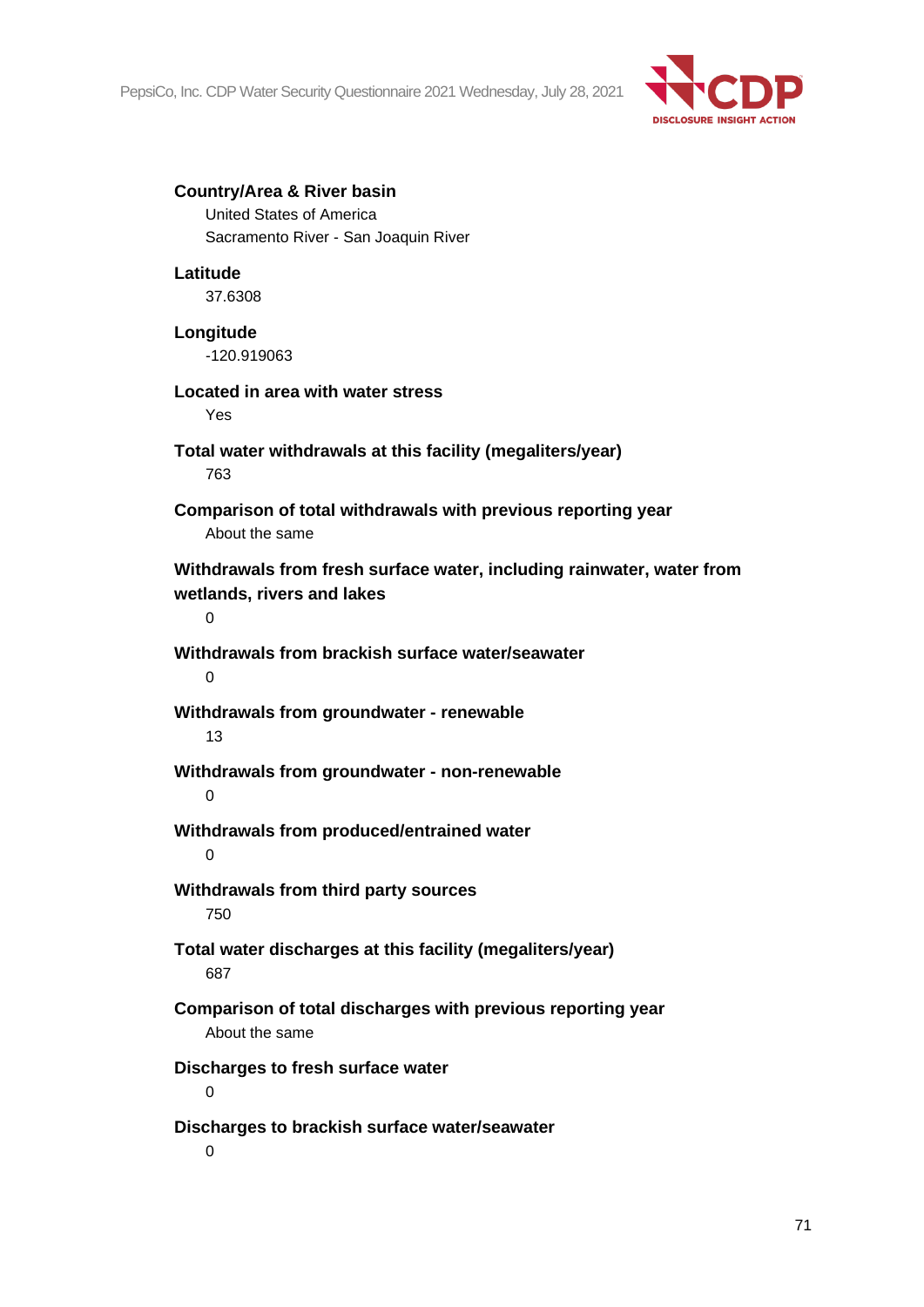

# **Discharges to groundwater**

 $\Omega$ 

**Discharges to third party destinations**

687

**Total water consumption at this facility (megaliters/year)**

76

# **Comparison of total consumption with previous reporting year**

About the same

# **Please explain**

Water use efficiency opportunities and improvements continue to be deployed at this site. Some pandemic related delays to project plans happened during 2020 but will be delivered as soon as health restrictions and protocols allow safe return to work access for all employees.

**Facility reference number** Facility 10

**Facility name (optional)**

# **Country/Area & River basin**

United States of America Other, please specify San Gabriel / Santa Ana

# **Latitude**

34.079394

# **Longitude**

-117.591129

# **Located in area with water stress**

Yes

# **Total water withdrawals at this facility (megaliters/year)**

307

**Comparison of total withdrawals with previous reporting year** About the same

**Withdrawals from fresh surface water, including rainwater, water from wetlands, rivers and lakes**

 $\Omega$ 

# **Withdrawals from brackish surface water/seawater**

 $\Omega$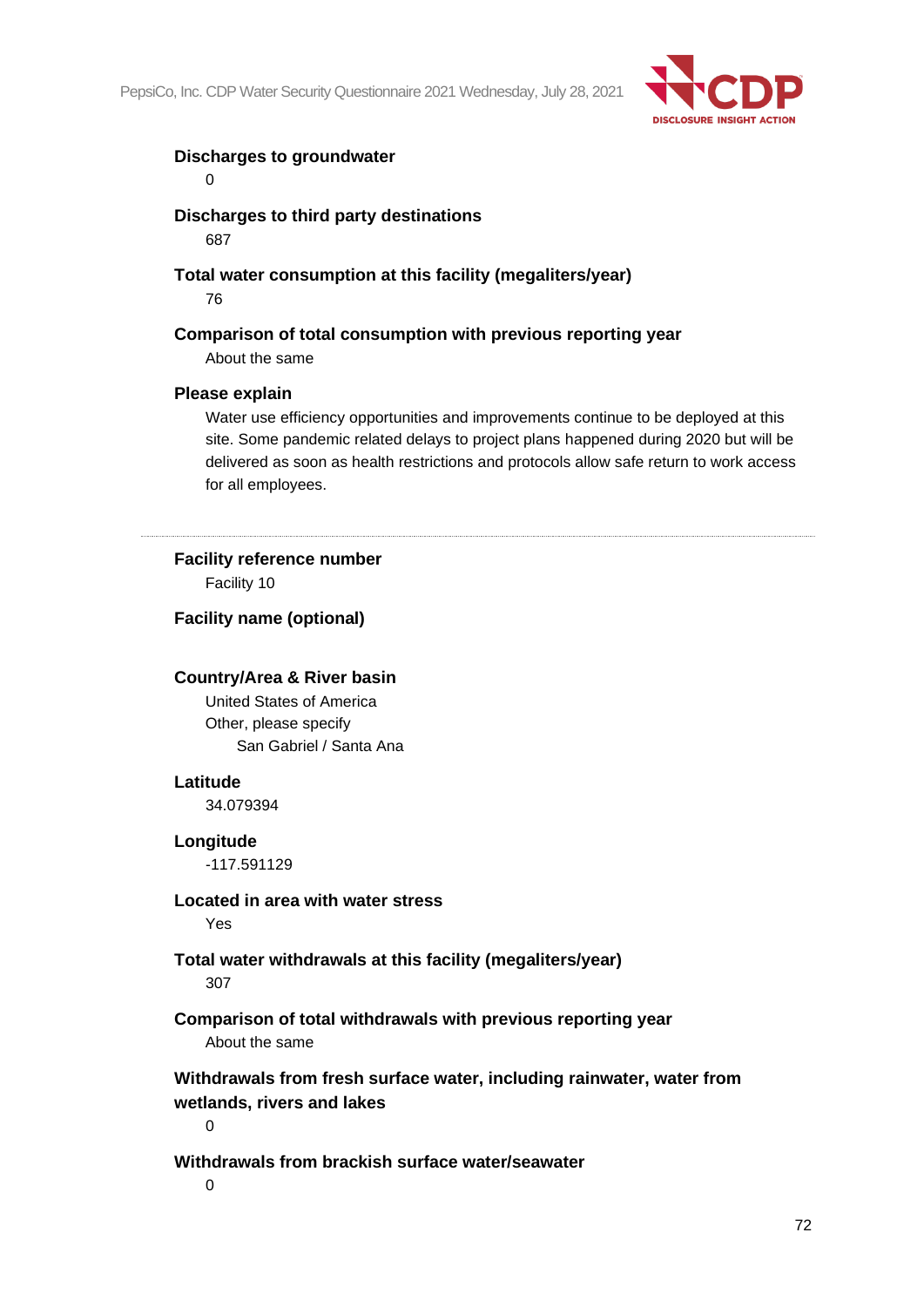

**Withdrawals from groundwater - renewable**  $\Omega$ **Withdrawals from groundwater - non-renewable**  $\Omega$ **Withdrawals from produced/entrained water** 0 **Withdrawals from third party sources** 307 **Total water discharges at this facility (megaliters/year)** 276 **Comparison of total discharges with previous reporting year** About the same **Discharges to fresh surface water** 0 **Discharges to brackish surface water/seawater**  $\Omega$ **Discharges to groundwater**  $\Omega$ **Discharges to third party destinations** 276 **Total water consumption at this facility (megaliters/year)** 31 **Comparison of total consumption with previous reporting year** About the same **Please explain** Water use efficiency improvements have resulted in an overall lower water footprint for this facility.

# **W5.1a**

**(W5.1a) For the facilities referenced in W5.1, what proportion of water accounting data has been externally verified?**

**Water withdrawals – total volumes**

**% verified** 76-100

### **What standard and methodology was used?**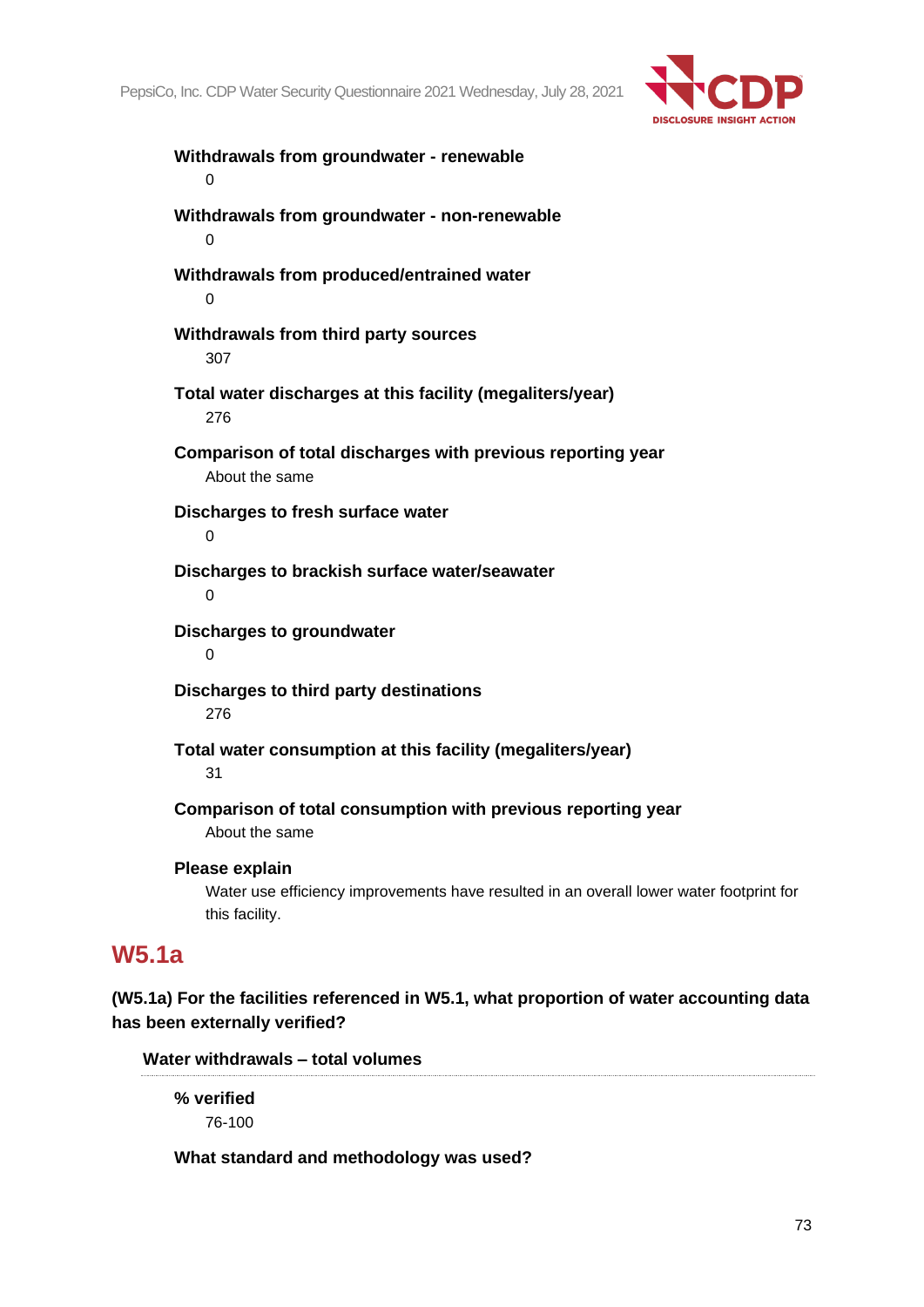

An external process led by auditors, Apex (formerly Bureau Veritas), on data verification/assurance has been established and running in PepsiCo for many years. Apex performed its assessment in accordance with International Standard on Assurance Engagements 3000 Revised, Assurance Engagements Other than Audits or Reviews of Historical Financial Information, effective for assurance reports dated on or after December 15, 2015, issued by the International Auditing and Assurance Standards Board (ISAE 3000 Revised). This is part of our Sustainability Data Governance methodology and is documented.

#### **Water withdrawals – volume by source**

#### **% verified**

76-100

#### **What standard and methodology was used?**

An external audit process on data verification/assurance has been established and running in PepsiCo for many years. ERM performed its assessment in accordance with PepsiCo's GEHSMS standard 36 on Resource Conservation.

#### **Water withdrawals – quality**

# **% verified**

76-100

#### **What standard and methodology was used?**

Beverage plants' treated water must conform to WHO potable water standards at a minimum and is regularly tested by both in-house and external approved water labs. Snacks plants must comply with PepsiCo GEHSMS 40 Potable Water Standard.

#### **Water discharges – total volumes**

#### **% verified**

76-100

#### **What standard and methodology was used?**

An external audit process on data verification/assurance has been established and running in PepsiCo for many years. ERM performed its assessment in accordance with PepsiCo's GEHSMS standard 30 on Wastewater Discharge.

#### **Water discharges – volume by destination**

#### **% verified**

76-100

#### **What standard and methodology was used?**

Externally validated by local regulatory authorities as per permit requirements.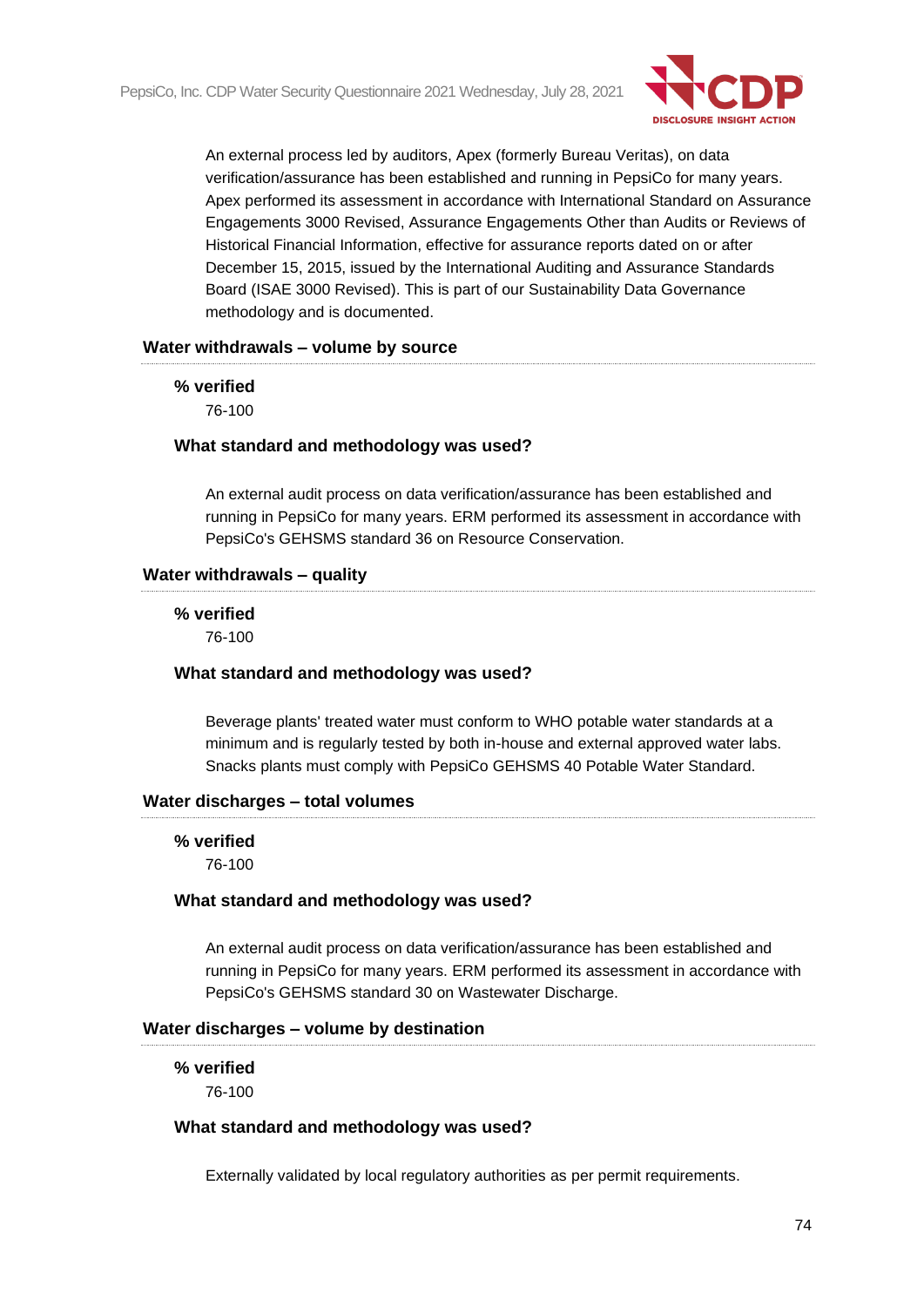

#### **Water discharges – volume by treatment method**

**% verified**

76-100

#### **What standard and methodology was used?**

Externally validated by local regulatory authorities as per permit requirements.

#### **Water discharge quality – quality by standard effluent parameters**

**% verified**

76-100

#### **What standard and methodology was used?**

Externally validated by local regulatory authorities as per permit requirements.

#### **Water discharge quality – temperature**

#### **% verified**

76-100

#### **What standard and methodology was used?**

Externally validated by local regulatory authorities as per permit requirements.

#### **Water consumption – total volume**

**% verified** Not verified

#### **Water recycled/reused**

**% verified**

Not verified

# **W6. Governance**

## **W6.1**

#### **(W6.1) Does your organization have a water policy?**

Yes, we have a documented water policy that is publicly available

## **W6.1a**

**(W6.1a) Select the options that best describe the scope and content of your water policy.**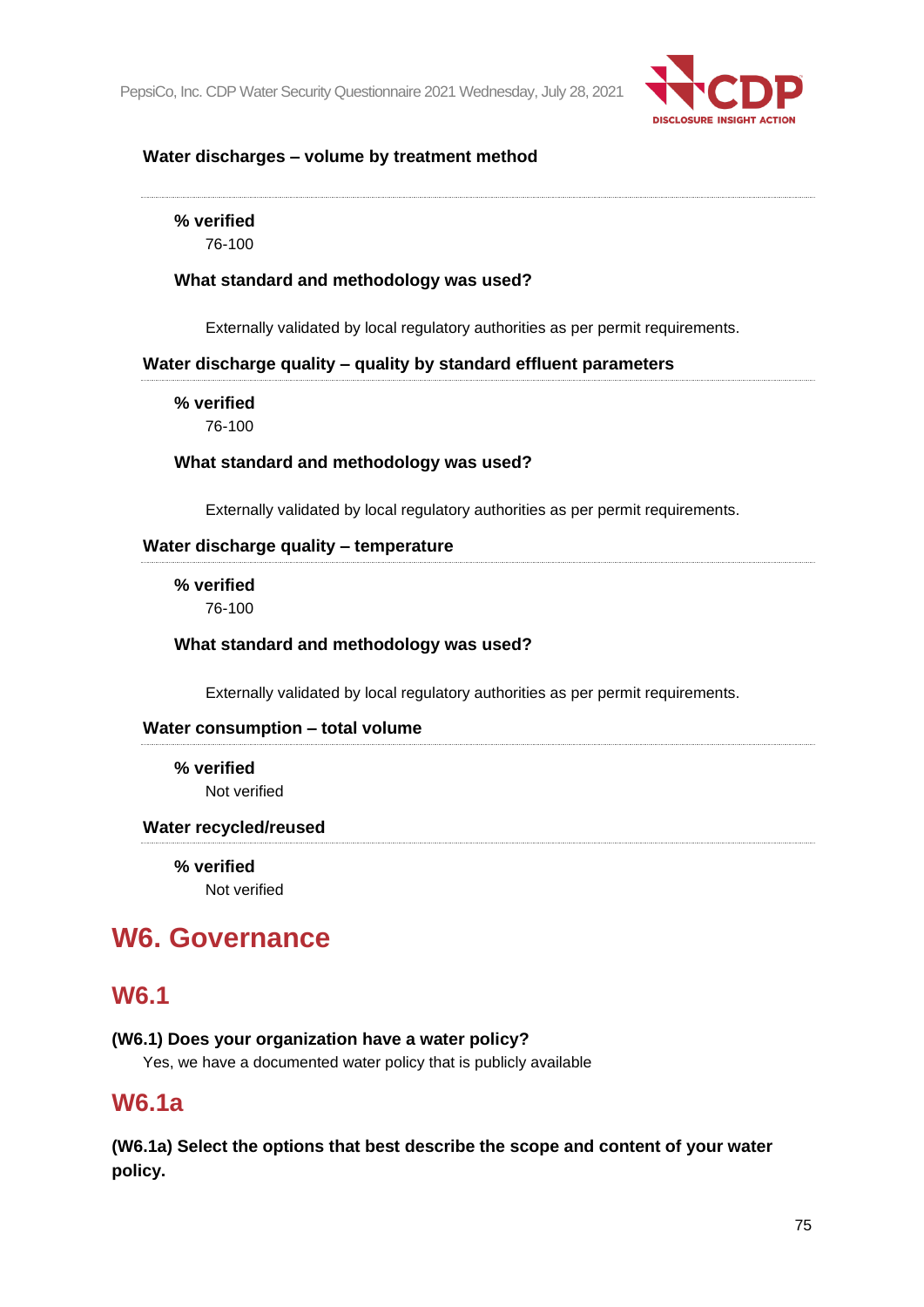

|          | <b>Scope</b>     | <b>Content</b>                                                                                                                                                                                                                                                                                                                                                                                                                                                                                                                                                                                                                                                                                                                                                                                                                                                                                                                                                                                                                                                                                       | <b>Please explain</b>                                                                                                                                                                                                                                                                                                                                                                                                                                                                                                                                                                                                                                                                                                                                                                                                                                                                                                                                                                                                                                                                                                                                                                                                                                                                                                                                                                                                                                                         |
|----------|------------------|------------------------------------------------------------------------------------------------------------------------------------------------------------------------------------------------------------------------------------------------------------------------------------------------------------------------------------------------------------------------------------------------------------------------------------------------------------------------------------------------------------------------------------------------------------------------------------------------------------------------------------------------------------------------------------------------------------------------------------------------------------------------------------------------------------------------------------------------------------------------------------------------------------------------------------------------------------------------------------------------------------------------------------------------------------------------------------------------------|-------------------------------------------------------------------------------------------------------------------------------------------------------------------------------------------------------------------------------------------------------------------------------------------------------------------------------------------------------------------------------------------------------------------------------------------------------------------------------------------------------------------------------------------------------------------------------------------------------------------------------------------------------------------------------------------------------------------------------------------------------------------------------------------------------------------------------------------------------------------------------------------------------------------------------------------------------------------------------------------------------------------------------------------------------------------------------------------------------------------------------------------------------------------------------------------------------------------------------------------------------------------------------------------------------------------------------------------------------------------------------------------------------------------------------------------------------------------------------|
| Row<br>1 | Company-<br>wide | Description of business<br>dependency on water<br>Description of business impact on<br>water<br>Description of water-related<br>performance standards for direct<br>operations<br>Description of water-related<br>standards for procurement<br>Reference to international<br>standards and widely-recognized<br>water initiatives<br>Company water targets and goals<br>Commitment to align with public<br>policy initiatives, such as the<br><b>SDGs</b><br>Commitments beyond regulatory<br>compliance<br>Commitment to water-related<br>innovation<br>Commitment to stakeholder<br>awareness and education<br>Commitment to water stewardship<br>and/or collective action<br>Commitment to safely managed<br>Water, Sanitation and Hygiene<br>(WASH) in the workplace<br>Commitment to safely managed<br>Water, Sanitation and Hygiene<br>(WASH) in local communities<br>Acknowledgement of the human<br>right to water and sanitation<br>Recognition of environmental<br>linkages, for example, due to<br>climate change<br>Other, please specify<br>Commitment to<br>collaboration/partnerships | PepsiCo's Water Management policies applies<br>to our entire company, including all companies,<br>entities or groups over which financial control<br>is exercised. PepsiCo is reliant on water in our<br>products, our supply chain and in the<br>communities of which we are a part. The<br>challenge of global water insecurity and the<br>closely interlinked challenges of food, and<br>climate insecurity have been increasing in<br>awareness by diverse stakeholders, including<br>influencers, investors, customers, academics,<br>employees and consumers. With awareness of<br>these global realities comes increased visibility<br>of corporate practices and heightened<br>expectations of performance. PepsiCo<br>continues to activate a robust, comprehensive<br>water stewardship strategy, underpinned by<br>our public commitment to respect water as a<br>human right, based on five key imperatives:<br>Improving water efficiency in our direct<br>operations; Extending conservation to our<br>supply chain, particularly agriculture; Pursuing<br>integrated watershed management; Partnering<br>to help provide community access to safe<br>water; and Stewarding public water advocacy<br>and engagement. In addition, we continue to<br>partner externally to seek innovative solutions<br>to the challenges we face, and also explore<br>competitive opportunities through our products<br>and business models to use and transport less<br>water. |

# **W6.2**

**(W6.2) Is there board level oversight of water-related issues within your organization?** Yes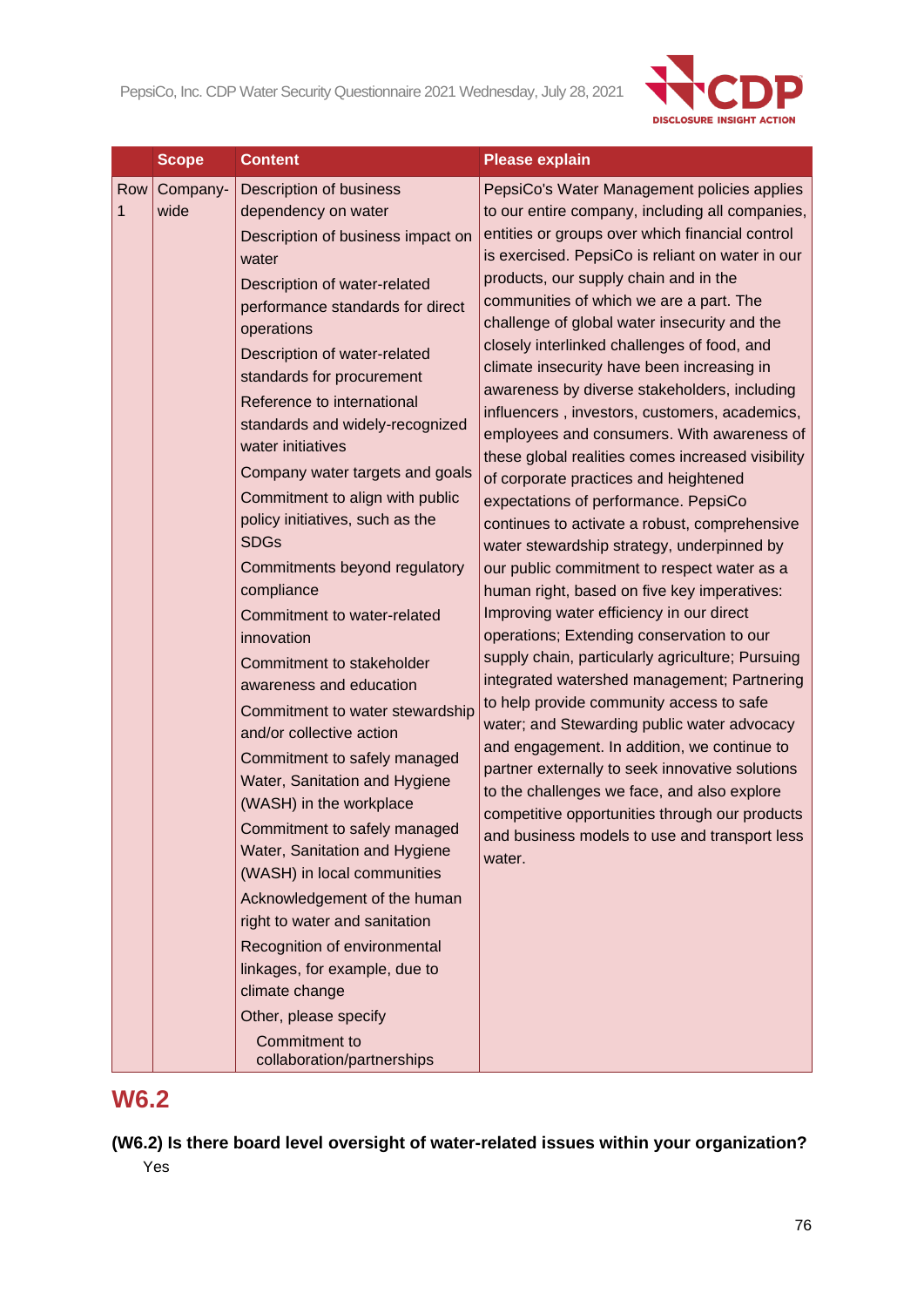

# **W6.2a**

**(W6.2a) Identify the position(s) (do not include any names) of the individual(s) on the board with responsibility for water-related issues.**

| <b>Position of</b><br>individual | <b>Please explain</b>                                                                                                                                                                                                                                                                                                                                                                                                                                                                                                                                                                                                                                                                                                                                                                                                                                                                                                                                                                                                                                                                                                                                                                                                                                                                                                                                                                                                                                                                                                                                                                                                                                                                                                                                    |
|----------------------------------|----------------------------------------------------------------------------------------------------------------------------------------------------------------------------------------------------------------------------------------------------------------------------------------------------------------------------------------------------------------------------------------------------------------------------------------------------------------------------------------------------------------------------------------------------------------------------------------------------------------------------------------------------------------------------------------------------------------------------------------------------------------------------------------------------------------------------------------------------------------------------------------------------------------------------------------------------------------------------------------------------------------------------------------------------------------------------------------------------------------------------------------------------------------------------------------------------------------------------------------------------------------------------------------------------------------------------------------------------------------------------------------------------------------------------------------------------------------------------------------------------------------------------------------------------------------------------------------------------------------------------------------------------------------------------------------------------------------------------------------------------------|
| Board-level<br>committee         | Under PepsiCo's By-Laws and Corporate Governance Guidelines, the Board has the<br>responsibility to manage the business of the Company. Sustainability matters,<br>including water management, are integrated into our business. Therefore the Board<br>considers them an integral part of its business oversight. In addition, our<br>Sustainability, Diversity and Public Policy Committee (SDPPC), which was established<br>in 2017 and is comprised entirely of independent directors, assists the Board in<br>providing more focused oversight of the Company's policies, programs and related<br>risks that concern key sustainability and public policy matters. The SDPPC typically<br>meets four times per year. An example of a Board Committee Decision was to<br>advocate for increased budget allocation in addressing water risk due to the potential<br>impact the issue may have on the company. The PepsiCo Risk Committee (PRC),<br>including PepsiCo's Chairman and CEO, assists to identify, assess, prioritize and<br>address our top strategic, operating, and business risks. The PRC is also responsible<br>for reporting progress on our risk mitigation efforts to the Board, including with respect<br>to water-related risks. The PepsiCo Executive Committee (PEC) has direct oversight<br>of the sustainability and water agenda, including strategic decisions and performance<br>management. The PEC is made up of the Chairman & CEO, the CFO, sector CEOs<br>and functional heads, ensuring that sustainability is a key accountability for every<br>member of our senior leadership team. The PEC also sign off on our new PepsiCo<br>Positive (pep+) 2030 water strategy due to be publicly released in August 2021. |

# **W6.2b**

|     | <b>Frequency that</b><br>water-related<br>issues are a<br>scheduled<br>agenda item | <b>Governance</b><br>mechanisms into<br>which water-related<br><b>issues</b> are<br>integrated                                                                                   | <b>Please explain</b>                                                                                                                                                                                                                                                                                                                                                                                                                                                                                          |
|-----|------------------------------------------------------------------------------------|----------------------------------------------------------------------------------------------------------------------------------------------------------------------------------|----------------------------------------------------------------------------------------------------------------------------------------------------------------------------------------------------------------------------------------------------------------------------------------------------------------------------------------------------------------------------------------------------------------------------------------------------------------------------------------------------------------|
| Row | Scheduled -<br>some meetings                                                       | Monitoring<br>implementation and<br>performance<br>Overseeing<br>acquisitions and<br>divestiture<br>Overseeing major<br>capital expenditures<br>Providing employee<br>incentives | The Sustainability, Diversity and Public Policy<br>Committee assists the Board in providing more<br>focused oversight of the Company's policies,<br>programs and related risks that concern key<br>sustainability matters. The Committee, which<br>typically meets four times per year is comprised<br>entirely of independent directors. One of the key<br>agenda items for these meetings is a review of<br>PepsiCo's company-wide progress on our goals,<br>including progress against our respective water |

## **(W6.2b) Provide further details on the board's oversight of water-related issues.**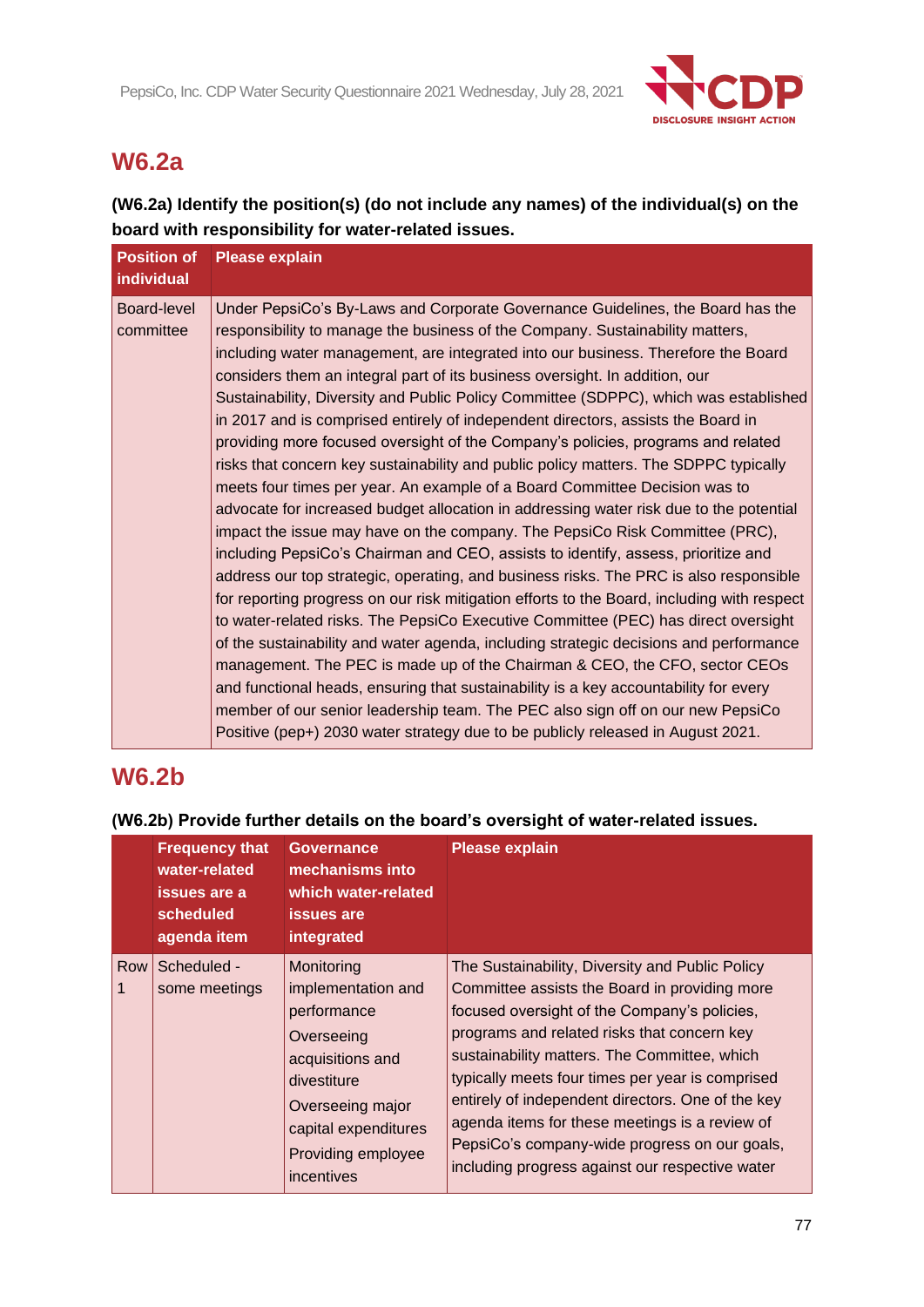

Reviewing and guiding annual budgets Reviewing and guiding business plans Reviewing and guiding major plans of action Reviewing and guiding risk management policies Reviewing and guiding strategy Reviewing and guiding corporate responsibility strategy Reviewing innovation/R&D priorities Setting performance objectives Other, please specify Operations and supply chain priorities

goals. The PepsiCo Risk Committee (PRC) is a cross-functional diverse group that meets regularly and is responsible for reporting progress on risk mitigation efforts to the Board. Agendas for these meetings include various governance mechanisms including reviewing PepsiCo's progress on waterrelated risks and risk mitigation strategy. The Risk Committee also reviews the potential impacts to agricultural commodity supplies and, production disruptions due to water related risks that may impact PepsiCo's business. The Board receives regular updates on key risks throughout the year. Key risks related to water scarcity identified by the Company are included in our 2020 Annual Report on Form 10-K. At one level below the Board, the PepsiCo Executive Committee (PEC - made up of the Chairman & CEO, the CFO, sector CEOs and functional heads), meets quarterly to review progress against goals; progress against broader environmental risk mitigation (such as our efforts to mitigate the impacts of water stress/risk); and to ensure that we are adapting our sustainability strategy to changes in science, stakeholder expectations and marketplace conditions. In addition the PepsiCo Sustainability Sub-Committee of the PEC comprised of the CEO, the CFO and functional heads takes further responsibility for sustainability matters and meets every month to discuss strategy and progress.

# **W6.3**

**(W6.3) Provide the highest management-level position(s) or committee(s) with responsibility for water-related issues (do not include the names of individuals).**

```
Name of the position(s) and/or committee(s)
Chief Executive Officer (CEO)
```
### **Responsibility**

Both assessing and managing water-related risks and opportunities

**Frequency of reporting to the board on water-related issues Quarterly** 

**Please explain**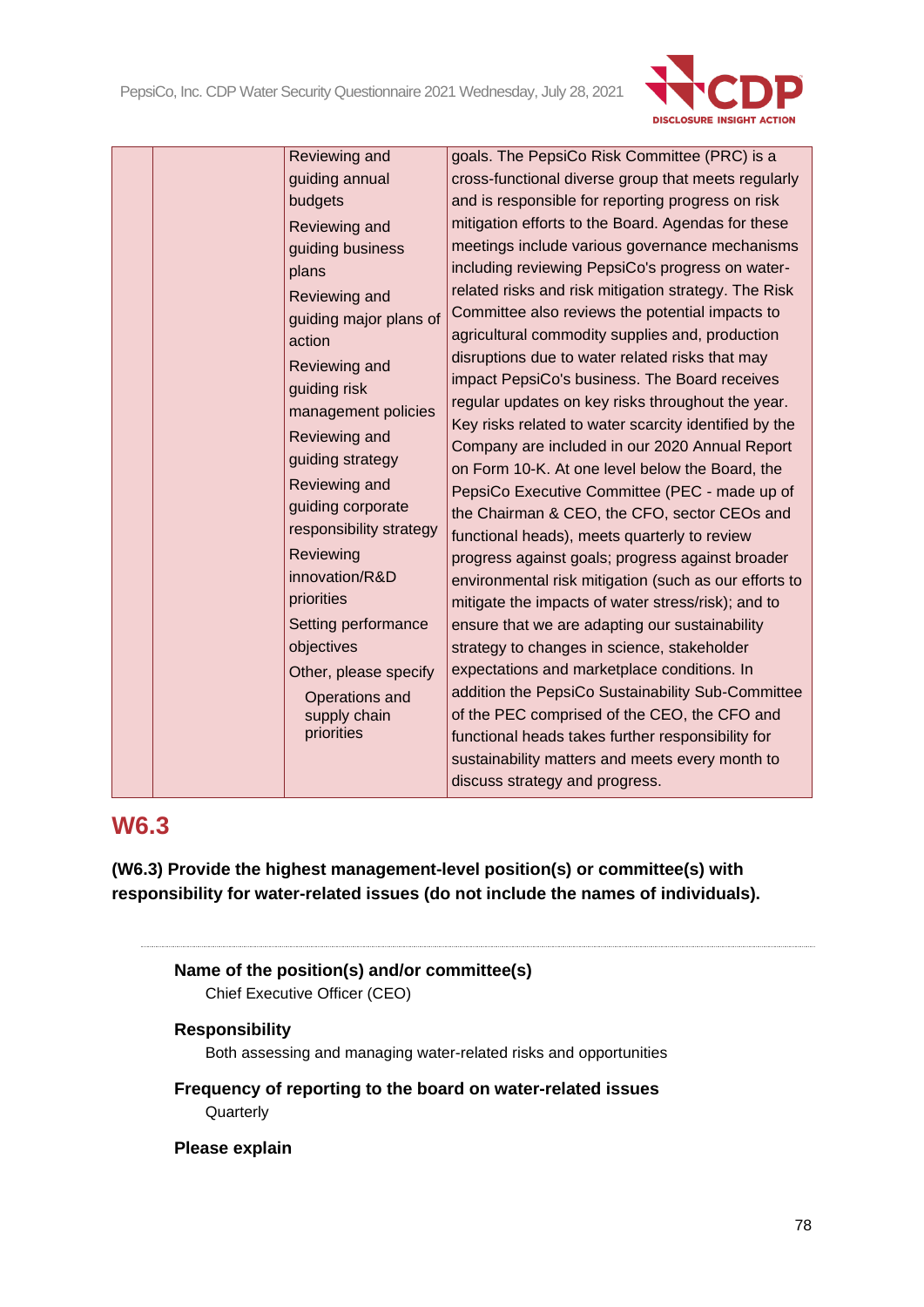

The committee's position in the corporate structure: In 2019, our CEO convened an Executive Committee Sustainability Subcommittee, which he chairs and comprises Executives including our Chief Sustainability Officer, who reports to the CEO. This has continued in 2020. The nature of the report to the Board: The Subcommittee meets at least quarterly and water security topics addressed include reviewing progress against PepsiCo's water strategy and assessing / approving improvements to our strategy. An example of this was the approval of expanding our community fresh water access goal from reaching 25 million people by 2025 to 100 million by 2030 . Our CEO also sits on the PepsiCo Risk Committee, meeting regularly to identify, assess, prioritize, address, manage, monitor and communicate our top risks. The water-related responsibilities of the committee: The PRC is responsible for reporting progress on our risk mitigation efforts to the Board on an annual basis, including water scarcity.

# **W6.4**

### **(W6.4) Do you provide incentives to C-suite employees or board members for the management of water-related issues?**

|     | <b>Provide incentives</b><br>for management of<br>water-related issues | <b>Comment</b>                                                                                                                                                                                                                                                                                                                                                                                                                                                                               |
|-----|------------------------------------------------------------------------|----------------------------------------------------------------------------------------------------------------------------------------------------------------------------------------------------------------------------------------------------------------------------------------------------------------------------------------------------------------------------------------------------------------------------------------------------------------------------------------------|
| Row | Yes                                                                    | Our executive officers have certain annual strategic objectives that are<br>aligned with the achievement of our long-term sustainability agenda<br>(including water goals), generally tailored to each executive's role and<br>scope of responsibilities. Performance against these objectives is<br>evaluated for each executive officer, in conjunction with individual<br>contributions to broader strategic business imperatives, impacting the<br>payout of the annual incentive award. |

# **W6.4a**

**(W6.4a) What incentives are provided to C-suite employees or board members for the management of water-related issues (do not include the names of individuals)?**

|                    | Role(s)<br>entitled to<br><i>incentive</i>                                                                         | <b>Performance</b><br>indicator                                                                                                             | <b>Please explain</b>                                                                                                                                                                                                                                                                                                                                                                                                                                                                                                        |
|--------------------|--------------------------------------------------------------------------------------------------------------------|---------------------------------------------------------------------------------------------------------------------------------------------|------------------------------------------------------------------------------------------------------------------------------------------------------------------------------------------------------------------------------------------------------------------------------------------------------------------------------------------------------------------------------------------------------------------------------------------------------------------------------------------------------------------------------|
| Monetary<br>reward | <b>Chief</b><br>Executive<br>Officer (CEO)<br>Chief<br>Sustainability<br>Officer (CSO)<br>Other C-suite<br>Officer | Reduction in<br>consumption<br>volumes<br>Improvements in<br>efficiency - direct<br>operations<br>Other, please<br>specify<br>Replenishment | Our executive officers, including our Chairman<br>and CEO, our Chief Sustainability Officer and our<br>Business Unit CEOs have certain annual strategic<br>objectives that are aligned with the achievement of<br>our long-term sustainability agenda, generally<br>tailored to each executive's role and scope of<br>responsibilities. Performance against these<br>objectives is evaluated for each executive, in<br>conjunction with individual contributions to broader<br>strategic business imperatives, impacting the |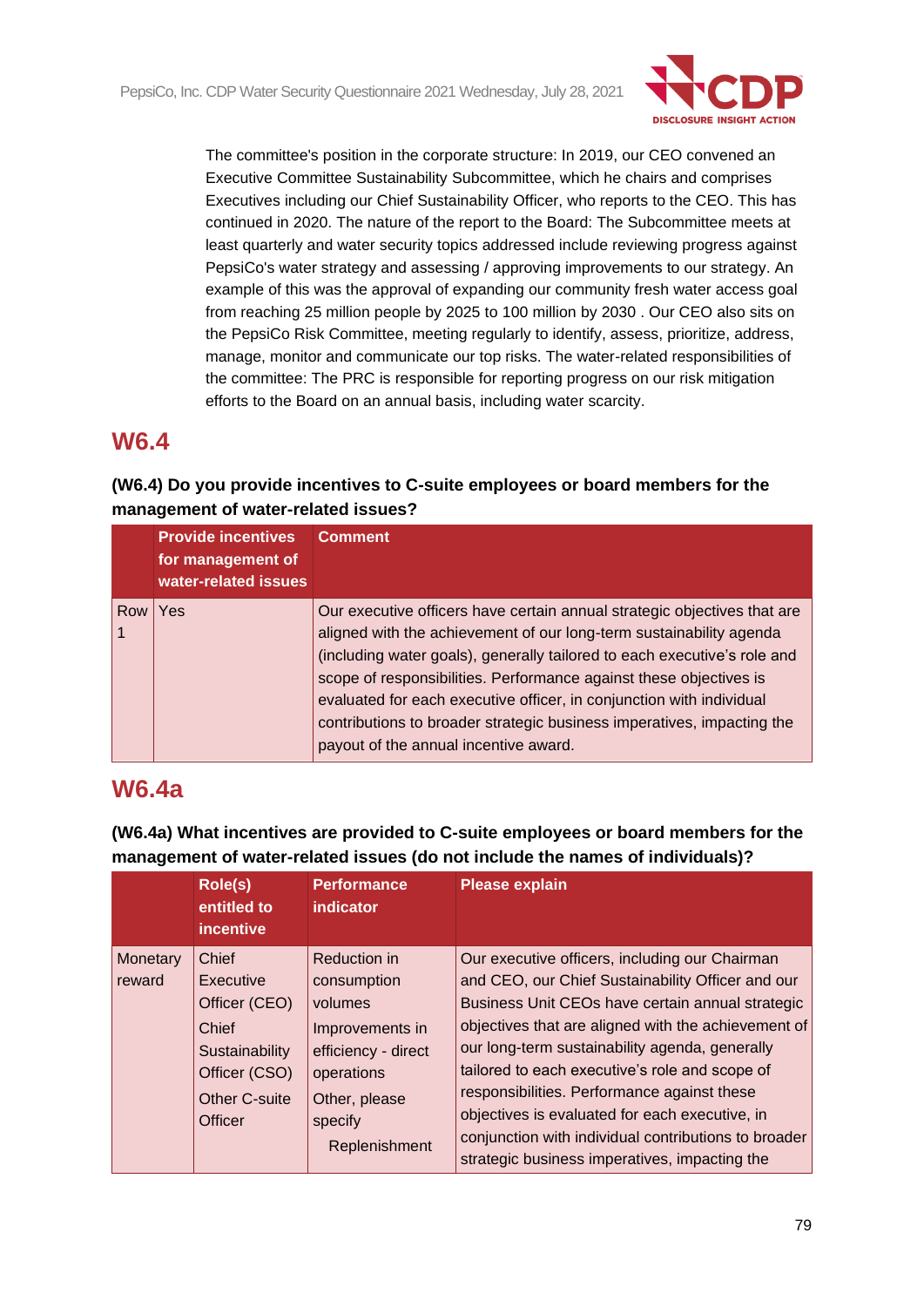

|                            |  | payout of the annual incentive award. Some of our<br>business unit managers, water managers, and<br>facility managers also have annual water<br>efficiency performance targets that line up with our<br>25% water use efficiency goal. PepsiCo has a<br>pay-for-performance philosophy and the annual<br>performance rating may impacts annual merit<br>increases, including bonus payouts. In addition, a<br>wide range of complementary awards recognizes<br>teams and associates for exceptional performance<br>in sustainability, including projects that reduce<br>product water efficiency. |
|----------------------------|--|---------------------------------------------------------------------------------------------------------------------------------------------------------------------------------------------------------------------------------------------------------------------------------------------------------------------------------------------------------------------------------------------------------------------------------------------------------------------------------------------------------------------------------------------------------------------------------------------------|
| Non-<br>monetary<br>reward |  |                                                                                                                                                                                                                                                                                                                                                                                                                                                                                                                                                                                                   |

# **W6.5**

### **(W6.5) Do you engage in activities that could either directly or indirectly influence public policy on water through any of the following?**

- Yes, direct engagement with policy makers
- Yes, trade associations
- Yes, funding research organizations

## **W6.5a**

### **(W6.5a) What processes do you have in place to ensure that all of your direct and indirect activities seeking to influence policy are consistent with your water policy/water commitments?**

PepsiCo has specific teams and individuals that are assigned responsibilities for developing corporate policy and regulatory positions as well as engaging on regulatory policy with external stakeholders, including public policymakers, trade associations and non-government actors. The Public Policy and Government Affairs (PPGA) teams manage relationships with government actors and coordinates activities that may influence regulatory policy globally. Internally the PPGA team also works closely with the Office of Sustainability to ensure that our external engagements are aligned with our overall water strategy. PPGA teams embedded within our business divisions and markets also work with their counterpart sustainability teams within those divisions as well as the Office of Sustainability to align on activities. If inconsistencies between corporate policies and business strategies occur, the PPGA and Office of Sustainability teams work together to resolve those inconsistencies, bringing in senior executives' input, as needed. In 2020, PPGA also began developing a set of global guiding principles to aid local market teams in advocating for sustainable water management policies.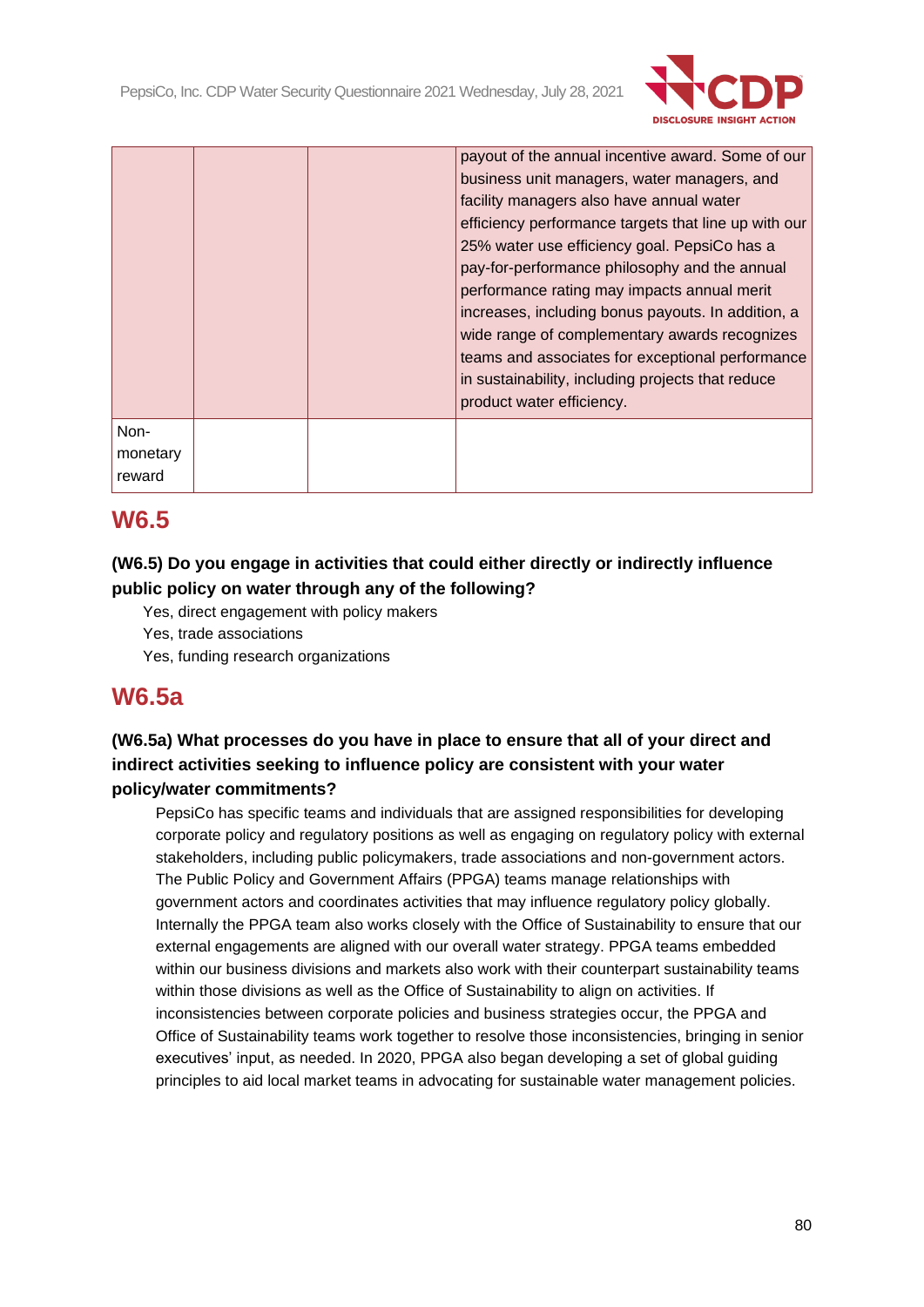

# **W6.6**

### **(W6.6) Did your organization include information about its response to water-related risks in its most recent mainstream financial report?**

Yes (you may attach the report - this is optional)

pepsico-inc-2020-annual-report.pdf

# **W7. Business strategy**

# **W7.1**

## **(W7.1) Are water-related issues integrated into any aspects of your long-term strategic business plan, and if so how?**

|                                                      | Are water-<br>related issues<br>integrated?     | time<br>horizon<br>(years) | Long-term Please explain                                                                                                                                                                                                                                                                                                                                                                                                                                                                                                                                                                                                                                                                                                                                                                                                                                                                                                                                                                                                                                                                                                                                                                                                                                                                          |
|------------------------------------------------------|-------------------------------------------------|----------------------------|---------------------------------------------------------------------------------------------------------------------------------------------------------------------------------------------------------------------------------------------------------------------------------------------------------------------------------------------------------------------------------------------------------------------------------------------------------------------------------------------------------------------------------------------------------------------------------------------------------------------------------------------------------------------------------------------------------------------------------------------------------------------------------------------------------------------------------------------------------------------------------------------------------------------------------------------------------------------------------------------------------------------------------------------------------------------------------------------------------------------------------------------------------------------------------------------------------------------------------------------------------------------------------------------------|
| Long-term<br>business<br>objectives                  | Yes, water-<br>related issues<br>are integrated | > 30                       | Water issues included in our long-term business<br>objectives include improving our operational water use<br>efficiency. One of the ways that this is integrated into<br>the plan includes the investments that we make in<br>support of delivering the target - the capital<br>expenditures we make are for long-term technology and<br>infrastructure. In addition, we also integrate this and<br>other goals into our plan by reporting up on our<br>progress to both PepsiCo's Risk Committee and the<br>Board of Directors. PepsiCo's Positive Water Impact<br>Strategy is directly aligned with our business strategy to<br>be a good global citizen and to reduce our<br>environmental footprint. This was formalized with the<br>2016 launch of our Performance with Purpose strategy.<br>Specifically, in support of this strategy and our long-<br>term business objectives, PepsiCo aims to do the<br>following in high water risk areas by 2025: improve our<br>operations water use efficiency by 25%, replenish the<br>amount of water consumed by our manufacturing<br>facilities, adopt the Alliance for Water Stewardship<br>standard as a vehicle for advocacy, and improve water-<br>use efficiency by 15% in our agricultural supply chain<br>(focused on corn and potatoes). |
| Strategy for<br>achieving<br>long-term<br>objectives | Yes, water-<br>related issues<br>are integrated | > 30                       | Water issues considered in our strategy for achieving<br>long term objectives include our water risk assessments<br>of both our manufacturing operations and our<br>agricultural supply chain. In 2016 we launched our                                                                                                                                                                                                                                                                                                                                                                                                                                                                                                                                                                                                                                                                                                                                                                                                                                                                                                                                                                                                                                                                            |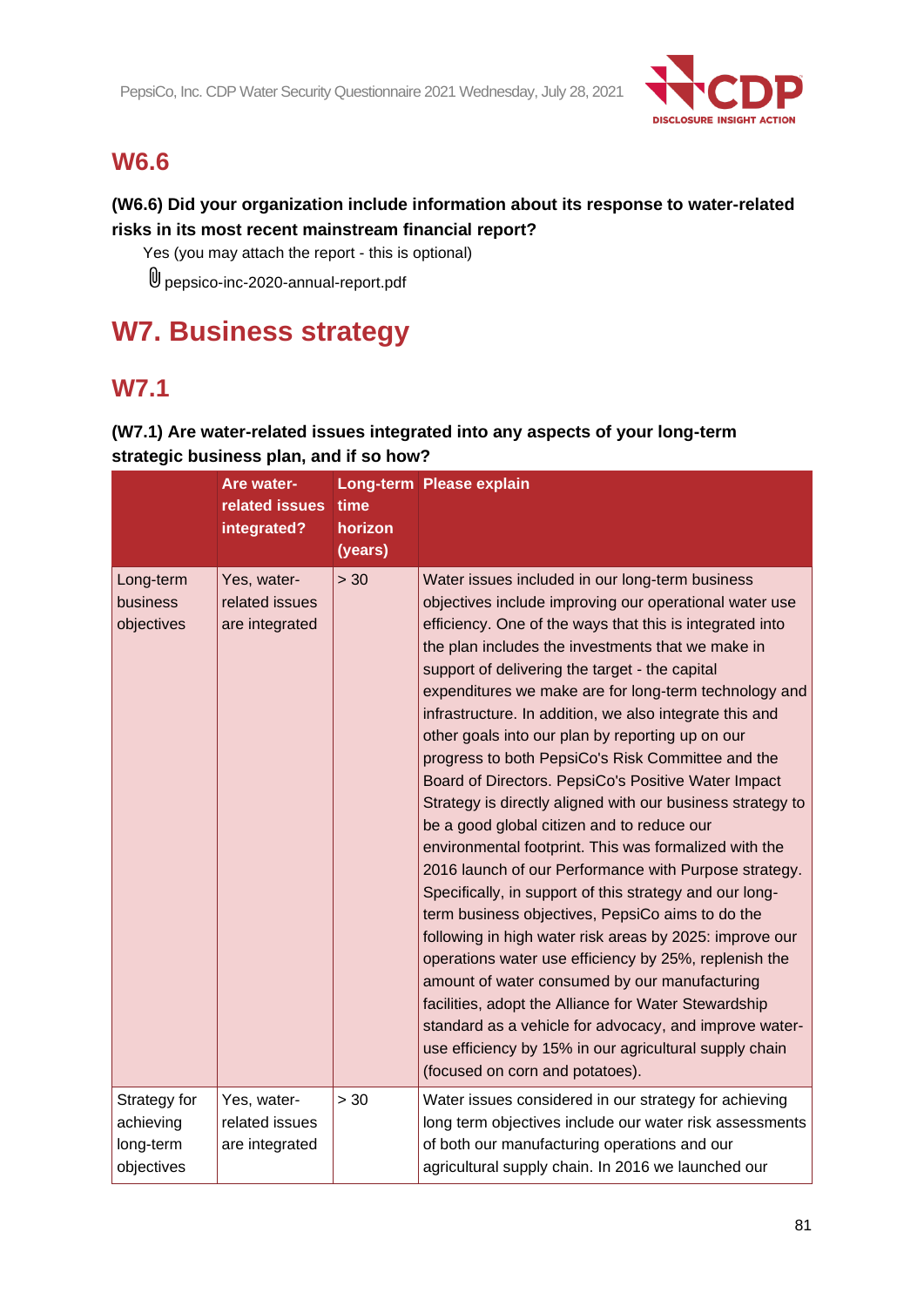

|                       |                                                 |      | Performance with Purpose strategy, which included our<br>positive water impact strategy, with most goals having<br>target end dates of 2025. However, our strategy for<br>achieving our long-term business objectives extends<br>well beyond 2025. As one example of how we integrate<br>this into our plan, our strategy for mergers and<br>acquisitions (M&A) includes a requirement for water risk<br>assessment of any M&A activity. In the event that an<br>acquisition is projected to experience water stress now<br>or in the future, we build into our long-term strategy for<br>that acquisition plans to maximize water-use efficiency<br>in plant locations. Since those locations are long-term<br>(over 30 years) assets to PepsiCo, our strategy is<br>intended to help protect those assets from water-related<br>risks for that time period.                                                                                                                                                                                                                                                                                                                                                                                                                                                           |
|-----------------------|-------------------------------------------------|------|-------------------------------------------------------------------------------------------------------------------------------------------------------------------------------------------------------------------------------------------------------------------------------------------------------------------------------------------------------------------------------------------------------------------------------------------------------------------------------------------------------------------------------------------------------------------------------------------------------------------------------------------------------------------------------------------------------------------------------------------------------------------------------------------------------------------------------------------------------------------------------------------------------------------------------------------------------------------------------------------------------------------------------------------------------------------------------------------------------------------------------------------------------------------------------------------------------------------------------------------------------------------------------------------------------------------------|
| Financial<br>planning | Yes, water-<br>related issues<br>are integrated | > 30 | Our sectors and business units incorporate water-<br>related issues, including necessary investments for our<br>water goals including operational water use efficiency<br>and replenishment projects, into annual budgets. In<br>addition, our financial planning also includes<br>consideration of our business growth and new water-<br>related issues that might impact the business. Our<br>Performance with Purpose strategy, which included our<br>positive water impact strategy, was launched in 2016,<br>with most goals having target end dates of 2025.<br>However, our financial planning to implement our<br>strategy to achieve our long-term business objectives<br>extends well beyond 2025. As one example of how we<br>integrate this into our plan, our strategy for mergers and<br>acquisitions (M&A) includes a requirement for water risk<br>assessment of any M&A activity. In the event that an<br>acquisition is projected to experience water stress now<br>or in the future, we build into our long-term strategy for<br>that acquisition plans to maximize water-use efficiency<br>in plant locations. Since those locations are long-term<br>(over 30 years) assets to PepsiCo, our strategy is<br>intended to help protect those assets from water-related<br>risks for that time period. |

# **W7.2**

**(W7.2) What is the trend in your organization's water-related capital expenditure (CAPEX) and operating expenditure (OPEX) for the reporting year, and the anticipated trend for the next reporting year?**

**Row 1**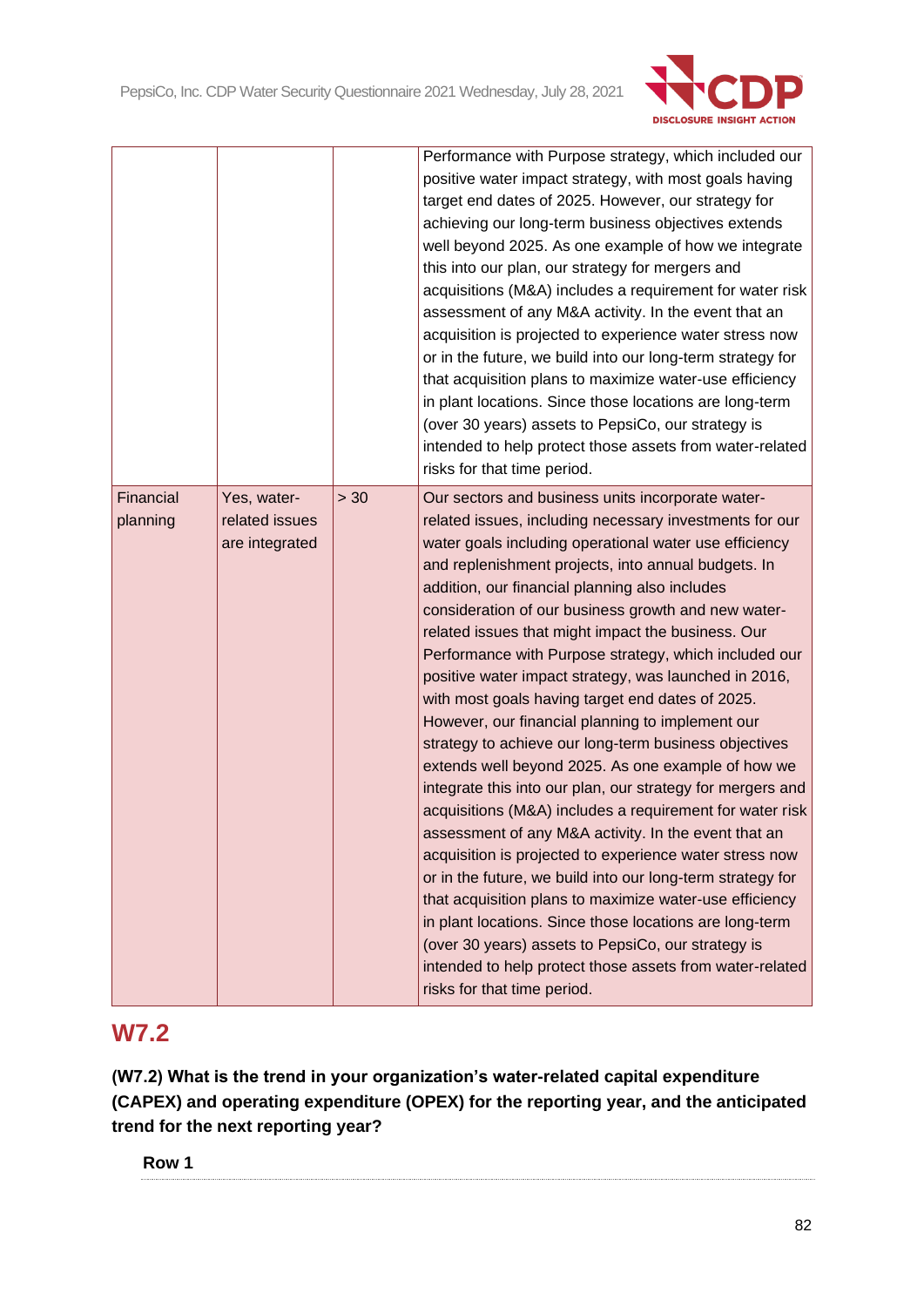

### **Water-related CAPEX (+/- % change)**

-3

**Anticipated forward trend for CAPEX (+/- % change)** 85

**Water-related OPEX (+/- % change)**

-3

### **Anticipated forward trend for OPEX (+/- % change)**

85

### **Please explain**

Water-related CAPEX and OPEX was ~3% lower in 2020 vs 2019, due in part to Covid-19-related project delays. However, we have forecasted an 85% increase in CAPEX and OPEX spend in 2021 compared to 2020. As our strategy of achieving world class water efficiency at our high water risk operations continues, we are seeing annual year on year investment capital increases (2020 excluded). We are investing in, for example, submetering automation for real time information of individual lines, ingredient water room upgrades e.g. installing high efficiency recovery reverse osmosis systems. The CAPEX and OPEX spend on water is prioritized to the most water stressed locations and approval is conditional on technical feasibility, material freshwater savings and replicability across our manufacturing network and other criteria. PepsiCo aims to deliver on its 2025 water goal by continuing to invest in technology and R&D in both process efficiency and water recovery and reuse opportunities.

# **W7.3**

### **(W7.3) Does your organization use climate-related scenario analysis to inform its business strategy?**

|            | Use of<br>climate-<br>related<br>scenario<br>analysis | <b>Comment</b>                                                                                                                                                                                                                                                                                                                                                                                                                                                                                                                                                                                                                                                                                                                                                                                                                                                                       |
|------------|-------------------------------------------------------|--------------------------------------------------------------------------------------------------------------------------------------------------------------------------------------------------------------------------------------------------------------------------------------------------------------------------------------------------------------------------------------------------------------------------------------------------------------------------------------------------------------------------------------------------------------------------------------------------------------------------------------------------------------------------------------------------------------------------------------------------------------------------------------------------------------------------------------------------------------------------------------|
| <b>Row</b> | Yes                                                   | Description of scope and method: PepsiCo completed its first climate-related<br>scenario analysis in 2020. Our assessment covered our manufacturing<br>footprint including all company owned plants, warehouses and distribution<br>centers, offices and R&D sites, key franchise and JV locations, as well as our<br>entire agricultural supply chain. The assessment allows us to evaluate<br>impacts to our business from physical and transition risks based on varying<br>temperature scenarios (RCP 8.5 and RCP 4.5) and different time frames (by<br>decadal period up to 2100). This helps us identify high risk areas to focus on<br>and build resiliency plans. We selected the two scenarios of RCP 8.5 and<br>RCP 4.5 as the two relevant and probable future climate scenarios relevant<br>for informing our business strategies. The first scenario gives us a view of |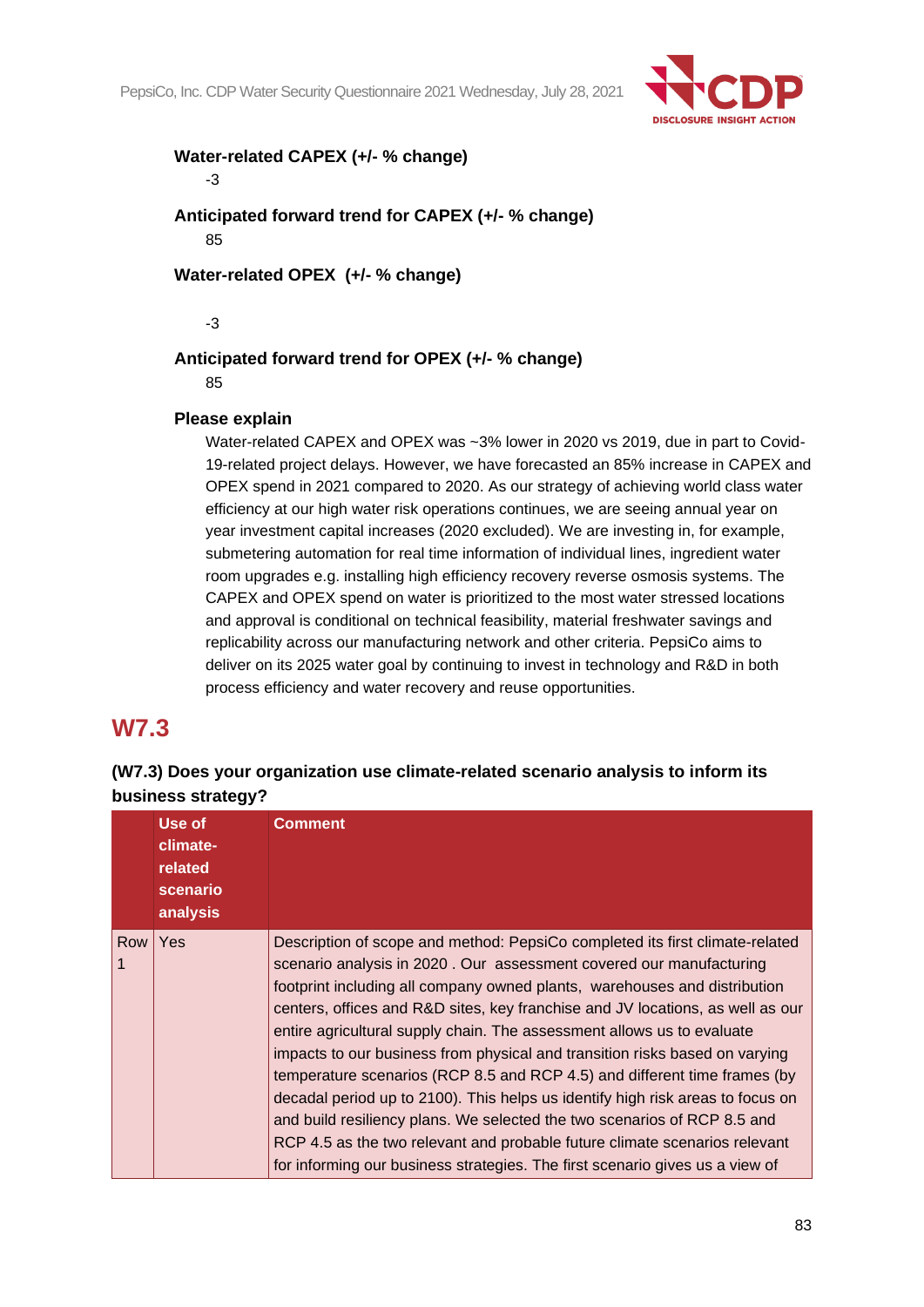

business as usual and very little limitation on emissions while the second one gives us a view of how regulations on emissions may play out in the future.

# **W7.3a**

**(W7.3a) Has your organization identified any water-related outcomes from your climate-related scenario analysis?**

Yes

# **W7.3b**

**(W7.3b) What water-related outcomes were identified from the use of climate-related scenario analysis, and what was your organization's response?**

|          | <b>Climate-</b><br>related<br><b>scenarios</b><br>and models<br>applied | <b>Description of possible water-</b><br>related outcomes                                                                                                                                                                                                                                                                                                                                                                                                                                                                                                                                                                                                                                                                                                                                                                                                                                                                                                                                                                                                                                                                                                           | <b>Company response to possible</b><br>water-related outcomes                                                                                                                                                                                                                                                                                                                                                                                                                                                                                                                                                                                                                                                                                                                                                                                                                                                                                                                                                                                                                                                                                                         |
|----------|-------------------------------------------------------------------------|---------------------------------------------------------------------------------------------------------------------------------------------------------------------------------------------------------------------------------------------------------------------------------------------------------------------------------------------------------------------------------------------------------------------------------------------------------------------------------------------------------------------------------------------------------------------------------------------------------------------------------------------------------------------------------------------------------------------------------------------------------------------------------------------------------------------------------------------------------------------------------------------------------------------------------------------------------------------------------------------------------------------------------------------------------------------------------------------------------------------------------------------------------------------|-----------------------------------------------------------------------------------------------------------------------------------------------------------------------------------------------------------------------------------------------------------------------------------------------------------------------------------------------------------------------------------------------------------------------------------------------------------------------------------------------------------------------------------------------------------------------------------------------------------------------------------------------------------------------------------------------------------------------------------------------------------------------------------------------------------------------------------------------------------------------------------------------------------------------------------------------------------------------------------------------------------------------------------------------------------------------------------------------------------------------------------------------------------------------|
| Row<br>1 | Other,<br>please<br>specify<br><b>RCP 8.5</b><br>and RCP<br>4.5         | Results and how the scenario analysis<br>is informing our objectives & strategy:<br>The results of the analysis helps us<br>understand the overall financial impact<br>to our business by scenario and time<br>period. The results provide directional<br>focus in terms of top 50 locations to<br>focus on in the coming years for<br>conducting deeper dives and refining<br>the understanding of what needs to be<br>done to protect these locations.<br>Drought risk and water stress are the<br>main water-related outcome in our<br>analysis in addition to other extreme<br>weather patterns like convective<br>storms, tropical cyclones, etc. and<br>coastal flooding. For example, several<br>of our Tropicana facilities located in<br>Florida are at risk of coastal flooding<br>which is an exponential risk over time<br>while our facilities located in Latin<br>America are at risk from of extreme<br>temperatures. Drought risk is<br>measured as the annual probability of<br>severe drought conditions (above the<br>historical 90th percentile), as compared<br>to the baseline period (1980-2000) at<br>the particular location. Our analysis | PepsiCo undertakes rigorous water risk<br>assessments for its own facilities using<br>both internal and external tools. Where<br>facilities have been designated as<br>being high risk, the company acts both<br>internally and externally. In terms of<br>our internal focus, in our manufacturing<br>operations our resource conservation<br>(RECON) program is aimed at<br>improving water use efficiencies by<br>deploying new technologies and<br>practices as well as best practice<br>sharing across the globe. Our goal is to<br>Improve operational water use<br>efficiency in high water risk areas by<br>25% by 2025. In terms of taking action<br>in the broader watersheds where these<br>high-risk facilities are located, all our<br>high-risk facilities are required to put<br>programs in place to replenish 100% of<br>the water consumed by 2025. In<br>addition, we aim to adopt the Alliance<br>for Water Stewardship (AWS)<br>standard at our high-water risk facilities<br>and will utilize the standard as a<br>vehicle for advocacy helping ensure<br>that freshwater resources in high water<br>risk locations are available for all water |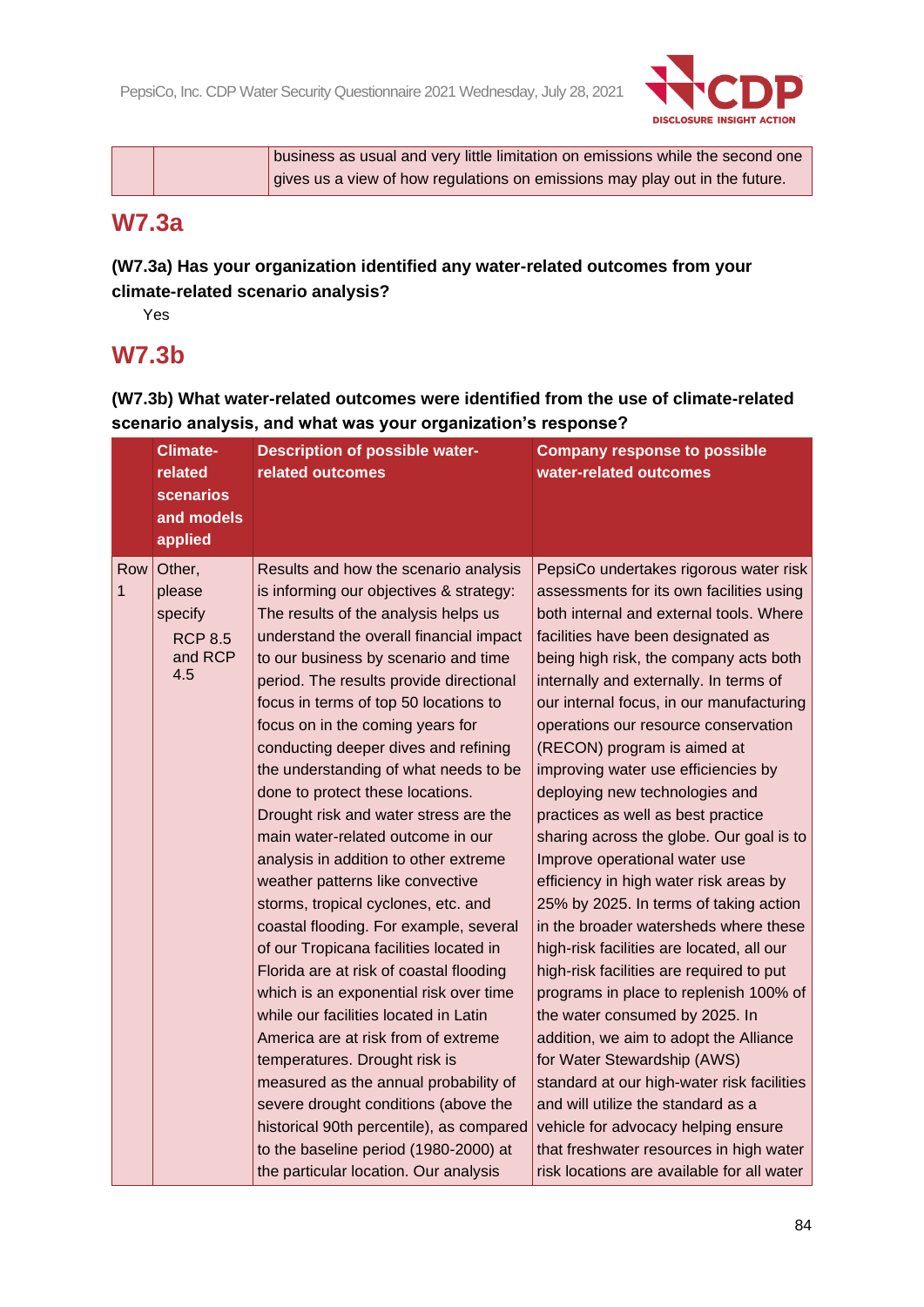

|  | then calculates a widely-used drought  | stakeholders. Within our supply chain   |
|--|----------------------------------------|-----------------------------------------|
|  | index driven by the localized climate  | we are working to improve agricultural  |
|  | model data. Water stress is modeled    | water use efficiency in high water risk |
|  | using location-specific data from WRI  | areas with a specific target of         |
|  | Aqueduct's 3.0. Baseline water stress  | improving water use efficiency by 15%   |
|  | indicator and the projected changes in | (focused on corn & potatoes).           |
|  | water stress level are used in the     |                                         |
|  | modeling.                              |                                         |
|  |                                        |                                         |

# **W7.4**

### **(W7.4) Does your company use an internal price on water?**

### **Row 1**

#### **Does your company use an internal price on water?**

No, but we are currently exploring water valuation practices

### **Please explain**

PepsiCo does not currently use an internal price on water, but we do recognize and take into account the social and environmental costs and benefits of water through our Performance with Purpose water goals and Positive Water Impact strategy. There are several existing water valuation techniques, including some highlighted in the World Business Council for Sustainable Development's "Business Guide to Water Valuation" that could apply to different parts of PepsiCo's business.

# **W8. Targets**

# **W8.1**

|                                                                                                                                   | <b>Levels for</b><br>targets and/or<br>goals | <b>Monitoring at</b><br>corporate<br>level                                                          | Approach to setting and monitoring targets and/or goals                                                                                                                                                                                                                                                                                                                                                                          |
|-----------------------------------------------------------------------------------------------------------------------------------|----------------------------------------------|-----------------------------------------------------------------------------------------------------|----------------------------------------------------------------------------------------------------------------------------------------------------------------------------------------------------------------------------------------------------------------------------------------------------------------------------------------------------------------------------------------------------------------------------------|
| Company-wide<br>Row<br>targets and<br>goals<br><b>Business level</b><br>specific targets<br>and/or goals<br><b>Activity level</b> |                                              | Targets are<br>monitored at<br>the corporate<br>level<br>Goals are<br>monitored at<br>the corporate | From the very beginning of Performance with Purpose (PwP)<br>in 2006, water stewardship has been one of our top<br>priorities. We have learned from our efforts in the last<br>decade and consulted with partners and independent<br>experts to inform the water stewardship goals that went into<br>our 2025 agenda. As a result, we have significantly raised<br>the bar from our first set of Performance with Purpose goals. |
|                                                                                                                                   | specific targets<br>and/or goals             | level                                                                                               | Our 2025 goals are more comprehensive in their scope and<br>focused on a holistic view of our value chain and the<br>watersheds where we operate. As an example, we have set<br>a company-wide replenishment goal that focuses on high                                                                                                                                                                                           |

## **(W8.1) Describe your approach to setting and monitoring water-related targets and/or goals.**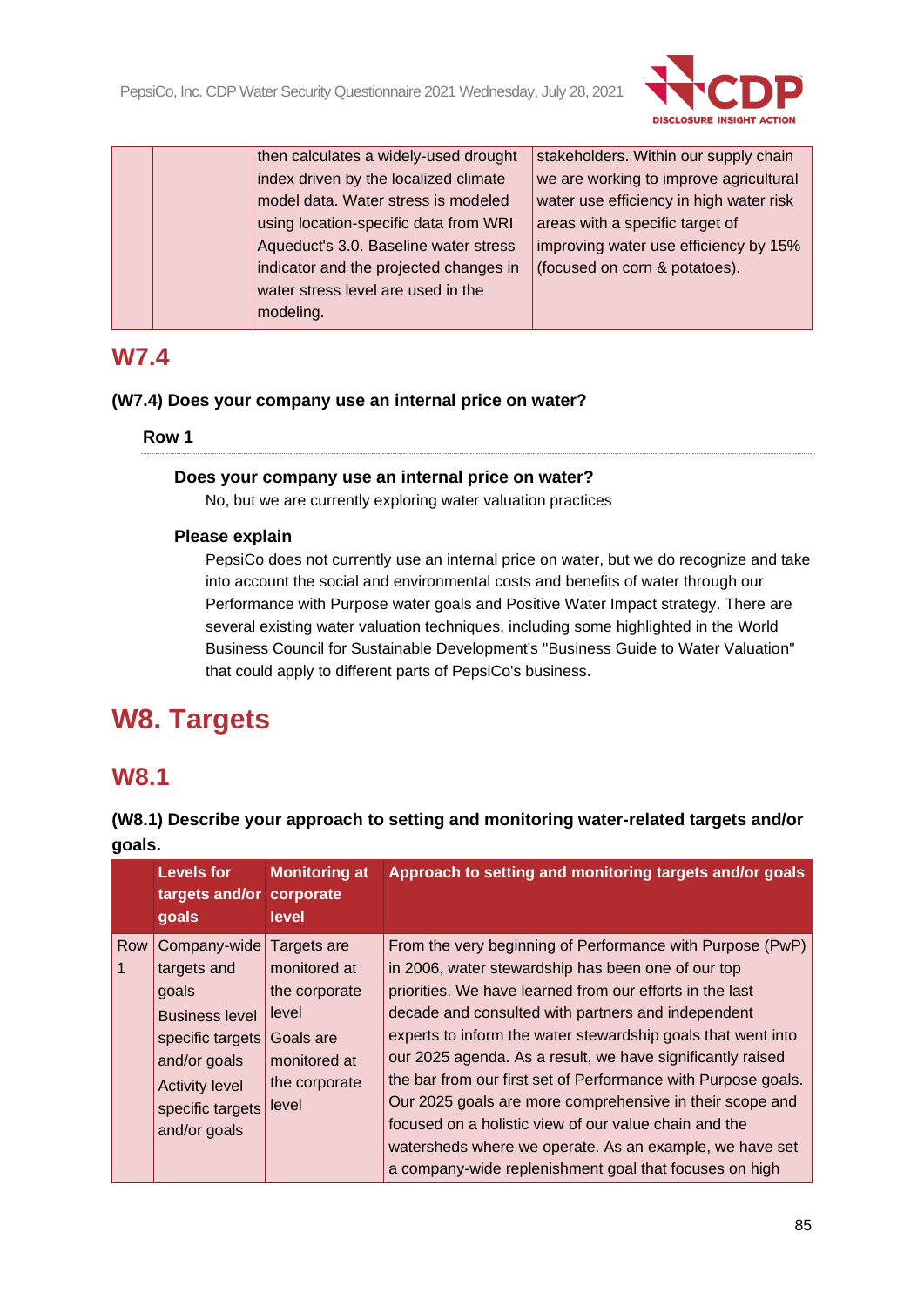PepsiCo, Inc. CDP Water Security Questionnaire 2021 Wednesday, July 28, 2021



| Site/facility         | water-risk areas where we operate. This is one of five water   |
|-----------------------|----------------------------------------------------------------|
| specific targets      | goals under our 2025 agenda. Targets are set through a         |
| and/or goals          | combination of reviewing external best practices,              |
| <b>Country level</b>  | consultation with subject matter experts across the PepsiCo    |
| targets and/or        | business and taking a view of the future risk profile to the   |
| goals                 | business. Draft targets are developed and a series of          |
| <b>Basin specific</b> | consultation process are held with the respective PepsiCo      |
| targets and/or        | Sectors leads. Targets are ultimately approved by the          |
| goals                 | PepsiCo PEC. At the activity- and site-levels, this goal       |
|                       | applies to our manufacturing operations in high water-risk     |
|                       | areas and they have replenishment targets that roll up at the  |
|                       | facility, country, and business sector levels. Key to our goal |
|                       | is the local context and our aim to replenish water in the     |
|                       | same watershed where it was extracted. We monitor              |
|                       | progress on replenishment and all other water goals and        |
|                       | targets at the corporate level.                                |
|                       |                                                                |

## **W8.1a**

**(W8.1a) Provide details of your water targets that are monitored at the corporate level, and the progress made.**

### **Target reference number**

Target 1

#### **Category of target**

Water use efficiency

#### **Level**

Company-wide

#### **Primary motivation**

Water stewardship

#### **Description of target**

Our goal is to build on the 25% improvement in water-use efficiency achieved in our first generation Performance with Purpose (PwP) goals, which ended in 2015, with an additional 25% improvement by 2025, with a focus on manufacturing operations in high water-risk areas.

#### **Quantitative metric**

Other, please specify % reduction per unit of production

#### **Baseline year**

2015

**Start year**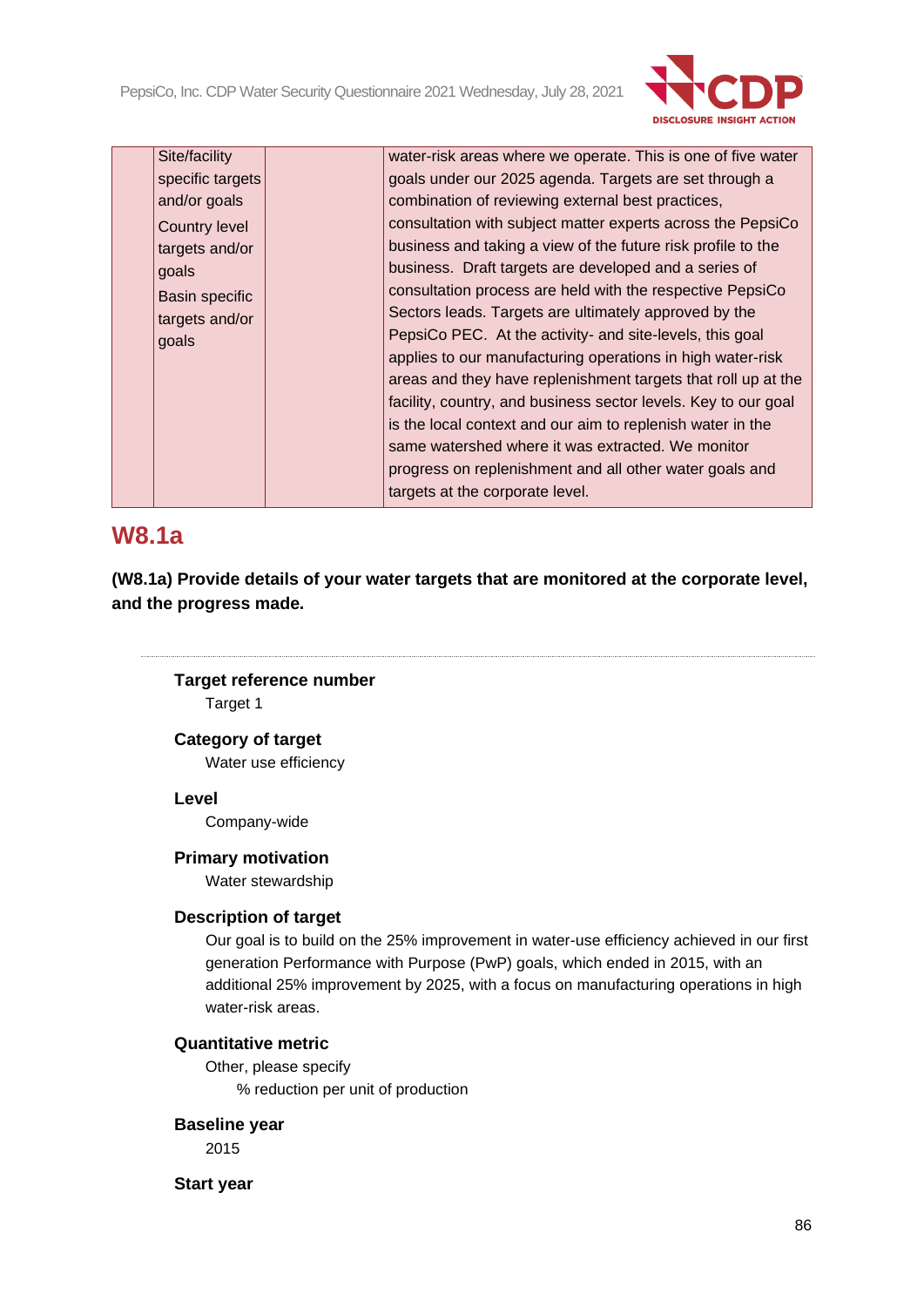PepsiCo, Inc. CDP Water Security Questionnaire 2021 Wednesday, July 28, 2021



2016

**Target year** 2025

# **% of target achieved**

60

### **Please explain**

In 2020, we improved operational water use efficiency by 15% in high water-risk areas, measured versus a 2015 baseline, which represents 60% of our goal of a 25% improvement by 2025. This represents a 6 percentage point improvement over 2019, when we achieved a 9% efficiency improvement over the same 2015 baseline.

### **Target reference number**

Target 2

### **Category of target**

Watershed remediation and habitat restoration, ecosystem preservation

#### **Level**

Company-wide

#### **Primary motivation**

Shared value

### **Description of target**

Replenish 100% of the water we use in manufacturing operations in high water-risk areas by 2025, ensuring that such replenishment takes place in the same local watershed where the extraction has occurred.

#### **Quantitative metric**

Other, please specify Percent replenished

#### **Baseline year**

2015

### **Start year**

2016

**Target year**

2025

### **% of target achieved**

18

### **Please explain**

In 2019, PepsiCo redefined this goal and expanded the scope of the goal to cover the volume used – previously this goal only covered volume consumed – increasing the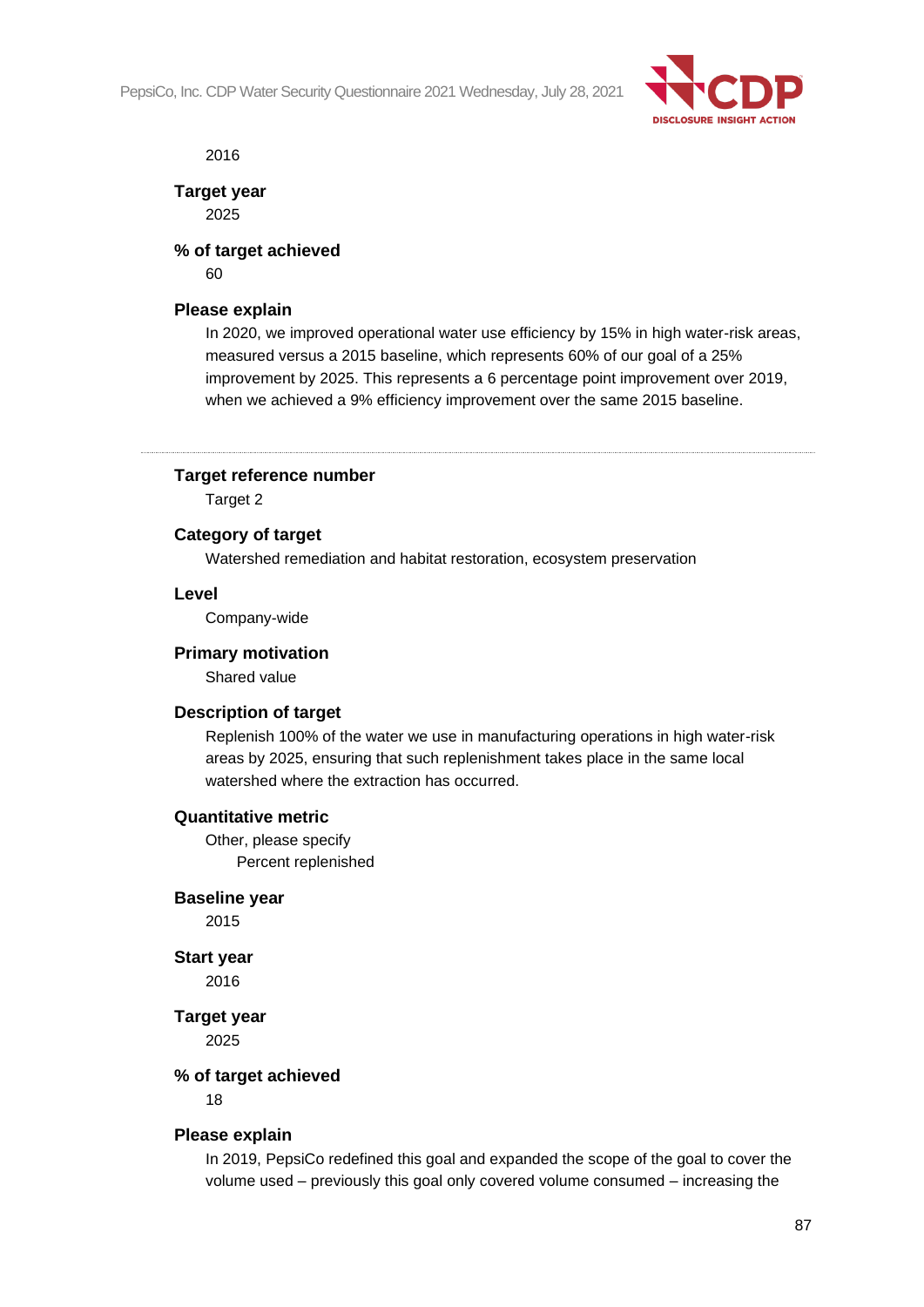

scope of the goal substantially. In 2020, we replenished over 3.2 billion liters of water in projects in places including South Africa, Dominican Republic, Guatemala, India, Pakistan, Peru, Belgium, Mexico, and the US. In India and South Africa, completed projects have over-delivered on our replenishment targets, reflecting strong local programs to reduce community water insecurity that have been in place for several years and which pre-date the launch of our global replenishment goal. Staying true to our goal of replenishing back to each of the high water-risk watersheds we are withdrawing form, we have capped at 100% the reporting of benefits from projects that achieved more than 100% of their watershed targets. Globally, we have met 18% of our 2025 target .

#### **Target reference number**

Target 3

#### **Category of target**

Water, Sanitation and Hygiene (WASH) services in the community

#### **Level**

Other, please specify Communities where PepsiCo operates

#### **Primary motivation**

Commitment to the UN Sustainable Development Goals

#### **Description of target**

Goal: With the PepsiCo Foundation and its partners, work to provide access to safe water to a total of 100 million people by 2030 in the world's most at-water-risk areas, with a focus on communities near where PepsiCo works.

#### **Quantitative metric**

Other, please specify

# people provided access to improved, safe, water sources

#### **Baseline year**

2005

#### **Start year**

2020

#### **Target year**

2030

#### **% of target achieved**

55

#### **Please explain**

Increasing access to safe water for vulnerable individuals is one of the most urgent challenges the world faces. Addressing this challenge has been a priority for PepsiCo. Since 2006, through partnerships funded by the PepsiCo Foundation, we have provided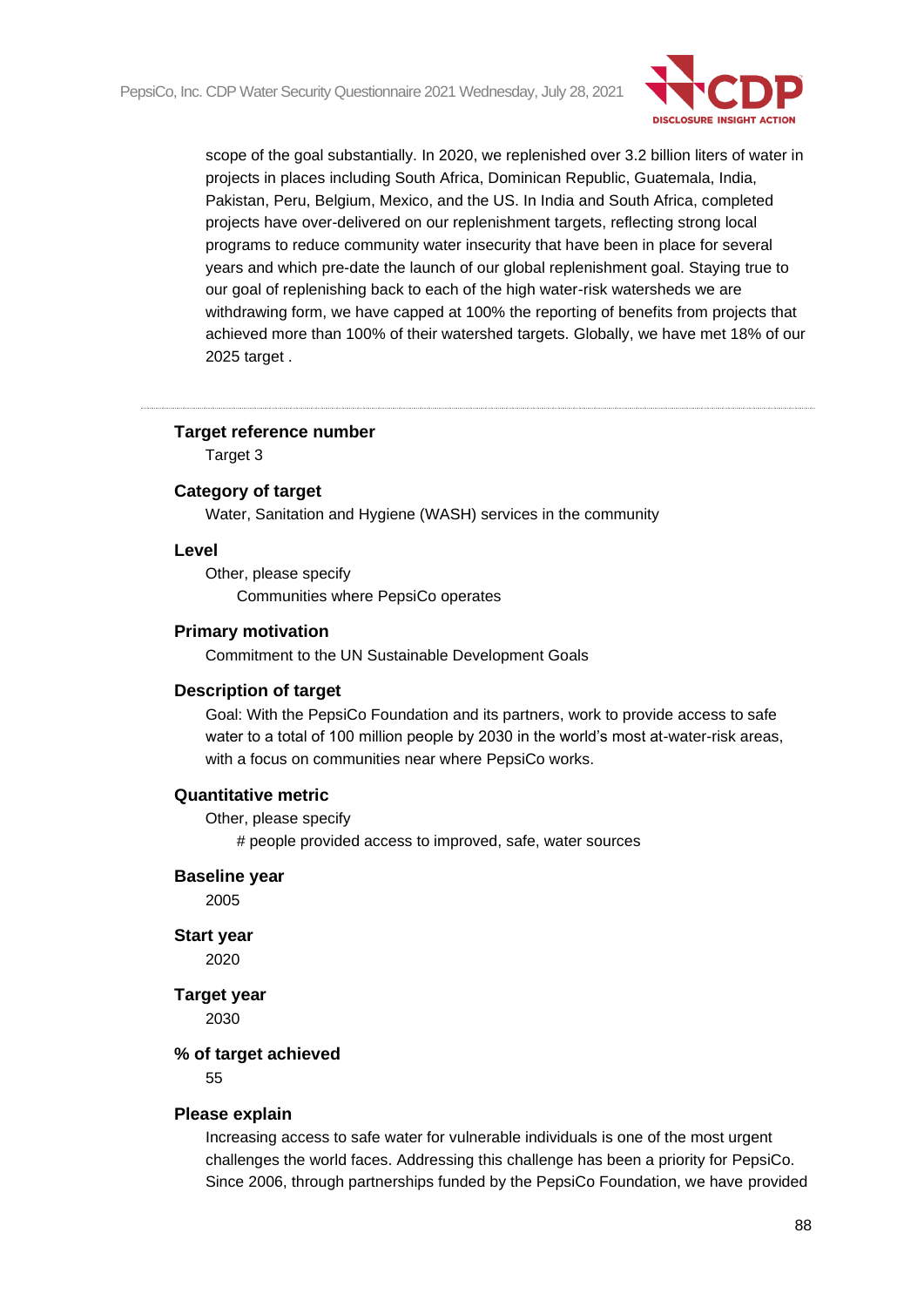

access to safe water to over 55 million people by the end of 2020. After reaching our original 2025 safe water access goal early and almost doubling our target of reaching 25 million people by 2025, PepsiCo set an ambitious new target: helping to expand safe water access to 100 million people by 2030.

#### **Target reference number**

Target 4

#### **Category of target**

Other, please specify Agricultural water use efficiency

#### **Level**

Company-wide

#### **Primary motivation**

Risk mitigation

#### **Description of target**

Goal: Improve the water-use efficiency of our direct agricultural supply chain by 15% in high-water-risk sourcing areas, a volume approximately equivalent to the entire water use of all PepsiCo direct operations.

#### **Quantitative metric**

Other, please specify Percent water use efficiency improvement

#### **Baseline year**

2015

#### **Start year**

2016

**Target year** 2025

#### **% of target achieved**

93

#### **Please explain**

We are supplying farmers with more efficient irrigation equipment, enabling them to move from flood to drip irrigation. This conversion, in turn, changes the way farmers apply nutrients, improving soil health, yields and crop quality. We are also increasingly promoting the use of cover crops, which improves soil moisture. We have focused our efforts on establishing the required processes and protocols and developing individual road maps in specific locations. We have gathered the baseline data from countries where we have direct crops in water-stressed regions. For each farmer group, we have calculated their baseline water opportunity and are identifying local goals and implementation plans. In 2020, we improved agriculture water-use efficiency by 14%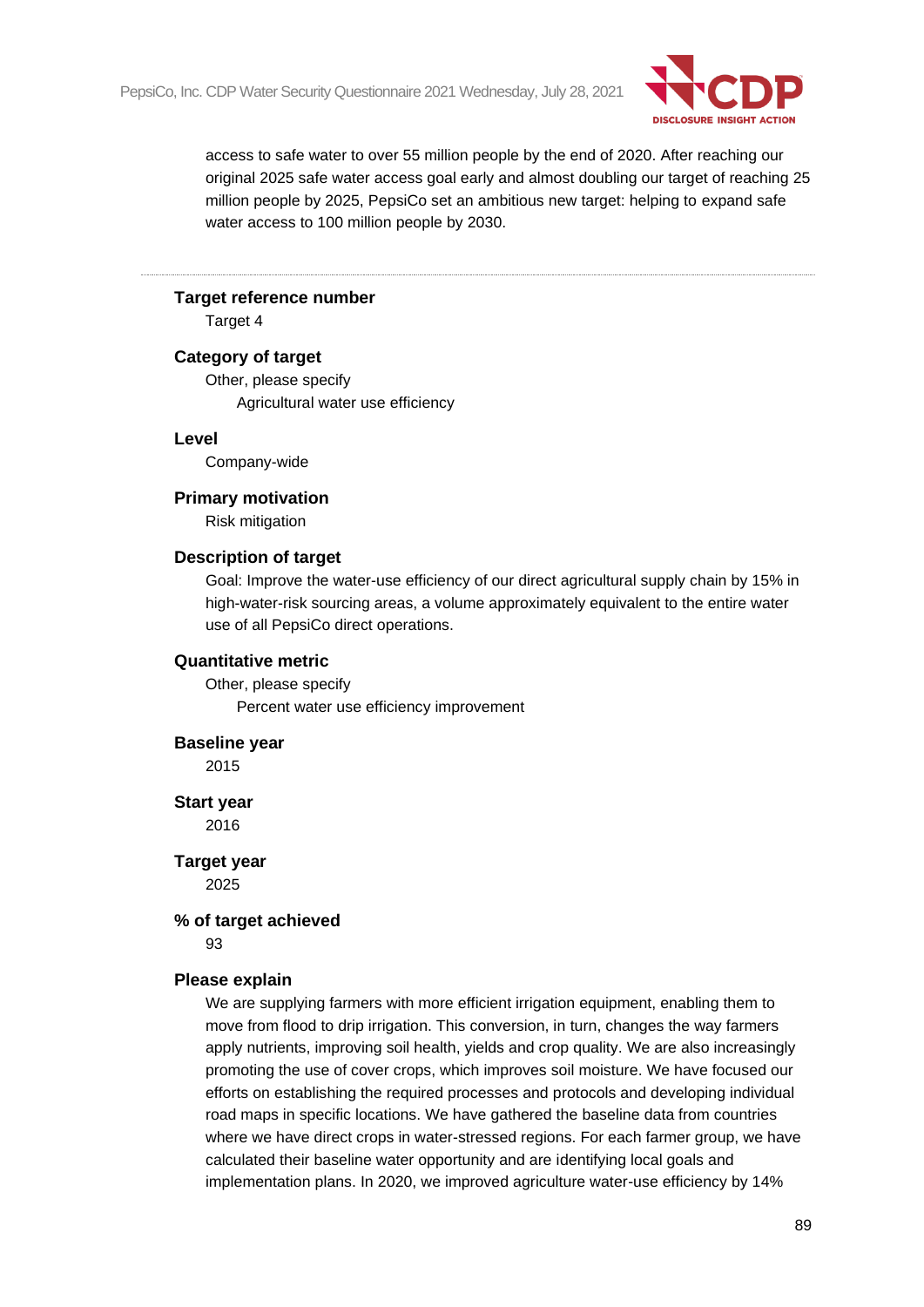

across our agricultural supply chain (focused on corn and potatoes) in high water-risk areas, making progress that represents achieving 93% of our goal of a 15% reduction by 2025.

#### **Target reference number**

Target 5

### **Category of target**

Water pollution reduction

#### **Level**

Company-wide

#### **Primary motivation**

Reduced environmental impact

#### **Description of target**

Goal: Ensure that 100% of wastewater from our operations meets PepsiCo's high standards for protection of the environment

#### **Quantitative metric**

Other, please specify

% wastewater tha tmeets PepsiCo's wastewater standard

#### **Baseline year**

2015

#### **Start year** 2016

# **Target year**

2025

#### **% of target achieved**

99

#### **Please explain**

We measure the proportion of wastewater that is safely treated based on the percent of wastewater that meets PepsiCo's wastewater standard. PepsiCo's Global Environment, Health and Safety Management System is a set of management and technical standards that provide guidance on acceptable operating parameters for our operations. One such technical standard is the Discharge of Process Wastewater Standard, which is aligned with the World Bank's International Finance Council and Business for Social Responsibility's Sustainable Water Group. PepsiCo maintains the standard that while compliance with local standards is necessary, it is sometimes not enough. In some parts of the world, local wastewater direct discharge limits may not be sufficient to protect local water resources. In such cases, we require our operations to meet PepsiCo's more stringent discharge limits. In 2020, nearly 99 percent of wastewater from our operations met PepsiCo's high standards for protection of the environment.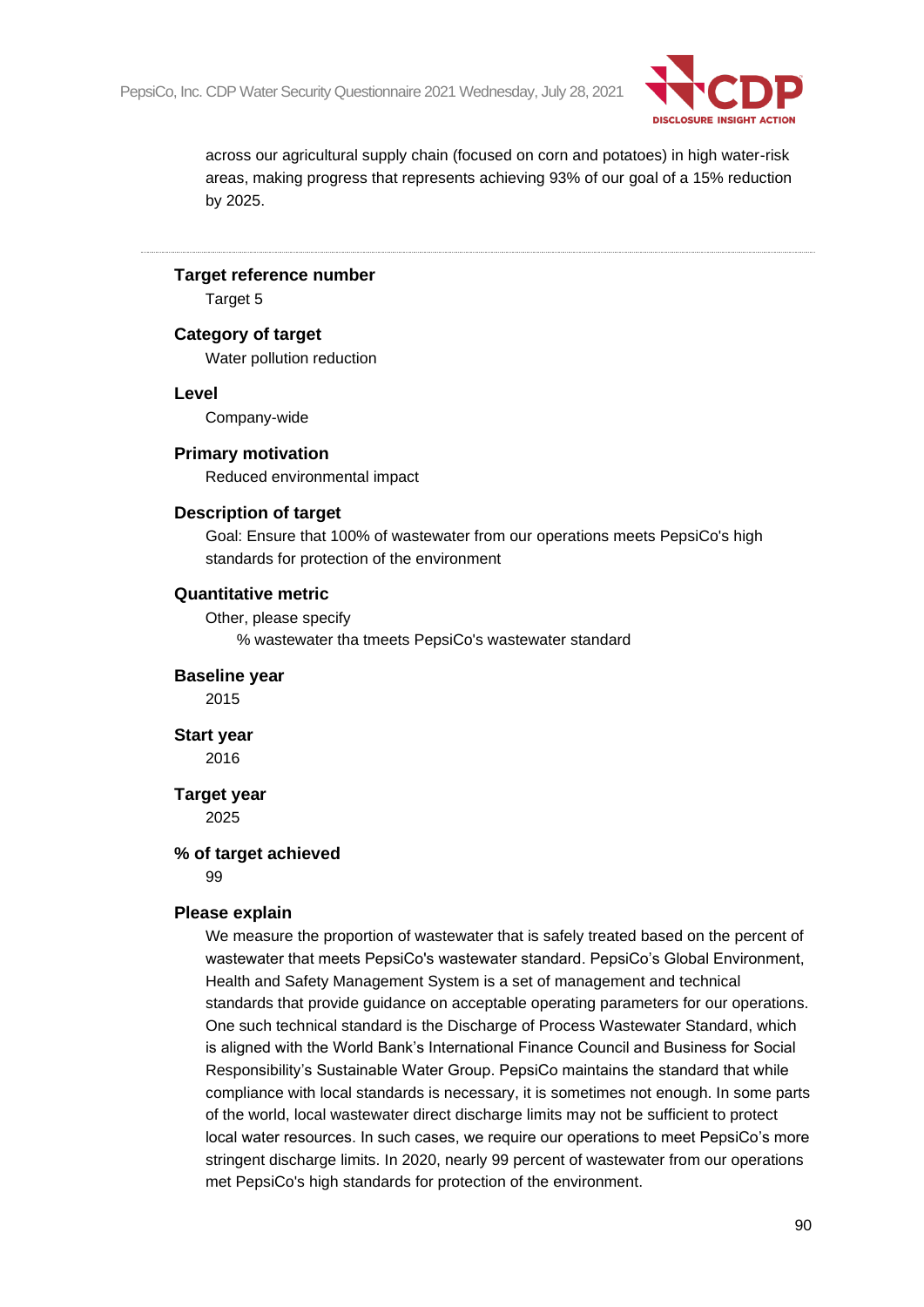

# **W8.1b**

### **(W8.1b) Provide details of your water goal(s) that are monitored at the corporate level and the progress made.**

#### **Goal**

Engagement with public policy makers to advance sustainable water management and policies

#### **Level**

Company-wide

#### **Motivation**

Recommended sector best practice

#### **Description of goal**

While we know we can make a significant impact in water stewardship through the actions we take across our value chain, we also have opportunities to help mitigate water insecurity on a broader level, through advocacy. At PepsiCo, we aim to advocate for strong water governance in communities and watersheds where we operate, promoting water solutions that meet local needs. We also aim to initiate and support collaborative efforts with other stakeholders to address water risk and mitigate water insecurity. These goals, which we collectively refer to as 'advocacy' go hand in hand with our goal of adopting the Alliance for Water Stewardship Standard at our high water risk facilities by 2025 and are important to PepsiCo because we recognize that we cannot mitigate water insecurity on our own. This is a company-wide goal under our 2025 agenda because sustainable water management and policies are important across the globe and across all sectors, and we are prioritizing our actions in the space based on where water insecurity is a challenge, where there is an advocacy need, and where we have been able to enter into collaborations with other water stakeholders.

#### **Baseline year**

2015

#### **Start year**

2016

#### **End year**

2025

#### **Progress**

Indicators of success include initiatives that we have engaged in and assessed as having a 'positive water impact' in the local water landscapes. In 2019, we piloted the AWS Standard at three manufacturing locations in South Africa, Pakistan and Mexico, and in 2020, we expanded AWS Standard implementation to sites in seven additional countries. In addition, we are participating in a collaborative effort taking place across 12 countries in Latin America, through a partnership between PepsiCo, the PepsiCo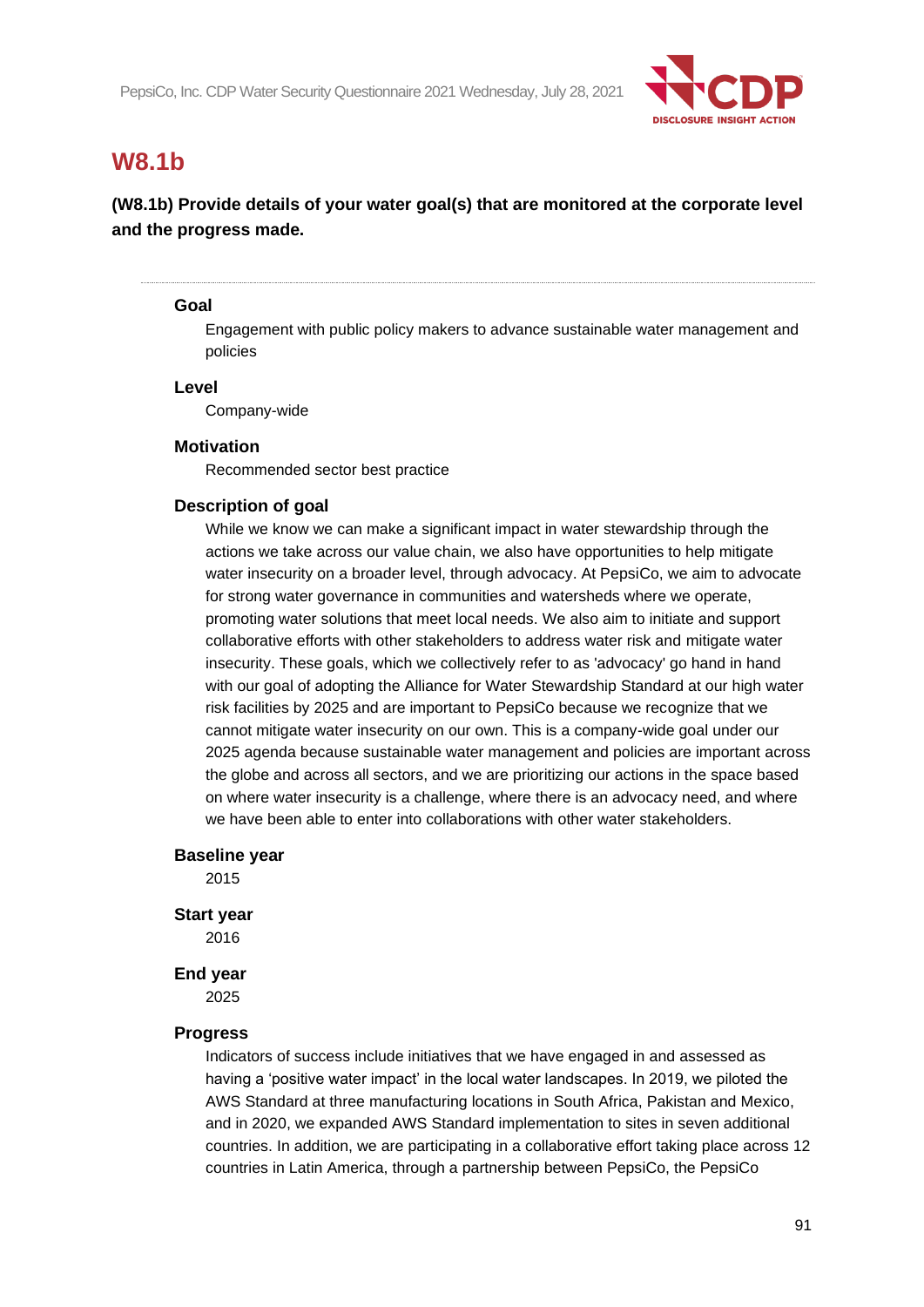

Foundation and the Inter- American Development Bank. Enabled by a \$5 million grant from the PepsiCo Foundation, we are working together to launch a regional center for applied water resources management through the Hydro-BID program, an innovative data management and modeling tool that estimates the availability of freshwater in water-scarce regions. Programs like these work because they are rooted in deep understanding of the needs of local communities and are executed in partnership with local partners. In addition, PepsiCo is represented on the Governing Council of the 2030 Water Resources Group (WRG).

# **W9. Verification**

# **W9.1**

**(W9.1) Do you verify any other water information reported in your CDP disclosure (not already covered by W5.1a)?**

Yes

# **W9.1a**

**(W9.1a) Which data points within your CDP disclosure have been verified, and which standards were used?**

| <b>Disclosure</b><br>module | <b>Data verified Verification</b>               | standard         | <b>Please explain</b>                                                                                                                                                                                                                                                                                                                                                                                                                                                                                                                                                                                                                                                                                                                                           |
|-----------------------------|-------------------------------------------------|------------------|-----------------------------------------------------------------------------------------------------------------------------------------------------------------------------------------------------------------------------------------------------------------------------------------------------------------------------------------------------------------------------------------------------------------------------------------------------------------------------------------------------------------------------------------------------------------------------------------------------------------------------------------------------------------------------------------------------------------------------------------------------------------|
| <b>W1 Current</b><br>state  | Water<br>withdrawals<br>(volume and<br>quality) | <b>ISAE 3000</b> | An external process led by auditors, Apex (formerly<br>Bureau Veritas) on data verification/assurance has<br>been established and has been running in PepsiCo for<br>many years. This is part of our Sustainability Data<br>Governance methodology and is documented.<br>Assurance followed guidelines for external Assurance<br>of Sustainability Reports and International Standard on<br>Assurance Engagements (ISAE) 3000 Revised,<br>Assurance Engagements Other than Audits or<br>Reviews of Historical Financial Information (effective<br>for assurance reports dated on or after Dec. 15, 2015),<br>issued by the International Auditing and Assurance<br>Standards Board. A materiality threshold of ±5-percent<br>was set for the assurance process. |
| W2 Business<br>impacts      | Water<br>withdrawals<br>(volume and<br>quality) | <b>ISAE 3000</b> | An external process led by auditors, Apex (formerly<br>Bureau Veritas) on data verification/assurance has<br>been established and has been running in PepsiCo for<br>many years. This is part of our Sustainability Data<br>Governance methodology and is documented.<br>Assurance followed guidelines for external Assurance<br>of Sustainability Reports and International Standard on<br>Assurance Engagements (ISAE) 3000 Revised,                                                                                                                                                                                                                                                                                                                          |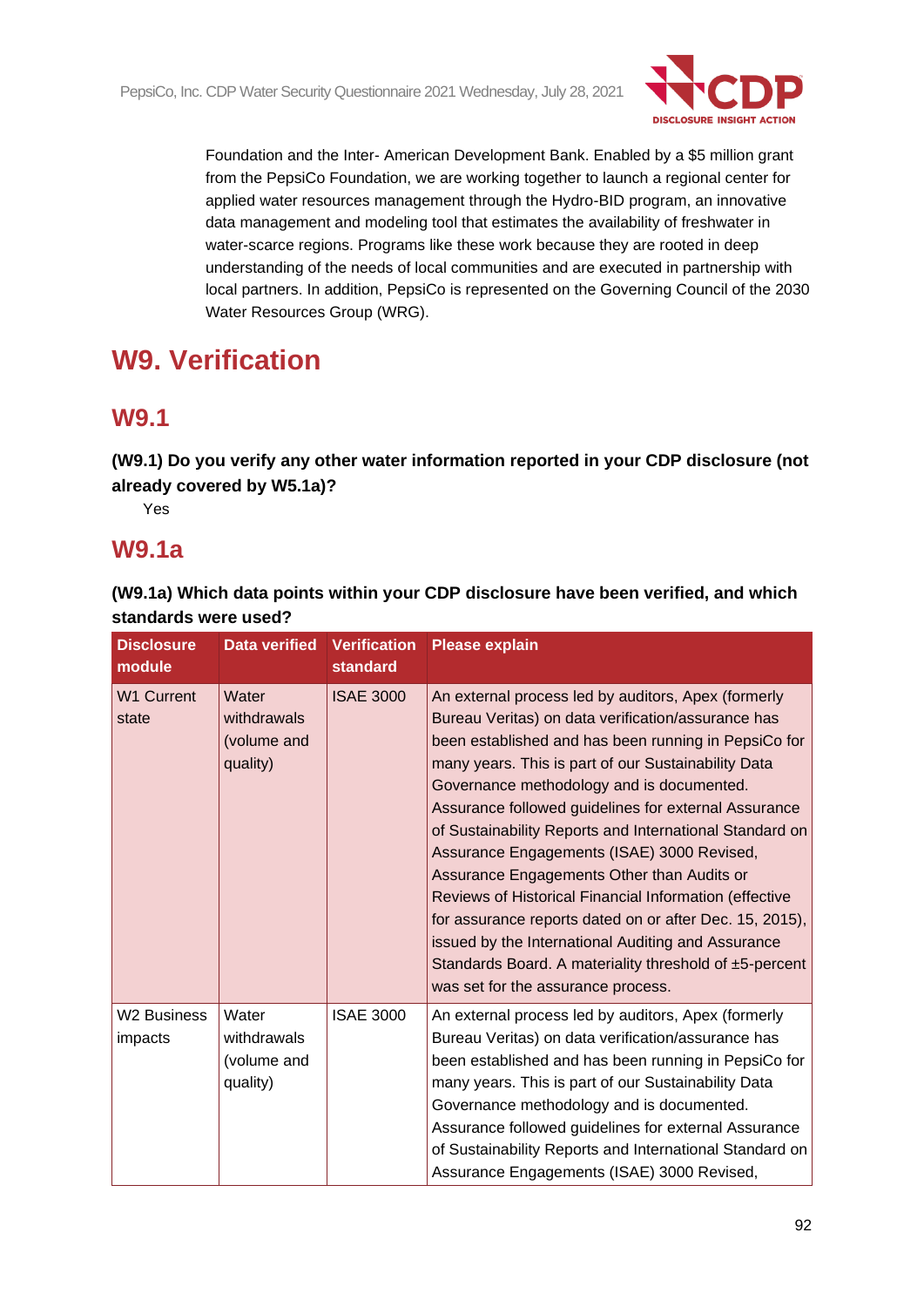

|                               |                         |                  | Assurance Engagements Other than Audits or<br>Reviews of Historical Financial Information (effective<br>for assurance reports dated on or after Dec. 15, 2015),<br>issued by the International Auditing and Assurance<br>Standards Board. A materiality threshold of ±5-percent<br>was set for the assurance process.                                                                                                                                                                                                                                                                                        |
|-------------------------------|-------------------------|------------------|--------------------------------------------------------------------------------------------------------------------------------------------------------------------------------------------------------------------------------------------------------------------------------------------------------------------------------------------------------------------------------------------------------------------------------------------------------------------------------------------------------------------------------------------------------------------------------------------------------------|
| W4 Risks and<br>opportunities | Water<br>withdrawals    | <b>ISAE 3000</b> | An external process led by auditors, Apex (formerly<br>Bureau Veritas) on data verification/assurance has                                                                                                                                                                                                                                                                                                                                                                                                                                                                                                    |
|                               | (volume and<br>quality) |                  | been established and has been running in PepsiCo for<br>many years. This is part of our Sustainability Data<br>Governance methodology and is documented.<br>Assurance followed guidelines for external Assurance<br>of Sustainability Reports and International Standard on<br>Assurance Engagements (ISAE) 3000 Revised,<br>Assurance Engagements Other than Audits or<br>Reviews of Historical Financial Information (effective<br>for assurance reports dated on or after Dec. 15, 2015),<br>issued by the International Auditing and Assurance<br>Standards Board. A materiality threshold of ±5-percent |

# **W10. Sign off**

# **W-FI**

**(W-FI) Use this field to provide any additional information or context that you feel is relevant to your organization's response. Please note that this field is optional and is not scored.**

# **W10.1**

**(W10.1) Provide details for the person that has signed off (approved) your CDP water response.**

|            | <b>Job title</b>              | <b>Corresponding job category</b> |
|------------|-------------------------------|-----------------------------------|
| <b>Row</b> | <b>Chief Executive Office</b> | Chief Executive Officer (CEO)     |

# **W10.2**

**(W10.2) Please indicate whether your organization agrees for CDP to transfer your publicly disclosed data on your impact and risk response strategies to the CEO Water Mandate's Water Action Hub [applies only to W2.1a (response to impacts), W4.2 and W4.2a (response to risks)].**

Yes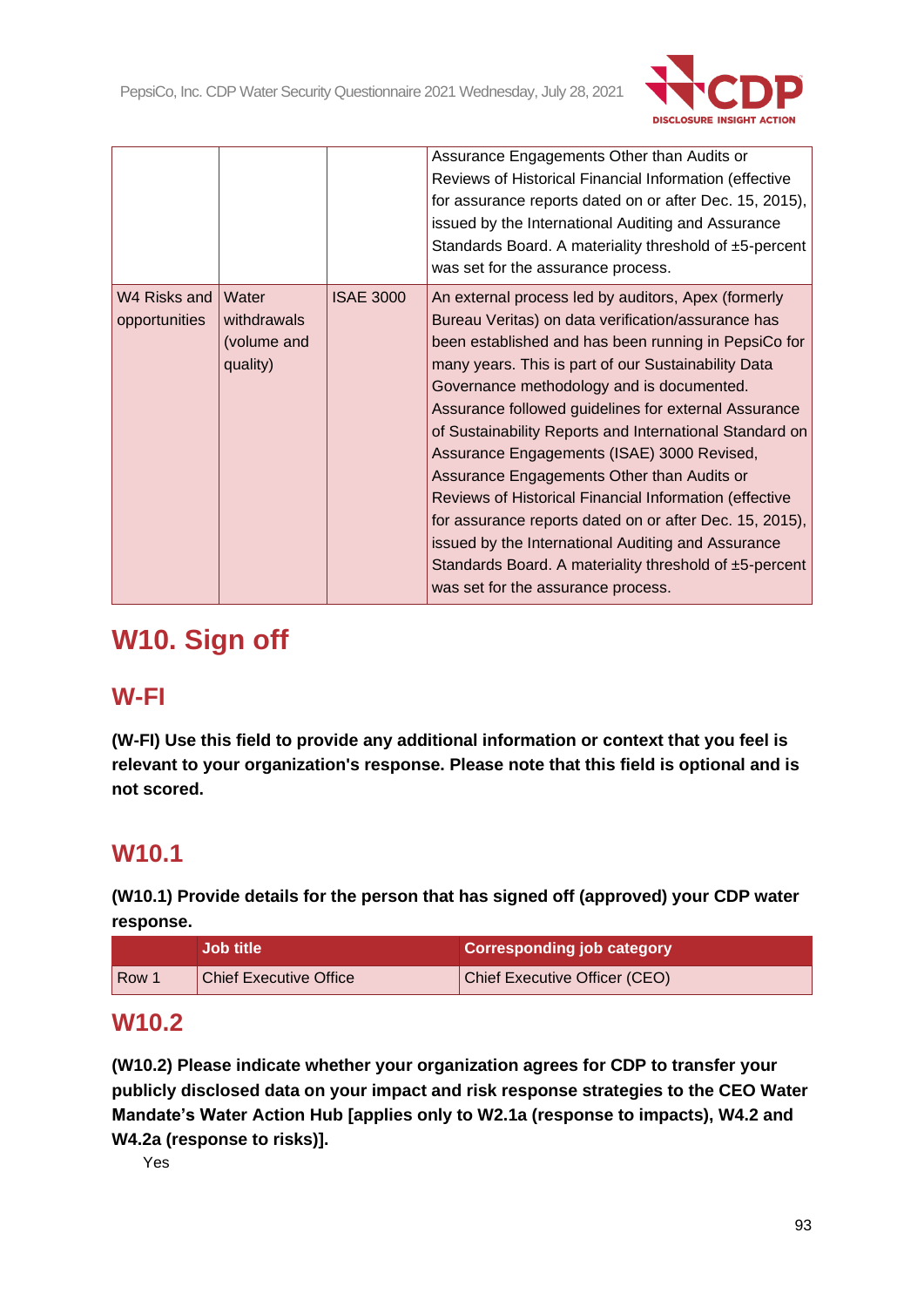

# **SW. Supply chain module**

# **SW0.1**

**(SW0.1) What is your organization's annual revenue for the reporting period?**

|       | <b>Annual revenue</b> |
|-------|-----------------------|
| Row 1 | 70,372,000,000        |

# **SW0.2**

**(SW0.2) Do you have an ISIN for your organization that you are willing to share with CDP?**

No

# **SW1.1**

### **(SW1.1) Could any of your facilities reported in W5.1 have an impact on a requesting CDP supply chain member?**

We do not have this data and have no intentions to collect it

# **SW1.2**

### **(SW1.2) Are you able to provide geolocation data for your facilities?**

| Are you able to provide geolocation data for your facilities? | <b>Comment</b> |
|---------------------------------------------------------------|----------------|
| Row 1 $\sqrt{$ Yes, for some facilities                       |                |

# **SW1.2a**

### **(SW1.2a) Please provide all available geolocation data for your facilities.**

| <b>Identifier</b> | <b>Latitude</b> | Longitude   | <b>Comment</b>                        |
|-------------------|-----------------|-------------|---------------------------------------|
| $\vert$ 1         | 35.383414       | -119.238414 | Palakkad facility as reported in W5.1 |
| $\vert$ 2         | 38.483212       | -121.398597 | As reported in 5.1                    |
| <sub>3</sub>      | 36.692868       | -119.769691 | As reported in 5.1                    |
| 4                 | 37.612216       | -122.082406 | As reported in 5.1                    |
| $\overline{5}$    | 37.766187       | -122.202848 | As reported in 5.1                    |
| $\overline{6}$    | 33.929963       | -117.297394 | As reported in 5.1                    |
| $\overline{7}$    | 34.039631       | -117.977316 | As reported in 5.1                    |
| $\overline{8}$    | 35.383414       | -119.238414 | As reported in 5.1                    |
| $\overline{9}$    | 37.6308         | -120.919063 | As reported in 5.1                    |
| 10                | 34.079394       | -117.591129 | As reported in 5.1                    |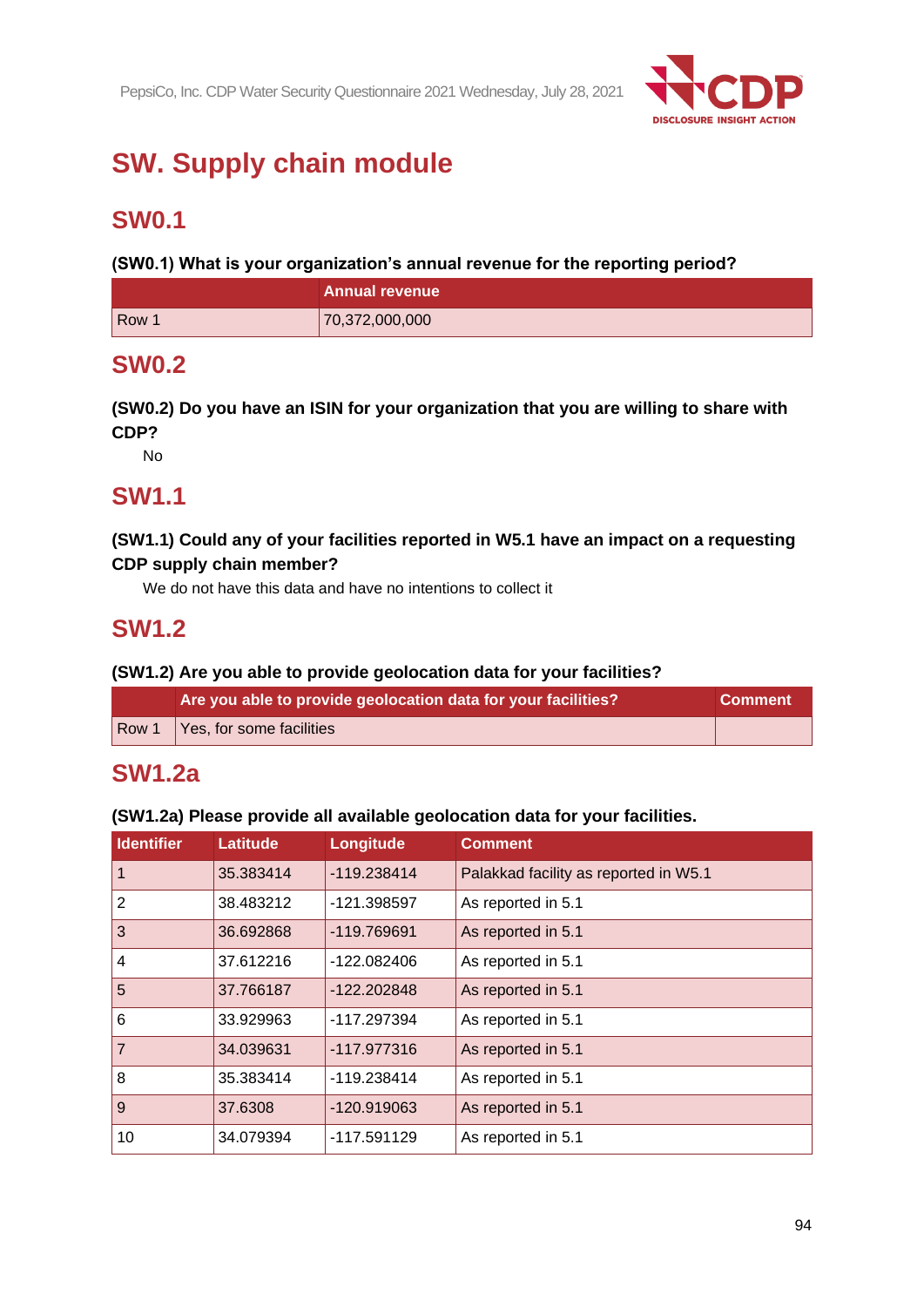

# **SW2.1**

**(SW2.1) Please propose any mutually beneficial water-related projects you could collaborate on with specific CDP supply chain members.**

### **Requesting member**

Wal Mart de Mexico

### **Category of project**

Promote river basin collective action

### **Type of project**

Invite customer to collaborate with other users in their river basins to reduce impact

### **Motivation**

Supporting watershed conservation initiatives with large-scale results in five countries (six watersheds) in Latin America, PepsiCo's aim is to have a positive impact on water and people that is amplified and long-lasting.

### **Estimated timeframe for achieving project**

4 to 5 years

### **Details of project**

In 2016, PepsiCo and The Nature Conservancy announced a new collaboration for water replenishment in Latin America with a commitment to invest \$3 million in the next seven years and impact five watersheds in Mexico, Brazil, Guatemala and Colombia. Since then, the partnership has expanded to the Dominican Republic. PepsiCo is supporting Water Funds in these geographies, collaborative efforts that bring together a wide range of stakeholders and partners.

### **Projected outcome**

Based on PepsiCo's operational footprint in these geographies, we have set Water Fund-specific targets on outcomes such as replenishment and hectares of land restored.

PepsiCo's support rolls up into the broader Water Funds' collective action efforts to improve water security within the watersheds.

# **SW2.2**

**(SW2.2) Have any water projects been implemented due to CDP supply chain member engagement?**

No